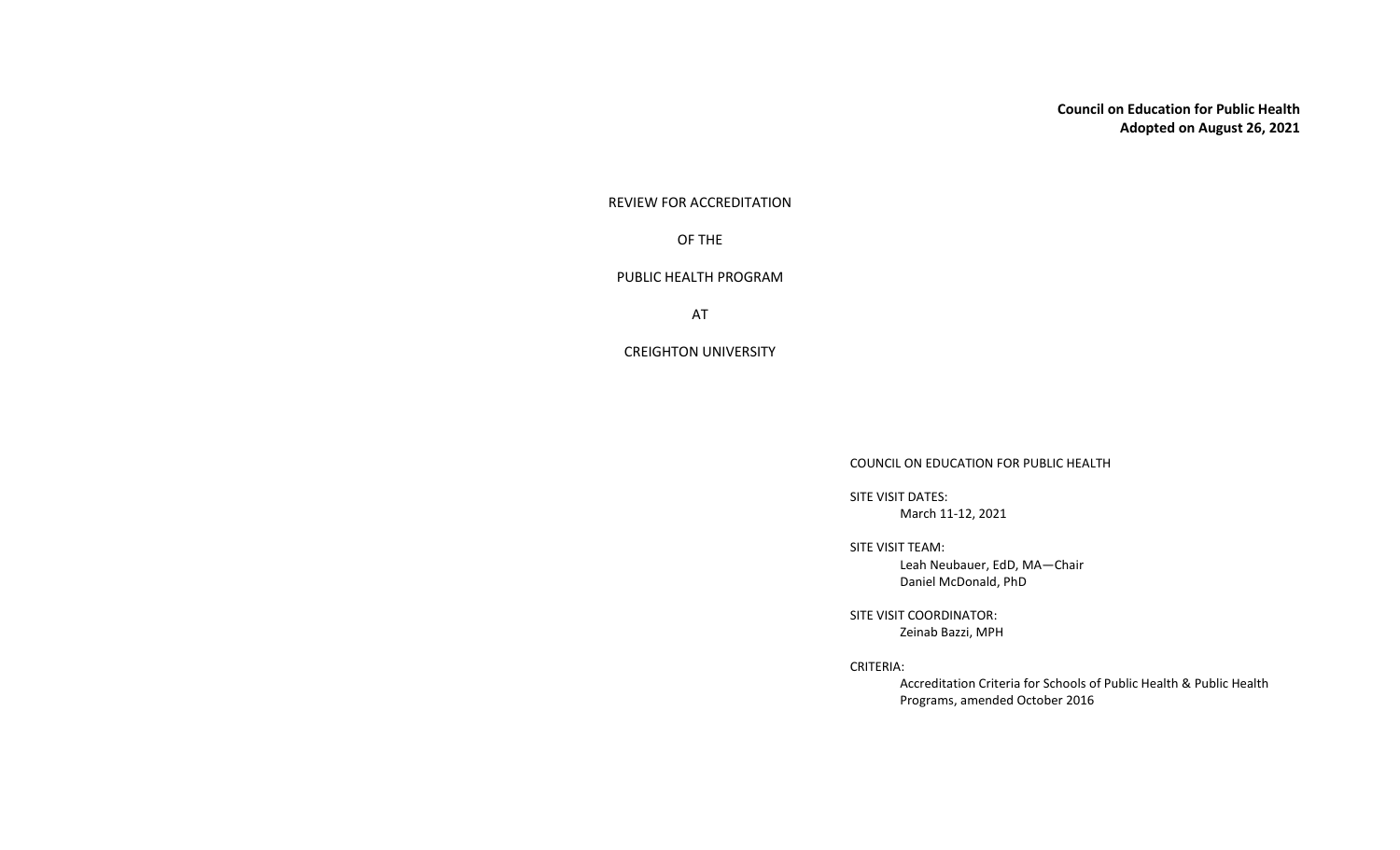## **Table of Contents**

| D12. PUBLIC HEALTH BACHELOR'S DEGREE CUMULATIVE AND EXPERIENTIAL ACTIVITIES 36 |  |
|--------------------------------------------------------------------------------|--|
| D13. PUBLIC HEALTH BACHELOR'S DEGREE CROSS-CUTTING CONCEPTS AND EXPERIENCES36  |  |
|                                                                                |  |
|                                                                                |  |
|                                                                                |  |
|                                                                                |  |
|                                                                                |  |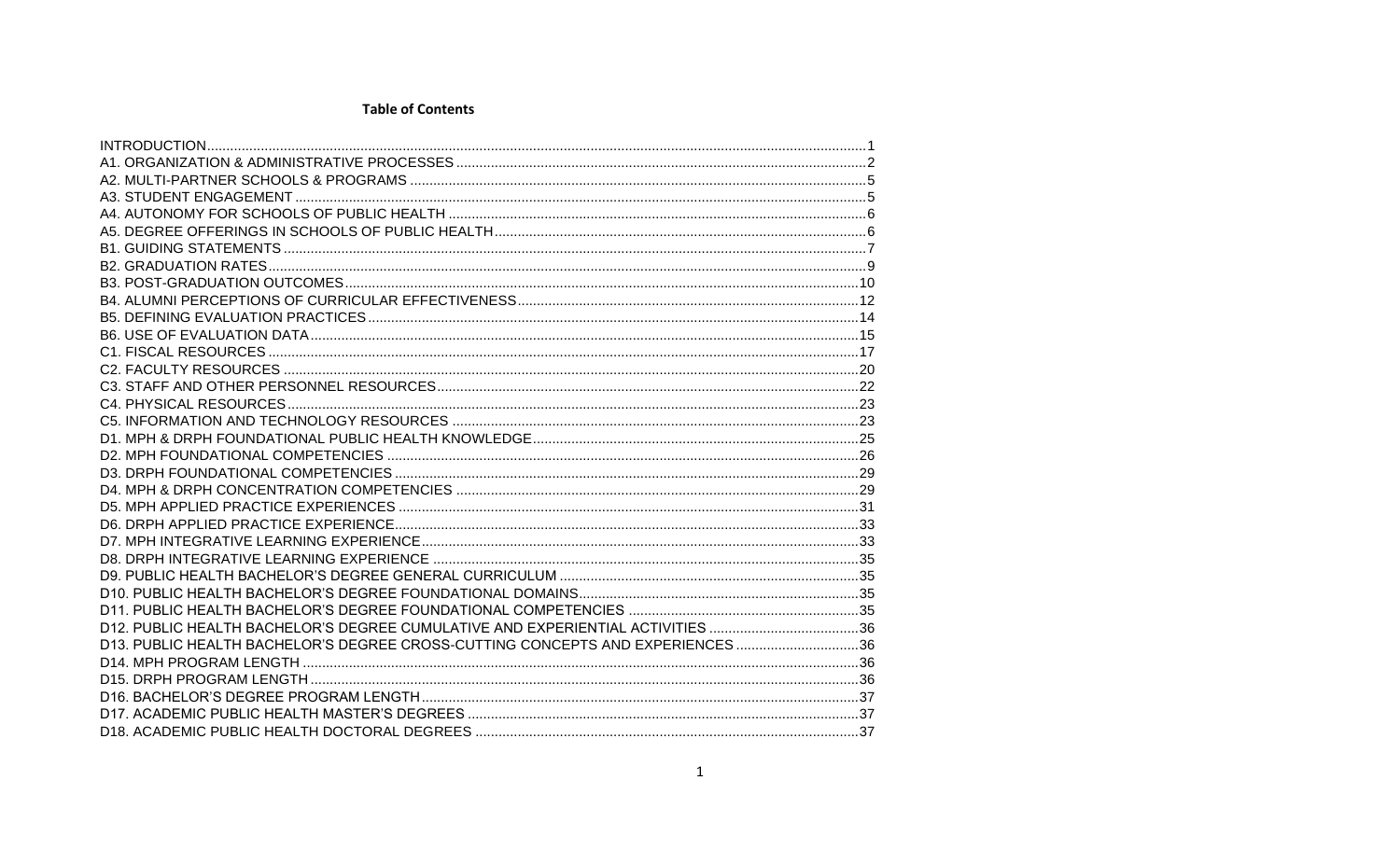| F4. DELIVERY OF PROFESSIONAL DEVELOPMENT OPPORTUNITIES FOR THE WORKFORCE 57 |  |
|-----------------------------------------------------------------------------|--|
|                                                                             |  |
|                                                                             |  |
|                                                                             |  |
|                                                                             |  |
|                                                                             |  |
|                                                                             |  |
|                                                                             |  |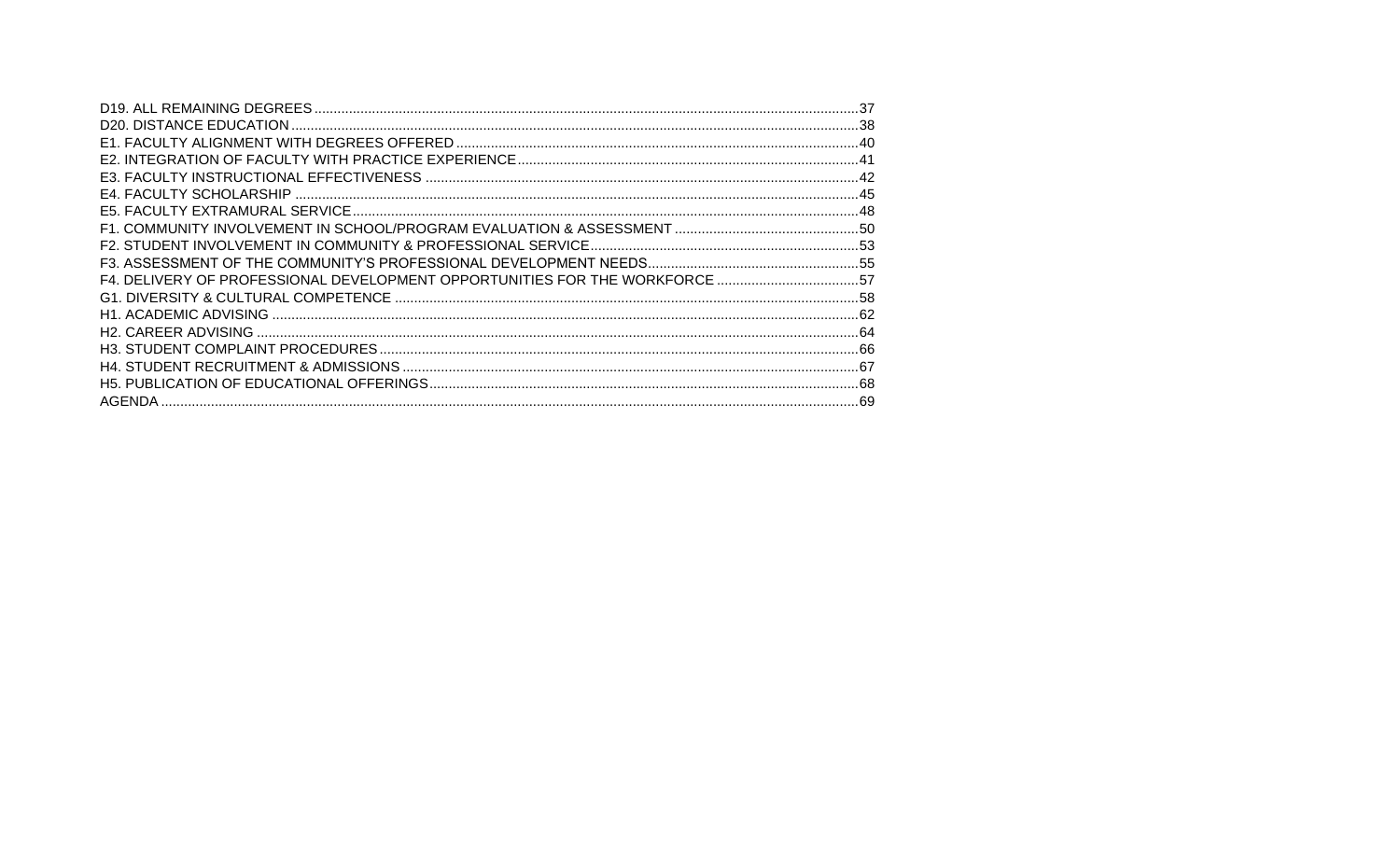#### **INTRODUCTION**

<span id="page-3-0"></span>Creighton University is a Catholic and Jesuit private university founded in 1878 in Omaha, Nebraska. The university includes nine colleges and schools: Graduate School, College of Arts and Sciences, Heider College of Business, College of Professional Studies, College of Nursing, and schools of dentistry, medicine, law, and pharmacy and health professions.

The university offers five associate degrees, 59 undergraduate degrees, 38 master's degrees, 26 graduate certificates, and 14 doctoral degrees. The student body includes about 8,900 students, half of whom are graduate students, and the university employs more than 2,200 faculty and staff. Creighton University is accredited through the Higher Learning Commission, and the university responds to specialized accreditors in such areas as chemistry, social work, business, nursing, dentistry, law, physical and occupational therapy, and medicine.

Creighton's MPH program admitted its first cohort in spring 2013 after several years of program planning and development under a Public Health Task Force. In its initial years, the program was housed in the medical school's Department of Preventative Medicine. In 2016, the Department of Interdisciplinary Studies, housed in the Graduate School, became the administrative home for the program. The department also houses a number of programs including organizational leadership, integrative health and wellness, bioethics, and negotiation and conflict resolution; each program is headed by a program director who reports to the department chair. The program graduated its first cohort in 2015. As of fall 2020, the MPH program had 50 students enrolled: 29 in the healthcare management concentration and 21 in the health care ethics concentration. Both concentrations are offered in a solely distance-based format.

This is the program's first review for CEPH accreditation. Due to COVID-19-related restrictions on travel and gatherings, this site visit was conducted via distance technology, with all attendees participating via the Zoom platform with video. CEPH conducted an on-campus visit on June 10, 2021 to confirm the site visit team's observations and conclusions made during the virtual site visit.

| <b>Instructional Matrix - Degrees and Concentrations</b> |                 |              |                     |                |  |  |
|----------------------------------------------------------|-----------------|--------------|---------------------|----------------|--|--|
|                                                          |                 |              | <b>Campus based</b> | Distance based |  |  |
| <b>Master's Degrees</b>                                  | <b>Academic</b> | Professional |                     |                |  |  |
| <b>Healthcare Ethics</b>                                 |                 | <b>MPH</b>   |                     | <b>MPH</b>     |  |  |
|                                                          |                 |              |                     |                |  |  |
| <b>Healthcare Management</b>                             |                 | <b>MPH</b>   |                     | <b>MPH</b>     |  |  |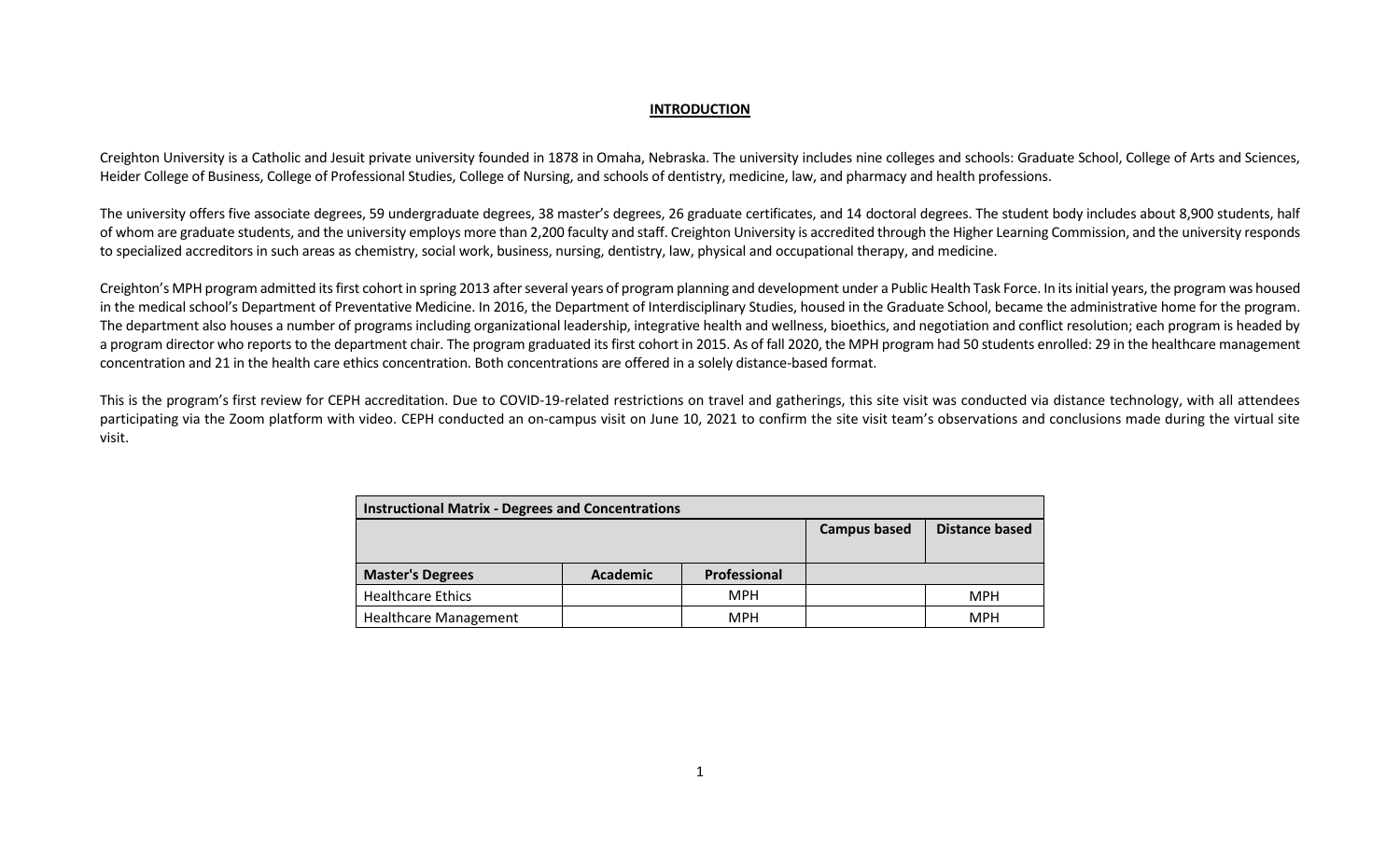#### **A1. ORGANIZATION & ADMINISTRATIVE PROCESSES**

<span id="page-4-0"></span>

| <b>Criterion Elements</b>                                                                                                                                                                                                                                                                                                                                                       | Compliance<br><b>Finding</b> | <b>Team's Evidence for Compliance Finding</b>                                                                                                                                                                                                                                                                                                                                                                                                                                                                                                                                                                                                                                                               | <b>School/Program Response</b> | <b>Council Comments</b> |
|---------------------------------------------------------------------------------------------------------------------------------------------------------------------------------------------------------------------------------------------------------------------------------------------------------------------------------------------------------------------------------|------------------------------|-------------------------------------------------------------------------------------------------------------------------------------------------------------------------------------------------------------------------------------------------------------------------------------------------------------------------------------------------------------------------------------------------------------------------------------------------------------------------------------------------------------------------------------------------------------------------------------------------------------------------------------------------------------------------------------------------------------|--------------------------------|-------------------------|
|                                                                                                                                                                                                                                                                                                                                                                                 | Met                          |                                                                                                                                                                                                                                                                                                                                                                                                                                                                                                                                                                                                                                                                                                             |                                |                         |
| Designates appropriate committees<br>or individuals for decision making,<br>implementation<br>Faculty have opportunities for input<br>in all of the following:<br>degree requirements<br>curriculum design<br>student assessment policies &<br>processes<br>admissions policies & decisions<br>$\bullet$<br>faculty recruitment &<br>promotion<br>research & service activities |                              | The program has effective and sufficient organization and<br>administrative processes. The program maintains eight<br>standing and ad hoc faculty committees including the<br>following:<br>accreditation,<br>admissions,<br>academic<br>progression, MPH graduate program, curriculum and<br>evaluation, public health events, and scholarship and<br>service.<br>The program employs a collaborative leadership model<br>that empowers faculty at all levels to engage in decision<br>making. Policy issues are brought forward to the<br>program's standing committees, ad hoc committees, or<br>the program director. Issues are considered by the<br>appropriate committee and, when needed, voted on. | Click here to enter text.      |                         |
| Ensures all faculty regularly interact<br>with colleagues & are engaged in<br>ways that benefit the instructional<br>program                                                                                                                                                                                                                                                    |                              | The MPH Graduate Program Committee is the primary<br>governing committee at the program level. The committee<br>includes the program director and two concentration<br>directors. The committee reviews feedback from the<br>External Advisory Board, the Student Advisory Board,<br>practice site supervisors, and all faculty.<br>Coordinators for each concentration provide direction for<br>the concentrations. The practicum coordinator approves<br>student field and capstone experiences. Faculty<br>participate on search committees and make hiring-<br>decision recommendations for the program level.                                                                                          |                                |                         |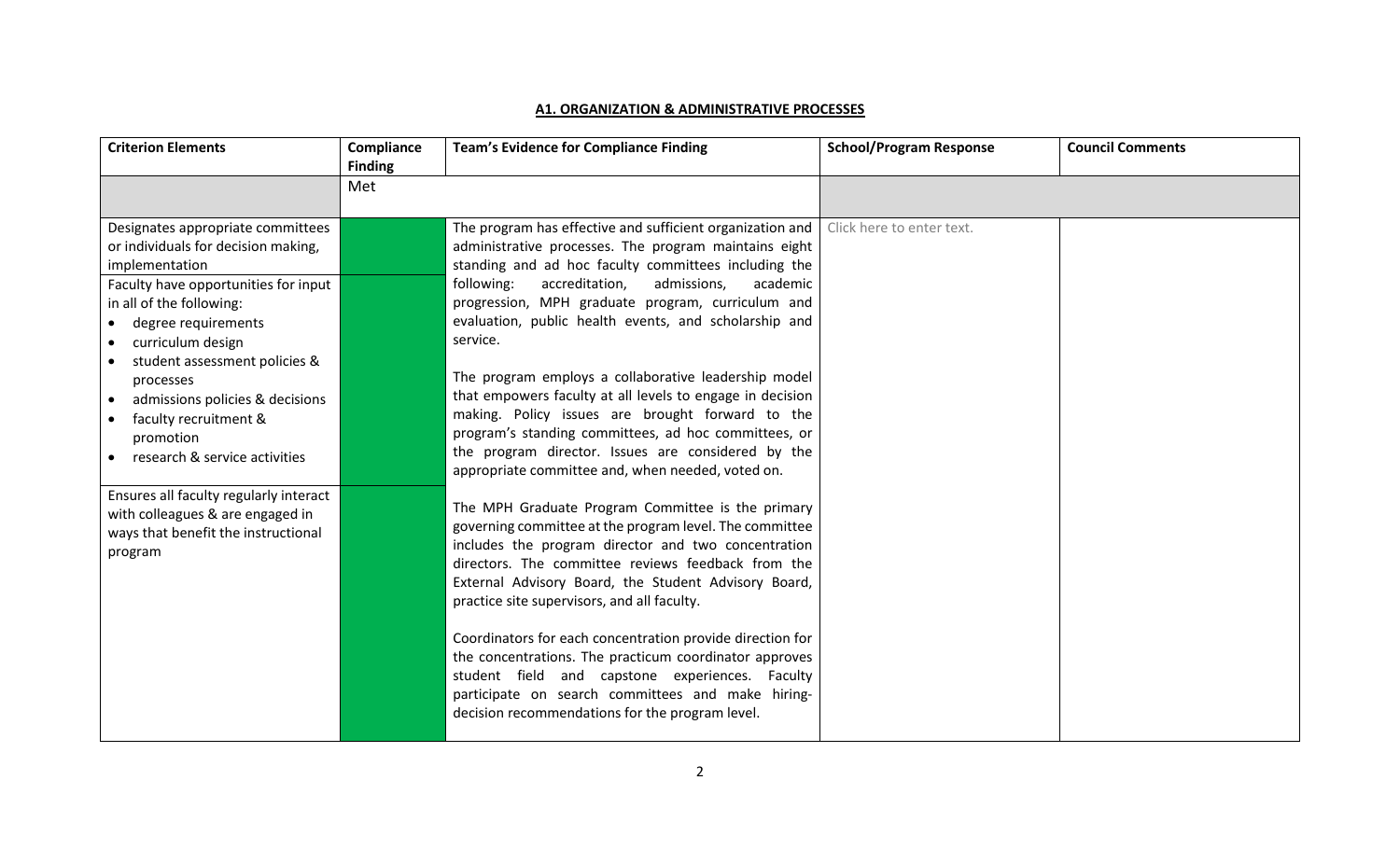| The MPH program director provides leadership regarding<br>curriculum development, design, and assessment.<br>Curriculum decisions are collaborative efforts among the<br>MPH faculty, the department chair, and associate director.<br>Coordinators for each concentration provide direction for<br>the concentrations. The practicum coordinator approves<br>student field and capstone experiences. Faculty<br>participate on search committees and make hiring-<br>decision recommendations for the program level. The<br>associate director maintains and analyzes assessment data<br>and coordinates assessment and evaluation activities for<br>the program.<br>Policies and procedures related to student assessment<br>exist at the program, department, and university levels.<br>Program-level decisions are led by the program director<br>and faculty. Department-level decisions are led by the<br>Interdisciplinary Studies Assessment Committee.<br>University-level policies and procedures involve the<br>program's submission of an annual assessment report.<br>The MPH Admissions Committee directs admissions<br>policies and makes recommendations for admission to the<br>program. Committee members lead review of the<br>applicant dossiers and submit their decisions to the<br>program director. Formal offers of admission are made by<br>the university's Enrollment Management Office. The MPH<br>Graduate Program Committee reviews and establishes<br>admissions criteria for the program in accordance with<br>requirements and expectations of the Graduate School.<br>Faculty recruitment and promotion is implemented at<br>multiple phases. To ensure a fair and equitable process,<br>the program follows Creighton's hiring procedures. The |  |  |
|------------------------------------------------------------------------------------------------------------------------------------------------------------------------------------------------------------------------------------------------------------------------------------------------------------------------------------------------------------------------------------------------------------------------------------------------------------------------------------------------------------------------------------------------------------------------------------------------------------------------------------------------------------------------------------------------------------------------------------------------------------------------------------------------------------------------------------------------------------------------------------------------------------------------------------------------------------------------------------------------------------------------------------------------------------------------------------------------------------------------------------------------------------------------------------------------------------------------------------------------------------------------------------------------------------------------------------------------------------------------------------------------------------------------------------------------------------------------------------------------------------------------------------------------------------------------------------------------------------------------------------------------------------------------------------------------------------------------------------------------------------------------------------|--|--|
|                                                                                                                                                                                                                                                                                                                                                                                                                                                                                                                                                                                                                                                                                                                                                                                                                                                                                                                                                                                                                                                                                                                                                                                                                                                                                                                                                                                                                                                                                                                                                                                                                                                                                                                                                                                    |  |  |
|                                                                                                                                                                                                                                                                                                                                                                                                                                                                                                                                                                                                                                                                                                                                                                                                                                                                                                                                                                                                                                                                                                                                                                                                                                                                                                                                                                                                                                                                                                                                                                                                                                                                                                                                                                                    |  |  |
|                                                                                                                                                                                                                                                                                                                                                                                                                                                                                                                                                                                                                                                                                                                                                                                                                                                                                                                                                                                                                                                                                                                                                                                                                                                                                                                                                                                                                                                                                                                                                                                                                                                                                                                                                                                    |  |  |
|                                                                                                                                                                                                                                                                                                                                                                                                                                                                                                                                                                                                                                                                                                                                                                                                                                                                                                                                                                                                                                                                                                                                                                                                                                                                                                                                                                                                                                                                                                                                                                                                                                                                                                                                                                                    |  |  |
|                                                                                                                                                                                                                                                                                                                                                                                                                                                                                                                                                                                                                                                                                                                                                                                                                                                                                                                                                                                                                                                                                                                                                                                                                                                                                                                                                                                                                                                                                                                                                                                                                                                                                                                                                                                    |  |  |
|                                                                                                                                                                                                                                                                                                                                                                                                                                                                                                                                                                                                                                                                                                                                                                                                                                                                                                                                                                                                                                                                                                                                                                                                                                                                                                                                                                                                                                                                                                                                                                                                                                                                                                                                                                                    |  |  |
|                                                                                                                                                                                                                                                                                                                                                                                                                                                                                                                                                                                                                                                                                                                                                                                                                                                                                                                                                                                                                                                                                                                                                                                                                                                                                                                                                                                                                                                                                                                                                                                                                                                                                                                                                                                    |  |  |
|                                                                                                                                                                                                                                                                                                                                                                                                                                                                                                                                                                                                                                                                                                                                                                                                                                                                                                                                                                                                                                                                                                                                                                                                                                                                                                                                                                                                                                                                                                                                                                                                                                                                                                                                                                                    |  |  |
|                                                                                                                                                                                                                                                                                                                                                                                                                                                                                                                                                                                                                                                                                                                                                                                                                                                                                                                                                                                                                                                                                                                                                                                                                                                                                                                                                                                                                                                                                                                                                                                                                                                                                                                                                                                    |  |  |
|                                                                                                                                                                                                                                                                                                                                                                                                                                                                                                                                                                                                                                                                                                                                                                                                                                                                                                                                                                                                                                                                                                                                                                                                                                                                                                                                                                                                                                                                                                                                                                                                                                                                                                                                                                                    |  |  |
|                                                                                                                                                                                                                                                                                                                                                                                                                                                                                                                                                                                                                                                                                                                                                                                                                                                                                                                                                                                                                                                                                                                                                                                                                                                                                                                                                                                                                                                                                                                                                                                                                                                                                                                                                                                    |  |  |
|                                                                                                                                                                                                                                                                                                                                                                                                                                                                                                                                                                                                                                                                                                                                                                                                                                                                                                                                                                                                                                                                                                                                                                                                                                                                                                                                                                                                                                                                                                                                                                                                                                                                                                                                                                                    |  |  |
|                                                                                                                                                                                                                                                                                                                                                                                                                                                                                                                                                                                                                                                                                                                                                                                                                                                                                                                                                                                                                                                                                                                                                                                                                                                                                                                                                                                                                                                                                                                                                                                                                                                                                                                                                                                    |  |  |
|                                                                                                                                                                                                                                                                                                                                                                                                                                                                                                                                                                                                                                                                                                                                                                                                                                                                                                                                                                                                                                                                                                                                                                                                                                                                                                                                                                                                                                                                                                                                                                                                                                                                                                                                                                                    |  |  |
|                                                                                                                                                                                                                                                                                                                                                                                                                                                                                                                                                                                                                                                                                                                                                                                                                                                                                                                                                                                                                                                                                                                                                                                                                                                                                                                                                                                                                                                                                                                                                                                                                                                                                                                                                                                    |  |  |
|                                                                                                                                                                                                                                                                                                                                                                                                                                                                                                                                                                                                                                                                                                                                                                                                                                                                                                                                                                                                                                                                                                                                                                                                                                                                                                                                                                                                                                                                                                                                                                                                                                                                                                                                                                                    |  |  |
|                                                                                                                                                                                                                                                                                                                                                                                                                                                                                                                                                                                                                                                                                                                                                                                                                                                                                                                                                                                                                                                                                                                                                                                                                                                                                                                                                                                                                                                                                                                                                                                                                                                                                                                                                                                    |  |  |
|                                                                                                                                                                                                                                                                                                                                                                                                                                                                                                                                                                                                                                                                                                                                                                                                                                                                                                                                                                                                                                                                                                                                                                                                                                                                                                                                                                                                                                                                                                                                                                                                                                                                                                                                                                                    |  |  |
|                                                                                                                                                                                                                                                                                                                                                                                                                                                                                                                                                                                                                                                                                                                                                                                                                                                                                                                                                                                                                                                                                                                                                                                                                                                                                                                                                                                                                                                                                                                                                                                                                                                                                                                                                                                    |  |  |
|                                                                                                                                                                                                                                                                                                                                                                                                                                                                                                                                                                                                                                                                                                                                                                                                                                                                                                                                                                                                                                                                                                                                                                                                                                                                                                                                                                                                                                                                                                                                                                                                                                                                                                                                                                                    |  |  |
|                                                                                                                                                                                                                                                                                                                                                                                                                                                                                                                                                                                                                                                                                                                                                                                                                                                                                                                                                                                                                                                                                                                                                                                                                                                                                                                                                                                                                                                                                                                                                                                                                                                                                                                                                                                    |  |  |
|                                                                                                                                                                                                                                                                                                                                                                                                                                                                                                                                                                                                                                                                                                                                                                                                                                                                                                                                                                                                                                                                                                                                                                                                                                                                                                                                                                                                                                                                                                                                                                                                                                                                                                                                                                                    |  |  |
|                                                                                                                                                                                                                                                                                                                                                                                                                                                                                                                                                                                                                                                                                                                                                                                                                                                                                                                                                                                                                                                                                                                                                                                                                                                                                                                                                                                                                                                                                                                                                                                                                                                                                                                                                                                    |  |  |
|                                                                                                                                                                                                                                                                                                                                                                                                                                                                                                                                                                                                                                                                                                                                                                                                                                                                                                                                                                                                                                                                                                                                                                                                                                                                                                                                                                                                                                                                                                                                                                                                                                                                                                                                                                                    |  |  |
|                                                                                                                                                                                                                                                                                                                                                                                                                                                                                                                                                                                                                                                                                                                                                                                                                                                                                                                                                                                                                                                                                                                                                                                                                                                                                                                                                                                                                                                                                                                                                                                                                                                                                                                                                                                    |  |  |
|                                                                                                                                                                                                                                                                                                                                                                                                                                                                                                                                                                                                                                                                                                                                                                                                                                                                                                                                                                                                                                                                                                                                                                                                                                                                                                                                                                                                                                                                                                                                                                                                                                                                                                                                                                                    |  |  |
|                                                                                                                                                                                                                                                                                                                                                                                                                                                                                                                                                                                                                                                                                                                                                                                                                                                                                                                                                                                                                                                                                                                                                                                                                                                                                                                                                                                                                                                                                                                                                                                                                                                                                                                                                                                    |  |  |
|                                                                                                                                                                                                                                                                                                                                                                                                                                                                                                                                                                                                                                                                                                                                                                                                                                                                                                                                                                                                                                                                                                                                                                                                                                                                                                                                                                                                                                                                                                                                                                                                                                                                                                                                                                                    |  |  |
|                                                                                                                                                                                                                                                                                                                                                                                                                                                                                                                                                                                                                                                                                                                                                                                                                                                                                                                                                                                                                                                                                                                                                                                                                                                                                                                                                                                                                                                                                                                                                                                                                                                                                                                                                                                    |  |  |
|                                                                                                                                                                                                                                                                                                                                                                                                                                                                                                                                                                                                                                                                                                                                                                                                                                                                                                                                                                                                                                                                                                                                                                                                                                                                                                                                                                                                                                                                                                                                                                                                                                                                                                                                                                                    |  |  |
|                                                                                                                                                                                                                                                                                                                                                                                                                                                                                                                                                                                                                                                                                                                                                                                                                                                                                                                                                                                                                                                                                                                                                                                                                                                                                                                                                                                                                                                                                                                                                                                                                                                                                                                                                                                    |  |  |
|                                                                                                                                                                                                                                                                                                                                                                                                                                                                                                                                                                                                                                                                                                                                                                                                                                                                                                                                                                                                                                                                                                                                                                                                                                                                                                                                                                                                                                                                                                                                                                                                                                                                                                                                                                                    |  |  |
|                                                                                                                                                                                                                                                                                                                                                                                                                                                                                                                                                                                                                                                                                                                                                                                                                                                                                                                                                                                                                                                                                                                                                                                                                                                                                                                                                                                                                                                                                                                                                                                                                                                                                                                                                                                    |  |  |
|                                                                                                                                                                                                                                                                                                                                                                                                                                                                                                                                                                                                                                                                                                                                                                                                                                                                                                                                                                                                                                                                                                                                                                                                                                                                                                                                                                                                                                                                                                                                                                                                                                                                                                                                                                                    |  |  |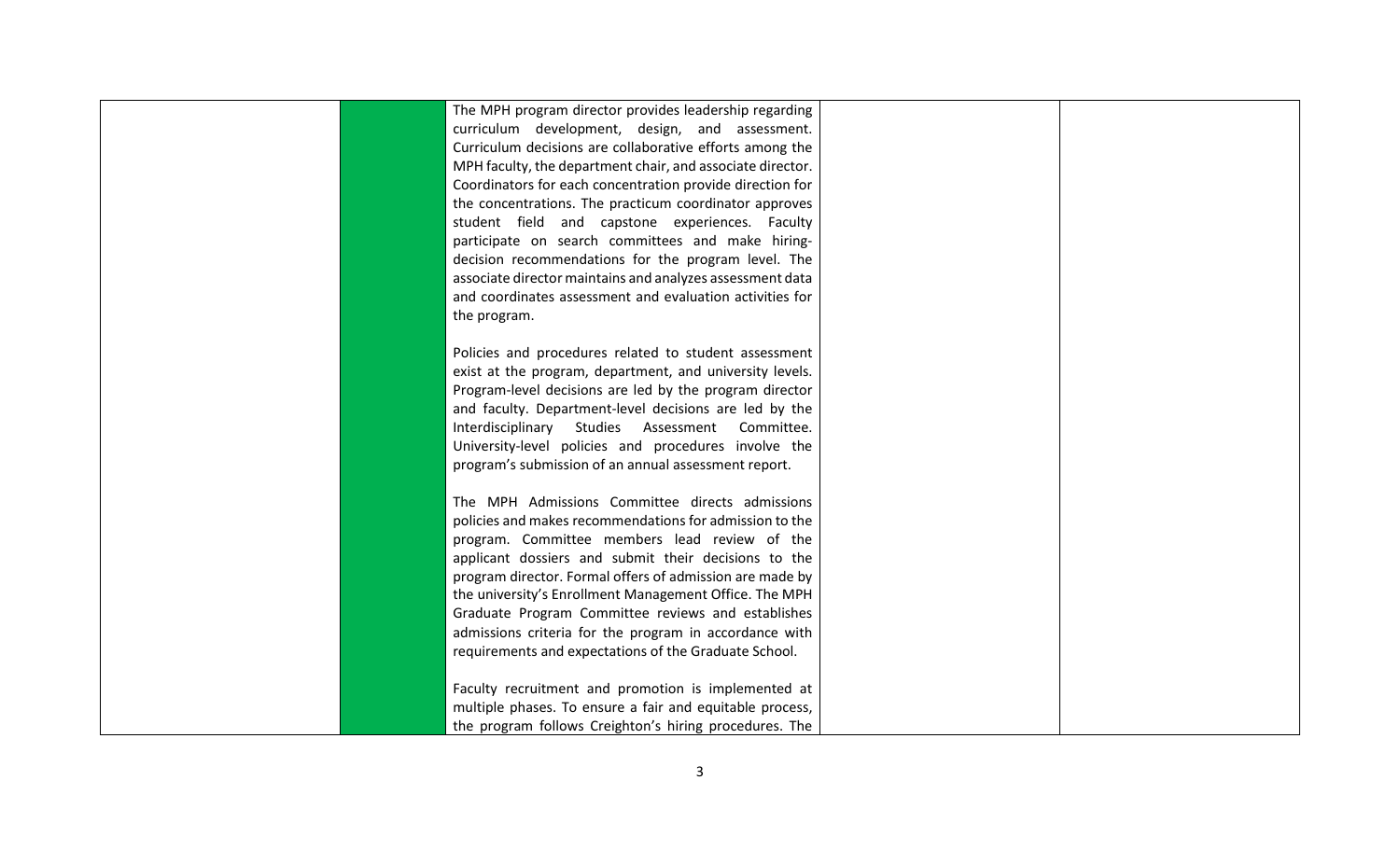| program director prepares hiring documents, receives<br>approval from the dean, and submits necessary<br>documents to human resources. The Dean of the Graduate<br>School names a chair for the search committee, who then<br>leads the formation of a faculty search committee. MPH<br>program faculty may serve on this committee, and an HR<br>representative is assigned to the process to provide<br>guidance and ensure that hiring policies and procedures<br>are followed.                                      |  |
|-------------------------------------------------------------------------------------------------------------------------------------------------------------------------------------------------------------------------------------------------------------------------------------------------------------------------------------------------------------------------------------------------------------------------------------------------------------------------------------------------------------------------|--|
| Teaching, research, and service activities of each faculty<br>member are determined in consultation with the MPH<br>program director and the department chair. Specific<br>activities may be assigned based on the program's mission<br>and vision, or in response to needs within the program's<br>communities of interest. The Graduate School has tenure<br>and promotion documents that provide guidance on the<br>allocation of effort among teaching, scholarship, service,<br>and clinical work (if applicable). |  |
| Faculty are active participants in decision-making activities<br>in the broader institutional setting. Faculty serve in a<br>variety of capacities including with the Center for<br>Interprofessional Practice and Research, Committee on<br>Computing and Academic Technology, Public Health and<br>Global/Community Health Planning Group, Center for<br>Promoting Health and Health Equity, and University<br>Research Council.                                                                                      |  |
| The program director encourages full-time and part-time<br>faculty to collaborate on research projects, pedagogical<br>approaches, mentoring, and scholarship. During the site<br>visit, faculty detailed several examples of these<br>collaborations such as community-based research, COVID-                                                                                                                                                                                                                          |  |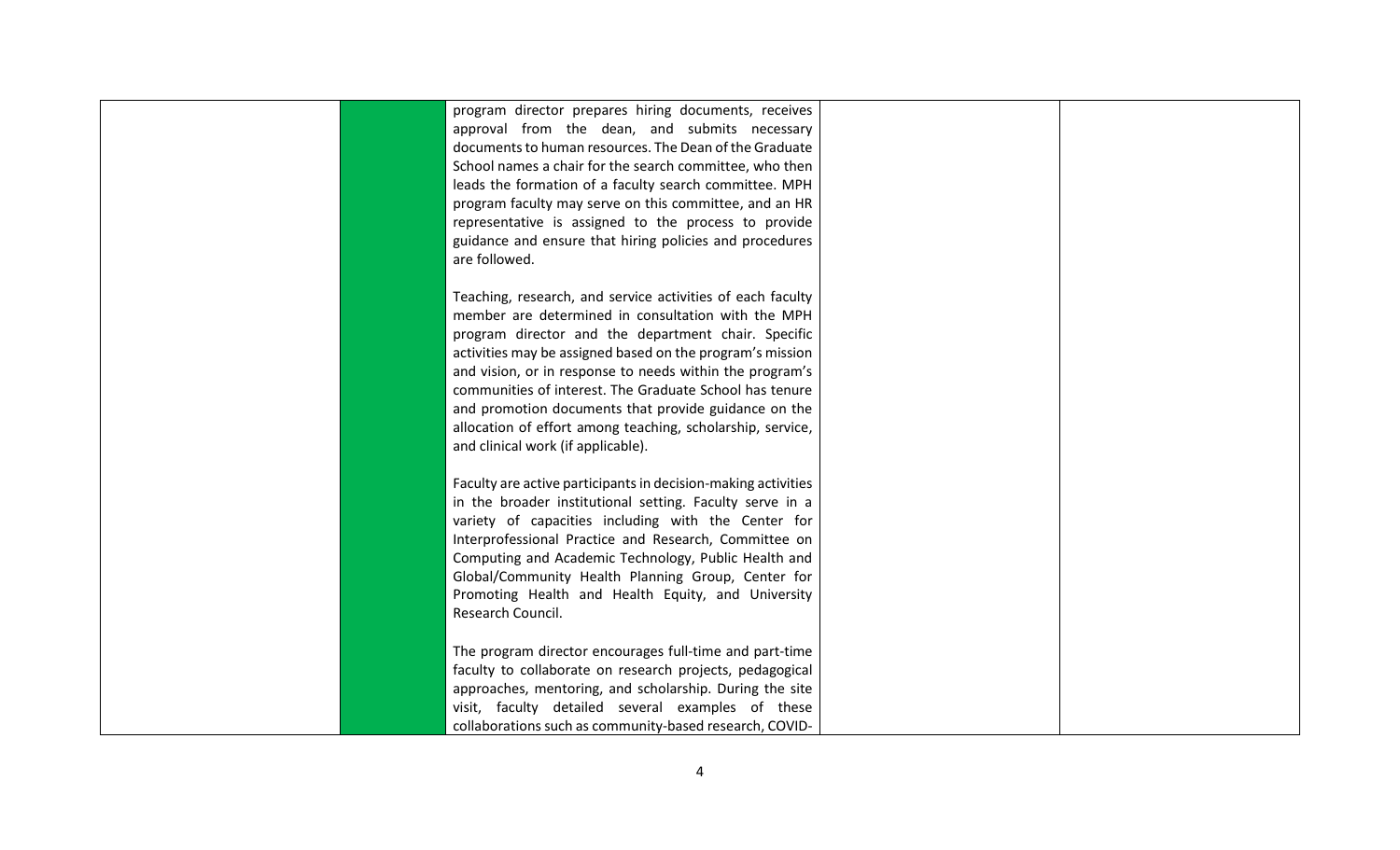| 19 collaborations with Indigenous communities, and      |  |
|---------------------------------------------------------|--|
| service with Haitian migrants living in the Dominican I |  |
| Republic.                                               |  |

#### **A2. MULTI-PARTNER SCHOOLS & PROGRAMS**

<span id="page-7-0"></span>

| <b>Criterion Elements</b> | <b>Compliance</b><br><b>Finding</b> | Team's Evidence for Compliance Finding | <b>School/Program Response</b> | <b>Council Comments</b> |
|---------------------------|-------------------------------------|----------------------------------------|--------------------------------|-------------------------|
|                           | Not Applicable                      |                                        |                                |                         |

## **A3. STUDENT ENGAGEMENT**

<span id="page-7-1"></span>

| <b>Criterion Elements</b>                                                            | Compliance<br><b>Finding</b> | <b>Team's Evidence for Compliance Finding</b>                                                                                                                                                                                                                                                                                                                                                                                                                                                                                                                                                                                                  | <b>School/Program Response</b> | <b>Council Comments</b> |
|--------------------------------------------------------------------------------------|------------------------------|------------------------------------------------------------------------------------------------------------------------------------------------------------------------------------------------------------------------------------------------------------------------------------------------------------------------------------------------------------------------------------------------------------------------------------------------------------------------------------------------------------------------------------------------------------------------------------------------------------------------------------------------|--------------------------------|-------------------------|
|                                                                                      | Met                          |                                                                                                                                                                                                                                                                                                                                                                                                                                                                                                                                                                                                                                                |                                |                         |
| Students have formal methods to<br>participate in policy making &<br>decision making |                              | Students have various formal methods to participate in<br>policy and decision making. The program's online format<br>has allowed the program to develop a multi-tier student<br>engagement process.                                                                                                                                                                                                                                                                                                                                                                                                                                            | Click here to enter text.      |                         |
| Students engaged as members on<br>decision-making bodies, where<br>appropriate       |                              | The Student Advisory Board officially represents the entire<br>MPH student body. This student committee is called upon<br>to solicit advice, concerns, and solutions to issues within<br>the program and its student body. All current students are<br>eligible to serve on the Student Advisory Board for the<br>duration of their time in the program. The six-member<br>committee meets a minimum of two times per year and<br>works with other MPH committees as needed.<br>Student representative seats exist on the Public Health<br>Events Committee and Scholarship and Service<br>Committee. Student representatives attend committee |                                |                         |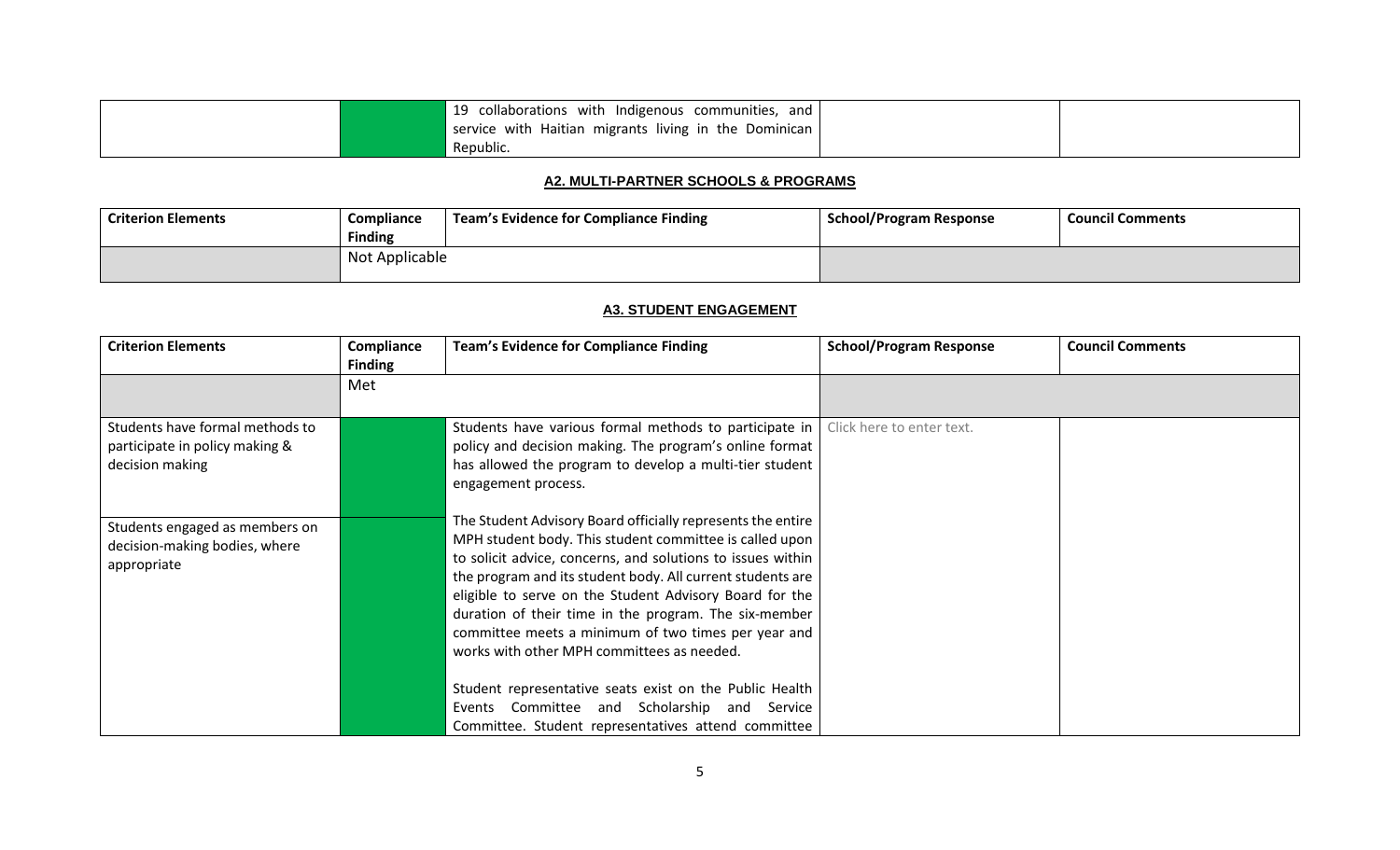| meetings, engage in committee work with faculty and<br>staff, and are full voting members.                                                                                                                                                                                                                                                                                                                                                                                                                                                                                  |  |
|-----------------------------------------------------------------------------------------------------------------------------------------------------------------------------------------------------------------------------------------------------------------------------------------------------------------------------------------------------------------------------------------------------------------------------------------------------------------------------------------------------------------------------------------------------------------------------|--|
| Students participate in Graduate School policy and<br>decision making primarily through the Graduate Student<br>Government, which is the governing body for students<br>from all graduate programs. In addition, one MPH student<br>represents MPH peers as a member of the Creighton<br>Student Union Board of Representatives.                                                                                                                                                                                                                                            |  |
| During the site visit, students remarked on the program's<br>responsiveness to student feedback and on the<br>opportunities to participate in the development of policies<br>and decisions. One student mentioned seeing feedback<br>responded to and acted on immediately. Several students<br>who met with site visitors said that faculty have reached<br>out and recruited them to join the Student Advisory Board.<br>Another student detailed the Graduate Student Board's<br>role in understanding the needs of students seeking re-<br>admission to the university. |  |

## **A4. AUTONOMY FOR SCHOOLS OF PUBLIC HEALTH**

<span id="page-8-0"></span>

| <b>Criterion Elements</b> | Compliance     | Team's Evidence for Compliance Finding | <b>School/Program Response</b> | <b>Council Comments</b> |
|---------------------------|----------------|----------------------------------------|--------------------------------|-------------------------|
|                           | <b>Finding</b> |                                        |                                |                         |
|                           | Not Applicable |                                        |                                |                         |
|                           |                |                                        |                                |                         |

## **A5. DEGREE OFFERINGS IN SCHOOLS OF PUBLIC HEALTH**

<span id="page-8-1"></span>

| l Criterion Elements | Compliance<br><b>Finding</b> | Team's Evidence for Compliance Finding | <b>School/Program Response</b> | <b>Council Comments</b> |
|----------------------|------------------------------|----------------------------------------|--------------------------------|-------------------------|
|                      | Not Applicable               |                                        |                                |                         |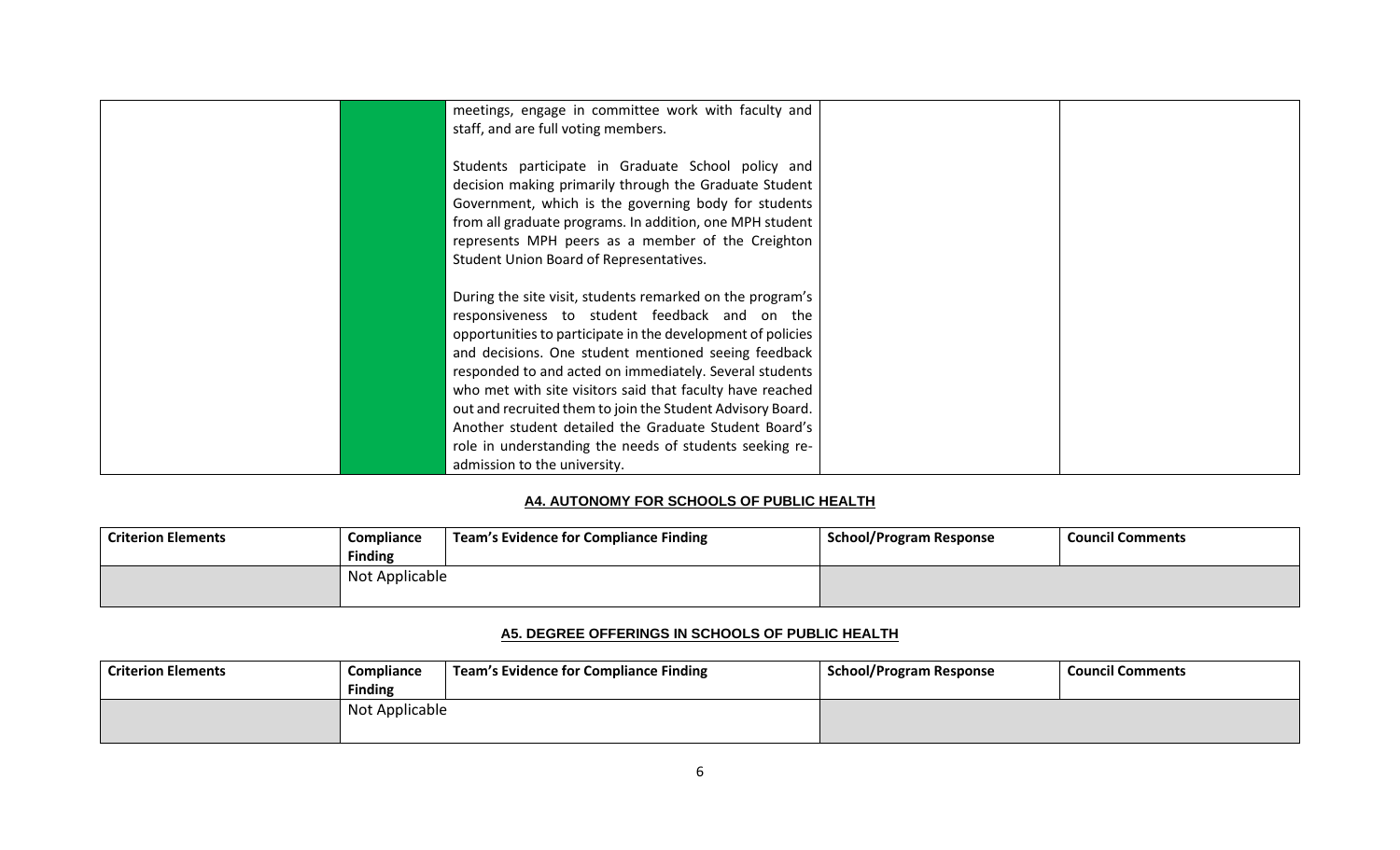## **B1. GUIDING STATEMENTS**

<span id="page-9-0"></span>

| <b>Criterion Elements</b>                                                                          | Compliance<br><b>Finding</b> | <b>Team's Evidence for Compliance Finding</b>                                                                                                                                                                                                                                                                                                                                             | <b>School/Program Response</b> | <b>Council Comments</b> |
|----------------------------------------------------------------------------------------------------|------------------------------|-------------------------------------------------------------------------------------------------------------------------------------------------------------------------------------------------------------------------------------------------------------------------------------------------------------------------------------------------------------------------------------------|--------------------------------|-------------------------|
|                                                                                                    | Met                          |                                                                                                                                                                                                                                                                                                                                                                                           |                                |                         |
| Defines a vision, mission statement,<br>goals, statement of values                                 |                              | The program has defined a vision, mission, goals, and<br>statement of values through a series of strategic planning<br>sessions among all MPH faculty, the program's External                                                                                                                                                                                                             | Click here to enter text.      |                         |
| Taken as a whole, guiding<br>statements address instruction,                                       |                              | Advisory Board, and the Student Advisory Board.                                                                                                                                                                                                                                                                                                                                           |                                |                         |
| scholarship, service                                                                               |                              | For a vision, the MPH program "aspires to ignite innovative<br>engagement that promotes optimal physical, mental, and                                                                                                                                                                                                                                                                     |                                |                         |
| Taken as a whole, guiding<br>statements define plans to 1)<br>advance the field of public health & |                              | social well-being to eliminate health inequity in national<br>and global communities."<br>For a mission, the MPH program "promotes health equity<br>through innovative approaches in teaching, culturally<br>responsive community engagement, and<br>robust<br>scholarship embracing the Jesuit values of social justice,<br>service to others, and critical self-reflection, emphasizing |                                |                         |
| 2) promote student success                                                                         |                              |                                                                                                                                                                                                                                                                                                                                                                                           |                                |                         |
| Guiding statements reflect<br>aspirations & respond to needs of<br>intended service area(s)        |                              |                                                                                                                                                                                                                                                                                                                                                                                           |                                |                         |
| Guiding statements sufficiently<br>specific to rationally allocate                                 |                              | populations at-risk, vulnerable or marginalized."                                                                                                                                                                                                                                                                                                                                         |                                |                         |
| resources & guide evaluation of<br>outcomes                                                        |                              | The program's core values include the Jesuit values of<br>critical self-reflection; service to others; taking responsible<br>action; health equity; commitment to diversity at all levels;<br>excellence in teaching, service, and scholarship; and<br>cultural humility.                                                                                                                 |                                |                         |
|                                                                                                    |                              | The program's goals address instruction, scholarship, and<br>service. These statements are consistent with the<br>program's values, vision, mission, and commitment to<br>priority populations and include the following:                                                                                                                                                                 |                                |                         |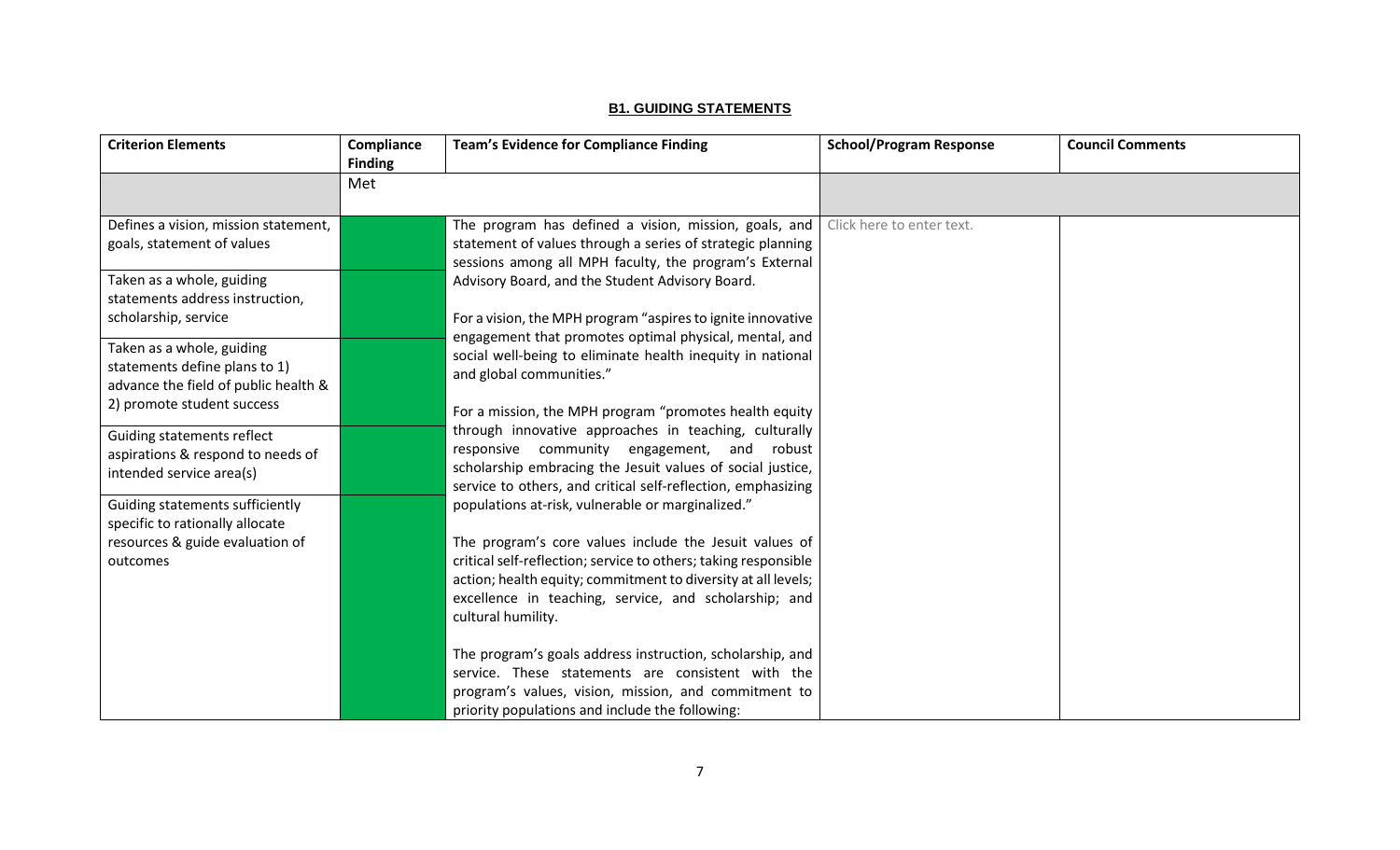| • Prepare public health professionals committed to<br>health equity grounded in competencies (knowledge,<br>skills, beliefs, attitudes) in the foundations of public<br>health to serve at-risk, marginalized and vulnerable<br>communities through practice in healthcare ethics or<br>healthcare management.<br>• Foster public health scholarship to promote health<br>equity within priority communities that are at-risk,<br>marginalized and vulnerable, while advancing public<br>health knowledge and practice. The MPH program<br>prioritizes national and global populations<br>experiencing health inequity, including those who are<br>vulnerable, at-risk, or marginalized.<br>• Promote<br>culturally<br>responsive<br>community<br>engagement through outreach, education, and<br>partnerships. |  |
|----------------------------------------------------------------------------------------------------------------------------------------------------------------------------------------------------------------------------------------------------------------------------------------------------------------------------------------------------------------------------------------------------------------------------------------------------------------------------------------------------------------------------------------------------------------------------------------------------------------------------------------------------------------------------------------------------------------------------------------------------------------------------------------------------------------|--|
| Together, the statements define plans to advance the field<br>of public health, promote student success, and reflect<br>aspirations to respond to the needs of the program's<br>priority populations. Specifically, the MPH program has<br>focused on academic excellence with a focus on<br>curriculum, student outcomes, faculty formation and<br>development, and engaging the world with outreach to<br>local, national, and Dominican Republic communities.                                                                                                                                                                                                                                                                                                                                               |  |
| The guiding statements are sufficiently specific to<br>rationally allocate resources and guide evaluation of<br>outcomes. During the site visit, faculty discussed using the<br>guiding statement to allocate resources and ensure that all<br>students are supported. Faculty, staff, students, alumni,<br>External Advisory Board members, and university leaders<br>talked about the centrality of the university mission in all<br>activities.                                                                                                                                                                                                                                                                                                                                                             |  |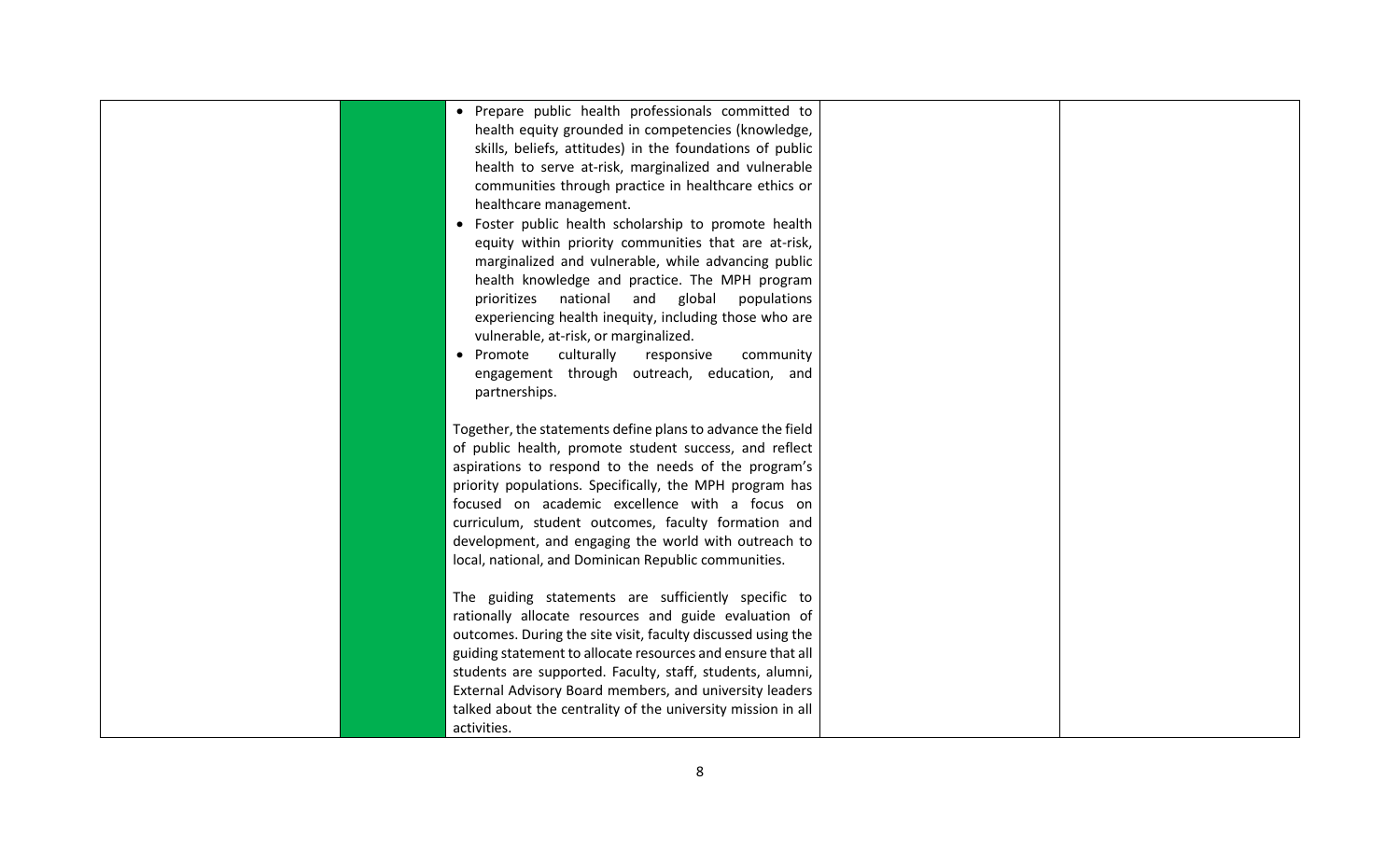|  | Faculty and External Advisory Board members also                                |  |
|--|---------------------------------------------------------------------------------|--|
|  | discussed being engaged in the development process                              |  |
|  | all-day retreats and through ongoing<br>during                                  |  |
|  | $\frac{1}{2}$ communication. They emphasized that the development $\frac{1}{2}$ |  |
|  | process engaged stakeholders at every level.                                    |  |

## **B2. GRADUATION RATES**

<span id="page-11-0"></span>

| <b>Criterion Elements</b>                                                                                                                                                                                                | Compliance<br><b>Finding</b> | <b>Team's Evidence for Compliance Finding</b>                                                                                                                                                                                                                                                                                                                                                                                                                                                                                                                                                                                                                                                                                                                                                                                                  | <b>School/Program Response</b> | <b>Council Comments</b> |
|--------------------------------------------------------------------------------------------------------------------------------------------------------------------------------------------------------------------------|------------------------------|------------------------------------------------------------------------------------------------------------------------------------------------------------------------------------------------------------------------------------------------------------------------------------------------------------------------------------------------------------------------------------------------------------------------------------------------------------------------------------------------------------------------------------------------------------------------------------------------------------------------------------------------------------------------------------------------------------------------------------------------------------------------------------------------------------------------------------------------|--------------------------------|-------------------------|
|                                                                                                                                                                                                                          | Met                          |                                                                                                                                                                                                                                                                                                                                                                                                                                                                                                                                                                                                                                                                                                                                                                                                                                                |                                |                         |
| Collects, analyzes & accurately<br>presents graduation rate data for<br>each public health degree offered<br>Achieves graduation rates of at<br>least 70% for bachelor's & master's<br>degrees, 60% for doctoral degrees |                              | The program collects graduation rate data for all MPH<br>students based on a six-year maximum time to graduate.<br>The program presents the following MPH graduation<br>rates:<br>82% for the 2012-13 cohort<br>76% for the 2013-14 cohort<br>70% for the 2014-15 cohort<br>64% for the 2015-16 cohort<br>70% for the 2016-17 cohort<br>All of the cohorts listed have complete outcomes since all<br>students have graduated or withdrawn. Remaining<br>cohorts, who entered in 2018 or later, are on track to meet<br>or exceed the graduation threshold.<br>During the site visit, the program director shared that the<br>program is proactive in monitoring retention of students<br>and supporting them through graduation.<br>The program indicated the reason for the 2015-16 cohort<br>(64%) not meeting the threshold was related to | Click here to enter text.      |                         |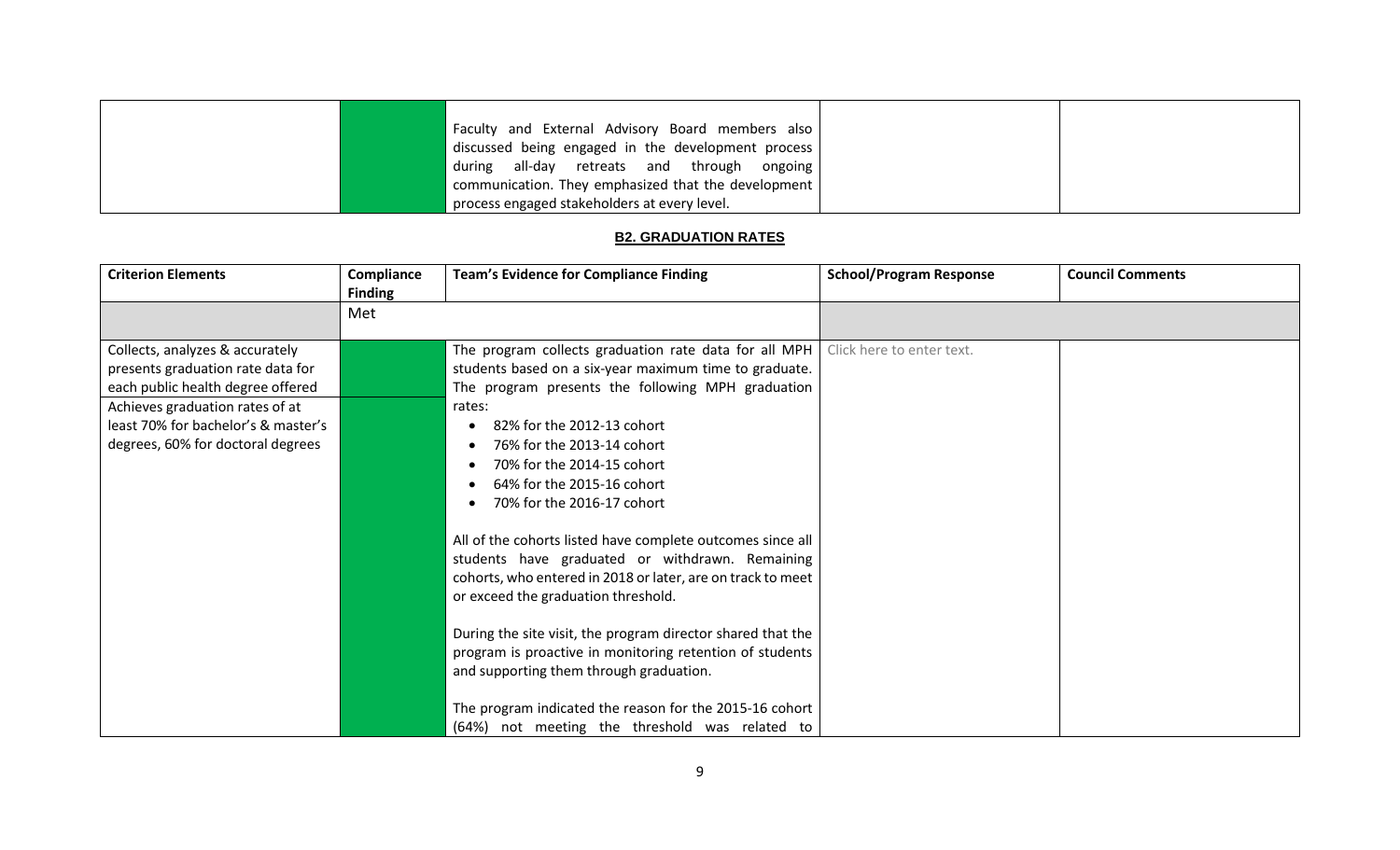| recruitment and retention practices of the third-party      |  |
|-------------------------------------------------------------|--|
| company used by the program at the time. The concern        |  |
| was addressed at the university level in 2018, which        |  |
| resulted in the university ending the partnership with that |  |
| company. The program took this opportunity to revamp its    |  |
| academic advising and retention model. The new model        |  |
| focuses on engaging faculty advisors and an academic        |  |
| coach to intervene when students are at academic risk and   |  |
| developing a new recruitment and enrollment plan.           |  |
|                                                             |  |
| The program's recruitment and enrollment plan now           |  |
| includes an academic coach, three-tier advising, smaller    |  |
| cohorts, and a focus on monitoring students at every stage  |  |
| in the program. The program director meets with the         |  |
| academic coach frequently to ensure that the workload is    |  |
| manageable and that all resources needed to support         |  |
| students are available.                                     |  |

#### **B3. POST-GRADUATION OUTCOMES**

<span id="page-12-0"></span>

| <b>Criterion Elements</b>                                        | Compliance<br><b>Finding</b> | <b>Team's Evidence for Compliance Finding</b>                                     | <b>School/Program Response</b> | <b>Council Comments</b> |
|------------------------------------------------------------------|------------------------------|-----------------------------------------------------------------------------------|--------------------------------|-------------------------|
|                                                                  | Met                          |                                                                                   |                                |                         |
|                                                                  |                              |                                                                                   |                                |                         |
| Collects, analyzes & presents data                               |                              | The program uses both university and program-specific   Click here to enter text. |                                |                         |
| on graduates' employment or                                      |                              | surveys to collect post-graduation outcome data from its                          |                                |                         |
| enrollment in further education                                  |                              | graduates. Data are initially captured by the university's                        |                                |                         |
| post-graduation for each public                                  |                              | Career Center survey, which is sent to students a month                           |                                |                         |
| health degree offered                                            |                              | before graduation, at graduation, three-months post-                              |                                |                         |
|                                                                  |                              | graduation, and approximately six-months post-                                    |                                |                         |
| Chooses methods explicitly                                       |                              | graduation. The program augments these data with its                              |                                |                         |
| designed to minimize number of<br>students with unknown outcomes |                              | own survey that all students complete at graduation and                           |                                |                         |
|                                                                  |                              | up to one-year post-graduation.                                                   |                                |                         |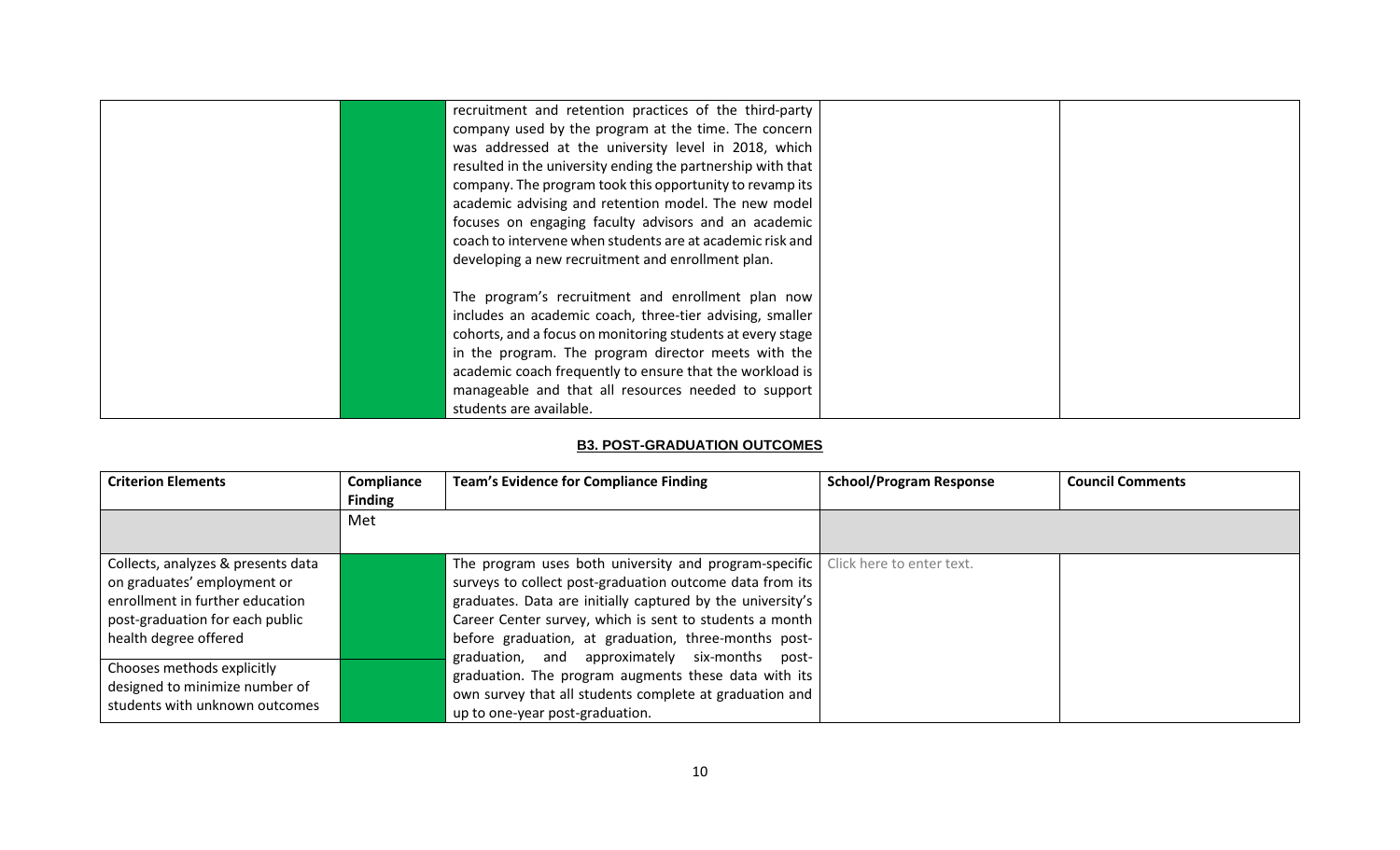| Achieves rates of at least 80%    |                                                               |  |
|-----------------------------------|---------------------------------------------------------------|--|
| employment or enrollment in       | Over the last three years, 100% of graduates with known       |  |
| further education for each public | outcomes (23 in 2018, 25 in 2019, and five in 2020) were      |  |
| health degree                     | employed or enrolled in continuing education.                 |  |
|                                   |                                                               |  |
|                                   | The program has successfully reduced the number of            |  |
|                                   | unknown outcomes each year: 18% (2018), 11% (2019),           |  |
|                                   | and 0% (2020). The program attributed this improvement        |  |
|                                   | to the use of social media, such as LinkedIn and other        |  |
|                                   | platforms, to gather the most updated information on its      |  |
|                                   | graduates' employment status. During the site visit,          |  |
|                                   | faculty members shared that their goal is to capture as       |  |
|                                   | much data as possible from students before they               |  |
|                                   | graduate.                                                     |  |
|                                   |                                                               |  |
|                                   | The program also focuses on maintaining relationships         |  |
|                                   | with its students after graduation. The External Advisory     |  |
|                                   | Board is available to all students to build connections with  |  |
|                                   | professionals in their career areas of interest. Faculty also |  |
|                                   | shared that graduates have return to the program to           |  |
|                                   | attend career development presentations, including those      |  |
|                                   | on how to ask for a raise and how to grow in career roles.    |  |
|                                   | Through these events, the program maintains                   |  |
|                                   | relationships with its students, and this helps to ensure     |  |
|                                   | accurate data collection related to post-graduation           |  |
|                                   | outcomes.                                                     |  |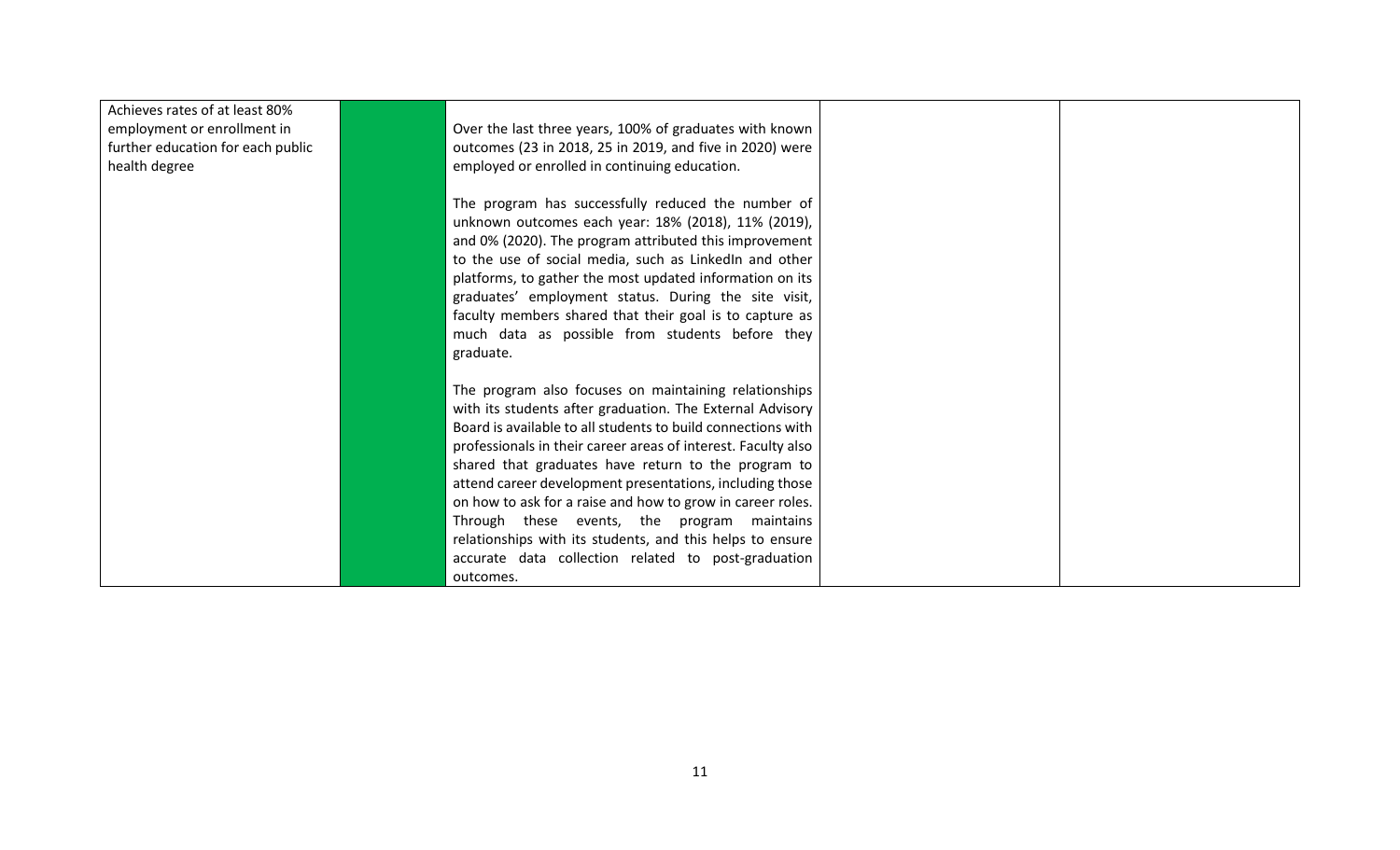## **B4. ALUMNI PERCEPTIONS OF CURRICULAR EFFECTIVENESS**

<span id="page-14-0"></span>

| <b>Criterion Elements</b>                                                                                                                                                                                                                                                                                                                                                                                        | Compliance<br><b>Finding</b> | <b>Team's Evidence for Compliance Finding</b>                                                                                                                                                                                                                                                                                                                                                                                                                                                                                                                                                                                                                                                                                                                                                                                                                                                                                                                                                                                                                                                                                                                                                                                                                                                                                                                   | <b>School/Program Response</b> | <b>Council Comments</b> |
|------------------------------------------------------------------------------------------------------------------------------------------------------------------------------------------------------------------------------------------------------------------------------------------------------------------------------------------------------------------------------------------------------------------|------------------------------|-----------------------------------------------------------------------------------------------------------------------------------------------------------------------------------------------------------------------------------------------------------------------------------------------------------------------------------------------------------------------------------------------------------------------------------------------------------------------------------------------------------------------------------------------------------------------------------------------------------------------------------------------------------------------------------------------------------------------------------------------------------------------------------------------------------------------------------------------------------------------------------------------------------------------------------------------------------------------------------------------------------------------------------------------------------------------------------------------------------------------------------------------------------------------------------------------------------------------------------------------------------------------------------------------------------------------------------------------------------------|--------------------------------|-------------------------|
|                                                                                                                                                                                                                                                                                                                                                                                                                  | Met                          |                                                                                                                                                                                                                                                                                                                                                                                                                                                                                                                                                                                                                                                                                                                                                                                                                                                                                                                                                                                                                                                                                                                                                                                                                                                                                                                                                                 |                                |                         |
| Defines qualitative &/or<br>quantitative methods designed to<br>provide meaningful, useful<br>information on alumni perceptions<br>Documents & regularly examines its<br>methodology & outcomes to ensure<br>useful data<br>Data address alumni perceptions of<br>success in achieving competencies<br>Data address alumni perceptions of<br>usefulness of defined competencies<br>in post-graduation placements |                              | The program uses both quantitative and qualitative<br>approaches to maximize responses and the usefulness of<br>alumni feedback. The program used the 2019 alumni<br>survey to ask "to what extent did the MPH program<br>prepare you" in each of the foundational competency<br>areas and the 2020 alumni survey to ask "to what extent<br>are you able to apply [each of the foundational<br>competency areas] now that you are on the job?" The<br>response rate for each alumni survey was 30%<br>(40 responses) and 41% (38 responses).<br>Both alumni surveys used a five-point Likert scale with five<br>being strongly agree, and one being strongly disagree.<br>Data from the 2019 survey show that alumni perceptions<br>of success in achieving the competencies ranged from<br>3.97-4.28 in each of the foundational areas. The top two<br>areas that students felt needed more preparation were<br>interprofessional practice and systems thinking. Data from<br>the 2020 survey show that alumni perceptions of the<br>usefulness of the competencies in their post-graduation<br>placements ranged from 3.70-4.32. Satisfaction with<br>perceptions of the usefulness of interprofessional practice<br>and systems thinking improved from 2019, while the<br>usefulness of competencies associated with public<br>healthcare systems decreased. | Click here to enter text.      |                         |
|                                                                                                                                                                                                                                                                                                                                                                                                                  |                              | The program shares all satisfaction data with the                                                                                                                                                                                                                                                                                                                                                                                                                                                                                                                                                                                                                                                                                                                                                                                                                                                                                                                                                                                                                                                                                                                                                                                                                                                                                                               |                                |                         |
|                                                                                                                                                                                                                                                                                                                                                                                                                  |                              | Curriculum and Evaluation Committee so that each area of                                                                                                                                                                                                                                                                                                                                                                                                                                                                                                                                                                                                                                                                                                                                                                                                                                                                                                                                                                                                                                                                                                                                                                                                                                                                                                        |                                |                         |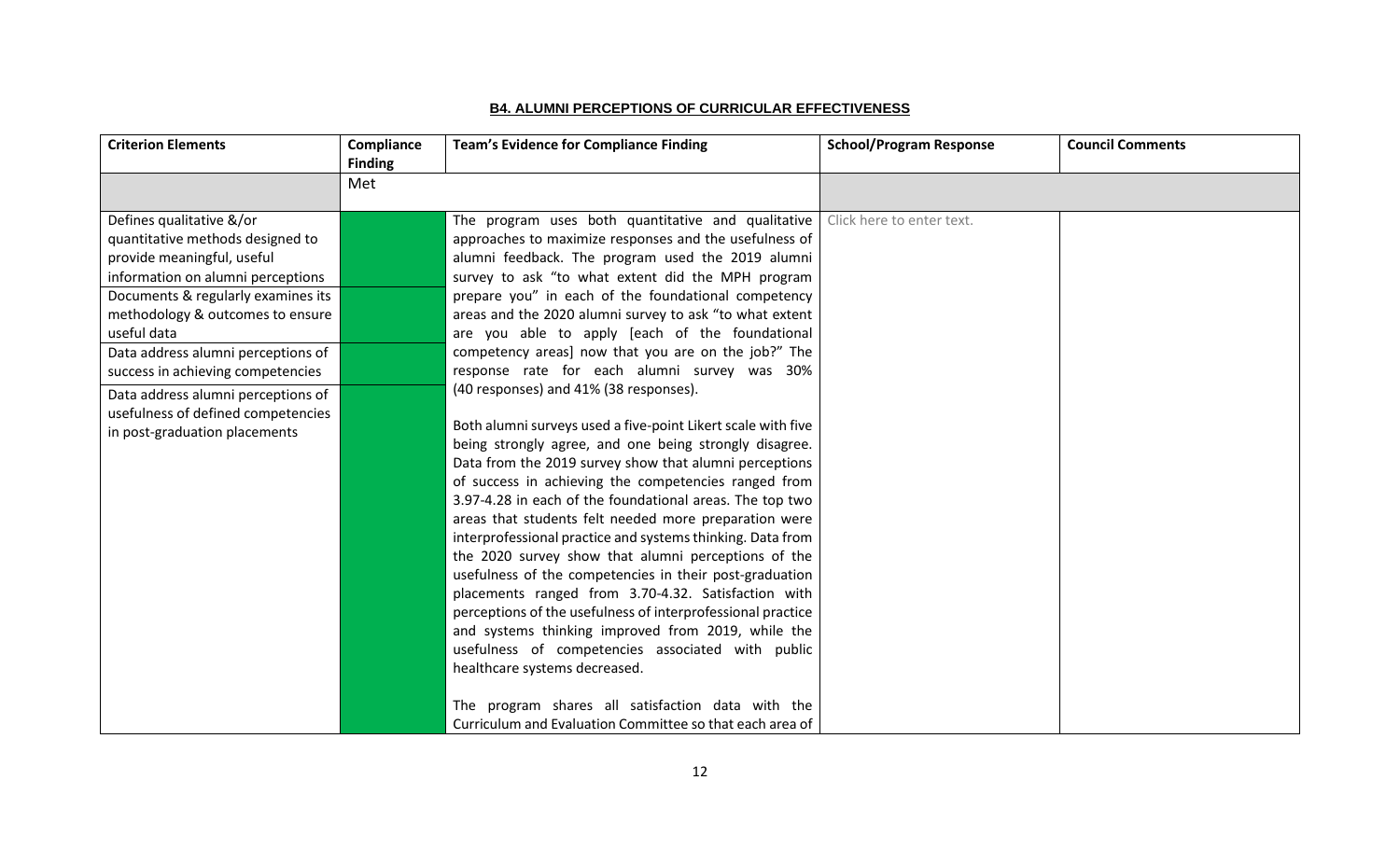<span id="page-15-0"></span>

| The 2020 alumni survey was sent to students who             |                                                                                                                                                                                                                                                                                                                                                                                                                                                                                                                                                                                                                                                                                                                                                                                                                                               |                                                                                                           |
|-------------------------------------------------------------|-----------------------------------------------------------------------------------------------------------------------------------------------------------------------------------------------------------------------------------------------------------------------------------------------------------------------------------------------------------------------------------------------------------------------------------------------------------------------------------------------------------------------------------------------------------------------------------------------------------------------------------------------------------------------------------------------------------------------------------------------------------------------------------------------------------------------------------------------|-----------------------------------------------------------------------------------------------------------|
| graduated between 2017 and 2020, while the 2019 alumni      |                                                                                                                                                                                                                                                                                                                                                                                                                                                                                                                                                                                                                                                                                                                                                                                                                                               |                                                                                                           |
|                                                             |                                                                                                                                                                                                                                                                                                                                                                                                                                                                                                                                                                                                                                                                                                                                                                                                                                               |                                                                                                           |
|                                                             |                                                                                                                                                                                                                                                                                                                                                                                                                                                                                                                                                                                                                                                                                                                                                                                                                                               |                                                                                                           |
|                                                             |                                                                                                                                                                                                                                                                                                                                                                                                                                                                                                                                                                                                                                                                                                                                                                                                                                               |                                                                                                           |
|                                                             |                                                                                                                                                                                                                                                                                                                                                                                                                                                                                                                                                                                                                                                                                                                                                                                                                                               |                                                                                                           |
|                                                             |                                                                                                                                                                                                                                                                                                                                                                                                                                                                                                                                                                                                                                                                                                                                                                                                                                               |                                                                                                           |
|                                                             |                                                                                                                                                                                                                                                                                                                                                                                                                                                                                                                                                                                                                                                                                                                                                                                                                                               |                                                                                                           |
|                                                             |                                                                                                                                                                                                                                                                                                                                                                                                                                                                                                                                                                                                                                                                                                                                                                                                                                               |                                                                                                           |
|                                                             |                                                                                                                                                                                                                                                                                                                                                                                                                                                                                                                                                                                                                                                                                                                                                                                                                                               |                                                                                                           |
|                                                             |                                                                                                                                                                                                                                                                                                                                                                                                                                                                                                                                                                                                                                                                                                                                                                                                                                               |                                                                                                           |
| in their workplace. Some of the common responses from       |                                                                                                                                                                                                                                                                                                                                                                                                                                                                                                                                                                                                                                                                                                                                                                                                                                               |                                                                                                           |
| students included policy, communication skills, needs       |                                                                                                                                                                                                                                                                                                                                                                                                                                                                                                                                                                                                                                                                                                                                                                                                                                               |                                                                                                           |
|                                                             |                                                                                                                                                                                                                                                                                                                                                                                                                                                                                                                                                                                                                                                                                                                                                                                                                                               |                                                                                                           |
|                                                             |                                                                                                                                                                                                                                                                                                                                                                                                                                                                                                                                                                                                                                                                                                                                                                                                                                               |                                                                                                           |
|                                                             |                                                                                                                                                                                                                                                                                                                                                                                                                                                                                                                                                                                                                                                                                                                                                                                                                                               |                                                                                                           |
|                                                             |                                                                                                                                                                                                                                                                                                                                                                                                                                                                                                                                                                                                                                                                                                                                                                                                                                               |                                                                                                           |
|                                                             |                                                                                                                                                                                                                                                                                                                                                                                                                                                                                                                                                                                                                                                                                                                                                                                                                                               |                                                                                                           |
|                                                             |                                                                                                                                                                                                                                                                                                                                                                                                                                                                                                                                                                                                                                                                                                                                                                                                                                               |                                                                                                           |
|                                                             |                                                                                                                                                                                                                                                                                                                                                                                                                                                                                                                                                                                                                                                                                                                                                                                                                                               |                                                                                                           |
|                                                             |                                                                                                                                                                                                                                                                                                                                                                                                                                                                                                                                                                                                                                                                                                                                                                                                                                               |                                                                                                           |
|                                                             |                                                                                                                                                                                                                                                                                                                                                                                                                                                                                                                                                                                                                                                                                                                                                                                                                                               |                                                                                                           |
| program collects feedback from students frequently and      |                                                                                                                                                                                                                                                                                                                                                                                                                                                                                                                                                                                                                                                                                                                                                                                                                                               |                                                                                                           |
| does not rely solely on data collection after students have |                                                                                                                                                                                                                                                                                                                                                                                                                                                                                                                                                                                                                                                                                                                                                                                                                                               |                                                                                                           |
| left the program.                                           |                                                                                                                                                                                                                                                                                                                                                                                                                                                                                                                                                                                                                                                                                                                                                                                                                                               |                                                                                                           |
|                                                             | response, the program revamped coverage of systems<br>thinking throughout the curriculum.<br>survey was sent to students who graduated between 2015<br>and 2018. The program noted that the 2019 survey data<br>include some students who graduated before the<br>implementation of the current curriculum, which may be<br>a confounding variable in that data.<br>The survey includes an open-ended question asking<br>alumni which competencies they have successfully applied<br>assessments, and healthcare systems. Alumni also had the<br>opportunity to list areas of improvement for the program<br>opportunities to work with community partners.<br>During the site visit, the faculty shared that the survey<br>results, both strengths and weaknesses, have not come as<br>a surprise to program leaders and faculty because the | concern is addressed in the appropriate courses. In<br>which included more focus on epidemiology and more |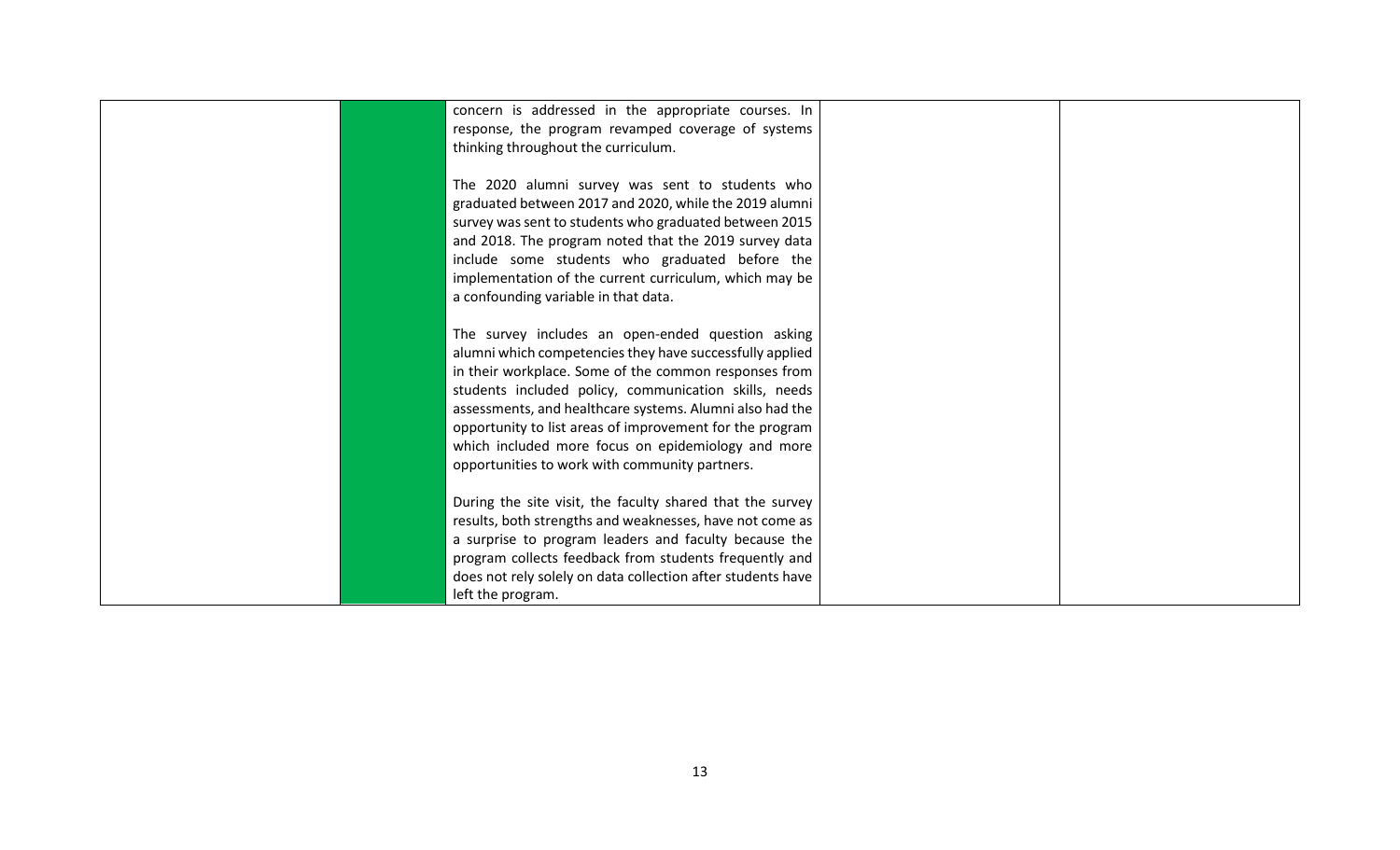## **B5. DEFINING EVALUATION PRACTICES**

| <b>Criterion Elements</b>                                                                                                                                                                                                                                                                                                                                                                                                                                                                                  | Compliance<br><b>Finding</b> | <b>Team's Evidence for Compliance Finding</b>                                                                                                                                                                                                                                                                                                                                                                                                                                                                                                                                                                                                                                                                                                                                                                                                                                                                                                                                                                                                                                                      | <b>School/Program Response</b> | <b>Council Comments</b> |
|------------------------------------------------------------------------------------------------------------------------------------------------------------------------------------------------------------------------------------------------------------------------------------------------------------------------------------------------------------------------------------------------------------------------------------------------------------------------------------------------------------|------------------------------|----------------------------------------------------------------------------------------------------------------------------------------------------------------------------------------------------------------------------------------------------------------------------------------------------------------------------------------------------------------------------------------------------------------------------------------------------------------------------------------------------------------------------------------------------------------------------------------------------------------------------------------------------------------------------------------------------------------------------------------------------------------------------------------------------------------------------------------------------------------------------------------------------------------------------------------------------------------------------------------------------------------------------------------------------------------------------------------------------|--------------------------------|-------------------------|
|                                                                                                                                                                                                                                                                                                                                                                                                                                                                                                            | Met with Commentary          |                                                                                                                                                                                                                                                                                                                                                                                                                                                                                                                                                                                                                                                                                                                                                                                                                                                                                                                                                                                                                                                                                                    |                                |                         |
| Defines sufficiently specific &<br>appropriate evaluation measures.<br>Measures & data allow reviewers to<br>track progress in achieving goals &<br>to assess progress in advancing the<br>field of public health & promoting<br>student success<br>Defines plan that is ongoing,<br>systematic & well-documented.<br>Plan defines sufficiently specific &<br>appropriate methods, from data<br>collection through review.<br>Processes have clearly defined<br>responsible parties & cycles for<br>review |                              | The program has defined evaluation measures to assess<br>program effectiveness, and the evaluation plan relies on<br>leaders, faculty members, and staff at different levels to<br>ensure that the program is achieving its goals. Site visitors<br>determined that the evaluation plan is ongoing,<br>systematic, and well-documented. Processes have clearly<br>defined responsible parties and cycles for review, and<br>goals reflect collaboration by engaging all faculty, external<br>advisors, and students.<br>The program's evaluation measures aim to track progress<br>in achieving goals, advancing the field of public health, and<br>promoting student success. For example, the program<br>tracks the number of priority community-based service<br>projects through quarterly External Advisory Board<br>meetings, a practicum site database, and an annual survey<br>sent to faculty and External Advisory Board members. The<br>program director assesses the results and works with each<br>of the stakeholders to continue a process of community<br>outreach and engagement. | Click here to enter text.      |                         |
|                                                                                                                                                                                                                                                                                                                                                                                                                                                                                                            |                              | Evidence in the program's supporting materials illustrates<br>that the program is implementing measures, collecting<br>data, and engaging in consistent review by individuals and<br>committees with clear, designated responsibility.<br>The commentary relates to the opportunity to revise<br>measures as the program continues to grow and evolve.                                                                                                                                                                                                                                                                                                                                                                                                                                                                                                                                                                                                                                                                                                                                             |                                |                         |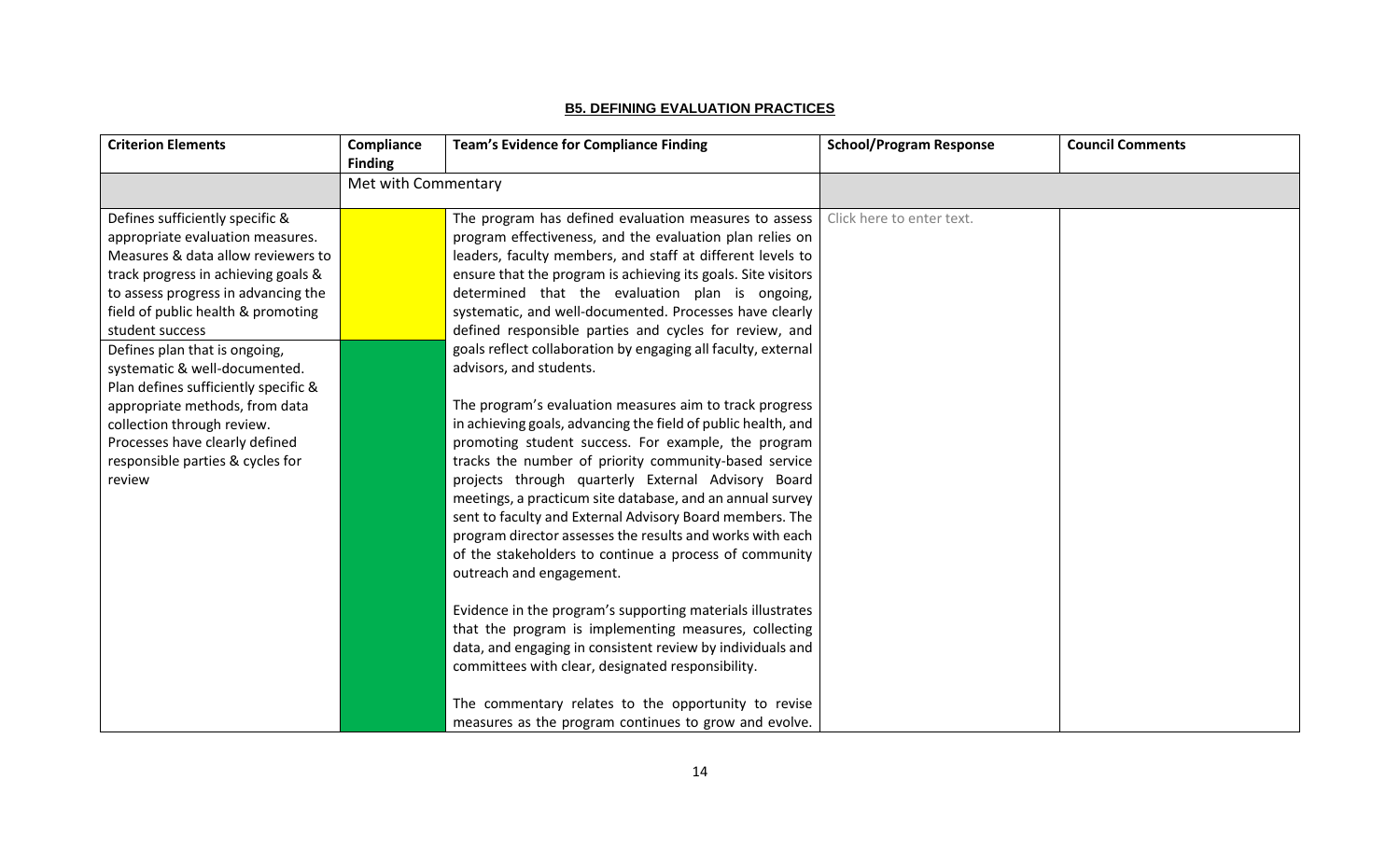| For example, the program reported a consistent decline in    |  |
|--------------------------------------------------------------|--|
| scholarly publications over the last three years but had not |  |
| considered addressing or revising this evaluation measure.   |  |
| Site visitors learned that the measure was selected          |  |
| because it is a common measure among peers, was              |  |
| recommended by consultants, and that it was more             |  |
| appropriate when the program had a different                 |  |
| composition of faculty. Faculty remarked that their efforts  |  |
| related to scholarly dissemination are not well-             |  |
| represented by tracking peer-reviewed articles because       |  |
| the diverse disciplinary expectations around scholarly       |  |
| dissemination are quite broad and include book chapters,     |  |
| books, and other forms of dissemination, which are not       |  |
| currently captured. The faculty acknowledged that some       |  |
| evaluation measures need to be revised to reflect the        |  |
| changes in the faculty complement and to allow the           |  |
| program to better allocate resources related to              |  |
| scholarship.                                                 |  |

# **B6. USE OF EVALUATION DATA**

<span id="page-17-0"></span>

| <b>Criterion Elements</b>           | Compliance<br><b>Finding</b> | <b>Team's Evidence for Compliance Finding</b>                                              | <b>School/Program Response</b> | <b>Council Comments</b> |
|-------------------------------------|------------------------------|--------------------------------------------------------------------------------------------|--------------------------------|-------------------------|
|                                     | Met                          |                                                                                            |                                |                         |
|                                     |                              |                                                                                            |                                |                         |
| Engages in regular, substantive     |                              | The program engages in regular, substantive review of all $\mid$ Click here to enter text. |                                |                         |
| review of all evaluation findings,  |                              | evaluation findings, including strategic discussions about                                 |                                |                         |
| including strategic discussions.    |                              | the implications of evaluation findings. The program                                       |                                |                         |
| Translates evaluation findings into |                              | director and all faculty, through a strategic array of                                     |                                |                         |
| programmatic plans & changes.       |                              | committees, implement the evaluation plan and translate                                    |                                |                         |
| Provides specific examples of       |                              | evaluation of actionable data into concrete programmatic                                   |                                |                         |
| changes based on evaluation         |                              | changes that advance the field and assure student success.                                 |                                |                         |
| findings (including those in B2-B5, |                              |                                                                                            |                                |                         |
| E3-E5, F1, G1, H1-H2, etc.)         |                              |                                                                                            |                                |                         |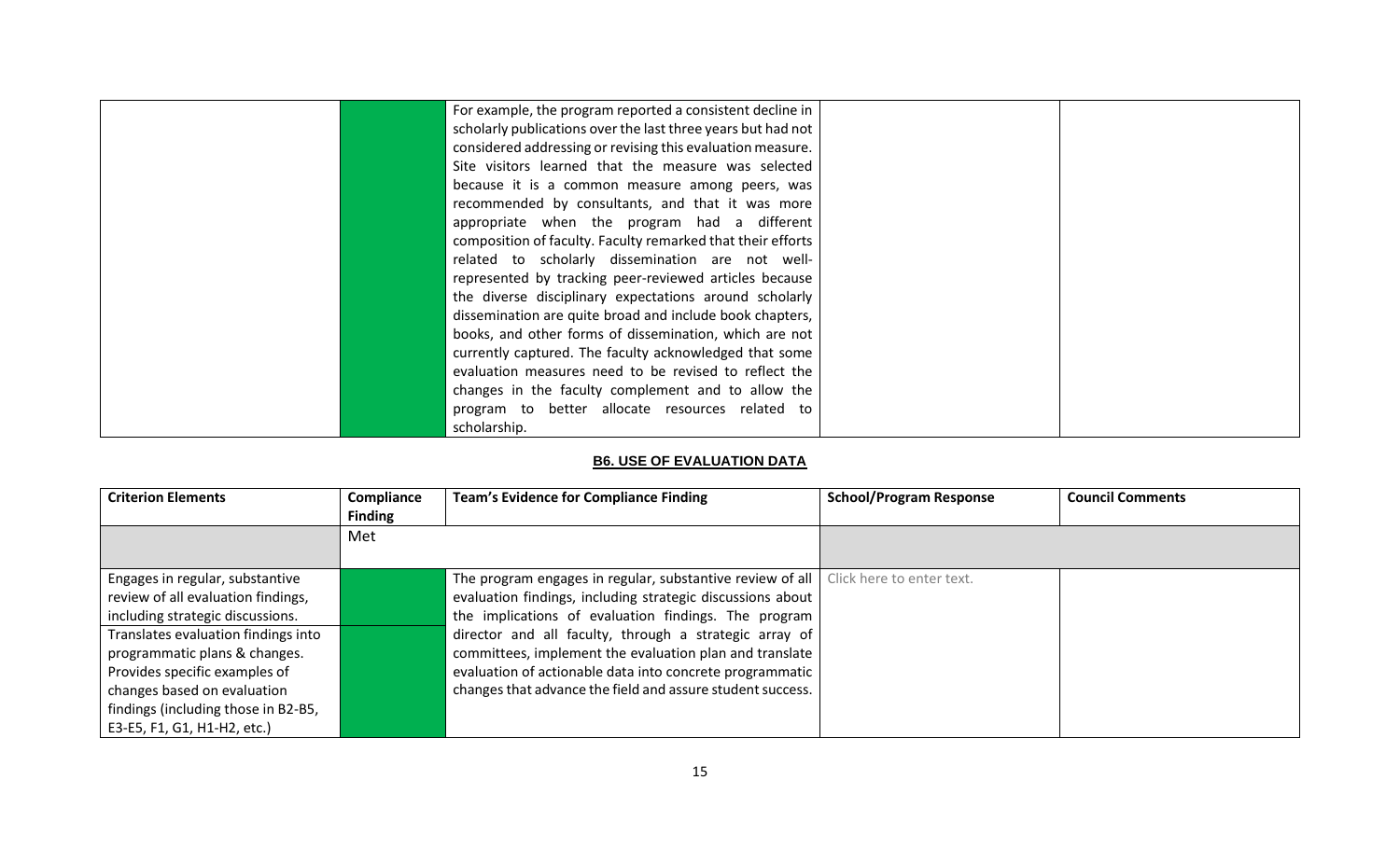|  | The Accreditation Committee, the Curriculum and             |  |
|--|-------------------------------------------------------------|--|
|  | Evaluation Committee, and the MPH Graduate Program          |  |
|  | Committee consistently review current measures for          |  |
|  | advancing the field and assuring student success. If it is  |  |
|  | determined that additional measures are needed or           |  |
|  | current ones need modifications, changes are                |  |
|  | implemented in the evaluation plan. Clear decision-         |  |
|  | making processes complement the program's committee         |  |
|  | structure.                                                  |  |
|  |                                                             |  |
|  | The program shared several examples of implementing an      |  |
|  | explicit process for translating evaluation findings into   |  |
|  | programmatic plans and changes. For example, following      |  |
|  | a review of scholarship and service data that revealed that |  |
|  | faculty had insufficient time to meet productivity          |  |
|  | benchmarks, the workload for full-time MPH faculty was      |  |
|  | reduced from six courses to five per academic year, based   |  |
|  | on a recommendation from the program director               |  |
|  | following a program review.                                 |  |
|  |                                                             |  |
|  | While gathering teaching and instruction data during        |  |
|  | 2018-2019, which relates to the program's instructional     |  |
|  | goal in the evaluation plan, the Accreditation Committee,   |  |
|  | the Curriculum and Evaluation Committee, and the MPH        |  |
|  | Program Committee concluded that student success was        |  |
|  | negatively impacted by the poor quality of written          |  |
|  | scholarly outputs from some MPH students, given that the    |  |
|  | program is heavily based on intensive writing assignments.  |  |
|  | The program established a requirement, effective            |  |
|  | immediately, that all incoming students take GRD 601:       |  |
|  | Writing for Graduate Students, which prepares students      |  |
|  | for graduate writing by building on and improving existing  |  |
|  | writing skills.                                             |  |
|  |                                                             |  |
|  |                                                             |  |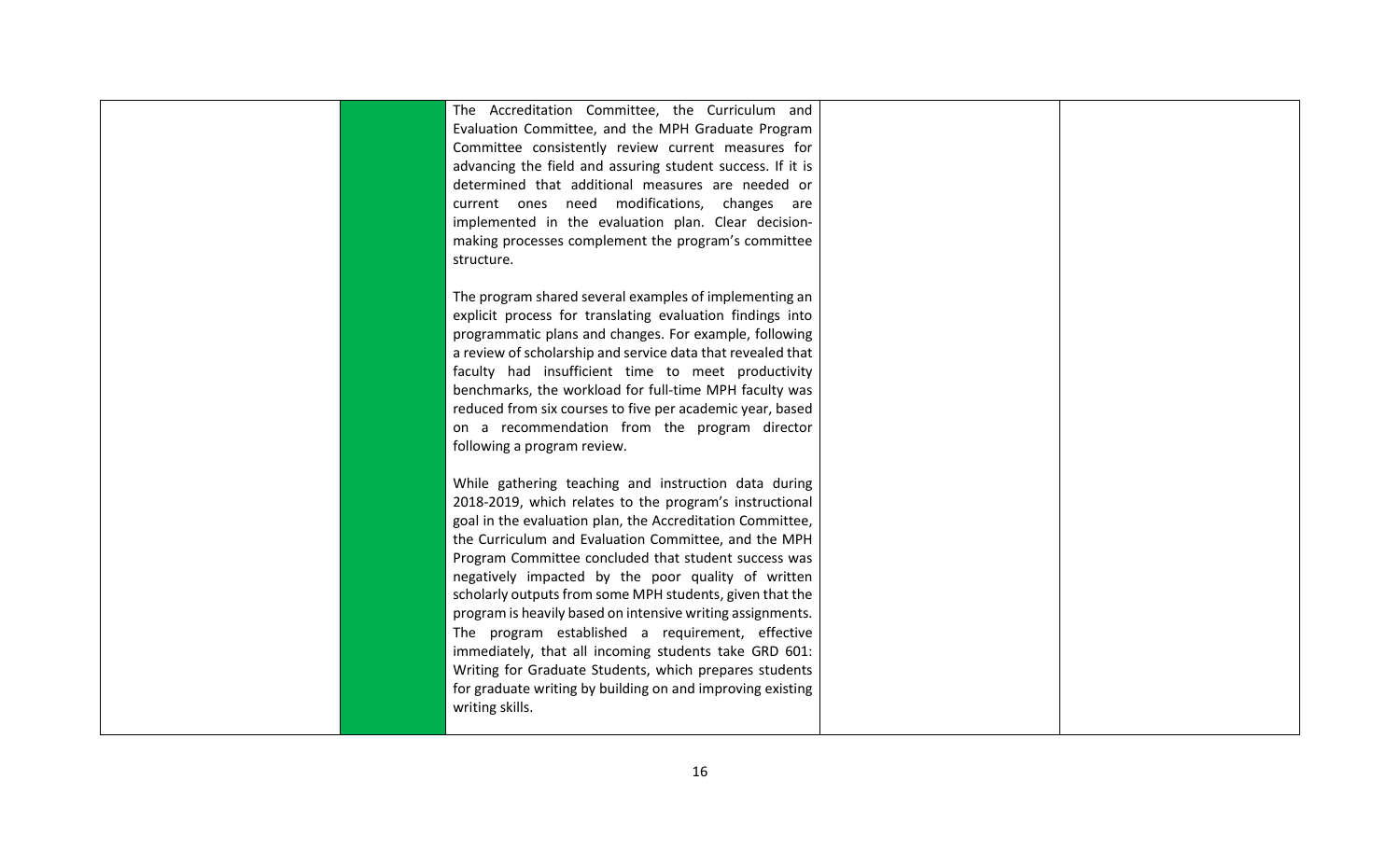| In 2018-2019, an ongoing review process led the            |  |
|------------------------------------------------------------|--|
| practicum coordinator to conclude that student success     |  |
| could be enhanced by having all student projects undergo   |  |
| review by the university's IRB Committee, which was not    |  |
| required previously. All student projects now submit to    |  |
| this process, with most meeting the criteria for exempt    |  |
| status. This change aligns with the university's           |  |
| commitment to rigorous standards that protect research     |  |
| participants while ensuring that society continues to reap |  |
| the benefits of research. This process also gives the      |  |
| students an opportunity to know and practice the ethical   |  |
| expectations of research.                                  |  |

## **C1. FISCAL RESOURCES**

<span id="page-19-0"></span>

| <b>Criterion Elements</b>                                                                                                                                                              | Compliance<br><b>Finding</b> | <b>Team's Evidence for Compliance Finding</b>                                                                                                                                                                                                                                                                                                                                                                                                                                                                                                                                                                                                                                                         | <b>School/Program Response</b> | <b>Council Comments</b> |
|----------------------------------------------------------------------------------------------------------------------------------------------------------------------------------------|------------------------------|-------------------------------------------------------------------------------------------------------------------------------------------------------------------------------------------------------------------------------------------------------------------------------------------------------------------------------------------------------------------------------------------------------------------------------------------------------------------------------------------------------------------------------------------------------------------------------------------------------------------------------------------------------------------------------------------------------|--------------------------------|-------------------------|
|                                                                                                                                                                                        | Met                          |                                                                                                                                                                                                                                                                                                                                                                                                                                                                                                                                                                                                                                                                                                       |                                |                         |
| Financial resources currently<br>adequate to fulfill stated mission &<br>goals & sustain degree offerings<br>Financial support appears<br>sufficiently stable at time of site<br>visit |                              | The MPH program is funded primarily by tuition revenue,<br>and all MPH faculty salaries are completely supported<br>through this funding source. During the annual budget<br>process, the program director may develop a proposal and<br>justification for additional faculty or staff. The final<br>approval of the program budget is made by the Creighton<br>Board of Trustees.<br>During the site visit, the program described the budgeting<br>process in greater detail including the annual zero-based<br>budget exercise. Through this process, the program<br>identifies needs that are prioritized by the program and<br>then approved by the Graduate School and the Board of<br>Trustees. | Click here to enter text.      |                         |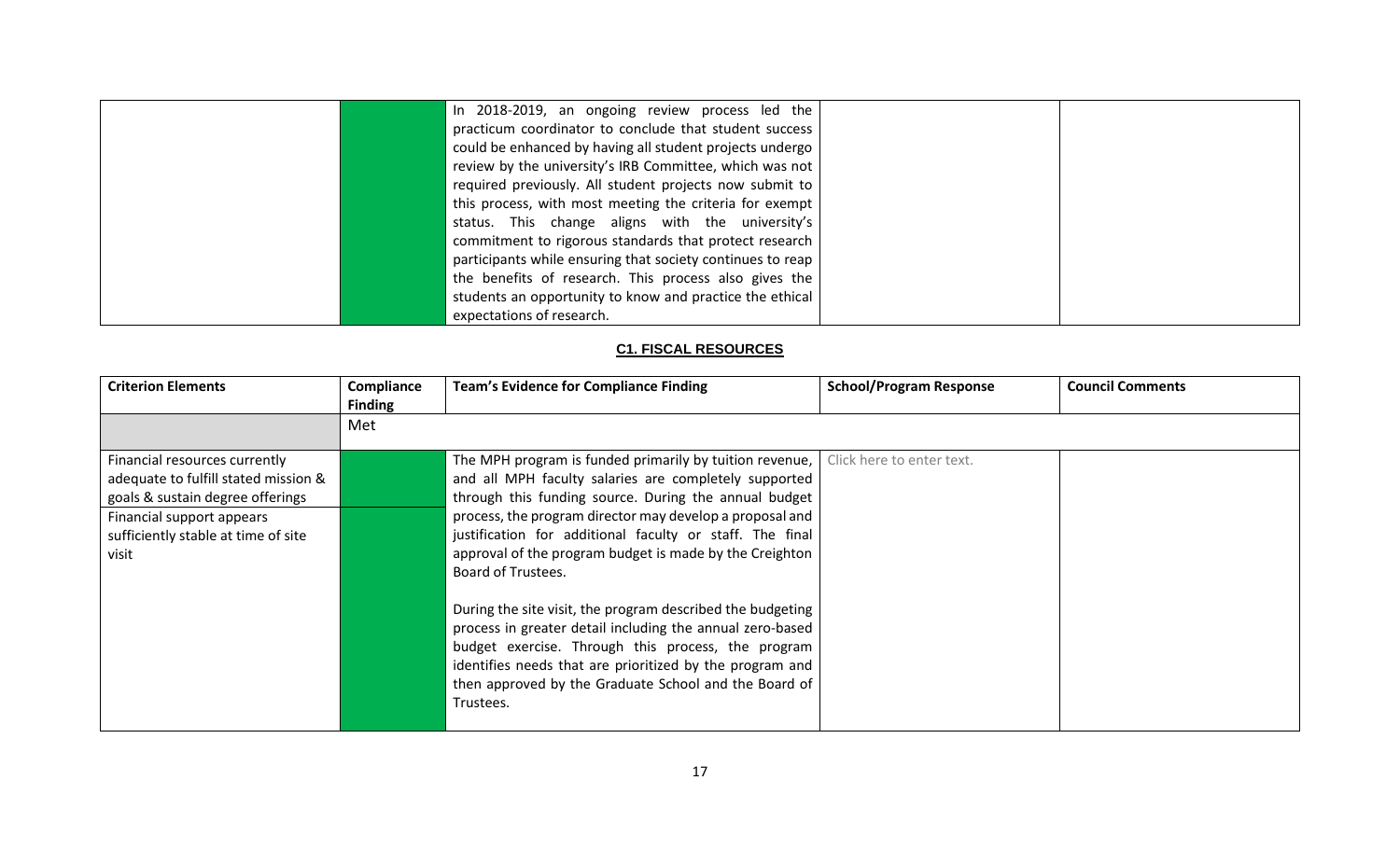| Operational costs for the program are mostly covered by<br>tuition revenue. The Graduate School provides for staff<br>salaries and benefits and some faculty development and<br>travel funding. Some operational costs are also covered by<br>external funding received by faculty. |  |
|-------------------------------------------------------------------------------------------------------------------------------------------------------------------------------------------------------------------------------------------------------------------------------------|--|
|                                                                                                                                                                                                                                                                                     |  |
|                                                                                                                                                                                                                                                                                     |  |
|                                                                                                                                                                                                                                                                                     |  |
|                                                                                                                                                                                                                                                                                     |  |
|                                                                                                                                                                                                                                                                                     |  |
|                                                                                                                                                                                                                                                                                     |  |
| Funding for facilities and some programming are provided                                                                                                                                                                                                                            |  |
| by other initiatives such as the Highlander Accelerator,                                                                                                                                                                                                                            |  |
| which is a university initiative that works to promote                                                                                                                                                                                                                              |  |
| culturally responsive community engagement through                                                                                                                                                                                                                                  |  |
| partnerships. The Highlander Accelerator provides the                                                                                                                                                                                                                               |  |
| program with office space and overhead.                                                                                                                                                                                                                                             |  |
|                                                                                                                                                                                                                                                                                     |  |
| All MPH students may apply for \$1,500 annually to support                                                                                                                                                                                                                          |  |
| professional development. The MPH Student Advisory                                                                                                                                                                                                                                  |  |
| Board also receives \$500 from the program. The Graduate                                                                                                                                                                                                                            |  |
| School provides support to MPH students in the form of                                                                                                                                                                                                                              |  |
| limited competitive scholarships (12 scholarships totaling                                                                                                                                                                                                                          |  |
| \$25,000 have been awarded). Graduate students who                                                                                                                                                                                                                                  |  |
| have a poster presentation can also apply for \$750 from                                                                                                                                                                                                                            |  |
| the Graduate to attend academic conferences.                                                                                                                                                                                                                                        |  |
|                                                                                                                                                                                                                                                                                     |  |
| The Graduate School provides faculty members with                                                                                                                                                                                                                                   |  |
| professional development resources. During the annual                                                                                                                                                                                                                               |  |
| zero-based budgeting process, faculty submit requests                                                                                                                                                                                                                               |  |
| that are then individually approved and can vary                                                                                                                                                                                                                                    |  |
| depending on individual faculty needs. These funds can be                                                                                                                                                                                                                           |  |
| used at the faculty member's discretion, with approval, for                                                                                                                                                                                                                         |  |
| professional memberships, conference registration fees,                                                                                                                                                                                                                             |  |
| and travel to conferences.                                                                                                                                                                                                                                                          |  |
|                                                                                                                                                                                                                                                                                     |  |
| The program director may also use program funds for                                                                                                                                                                                                                                 |  |
| development needs of full-time or special faculty engaged                                                                                                                                                                                                                           |  |
| in strategic initiatives.                                                                                                                                                                                                                                                           |  |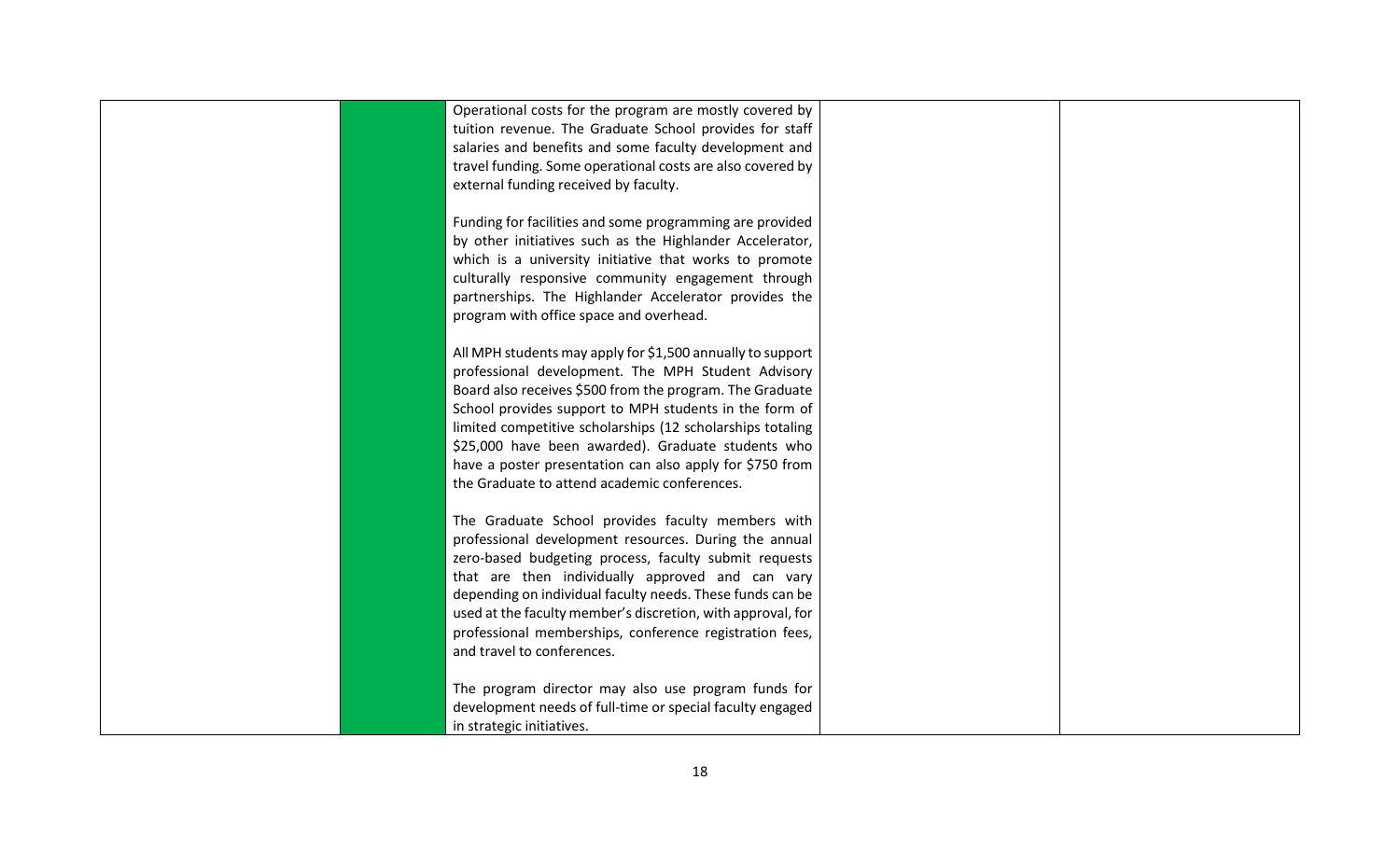| A portion of MPH tuition revenue is provided to other<br>departments when students take a course outside of the<br>MPH program; when non-MPH students take a course in<br>the program, a portion of their tuition is provided to the<br>program.                                                                                                                                                                      |  |
|-----------------------------------------------------------------------------------------------------------------------------------------------------------------------------------------------------------------------------------------------------------------------------------------------------------------------------------------------------------------------------------------------------------------------|--|
| Grant funding has not been a major source of funding, and<br>when it occurs and has associated indirect cost returns,<br>100% of indirect funds are returned to the Dean's Office<br>within the Graduate School.                                                                                                                                                                                                      |  |
| Tuition and fees declined in the last two years due to<br>declining enrollment, but expenditures also were reduced<br>due to changes in a contractual agreement. Tuition<br>revenue was also negatively impacted by the COVID-19<br>pandemic.                                                                                                                                                                         |  |
| During the site visit, the program elaborated on the<br>university's decision to end a recruitment/student service<br>contract, and the program now fulfills similar functions<br>(e.g., design of recruitment tools, outreach to prospective<br>students who have expressed interest) internally.                                                                                                                    |  |
| The program does not view changes in enrollment as<br>having a negative impact on future viability of the program<br>but does have plans to improve marketing and<br>recruitment. The program also described a pilot program<br>that allows alumni to register for courses with a 25%<br>tuition reduction and anticipates availability of COVID-19-<br>related funding that will aid students with financial issues. |  |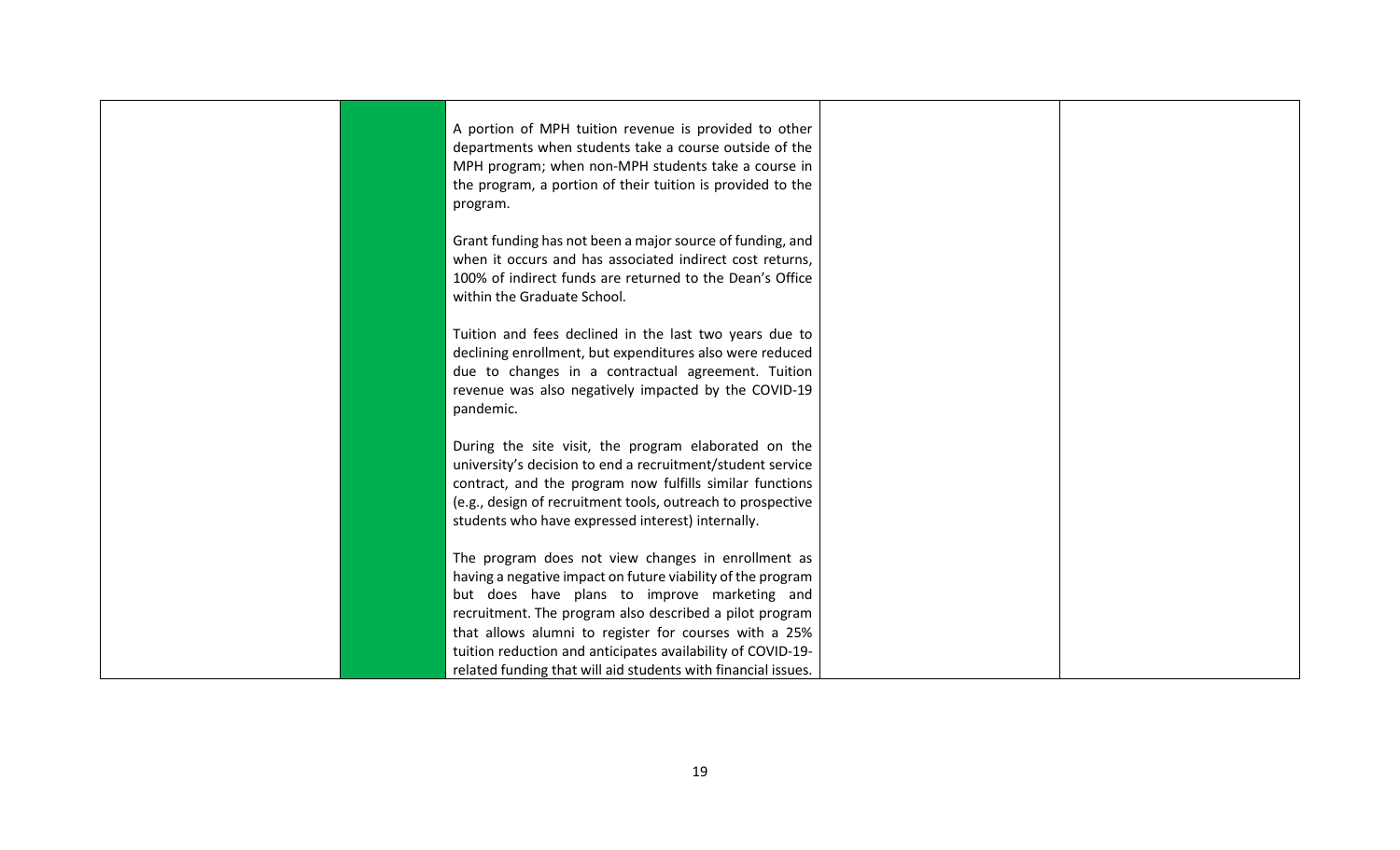|--|

<span id="page-22-0"></span>

| <b>Criterion Elements</b>                                                                                                                                                                                                                                                                                                                                                                                                                  | Compliance<br><b>Finding</b> | <b>Team's Evidence for Compliance Finding</b>                                                                                                                                                                                                                                                                                                                                                                                                                                                                                                                                                                                                                                                                                      | <b>School/Program Response</b> | <b>Council Comments</b> |
|--------------------------------------------------------------------------------------------------------------------------------------------------------------------------------------------------------------------------------------------------------------------------------------------------------------------------------------------------------------------------------------------------------------------------------------------|------------------------------|------------------------------------------------------------------------------------------------------------------------------------------------------------------------------------------------------------------------------------------------------------------------------------------------------------------------------------------------------------------------------------------------------------------------------------------------------------------------------------------------------------------------------------------------------------------------------------------------------------------------------------------------------------------------------------------------------------------------------------|--------------------------------|-------------------------|
|                                                                                                                                                                                                                                                                                                                                                                                                                                            | Met                          |                                                                                                                                                                                                                                                                                                                                                                                                                                                                                                                                                                                                                                                                                                                                    |                                |                         |
| School employs at least 21 PIF; or<br>program employs at least 3 PIF<br>3 faculty members per<br>concentration area for all<br>concentrations; at least 2 are PIF;<br>double-counting of PIF is<br>appropriate, if applicable<br>Additional PIF for each additional<br>degree level in concentration;<br>double-counting of PIF is<br>appropriate, if applicable<br>Ratios for general advising & career<br>counseling are appropriate for | n/a                          | The program has sufficient faculty resources to fulfill its $ $<br>stated mission and goals. The program has seven primary<br>instructional faculty (PIF), with four contributing to the<br>healthcare management concentration, and three<br>contributing to the healthcare ethics concentration.<br>Four of the seven PIF have primary appointments (1.0 FTE)<br>in the public health program, and the remaining three<br>have an FTE greater than 0.5 FTE. For a PIF with 1.0 FTE,<br>the workload consists of 60% teaching, 20% scholarship,<br>and 20% service. All full-time regular faculty are assigned<br>to teach five courses each fiscal year. The FTE allocation is<br>adjusted when the faculty member has teaching, | Click here to enter text.      |                         |
| degree level & type<br>Ratios for MPH ILE are appropriate<br>for degree level & nature of<br>assignment                                                                                                                                                                                                                                                                                                                                    |                              | scholarship, or service responsibilities outside the MPH<br>program. Non-PIF teach one course per eight-week term<br>and spend an average of 15 hours per week teaching.<br>The self-study provides data related to faculty advising of<br>students, which appears to be appropriately resourced.                                                                                                                                                                                                                                                                                                                                                                                                                                  |                                |                         |
| Ratios for bachelor's cumulative or<br>experiential activity are<br>appropriate, if applicable                                                                                                                                                                                                                                                                                                                                             | n/a                          | Program PIF are the primary academic and career advisors<br>to MPH students. An academic coach also supports faculty<br>with academic and career advising by monitoring student<br>success. The program averages 11 students per PIF for                                                                                                                                                                                                                                                                                                                                                                                                                                                                                           |                                |                         |
| Ratios for mentoring on doctoral<br>students' integrative project are<br>appropriate, if applicable                                                                                                                                                                                                                                                                                                                                        | n/a                          | both general and career advising, and MPH integrative<br>learning experience (ILE) advising.                                                                                                                                                                                                                                                                                                                                                                                                                                                                                                                                                                                                                                       |                                |                         |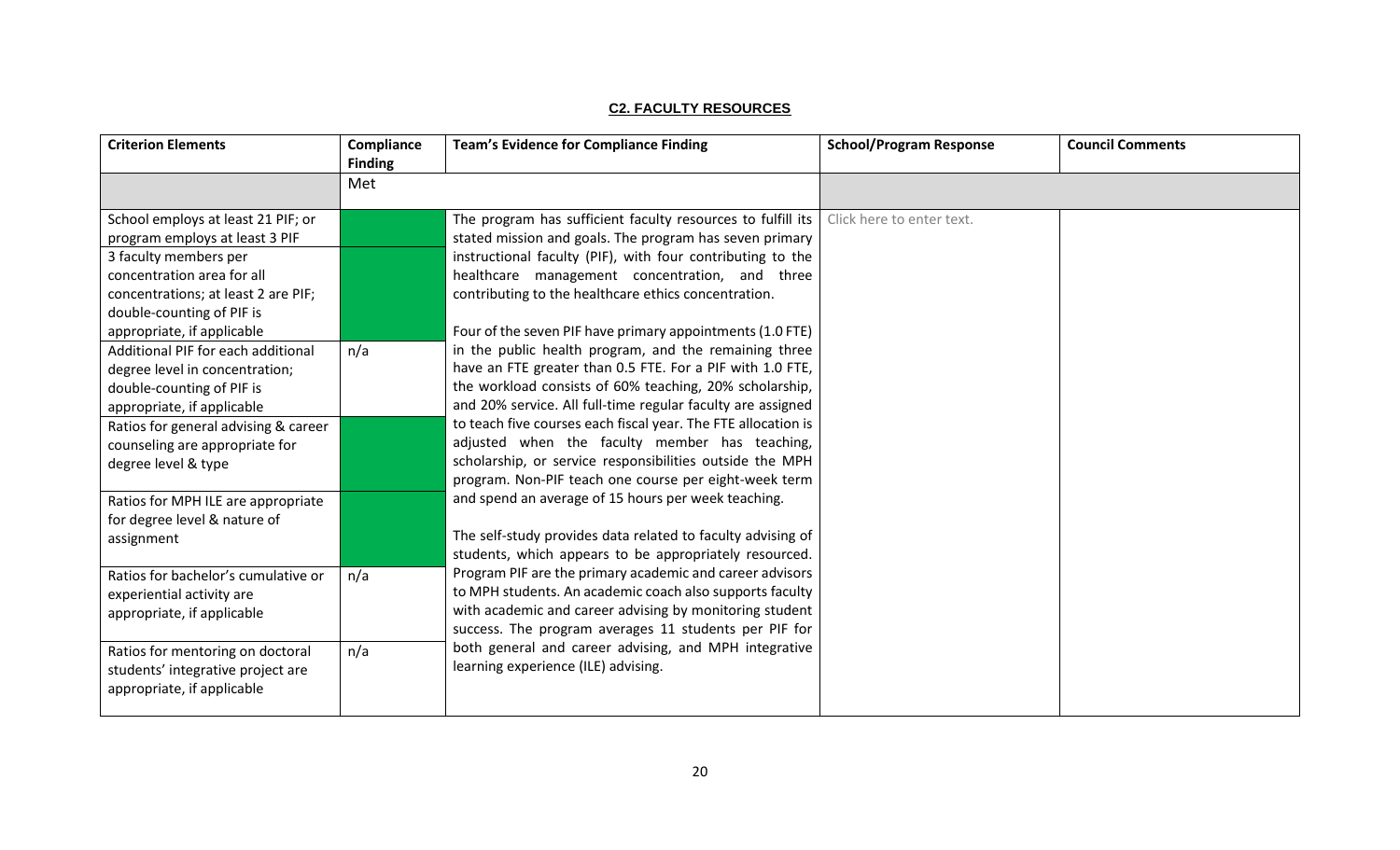| Students' perceptions of class size   | The program collects quantitative and qualitative data      |  |
|---------------------------------------|-------------------------------------------------------------|--|
| & its relation to quality of learning | regarding class size through course evaluations. During     |  |
| are positive (note: evidence may be   | each course evaluation, students respond to the             |  |
| collected intentionally or received   | statement "the class size was conducive to my learning"     |  |
| as a byproduct of other activities)   | using a five-point Likert scale. Among all MPH student      |  |
| Students are satisfied with faculty   | course evaluations over the last two academic years         |  |
| availability (note: evidence may be   | (2018-19 and 2019-20), the mean response was between        |  |
| collected intentionally or received   | a 4.2 and 4.7 (with 5.0 being the highest possible rating). |  |
| as a byproduct of other activities)   | The program also collects qualitative data on student       |  |
|                                       | perceptions of class size during the MPH midpoint survey    |  |
|                                       | and the MPH exit survey. Students who met with the site     |  |
|                                       | visit team also voiced their satisfaction with class sizes. |  |
|                                       |                                                             |  |
|                                       | The same course evaluations are used to assess students'    |  |
|                                       | satisfaction with faculty availability. During each course  |  |
|                                       | evaluation, students respond to the following statements:   |  |
|                                       | "I had sufficient interaction with my instructors in this   |  |
|                                       | course" and "the instructors in this course made adequate   |  |
|                                       | provisions for consultation and assistance." Among all      |  |
|                                       | MPH student course evaluations over the last three          |  |
|                                       | academic years (2017-18, 2018-19, and 2019-20), the         |  |
|                                       | mean response was between a 4.0 and 5.0. In the             |  |
|                                       | qualitative responses, student reported that faculty are    |  |
|                                       | always available and highly communicative in their          |  |
|                                       | courses. During the site visit, students said that they     |  |
|                                       | appreciated faculty always being available to meet and      |  |
|                                       | being responsive to their emails.                           |  |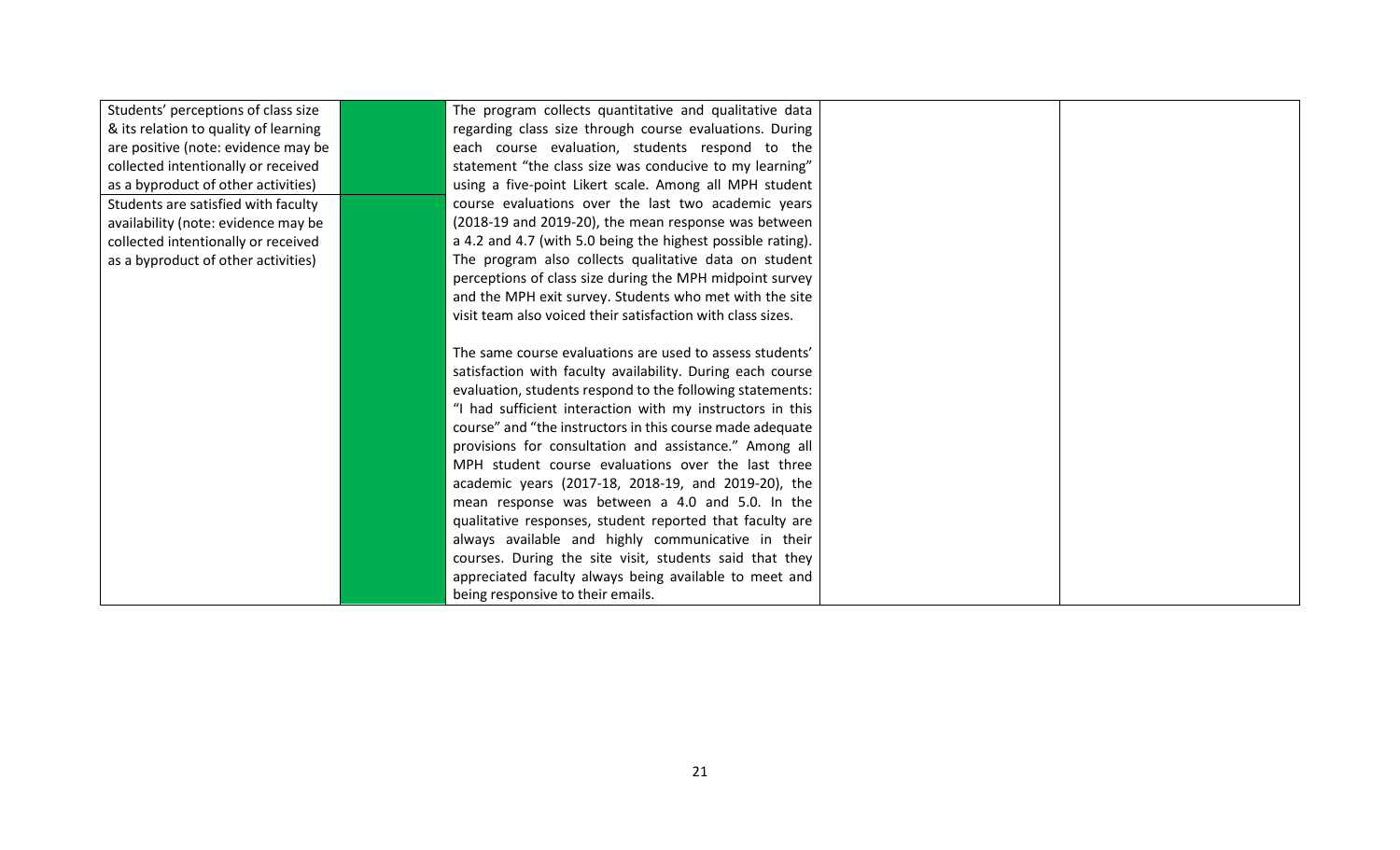#### **C3. STAFF AND OTHER PERSONNEL RESOURCES**

<span id="page-24-0"></span>

| <b>Criterion Elements</b>                                                                                                                                     | Compliance<br><b>Finding</b> | <b>Team's Evidence for Compliance Finding</b>                                                                                                                                                                                                                                                                                                                                                                                                                                                                                                                                                      | <b>School/Program Response</b> | <b>Council Comments</b> |
|---------------------------------------------------------------------------------------------------------------------------------------------------------------|------------------------------|----------------------------------------------------------------------------------------------------------------------------------------------------------------------------------------------------------------------------------------------------------------------------------------------------------------------------------------------------------------------------------------------------------------------------------------------------------------------------------------------------------------------------------------------------------------------------------------------------|--------------------------------|-------------------------|
|                                                                                                                                                               | Met                          |                                                                                                                                                                                                                                                                                                                                                                                                                                                                                                                                                                                                    |                                |                         |
| Staff & other personnel are<br>currently adequate to fulfill the<br>stated mission & goals<br>Staff & other personnel resources<br>appear sufficiently stable |                              | The program has adequate staff and other personnel to<br>fulfill its mission and goals. The program provided a<br>breakdown of staff by FTE that includes a practicum<br>coordinator, program coordinator, academic coach,<br>administrative assistance, associate director, instructional<br>designer, and financial analyst.                                                                                                                                                                                                                                                                     | Click here to enter text.      |                         |
|                                                                                                                                                               |                              | The MPH practicum coordinator is fully dedicated to the<br>program and is responsible for assisting students in<br>identifying, arranging, and completing practicum<br>experiences that align with degree and accreditation<br>standards. Shared staff in the Department of<br>Interdisciplinary Studies include the MPH program<br>coordinator, MPH academic coach, associate director, and<br>administrative assistant. The instructional designer is<br>shared with the Teaching and Learning Center, and the<br>Graduate School's senior financial analyst contributes time<br>to the program. |                                |                         |
|                                                                                                                                                               |                              | The self-study provides a description of other university<br>resource offices that are available to provide staff<br>assistance, including Communications and Marketing,<br>Division of Information Technology and Library Services,<br>John P. Fahey Career Center, and Creighton Connect.<br>The program identifies its 2.4 FTE for core staff as<br>adequate to meet the MPH program needs and also<br>described other staff resources as excellent.                                                                                                                                            |                                |                         |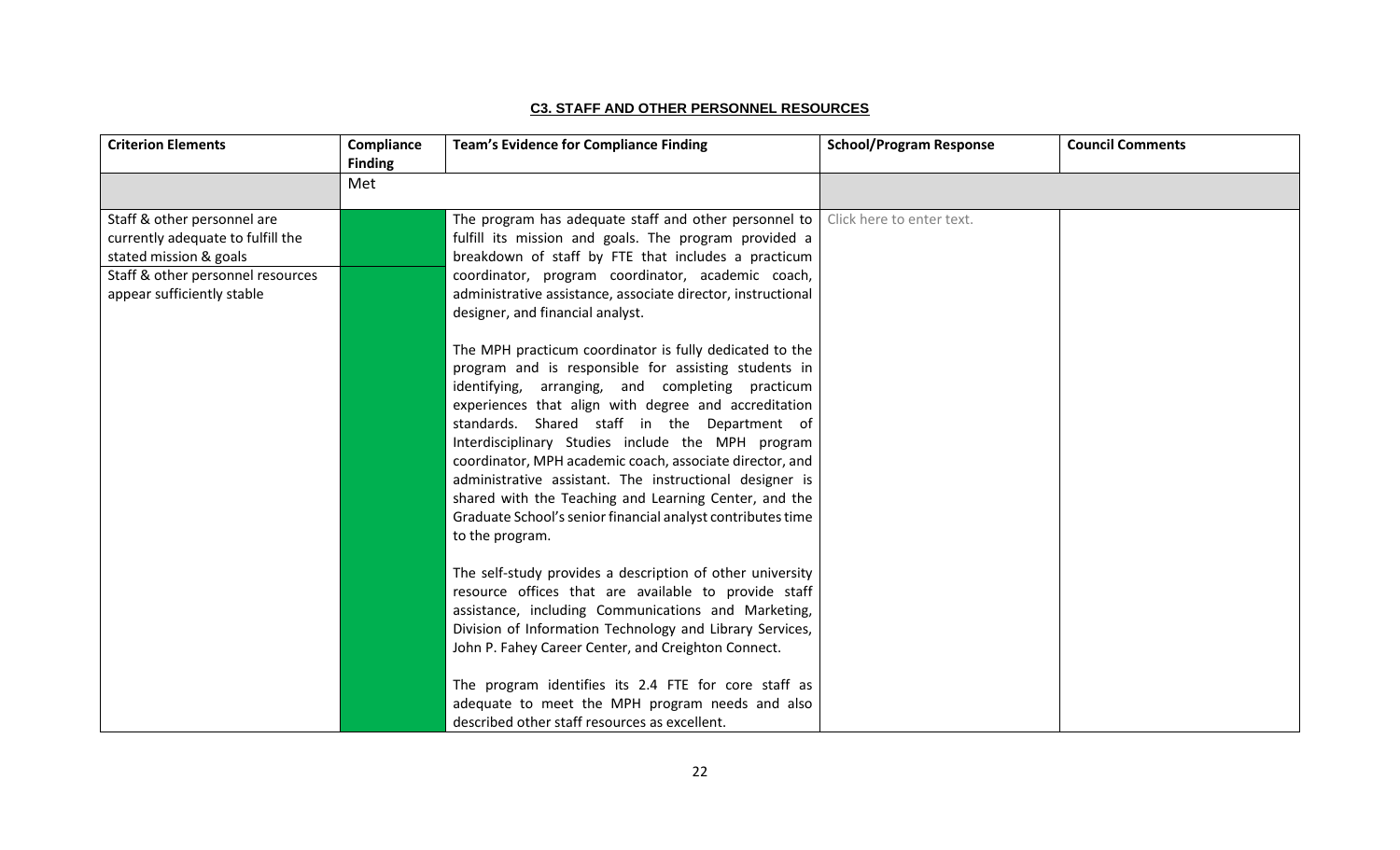|  | During the site visit, faculty and students indicated     |  |
|--|-----------------------------------------------------------|--|
|  | satisfaction with core staff and other staff available    |  |
|  | through the Graduate School and described the process in  |  |
|  | which staff workload is assessed to determine appropriate |  |
|  | coverage, for example, academic coach allocation.         |  |

#### **C4. PHYSICAL RESOURCES**

<span id="page-25-0"></span>

| <b>Criterion Elements</b>         | Compliance<br><b>Finding</b> | <b>Team's Evidence for Compliance Finding</b>                | <b>School/Program Response</b> | <b>Council Comments</b> |
|-----------------------------------|------------------------------|--------------------------------------------------------------|--------------------------------|-------------------------|
|                                   | Met                          |                                                              |                                |                         |
| Physical resources adequate to    |                              | The MPH program is 100% online, and program leaders,         | Click here to enter text.      |                         |
| fulfill mission & goals & support |                              | faculty, and staff described their physical resources as     |                                |                         |
| degree programs                   |                              | adequate to meet program goals and instruction. Faculty      |                                |                         |
| Physical resources appear         |                              | office space is provided on the university campus in the     |                                |                         |
| sufficiently stable               |                              | Center for Health Policy and Ethics and in the Department    |                                |                         |
|                                   |                              | of Interdisciplinary Studies. Staff office space is in three |                                |                         |
|                                   |                              | areas on campus, and all staff members have their own        |                                |                         |
|                                   |                              | office space. The program also has access to new space,      |                                |                         |
|                                   |                              | such as the Highlander Accelerator, described as capable     |                                |                         |
|                                   |                              | of providing flexible learning space, conference rooms,      |                                |                         |
|                                   |                              | and individual meeting rooms. Students also have access      |                                |                         |
|                                   |                              | to equipped meeting rooms.                                   |                                |                         |

## **C5. INFORMATION AND TECHNOLOGY RESOURCES**

<span id="page-25-1"></span>

| <b>Criterion Elements</b>           | Compliance     | <b>Team's Evidence for Compliance Finding</b>                                         | <b>School/Program Response</b> | <b>Council Comments</b> |
|-------------------------------------|----------------|---------------------------------------------------------------------------------------|--------------------------------|-------------------------|
|                                     | <b>Finding</b> |                                                                                       |                                |                         |
|                                     | Met            |                                                                                       |                                |                         |
|                                     |                |                                                                                       |                                |                         |
| Adequate library resources,         |                | Site visitors determined that the program has appropriate   Click here to enter text. |                                |                         |
| including personnel, for students & |                | information and technology resources to meet its mission                              |                                |                         |
| faculty                             |                | and goals. Students and faculty have access to three                                  |                                |                         |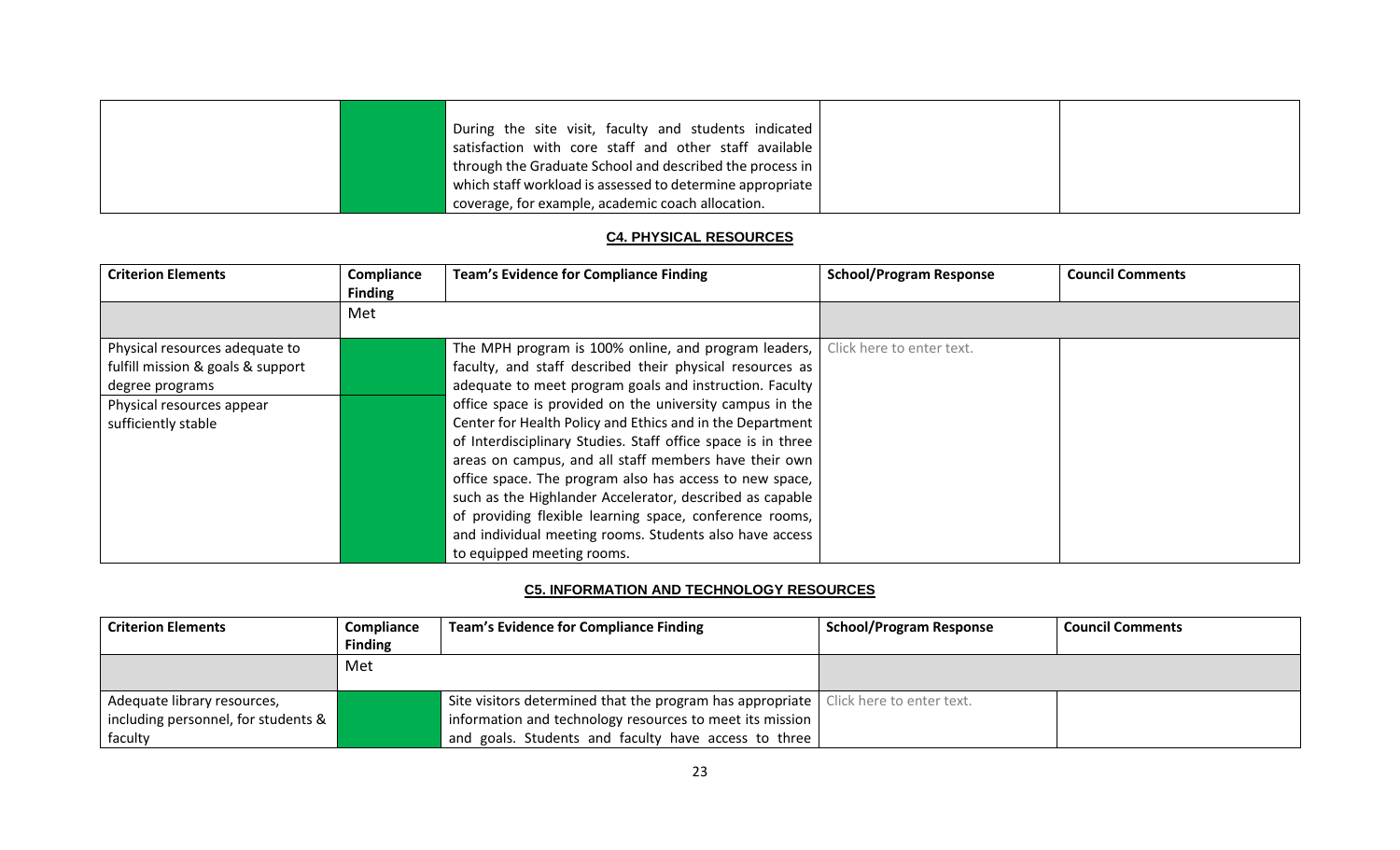<span id="page-26-0"></span>

| Adequate IT resources, including | university libraries and considerable online access.         |
|----------------------------------|--------------------------------------------------------------|
| tech assistance for students &   | Librarians also provide workshops on research tools and      |
| faculty                          | methods and are available to provide one-on-one              |
|                                  | consultation with public health students.                    |
| Library & IT resources appear    |                                                              |
| sufficiently stable              | Online platforms used for instruction include Blueline       |
|                                  | (formally called Canvas), which also houses the Student      |
|                                  | Resource Center. As needed, course-specific learning         |
|                                  | technology and software are provided to students to meet     |
|                                  | individual course requirements. In addition to access to     |
|                                  | Blueline, faculty can access plagiarism deterrence software  |
|                                  | and Qualtrics.                                               |
|                                  |                                                              |
|                                  | Technical assistance for students and faculty is provided by |
|                                  | the Division of Information Technology and Library           |
|                                  | Services.                                                    |
|                                  |                                                              |
|                                  | In a 2019 survey, 100% of faculty reported they were able    |
|                                  | to successfully teach their courses with available           |
|                                  | instructional technology. Faculty are supported by an        |
|                                  | instructional designer to ensure they are competent with     |
|                                  | new technologies in online education.                        |
|                                  |                                                              |
|                                  | During the site visit, faculty described receiving strong    |
|                                  | support and training on information technology platforms,    |
|                                  | such as Blueline and said that they viewed the quality of IT |
|                                  | resources as a strength of the university.                   |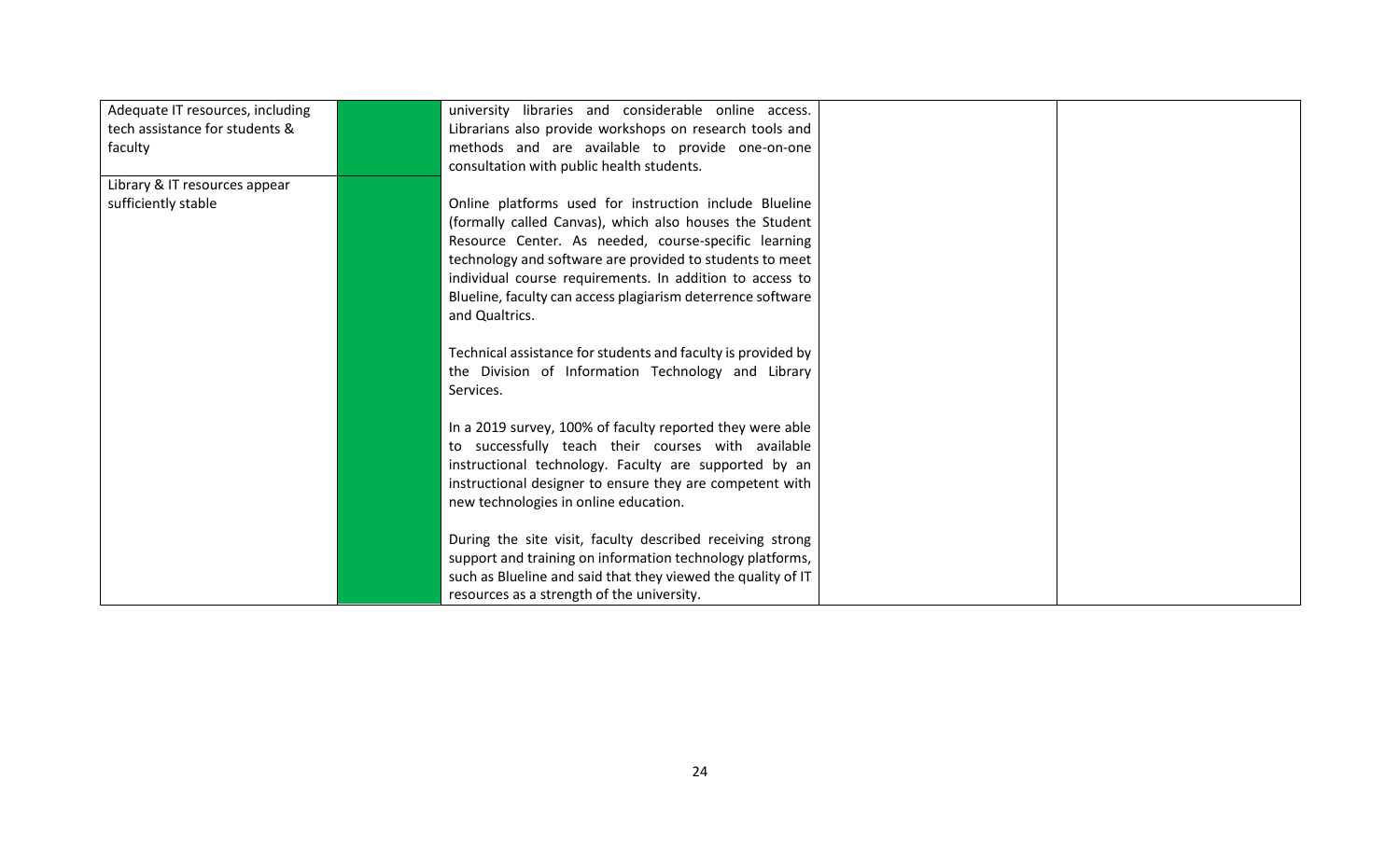## **D1. MPH & DRPH FOUNDATIONAL PUBLIC HEALTH KNOWLEDGE**

| <b>Criterion Elements</b>                                                                                                 | Compliance<br><b>Finding</b> | <b>Team's Evidence for Compliance Finding</b>                                                                                                                                                                                                                                                                                                                                                                                                                                                                                                                                                                                                                 | <b>School/Program Response</b> | <b>Council Comments</b> |
|---------------------------------------------------------------------------------------------------------------------------|------------------------------|---------------------------------------------------------------------------------------------------------------------------------------------------------------------------------------------------------------------------------------------------------------------------------------------------------------------------------------------------------------------------------------------------------------------------------------------------------------------------------------------------------------------------------------------------------------------------------------------------------------------------------------------------------------|--------------------------------|-------------------------|
|                                                                                                                           | Met                          |                                                                                                                                                                                                                                                                                                                                                                                                                                                                                                                                                                                                                                                               |                                |                         |
| Ensures grounding in foundational<br>public health knowledge through<br>appropriate methods (see<br>worksheet for detail) |                              | The program ensures that MPH students are grounded in  <br>public health knowledge by mapping all learning objectives<br>to six core courses:<br>• MPH 601: Organization and Management of Public<br><b>Health Services</b><br>• MPH 707: Mixed Methods<br>• MPH 605: Epidemiology<br>• MPH 606: Environmental Health<br>• MPH 604: Social and Behavioral Aspects of Public<br>Health<br>• MPH 609: Community Based Participatory Research<br>Upon review of the course syllabi, the site visit team found<br>that students receive appropriate instruction in each of the<br>12 foundational public health knowledge areas, as shown<br>in the D1 worksheet. | Click here to enter text.      |                         |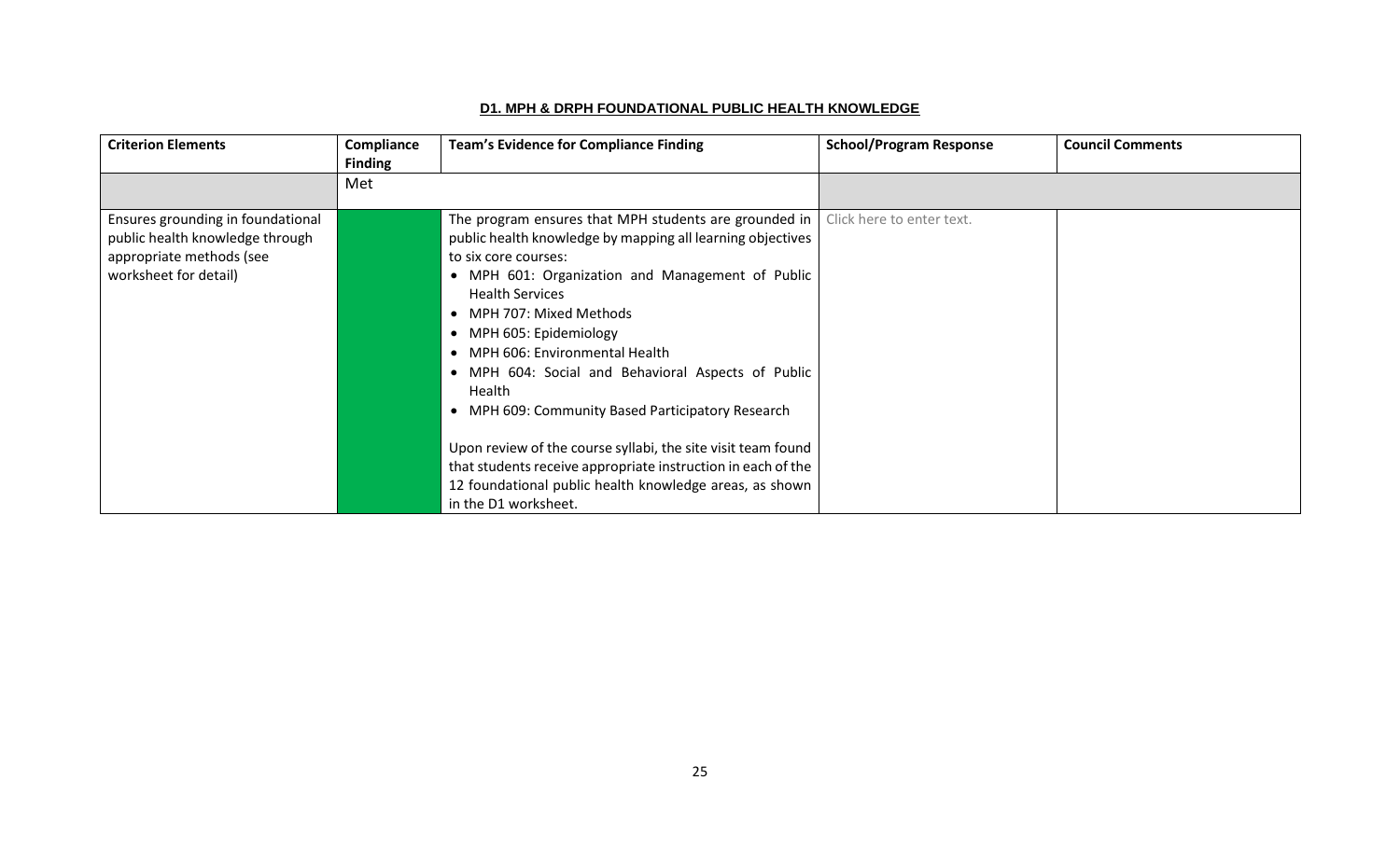#### D1 Worksheet

| <b>Foundational Knowledge</b>                                                                                                        | Yes/CNV    |  |  |
|--------------------------------------------------------------------------------------------------------------------------------------|------------|--|--|
| 1. Explain public health history, philosophy & values                                                                                |            |  |  |
| 2. Identify the core functions of public health & the 10 Essential Services                                                          | <b>Yes</b> |  |  |
| 3. Explain the role of quantitative & qualitative methods & sciences in describing & assessing a population's health                 | <b>Yes</b> |  |  |
| 4. List major causes & trends of morbidity & mortality in the US or other community relevant to the school or program                | <b>Yes</b> |  |  |
| 5. Discuss the science of primary, secondary & tertiary prevention in population health, including health promotion, screening, etc. | <b>Yes</b> |  |  |
| 6. Explain the critical importance of evidence in advancing public health knowledge                                                  |            |  |  |
| 7. Explain effects of environmental factors on a population's health                                                                 |            |  |  |
| 8. Explain biological & genetic factors that affect a population's health                                                            | <b>Yes</b> |  |  |
| 9. Explain behavioral & psychological factors that affect a population's health                                                      | Yes        |  |  |
| 10. Explain the social, political & economic determinants of health & how they contribute to population health & health inequities   |            |  |  |
| 11. Explain how globalization affects global burdens of disease                                                                      | <b>Yes</b> |  |  |
| 12. Explain an ecological perspective on the connections among human health, animal health & ecosystem health (eg, One Health)       | <b>Yes</b> |  |  |

## **D2. MPH FOUNDATIONAL COMPETENCIES**

<span id="page-28-0"></span>

| <b>Criterion Elements</b>           | Compliance     | <b>Team's Evidence for Compliance Finding</b>                                         | <b>School/Program Response</b> | <b>Council Comments</b> |
|-------------------------------------|----------------|---------------------------------------------------------------------------------------|--------------------------------|-------------------------|
|                                     | <b>Finding</b> |                                                                                       |                                |                         |
|                                     | Met            |                                                                                       |                                |                         |
|                                     |                |                                                                                       |                                |                         |
| Assesses all MPH students, at least |                | The program ensures coverage and assessment of each $\vert$ Click here to enter text. |                                |                         |
| once, on their abilities to         |                | foundational competency through the core curriculum.                                  |                                |                         |
| demonstrate each foundational       |                | The 29 credits of foundational courses address such topics                            |                                |                         |
| competency (see worksheet for       |                | as organization and management, epidemiology,                                         |                                |                         |
| detail)                             |                | environmental health, mixed methods, community-based                                  |                                |                         |
|                                     |                | research, public health ethics, writing, collaborative care,                          |                                |                         |
|                                     |                | and interprofessional education. This common set of                                   |                                |                         |
|                                     |                | courses is completed by students in both concentrations.                              |                                |                         |
|                                     |                |                                                                                       |                                |                         |
|                                     |                | The self-study provides clear descriptions of each                                    |                                |                         |
|                                     |                | assessment opportunity, and site visitors were able to                                |                                |                         |
|                                     |                | validate the didactic preparation and assessment through                              |                                |                         |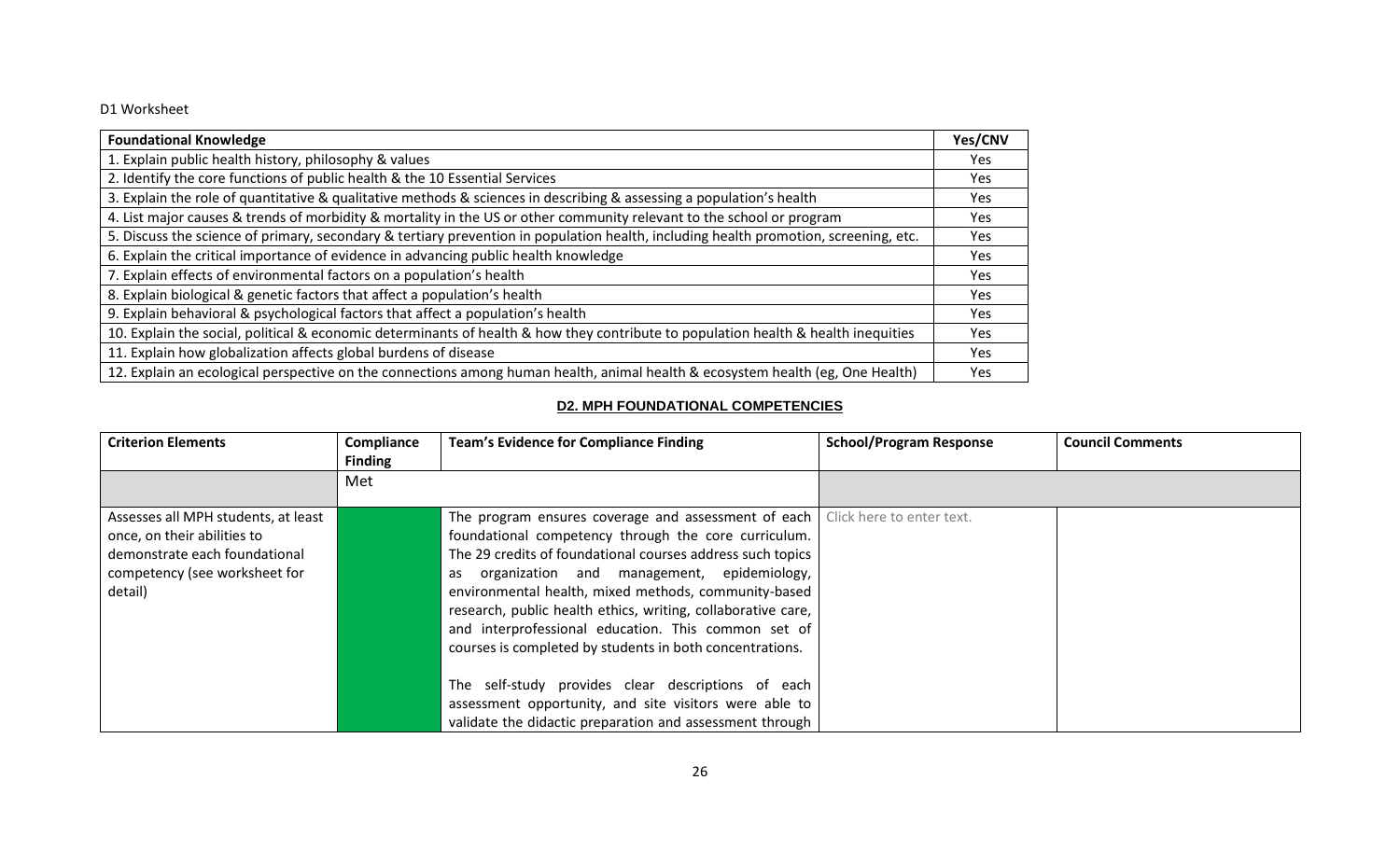| review of syllabi and supporting materials such as           |  |
|--------------------------------------------------------------|--|
| assignment descriptions, class exercises, and projects.      |  |
| Reviewers' findings are presented in the D2 worksheet.       |  |
|                                                              |  |
| During the site visit, faculty discussed the process used to |  |
| map the coursework to the foundational competencies.         |  |
| The program shared that the Curriculum and Evaluation        |  |
| Committee involves all faculty and stakeholders in the       |  |
| process of mapping coursework. Each faculty member who       |  |
| is assigned a course meets with the committee to discuss     |  |
| and match appropriate course content including               |  |
| assignments and didactic instruction to the learning         |  |
| objectives and competencies. All faculty use a guidebook     |  |
| that maps the competencies across the curriculum. Faculty    |  |
| shared that the guidebook was a great resource to the        |  |
| program as they revamped coursework prior to the             |  |
| accreditation review.                                        |  |
|                                                              |  |
| During the site visit, students shared that they are made    |  |
| aware of all competencies from the beginning of each         |  |
| course. Several courses require students to write a paper    |  |
| that asks them to reflect on attainment of competencies      |  |
| and how they have applied them thus far. Students            |  |
| explained that this exercise serves as a reinforcement for   |  |
| them to see how all competencies come together and can       |  |
| be applicable in practice.                                   |  |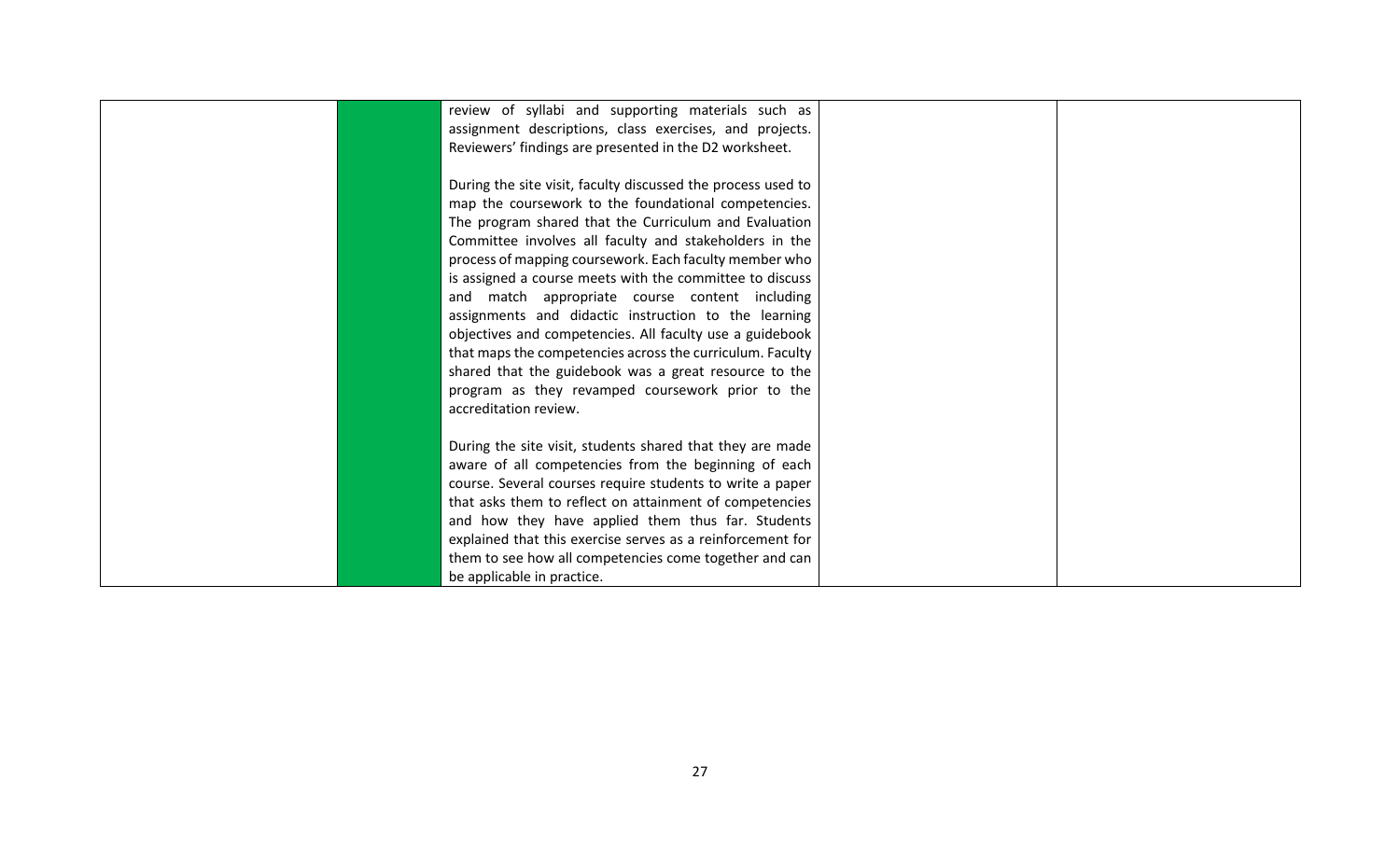## D2 Worksheet

| <b>MPH Foundational Competencies</b>                                                                                                                                     | Yes/CNV    |
|--------------------------------------------------------------------------------------------------------------------------------------------------------------------------|------------|
| 1. Apply epidemiological methods to the breadth of settings & situations in public health practice                                                                       | Yes        |
| 2. Select quantitative & qualitative data collection methods appropriate for a given public health context                                                               | <b>Yes</b> |
| 3. Analyze quantitative & qualitative data using biostatistics, informatics, computer-based programming & software, as appropriate                                       | Yes        |
| 4. Interpret results of data analysis for public health research, policy or practice                                                                                     | <b>Yes</b> |
| 5. Compare the organization, structure & function of health care, public health & regulatory systems across national & international settings                            | <b>Yes</b> |
| 6. Discuss the means by which structural bias, social inequities & racism undermine health & create challenges to achieving health equity at organizational, community & | Yes        |
| societal levels                                                                                                                                                          |            |
| 7. Assess population needs, assets & capacities that affect communities' health                                                                                          | Yes        |
| 8. Apply awareness of cultural values & practices to the design or implementation of public health policies or programs                                                  | Yes        |
| 9. Design a population-based policy, program, project or intervention                                                                                                    | Yes        |
| 10. Explain basic principles & tools of budget & resource management                                                                                                     | Yes        |
| 11. Select methods to evaluate public health programs                                                                                                                    | Yes        |
| 12. Discuss multiple dimensions of the policy-making process, including the roles of ethics & evidence                                                                   | Yes        |
| 13. Propose strategies to identify stakeholders & build coalitions & partnerships for influencing public health outcomes                                                 | Yes        |
| 14. Advocate for political, social or economic policies & programs that will improve health in diverse populations                                                       | <b>Yes</b> |
| 15. Evaluate policies for their impact on public health & health equity                                                                                                  | Yes        |
| 16. Apply principles of leadership, governance & management, which include creating a vision, empowering others, fostering collaboration & guiding decision making       | Yes        |
| 17. Apply negotiation & mediation skills to address organizational or community challenges                                                                               | Yes        |
| 18. Select communication strategies for different audiences & sectors                                                                                                    | Yes        |
| 19. Communicate audience-appropriate public health content, both in writing & through oral presentation                                                                  | Yes        |
| 20. Describe the importance of cultural competence in communicating public health content                                                                                | Yes        |
| 21. Perform effectively on interprofessional teams                                                                                                                       | Yes        |
| 22. Apply systems thinking tools to a public health issue                                                                                                                | Yes        |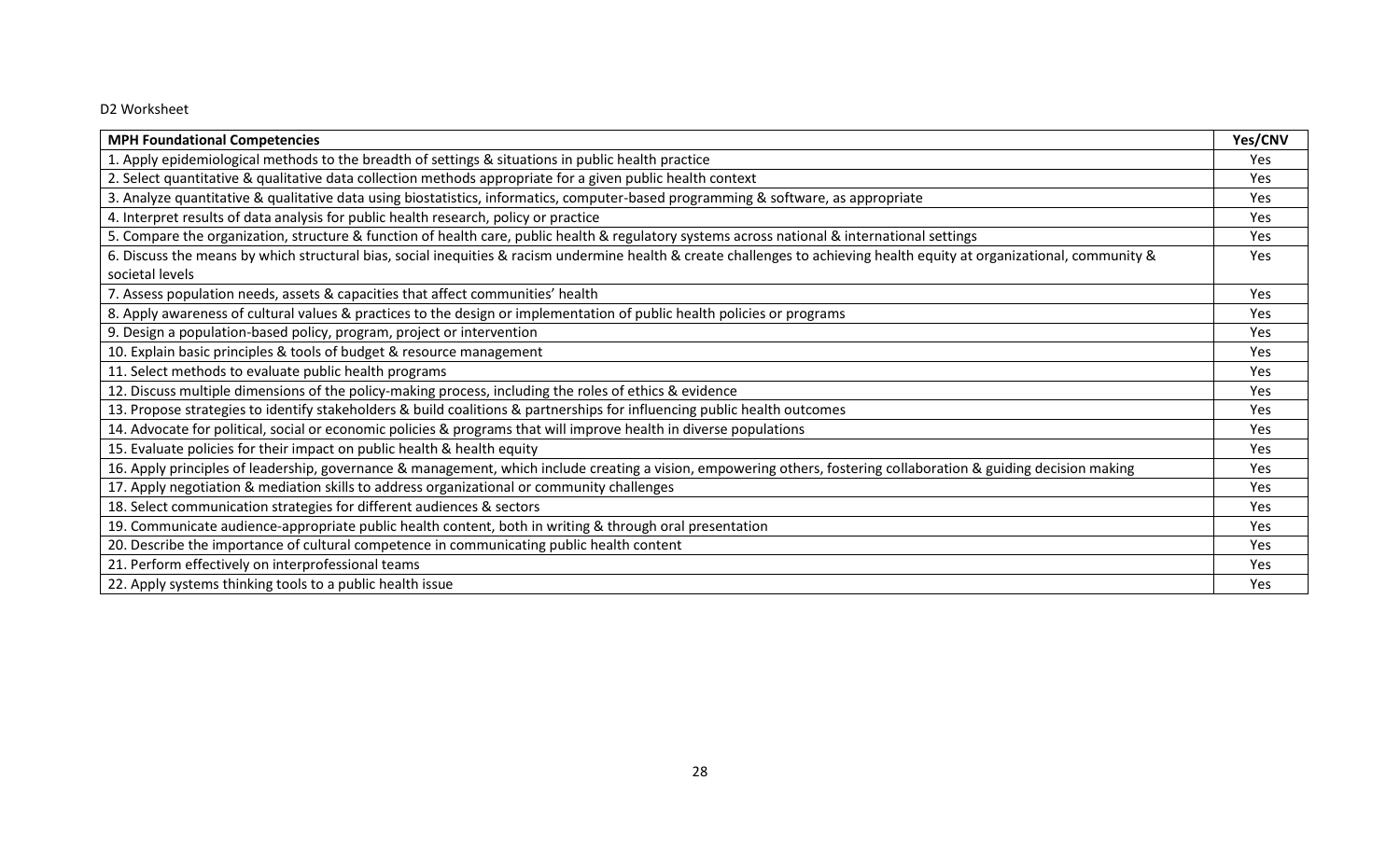#### **D3. DRPH FOUNDATIONAL COMPETENCIES**

<span id="page-31-0"></span>

| <b>Criterion Elements</b> | Compliance     | Team's Evidence for Compliance Finding | <b>School/Program Response</b> | <b>Council Comments</b> |
|---------------------------|----------------|----------------------------------------|--------------------------------|-------------------------|
|                           | <b>Finding</b> |                                        |                                |                         |
|                           | Not Applicable |                                        |                                |                         |

## **D4. MPH & DRPH CONCENTRATION COMPETENCIES**

<span id="page-31-1"></span>

| <b>Criterion Elements</b>            | Compliance<br><b>Finding</b> | <b>Team's Evidence for Compliance Finding</b>              | <b>School/Program Response</b> | <b>Council Comments</b> |
|--------------------------------------|------------------------------|------------------------------------------------------------|--------------------------------|-------------------------|
|                                      | Met                          |                                                            |                                |                         |
|                                      |                              |                                                            |                                |                         |
| Defines at least five distinct       |                              | The program's two MPH concentrations each have five        | Click here to enter text.      |                         |
| competencies for each                |                              | unique competencies that define the advanced skills and    |                                |                         |
| concentration or generalist degree   |                              | knowledge that students are expected to attain, as shown   |                                |                         |
| in MPH & DrPH. Competencies          |                              | in the D4 worksheet. Site visitors determined that these   |                                |                         |
| articulate an appropriate depth or   |                              | competencies appropriately build on the foundational       |                                |                         |
| enhancement beyond foundational      |                              | knowledge and competencies and provide clear definition    |                                |                         |
| competencies                         |                              | of each concentration.                                     |                                |                         |
| Assesses all students at least once  |                              |                                                            |                                |                         |
| on their ability to demonstrate each |                              | For each concentration, students are required to take five |                                |                         |
| concentration competency             |                              | concentration courses. For students in the healthcare      |                                |                         |
| If applicable, covers & assesses     | n/a                          | ethics concentration, courses include scholarly reading    |                                |                         |
| defined competencies for a specific  |                              | and writing, health policy, research ethics, law and       |                                |                         |
| credential (eg, CHES, MCHES)         |                              | healthcare ethics, and social and cultural contexts of     |                                |                         |
|                                      |                              | healthcare. For students in the healthcare management      |                                |                         |
|                                      |                              | concentration, courses include human resources for         |                                |                         |
|                                      |                              | healthcare managers, health communications and             |                                |                         |
|                                      |                              | informatics, health economics and finance, health          |                                |                         |
|                                      |                              | planning and marketing, and public health leadership.      |                                |                         |
|                                      |                              | The syllabi and assignment descriptions provided           |                                |                         |
|                                      |                              | sufficient information for reviewers to confirm that the   |                                |                         |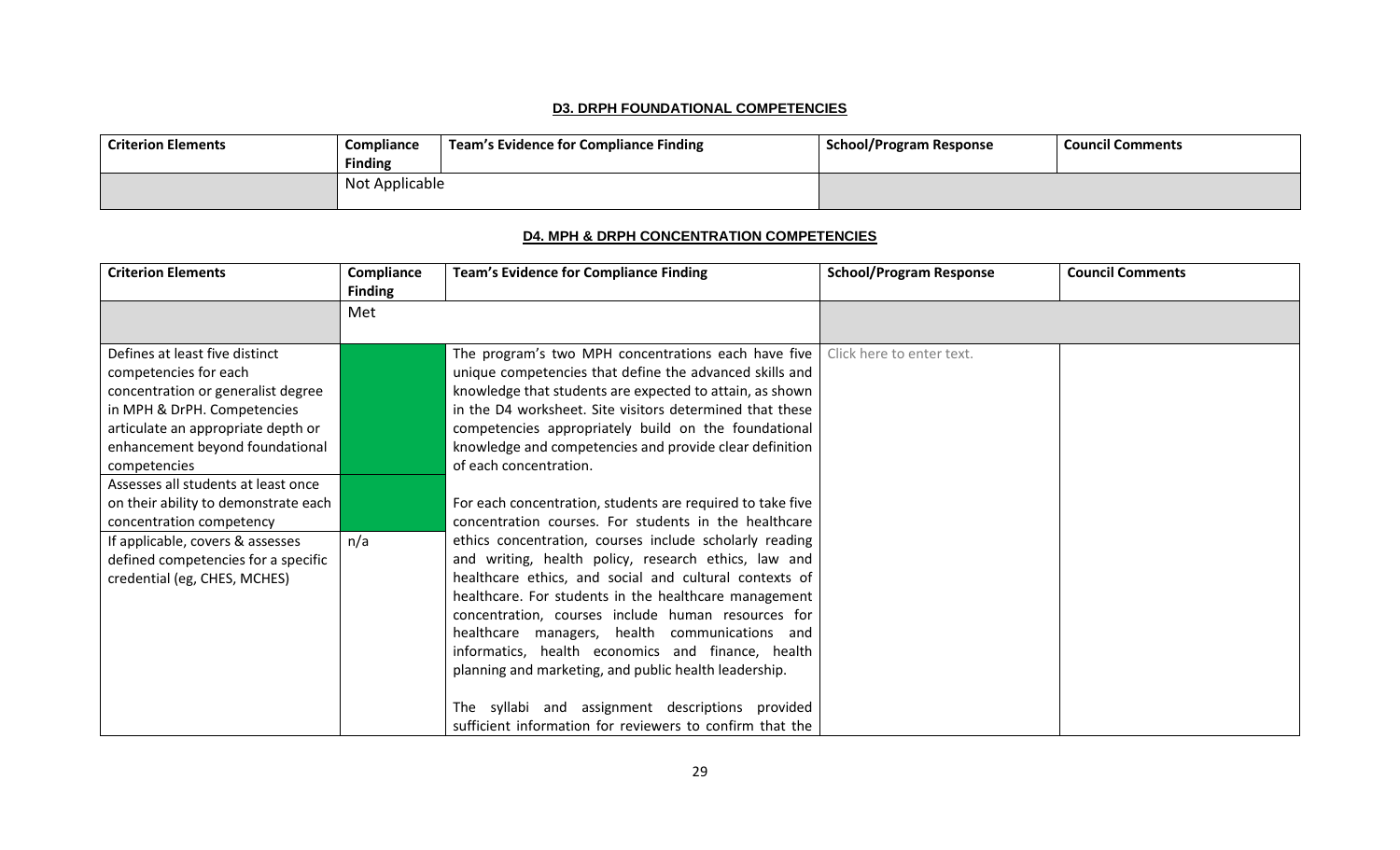|  | designated assignments and lectures assess all aspects of |  |
|--|-----------------------------------------------------------|--|
|  | I the competency statements.                              |  |
|  |                                                           |  |

#### D4 Worksheet

|    | <b>Health Care Ethics Concentration Competencies</b>                                                                        | <b>Comp statement</b><br>acceptable as written?<br>Yes/No | Comp taught and<br>assessed?<br>Yes/CNV |
|----|-----------------------------------------------------------------------------------------------------------------------------|-----------------------------------------------------------|-----------------------------------------|
|    | 1. Analyze health justice problems found in U.S. health care policy and make recommendations regarding demands of justice.  | Yes                                                       | Yes                                     |
|    | Apply ethical principles, norms, and theories, in ethically complex situations to inform multiple stakeholders in advocacy. | Yes                                                       | Yes                                     |
|    | 3. Distinguish general concerns of bioethics surrounding health care of populations made vulnerable or marginalized         | Yes                                                       | Yes                                     |
| 4. | Apply norms and theories of ethics in assessing health research.                                                            | Yes                                                       | Yes                                     |
| 5. | Incorporate diverse perspectives from the humanities and liberal arts into ethical reflection about health care structures  | Yes                                                       | Yes                                     |

<span id="page-32-0"></span>

| <b>Healthcare Management Concentration Competencies</b>                                                                   | <b>Comp statement</b>            | Comp taught and<br>assessed? |
|---------------------------------------------------------------------------------------------------------------------------|----------------------------------|------------------------------|
|                                                                                                                           | acceptable as written?<br>Yes/No | Yes/CNV                      |
| 1. Apply problem solving strategies to design and present a marketing plan in a healthcare setting.                       | Yes                              | Yes                          |
| Conceptualize and design health communication materials for a health disparity and provide an associated evaluation plan. | Yes                              | Yes                          |
| Analyze a healthcare organizations strategic marketing plan utilized to achieve organizational goals                      | Yes                              | Yes                          |
| Formulate a human resources solution to an organizational problem.                                                        | Yes                              | Yes                          |
| 5. Evaluate economic and financial models for the organization to achieve its strategic goals and objectives.             | Yes                              | Yes                          |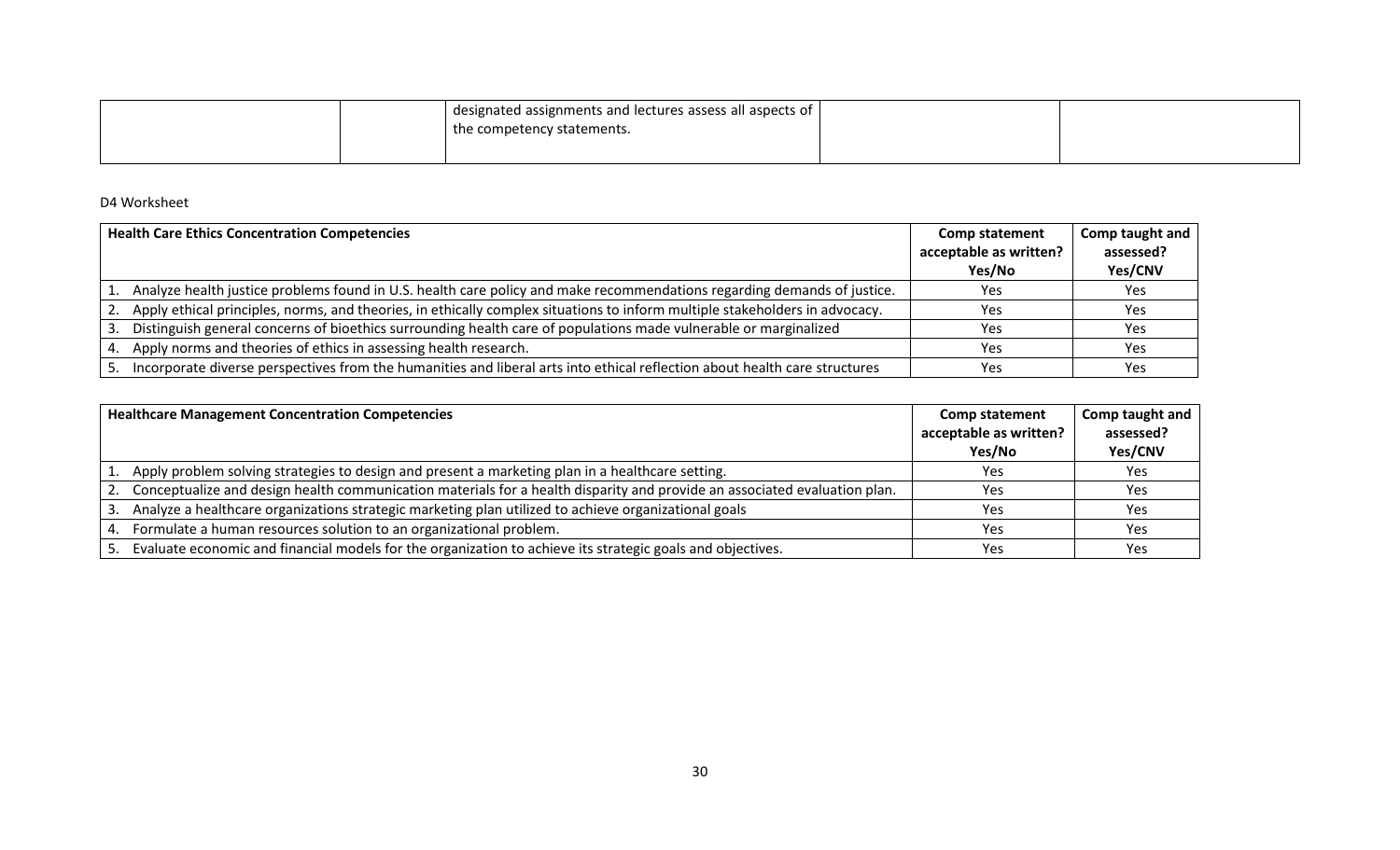#### **D5. MPH APPLIED PRACTICE EXPERIENCES**

| <b>Criterion Elements</b>                                                                                                                                                                                                                                                                                                                                            | Compliance<br><b>Finding</b> | <b>Team's Evidence for Compliance Finding</b>                                                                                                                                                                                                                                                                                                                                                                                                                                                                                                                                                                                                                                                                                                                                                                                                                                                                                                                                                                                                                                                 | <b>School/Program Response</b> | <b>Council Comments</b> |
|----------------------------------------------------------------------------------------------------------------------------------------------------------------------------------------------------------------------------------------------------------------------------------------------------------------------------------------------------------------------|------------------------------|-----------------------------------------------------------------------------------------------------------------------------------------------------------------------------------------------------------------------------------------------------------------------------------------------------------------------------------------------------------------------------------------------------------------------------------------------------------------------------------------------------------------------------------------------------------------------------------------------------------------------------------------------------------------------------------------------------------------------------------------------------------------------------------------------------------------------------------------------------------------------------------------------------------------------------------------------------------------------------------------------------------------------------------------------------------------------------------------------|--------------------------------|-------------------------|
|                                                                                                                                                                                                                                                                                                                                                                      | Met                          |                                                                                                                                                                                                                                                                                                                                                                                                                                                                                                                                                                                                                                                                                                                                                                                                                                                                                                                                                                                                                                                                                               |                                |                         |
| All MPH students produce at least 2<br>work products that are meaningful<br>to an organization in appropriate<br>applied practice settings<br>Qualified individuals assess each<br>work product & determine whether<br>it demonstrates attainment of<br>competencies<br>All students demonstrate at least 5<br>competencies, at least 3 of which<br>are foundational |                              | The MPH program requires every student to demonstrate<br>the following foundational competencies during the<br>applied practice experience (APE):<br>• Interpret results of data analysis for public health<br>research<br>Propose strategies to identify stakeholders and build<br>$\bullet$<br>coalitions and partnerships influencing public health<br>outcomes<br>• Communicate audience-appropriate public health<br>content, both in written and oral presentations<br>For the health care ethics concentration, students must<br>also demonstrate the following competencies:<br>• Distinguish general concerns of bioethics surrounding<br>health care of populations made vulnerable or<br>marginalized<br>• Apply norms and theories of ethics in assessing health<br>research<br>For the healthcare management concentration, students<br>must also demonstrate the following competencies:<br>• Analyze a healthcare organizations strategic marketing<br>plan utilized to achieve organizational goals<br>• Formulate a human resources solution to an<br>organizational problem | Click here to enter text.      |                         |
|                                                                                                                                                                                                                                                                                                                                                                      |                              | Each MPH student is responsible for identifying a site to                                                                                                                                                                                                                                                                                                                                                                                                                                                                                                                                                                                                                                                                                                                                                                                                                                                                                                                                                                                                                                     |                                |                         |
|                                                                                                                                                                                                                                                                                                                                                                      |                              | meet the APE requirements. On occasion, sites outside the                                                                                                                                                                                                                                                                                                                                                                                                                                                                                                                                                                                                                                                                                                                                                                                                                                                                                                                                                                                                                                     |                                |                         |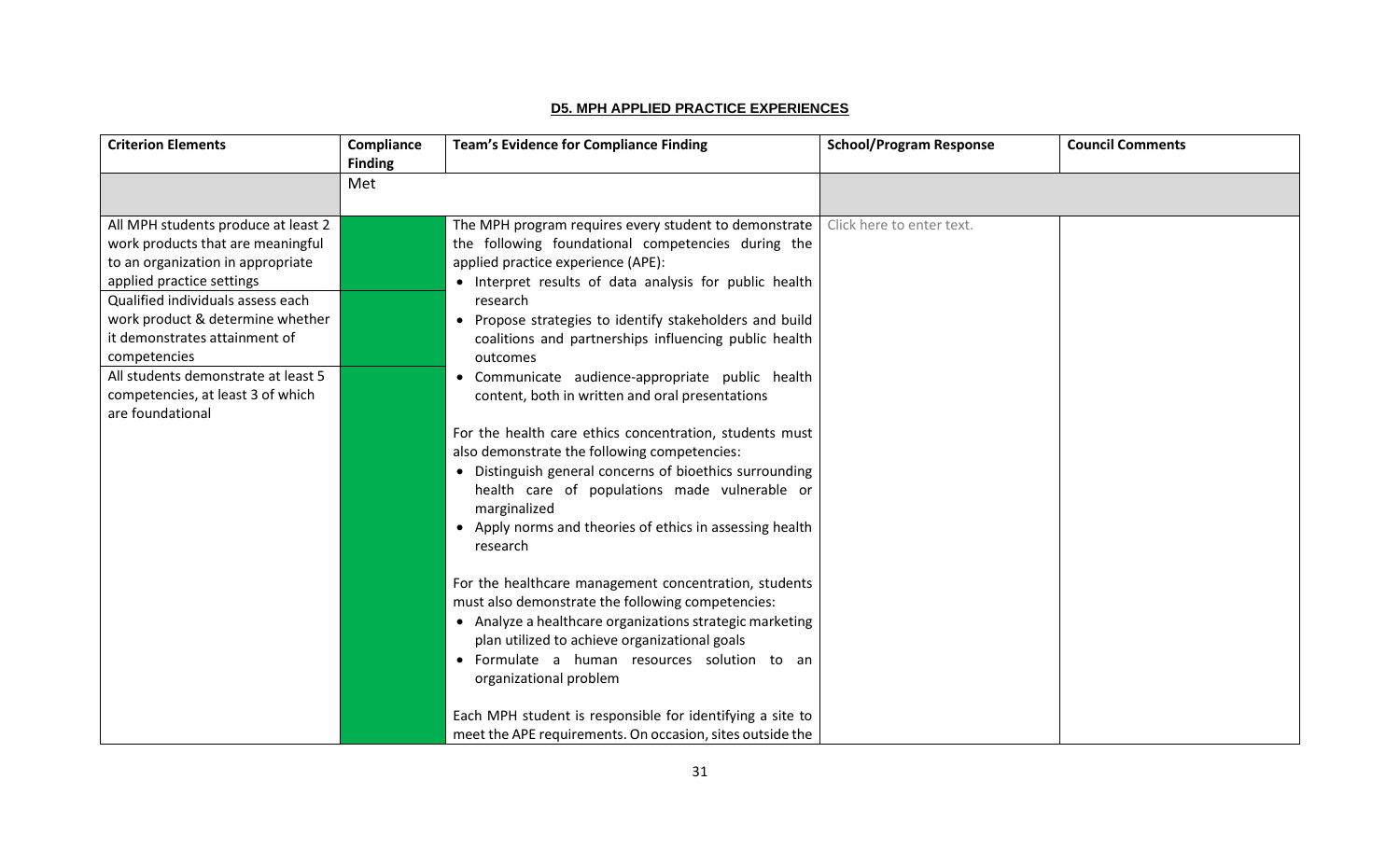|  | country can be approved. All sites require the approval of       |  |
|--|------------------------------------------------------------------|--|
|  | the MPH practicum coordinator and/or course instructor.          |  |
|  | All students take MPH 610: Pre-Practicum Preparation in          |  |
|  | which they draft a learning contract that requires them to       |  |
|  | state learning goals expected to be achieved while at their      |  |
|  | practice site. During that time, site preceptors are             |  |
|  | provided an MPH practicum manual to acquaint them with           |  |
|  | their responsibilities. The practicum manual also outlines       |  |
|  | the specifics for the APE, clarifies roles and responsibilities, |  |
|  | discusses site selection, and addresses assessment of            |  |
|  | products. Students then take MPH 611: Practice                   |  |
|  | Experience, in which they complete the practicum.                |  |
|  |                                                                  |  |
|  | The learning contract details the specifics of each              |  |
|  | student's APE, such as at least 80 hours must be focused         |  |
|  | on project activities, and specific activities are identified    |  |
|  | that will support attainment of the five identified              |  |
|  | competencies. Due to COVID-19 restrictions, project              |  |
|  | activities have been conducted virtually over the last year,     |  |
|  | but project deliverables are still required to be related to     |  |
|  | quality improvement products for the practice site.              |  |
|  |                                                                  |  |
|  | The program provided examples of APE deliverables that           |  |
|  | included a survey related to vision and dental                   |  |
|  | examinations for young children; the student then created        |  |
|  | a data analysis report from the survey results and created       |  |
|  | a brochure for parents with findings. Another student            |  |
|  | created an ethical decision-making guide for the local           |  |
|  | health department. Other examples included the                   |  |
|  | development of a preventive program for at-risk youth, an        |  |
|  | assessment of the appropriateness of non-statin lipid-           |  |
|  | lowering medication, and the evaluation of a program             |  |
|  | seeking to achieve and maintain viral load levels among          |  |
|  | persons infected with HIV/AIDS.                                  |  |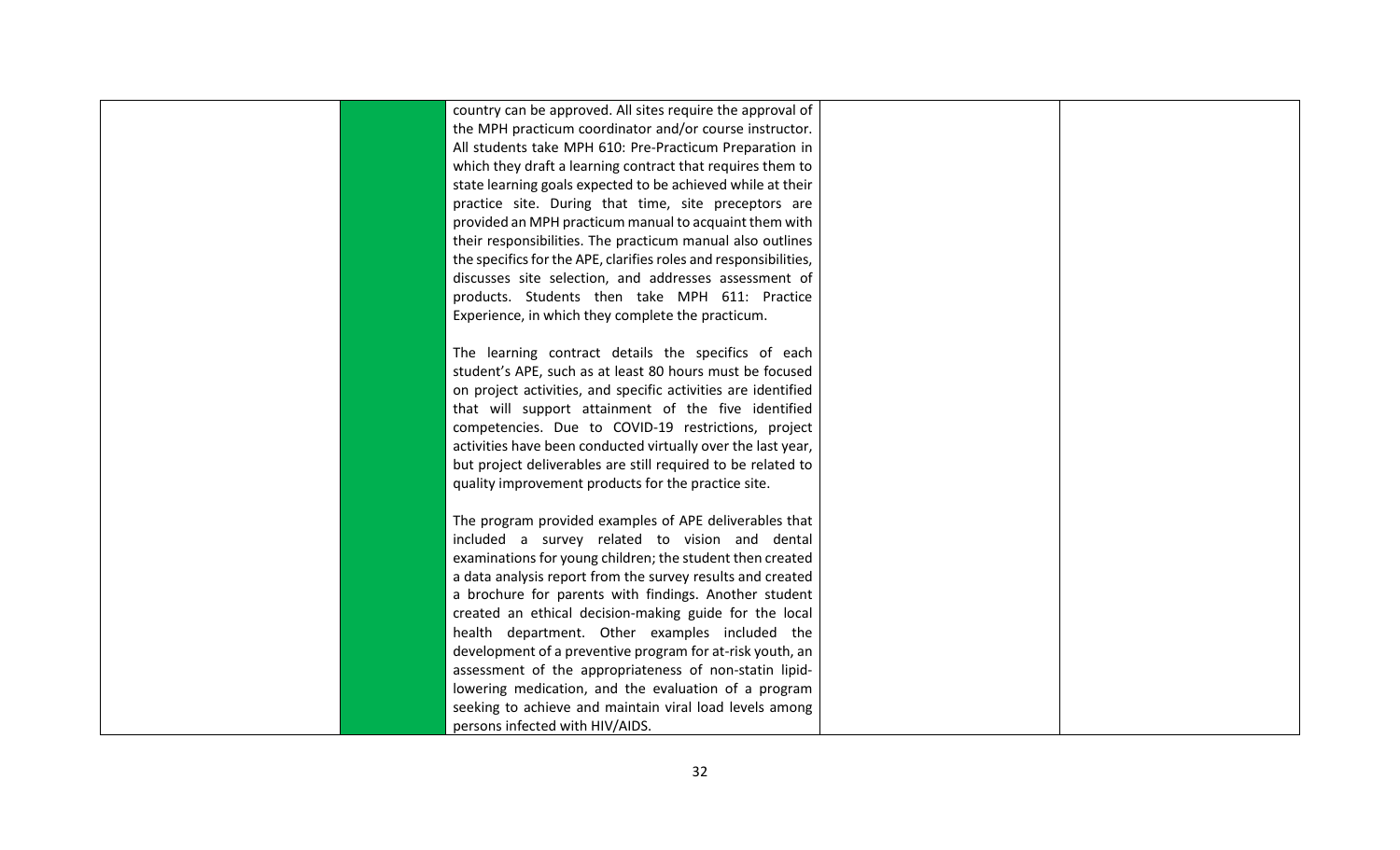|  | During the site visit, students and alumni described being      |  |
|--|-----------------------------------------------------------------|--|
|  | able to identify appropriate sites on their own or with $\vert$ |  |
|  | some assistance from faculty, when needed. Students,            |  |
|  | preceptors, and alumni described the APE as a strength of $ $   |  |
|  | the program.                                                    |  |

#### **D6. DRPH APPLIED PRACTICE EXPERIENCE**

<span id="page-35-0"></span>

| <b>Criterion Elements</b> | Compliance     | Team's Evidence for Compliance Finding | <b>School/Program Response</b> | <b>Council Comments</b> |
|---------------------------|----------------|----------------------------------------|--------------------------------|-------------------------|
|                           | <b>Finding</b> |                                        |                                |                         |
|                           | Not Applicable |                                        |                                |                         |

## **D7. MPH INTEGRATIVE LEARNING EXPERIENCE**

<span id="page-35-1"></span>

| <b>Criterion Elements</b>                                                                                                                                                                                                                  | Compliance<br><b>Finding</b> | <b>Team's Evidence for Compliance Finding</b>                                                                                                                                                                                                                                                                                                                                                                                     | <b>School/Program Response</b> | <b>Council Comments</b> |
|--------------------------------------------------------------------------------------------------------------------------------------------------------------------------------------------------------------------------------------------|------------------------------|-----------------------------------------------------------------------------------------------------------------------------------------------------------------------------------------------------------------------------------------------------------------------------------------------------------------------------------------------------------------------------------------------------------------------------------|--------------------------------|-------------------------|
|                                                                                                                                                                                                                                            | Met                          |                                                                                                                                                                                                                                                                                                                                                                                                                                   |                                |                         |
| Students complete project explicitly<br>designed to demonstrate synthesis<br>of foundational & concentration<br>competencies<br>Project occurs at or near end of<br>program of study<br>Students produce a high-quality<br>written product |                              | In MPH 612: Capstone, students complete a high-quality<br>written product explicitly designed to demonstrate<br>foundational<br>synthesis of<br>and<br>concentration<br>competencies. Students synthesize the three foundational<br>and two concentration competencies that they applied<br>during MPH 610 and MPH 611 (APE-related courses).<br>These five competencies are defined by the program, as<br>noted in Criterion D5. | Click here to enter text.      |                         |
| Faculty reviews student project &<br>validates demonstration &<br>synthesis of specific competencies                                                                                                                                       |                              | The program specifically selected these competencies<br>because they are most appropriate to the academic and<br>professional goals of MPH students, given their chosen<br>concentration, and they align with the program's mission,<br>vision, values, and priority communities.                                                                                                                                                 |                                |                         |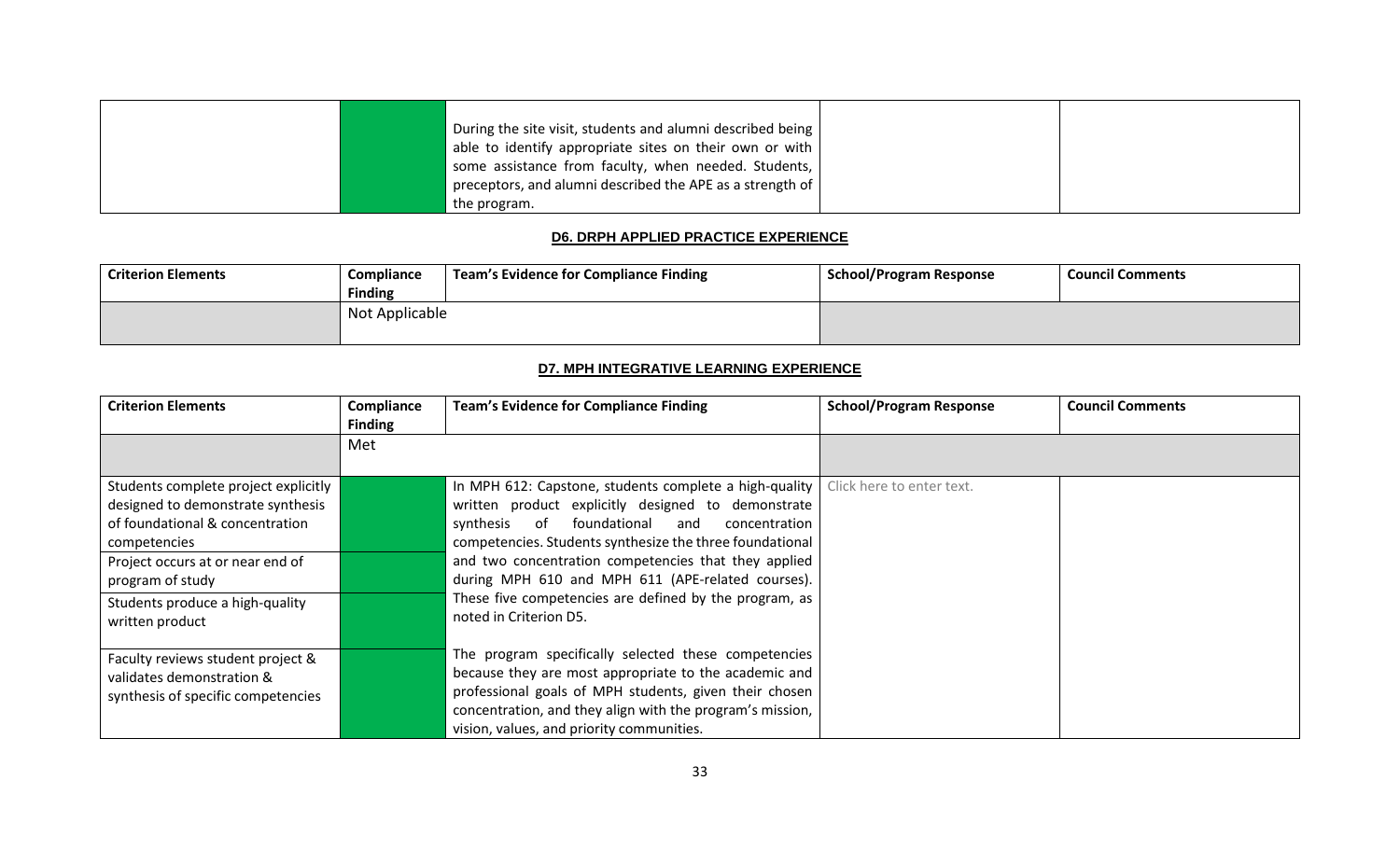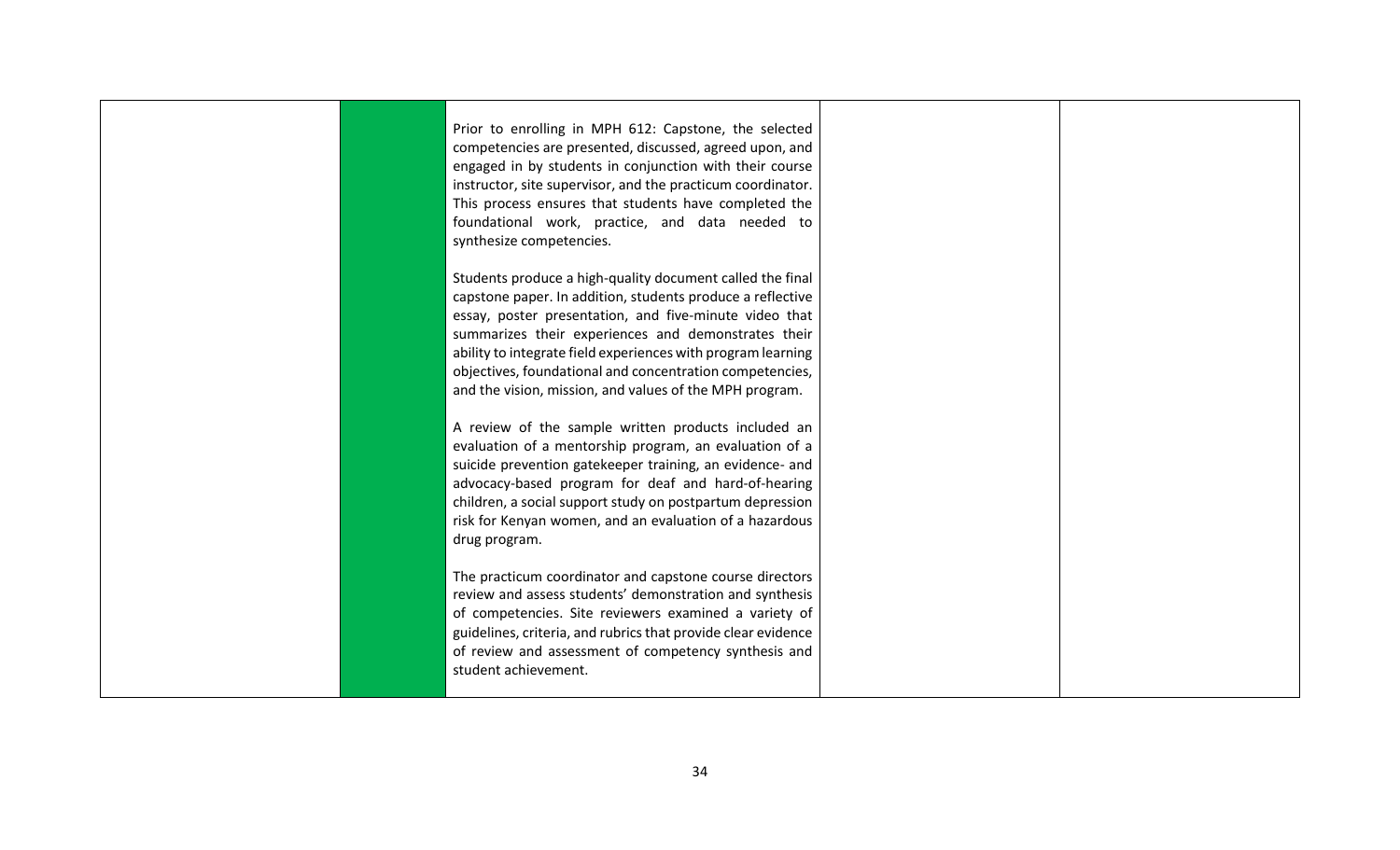| $\blacksquare$ During the site visit, students and alumni said that they felt $\vert$ |  |
|---------------------------------------------------------------------------------------|--|
| $\vert$ very supported by faculty throughout their practicum and $\vert$              |  |
| integrated learning experiences.                                                      |  |

### **D8. DRPH INTEGRATIVE LEARNING EXPERIENCE**

| <b>Criterion Elements</b> | Compliance     | Team's Evidence for Compliance Finding | <b>School/Program Response</b> | <b>Council Comments</b> |
|---------------------------|----------------|----------------------------------------|--------------------------------|-------------------------|
|                           | <b>Finding</b> |                                        |                                |                         |
|                           | Not Applicable |                                        |                                |                         |
|                           |                |                                        |                                |                         |

### **D9. PUBLIC HEALTH BACHELOR'S DEGREE GENERAL CURRICULUM**

| <b>Criterion Elements</b> | Compliance     | Team's Evidence for Compliance Finding | School/Program Response | <b>Council Comments</b> |
|---------------------------|----------------|----------------------------------------|-------------------------|-------------------------|
|                           | <b>Finding</b> |                                        |                         |                         |
|                           | Not Applicable |                                        |                         |                         |

#### **D10. PUBLIC HEALTH BACHELOR'S DEGREE FOUNDATIONAL DOMAINS**

| <b>Criterion Elements</b> | Compliance     | Team's Evidence for Compliance Finding | <b>School/Program Response</b> | <b>Council Comments</b> |
|---------------------------|----------------|----------------------------------------|--------------------------------|-------------------------|
|                           | <b>Finding</b> |                                        |                                |                         |
|                           | Not Applicable |                                        |                                |                         |
|                           |                |                                        |                                |                         |

### **D11. PUBLIC HEALTH BACHELOR'S DEGREE FOUNDATIONAL COMPETENCIES**

| Criterion Elements | Compliance<br><b>Finding</b> | Team's Evidence for Compliance Finding | <b>School/Program Response</b> | <b>Council Comments</b> |
|--------------------|------------------------------|----------------------------------------|--------------------------------|-------------------------|
|                    | Not Applicable               |                                        |                                |                         |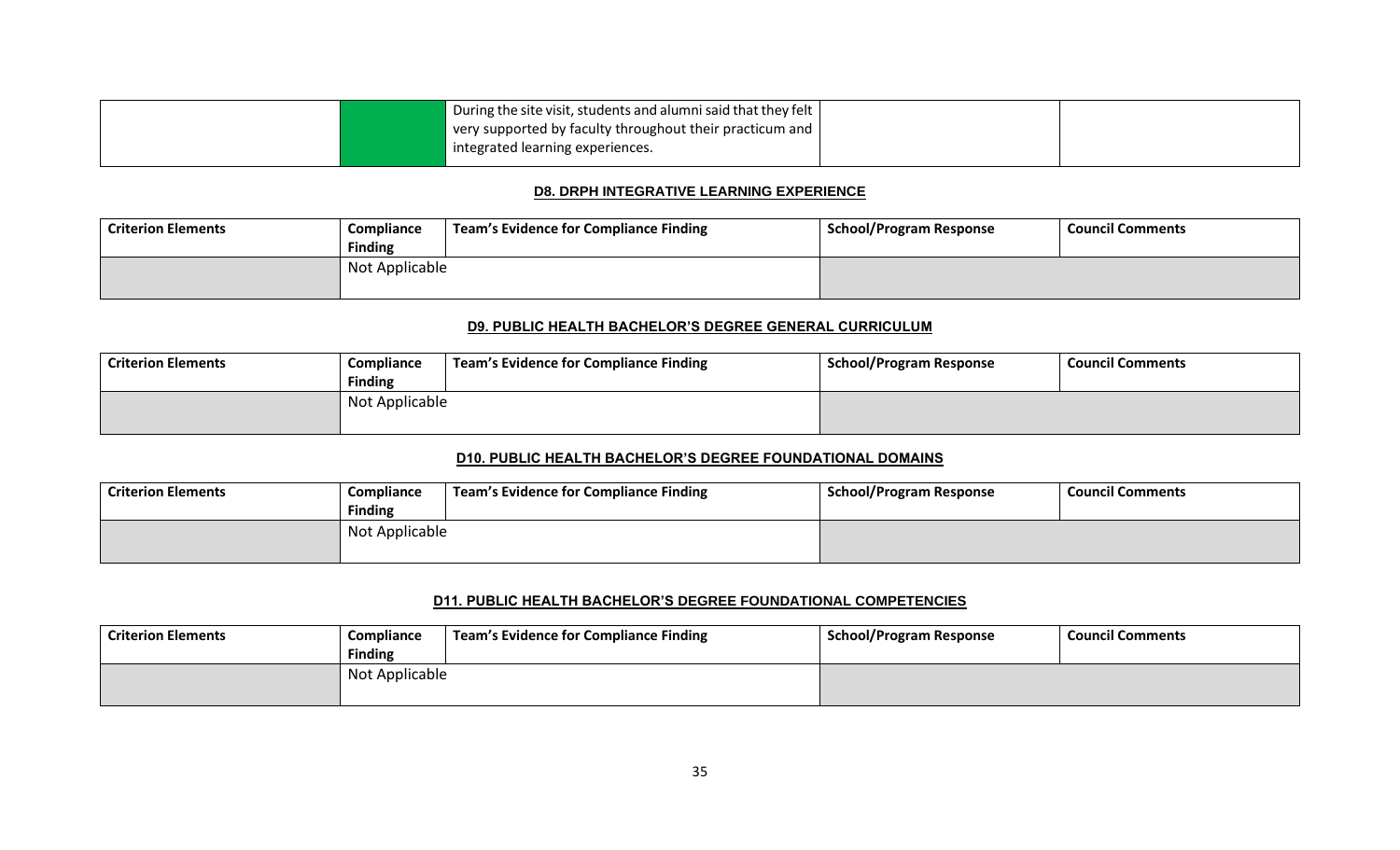#### **D12. PUBLIC HEALTH BACHELOR'S DEGREE CUMULATIVE AND EXPERIENTIAL ACTIVITIES**

| <b>Criterion Elements</b> | Compliance<br><b>Finding</b> | Team's Evidence for Compliance Finding | School/Program Response | <b>Council Comments</b> |
|---------------------------|------------------------------|----------------------------------------|-------------------------|-------------------------|
|                           | Not Applicable               |                                        |                         |                         |

### **D13. PUBLIC HEALTH BACHELOR'S DEGREE CROSS-CUTTING CONCEPTS AND EXPERIENCES**

| <b>Criterion Elements</b> | Compliance     | Team's Evidence for Compliance Finding | School/Program Response | <b>Council Comments</b> |
|---------------------------|----------------|----------------------------------------|-------------------------|-------------------------|
|                           | <b>Finding</b> |                                        |                         |                         |
|                           | Not Applicable |                                        |                         |                         |

### **D14. MPH PROGRAM LENGTH**

| <b>Criterion Elements</b>         | Compliance     | <b>Team's Evidence for Compliance Finding</b>                              | <b>School/Program Response</b> | <b>Council Comments</b> |
|-----------------------------------|----------------|----------------------------------------------------------------------------|--------------------------------|-------------------------|
|                                   | <b>Finding</b> |                                                                            |                                |                         |
|                                   | Met            |                                                                            |                                |                         |
|                                   |                |                                                                            |                                |                         |
| MPH requires at least 42 semester |                | All MPH students complete at least 44 credits of Click here to enter text. |                                |                         |
| credits or equivalent             |                | coursework to earn the degree. The university defines one                  |                                |                         |
|                                   |                | credit as 15 hours in the classroom, plus a minimum of two                 |                                |                         |
|                                   |                | hours of out-of-class work each week.                                      |                                |                         |

### **D15. DRPH PROGRAM LENGTH**

| <b>Criterion Elements</b> | Compliance                       | <b>Team's Evidence for Compliance Finding</b> | <b>School/Program Response</b> | <b>Council Comments</b> |
|---------------------------|----------------------------------|-----------------------------------------------|--------------------------------|-------------------------|
|                           | <b>Finding</b><br>Not Applicable |                                               |                                |                         |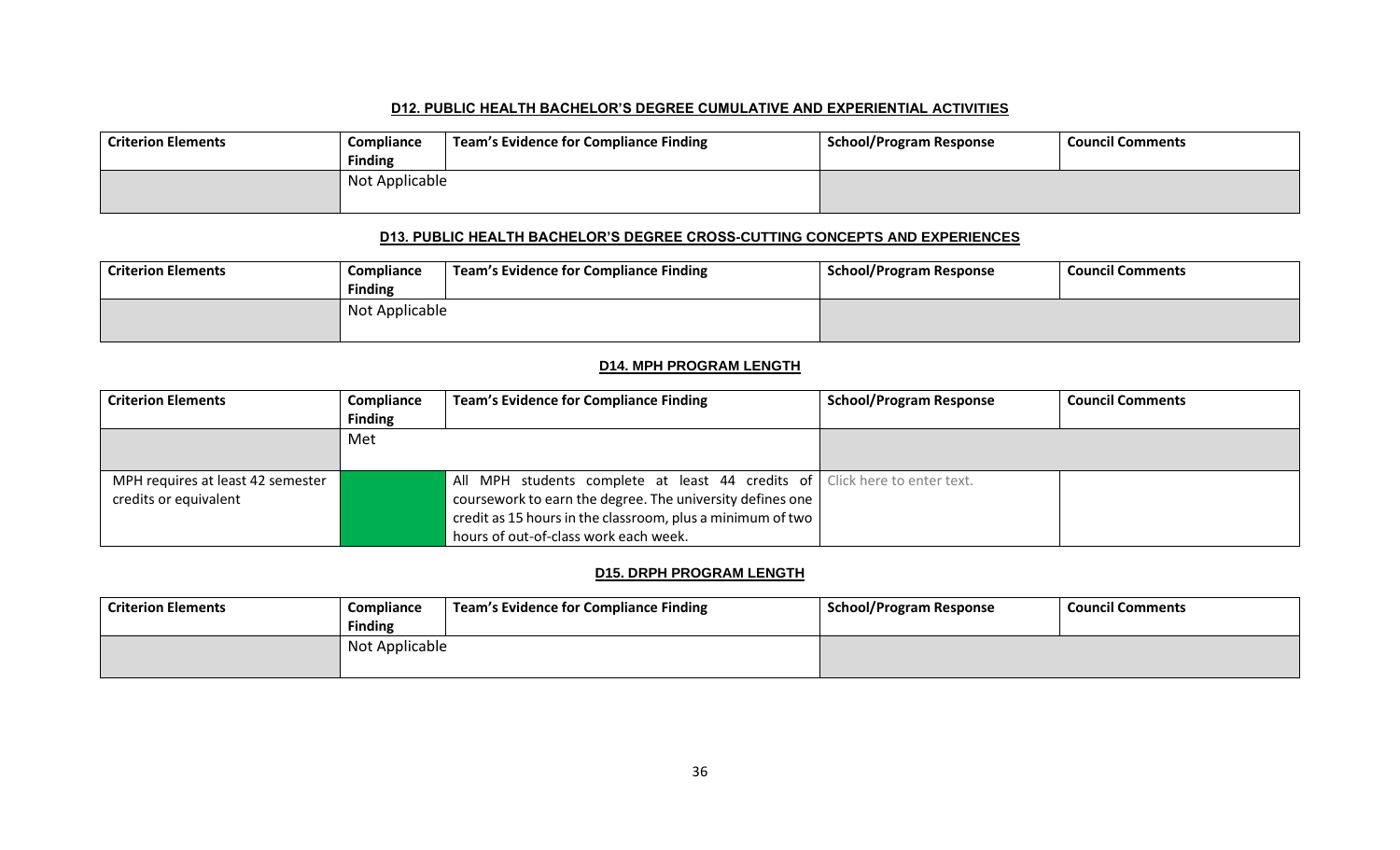#### **D16. BACHELOR'S DEGREE PROGRAM LENGTH**

| <b>Criterion Elements</b> | Compliance<br><b>Finding</b> | Team's Evidence for Compliance Finding | <b>School/Program Response</b> | <b>Council Comments</b> |
|---------------------------|------------------------------|----------------------------------------|--------------------------------|-------------------------|
|                           | Not Applicable               |                                        |                                |                         |

### **D17. ACADEMIC PUBLIC HEALTH MASTER'S DEGREES**

| <b>Criterion Elements</b> | Compliance     | <b>Team's Evidence for Compliance Finding</b> | School/Program Response | <b>Council Comments</b> |
|---------------------------|----------------|-----------------------------------------------|-------------------------|-------------------------|
|                           | <b>Finding</b> |                                               |                         |                         |
|                           | Not Applicable |                                               |                         |                         |
|                           |                |                                               |                         |                         |

### **D18. ACADEMIC PUBLIC HEALTH DOCTORAL DEGREES**

| <b>Criterion Elements</b> | Compliance     | Team's Evidence for Compliance Finding | <b>School/Program Response</b> | <b>Council Comments</b> |
|---------------------------|----------------|----------------------------------------|--------------------------------|-------------------------|
|                           | <b>Finding</b> |                                        |                                |                         |
|                           | Not Applicable |                                        |                                |                         |
|                           |                |                                        |                                |                         |

### **D19. ALL REMAINING DEGREES**

| Criterion Elements | Compliance     | <b>Team's Evidence for Compliance Finding</b> | <b>School/Program Response</b> | <b>Council Comments</b> |
|--------------------|----------------|-----------------------------------------------|--------------------------------|-------------------------|
|                    | <b>Finding</b> |                                               |                                |                         |
|                    | Not Applicable |                                               |                                |                         |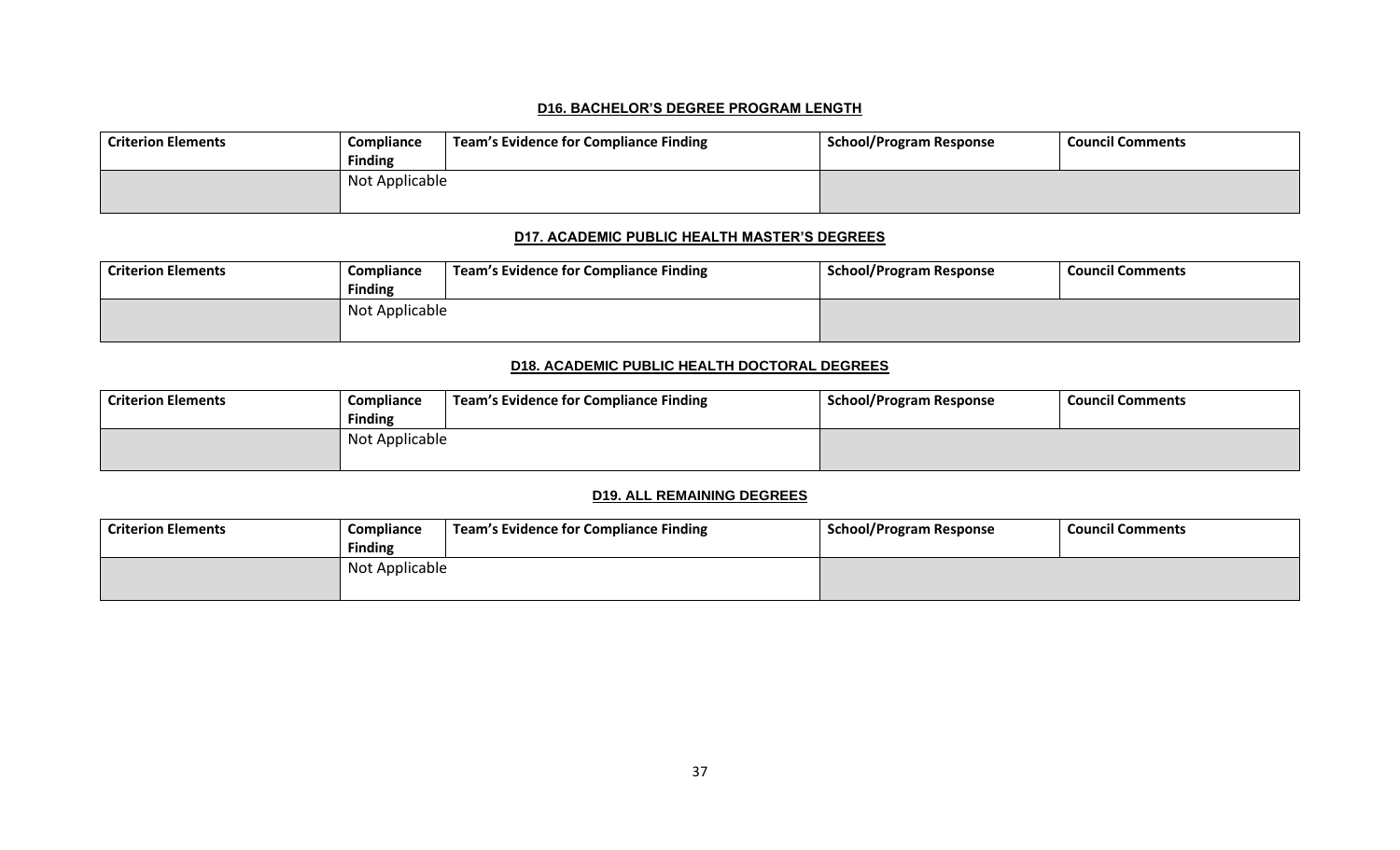| <b>D20. DISTANCE EDUCATION</b> |
|--------------------------------|
|                                |

| <b>Criterion Elements</b>           | Compliance<br><b>Finding</b> | <b>Team's Evidence for Compliance Finding</b>              | <b>School/Program Response</b> | <b>Council Comments</b> |
|-------------------------------------|------------------------------|------------------------------------------------------------|--------------------------------|-------------------------|
|                                     | Met                          |                                                            |                                |                         |
|                                     |                              |                                                            |                                |                         |
| Instructional methods support       |                              | The program offers both MPH concentrations in a fully      | Click here to enter text.      |                         |
| regular & substantive interaction   |                              | distance-based format, and all instruction occurs          |                                |                         |
| between & among students & the      |                              | asynchronously. Since the program is committed to          |                                |                         |
| instructor                          |                              | training the public health workforce to address            |                                |                         |
| Curriculum is guided by clearly     |                              | marginalized, vulnerable, and at-risk populations, the     |                                |                         |
| articulated learning outcomes that  |                              | distance format makes it attractive to working             |                                |                         |
| are rigorously evaluated            |                              | professionals and non-traditional students.                |                                |                         |
| Curriculum is subject to the same   |                              |                                                            |                                |                         |
| quality control processes as other  |                              | All courses are delivered using the Blueline learning      |                                |                         |
| degree programs in the university   |                              | management system. Faculty are supported by                |                                |                         |
| Curriculum includes planned &       |                              | instructional designers to define and develop learning and |                                |                         |
| evaluated learning experiences that |                              | assessment activities. The department's Curriculum and     |                                |                         |
| are responsive to the needs of      |                              | Evaluation Committee also collaborates with faculty to     |                                |                         |
| online learners                     |                              | ensure that course content addresses the program's goals   |                                |                         |
| Provides necessary administrative,  |                              | and appropriately covers all public health competencies.   |                                |                         |
| information technology &            |                              |                                                            |                                |                         |
| student/faculty support services    |                              | The program provides administrative support, IT, and       |                                |                         |
| Ongoing effort to evaluate          |                              | student support through numerous mechanisms at the         |                                |                         |
| academic effectiveness & make       |                              | university level. The university's Division of Information |                                |                         |
| program improvements                |                              | Technology and Library Services also contracts with        |                                |                         |
| Processes in place to confirm       |                              | vendors that provide support for faculty, staff, and       |                                |                         |
| student identity & to notify        |                              | students. Students may contact the division hotline 24/7   |                                |                         |
| students of privacy rights and of   |                              | for password resets and to submit tickets for support.     |                                |                         |
| any projected charges associated    |                              |                                                            |                                |                         |
| with identity verification          |                              | The university's Teaching and Learning Center staff        |                                |                         |
|                                     |                              | consists of instructional designers, technologists, and    |                                |                         |
|                                     |                              | graduate assistants who work with faculty to ensure that   |                                |                         |
|                                     |                              | they are well equipped with all the resources needed for   |                                |                         |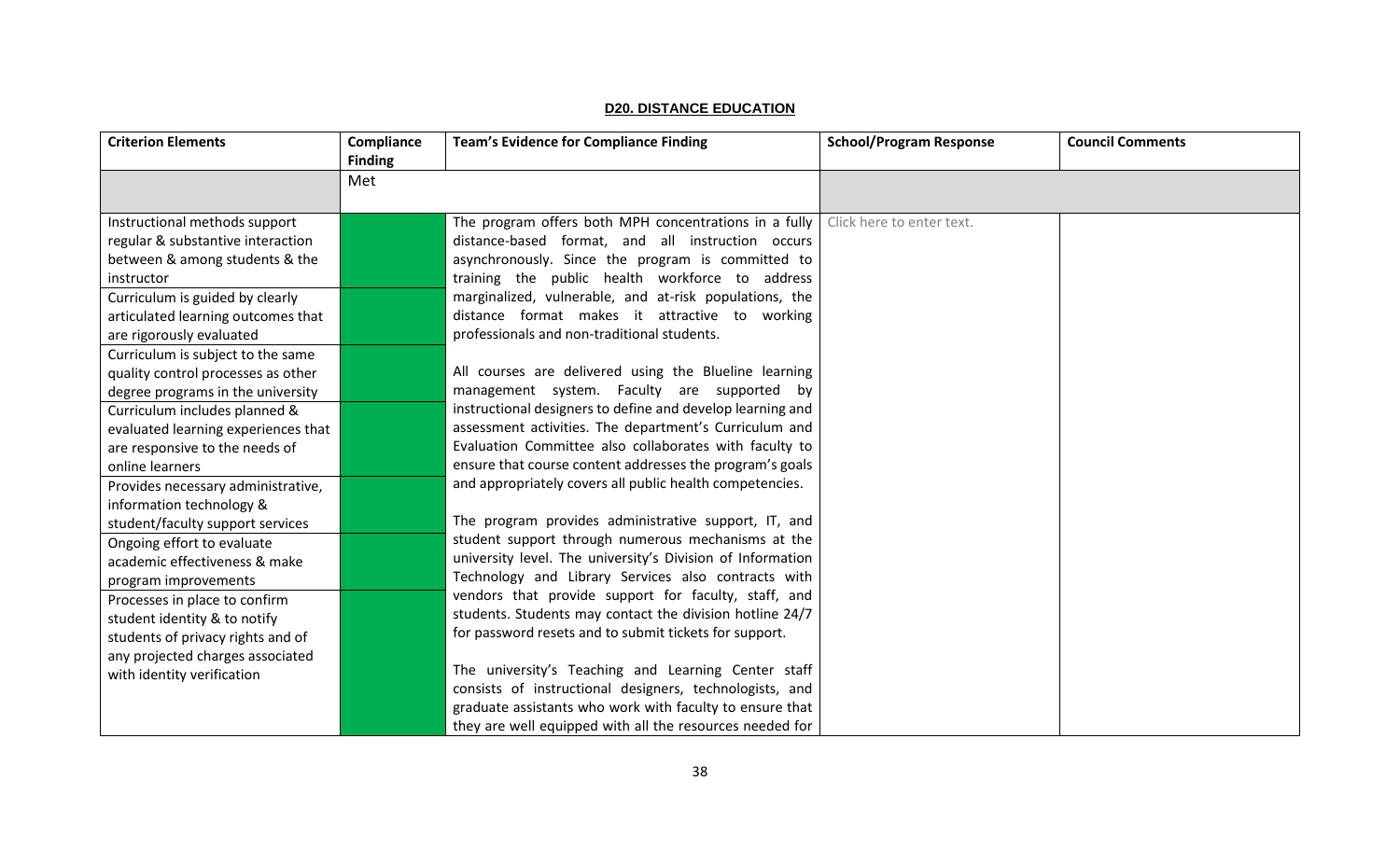|  | quality distance education. More specifically, the Teaching |  |
|--|-------------------------------------------------------------|--|
|  | and Learning Center staff provide support to faculty by     |  |
|  | offering an online teaching certification course and a      |  |
|  | Distance Education Mentoring Initiative, which pairs        |  |
|  | novice online instructors with experienced instructors. The |  |
|  | Teaching and Learning Center also works with faculty on     |  |
|  | multi-media content to support student learning. Faculty    |  |
|  | have access to professional development resources           |  |
|  | including webinars, professional journals,<br>and           |  |
|  | membership to national organizations through the            |  |
|  | Teaching and Learning Center.                               |  |
|  |                                                             |  |
|  | Students are supported by an academic coach who             |  |
|  | monitors their progression through the program. The         |  |
|  | university also provides students, faculty, and staff with  |  |
|  | access to advising and retention tools such as Degree       |  |
|  | Works (degree management system), Creighton Connect         |  |
|  | (online retention tool), and the Student Resource Center.   |  |
|  |                                                             |  |
|  | The university has several mechanisms to assess the         |  |
|  | academic rigor of all distance programs. Several            |  |
|  | committees and guidelines are incorporated into the         |  |
|  | review process including the university's Quality in        |  |
|  | Distance Education Programs Policy and the Quality          |  |
|  | Assurance Standards for Online Education Programs.          |  |
|  |                                                             |  |
|  | The program utilizes several authentication services to     |  |
|  | validate student identity. All students are assigned a      |  |
|  | unique user ID upon admission. Students are responsible     |  |
|  | for providing their complete and identity information in    |  |
|  | any identification verification process. In addition, the   |  |
|  | university's student information system provides            |  |
|  | instructors and department personnel access to class        |  |
|  | rosters that include student names and NetIDs. With         |  |
|  |                                                             |  |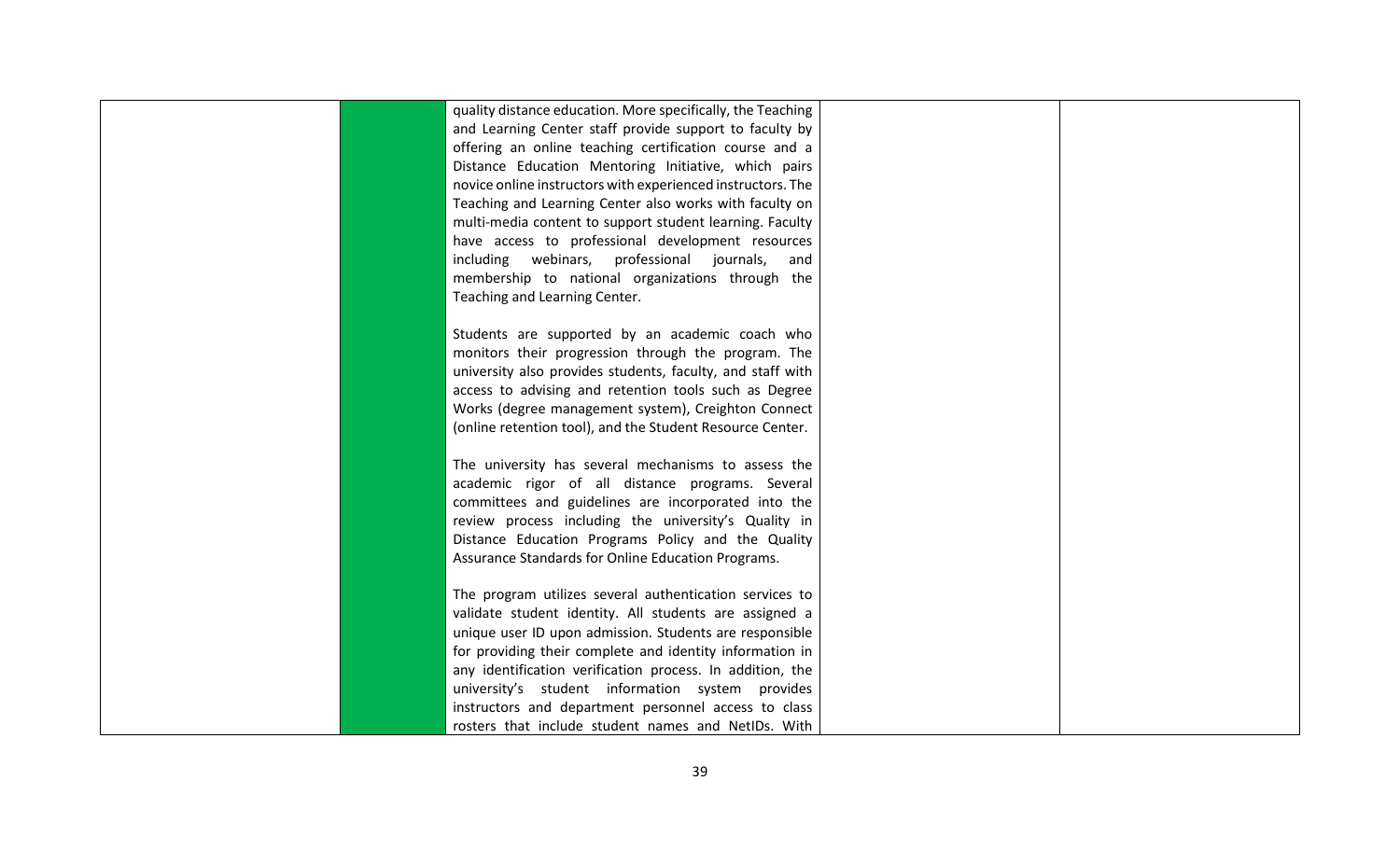| Canvas, students also have the option to upload photos<br>associated with their accounts. The program leadership                                                                                                                                                                                                                                                                                   |  |
|----------------------------------------------------------------------------------------------------------------------------------------------------------------------------------------------------------------------------------------------------------------------------------------------------------------------------------------------------------------------------------------------------|--|
| encourage faculty members to use assessments that<br>include audio and video presentation at several points in<br>the course and in the program.                                                                                                                                                                                                                                                   |  |
| During the site visit, faculty and staff emphasized the<br>program's dedication to ensuring that they are responsive<br>to the needs of online learners. The program frequently<br>reviews feedback from students related to coursework<br>and format of instruction and faculty work closely with the<br>instructional designer to modify courses as needed to<br>meet the needs of all students. |  |

#### **E1. FACULTY ALIGNMENT WITH DEGREES OFFERED**

| <b>Criterion Elements</b>             | Compliance            | <b>Team's Evidence for Compliance Finding</b>                | <b>School/Program Response</b> | <b>Council Comments</b> |
|---------------------------------------|-----------------------|--------------------------------------------------------------|--------------------------------|-------------------------|
|                                       | <b>Finding</b><br>Met |                                                              |                                |                         |
|                                       |                       |                                                              |                                |                         |
| Faculty teach & supervise students    |                       | Primary and non-primary instructional faculty teach and      | Click here to enter text.      |                         |
| in areas of knowledge with which      |                       | supervise students in areas of knowledge with which they     |                                |                         |
| they are thoroughly familiar &        |                       | are thoroughly familiar. Site visitors confirmed that        |                                |                         |
| qualified by the totality of their    |                       | faculty are qualified by the totality of their education and |                                |                         |
| education & experience                |                       | experience for their responsibilities related to the degree  |                                |                         |
| Faculty education & experience is     |                       | and concentrations offered.                                  |                                |                         |
| appropriate for the degree level (eg, |                       |                                                              |                                |                         |
| bachelor's, master's) & nature of     |                       | Faculty provide a depth and breadth of expertise that is     |                                |                         |
| program (eg, research, practice)      |                       | an asset to the university and to MPH students. Faculty      |                                |                         |
|                                       |                       | possess formal education and professional experience in      |                                |                         |
|                                       |                       | a variety of public health-related disciplines including     |                                |                         |
|                                       |                       | health policy, rural health, anthropology, health            |                                |                         |
|                                       |                       | promotion, community health, and sociology.                  |                                |                         |
|                                       |                       |                                                              |                                |                         |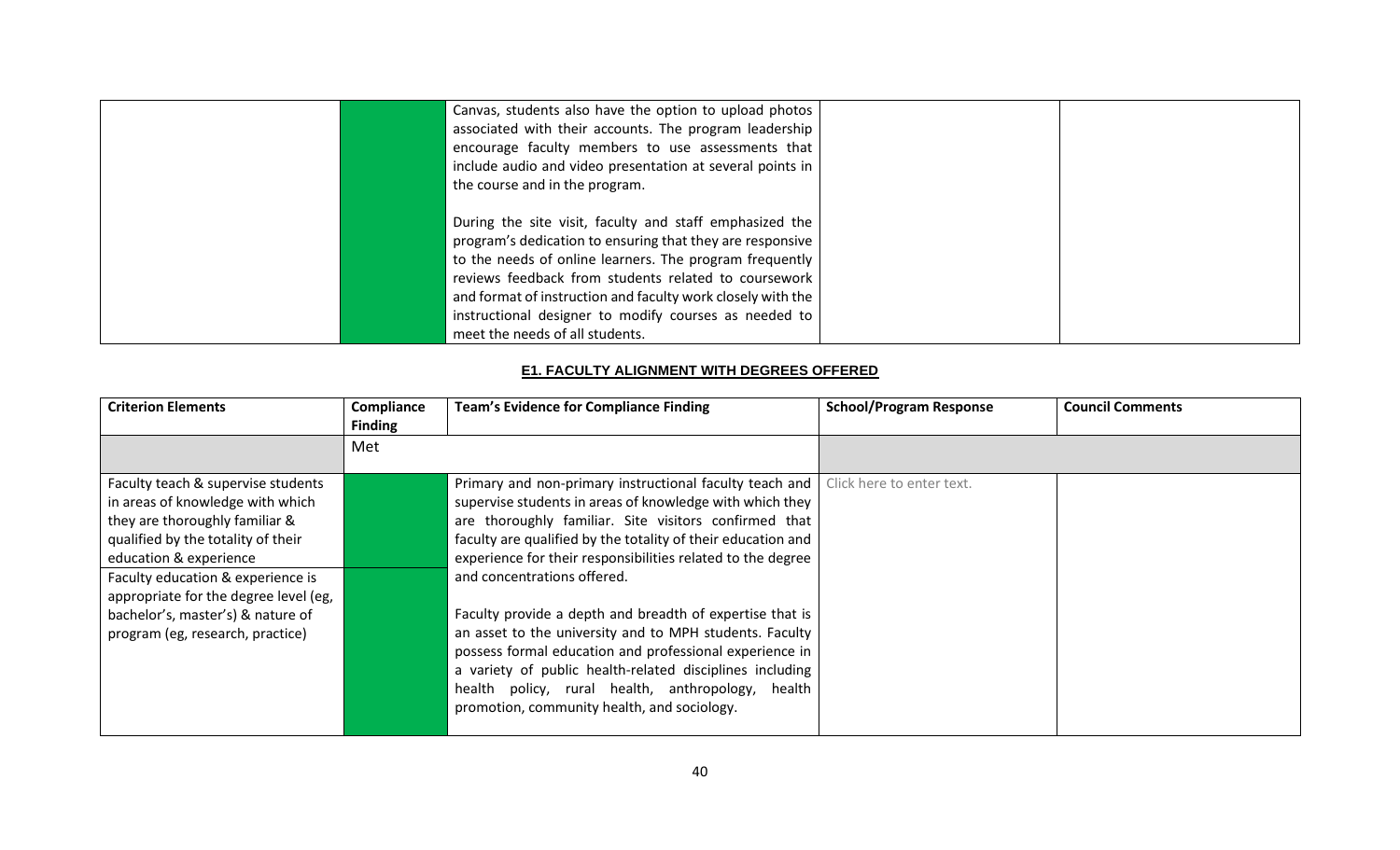| During the site visit, students remarked on faculty being |  |
|-----------------------------------------------------------|--|
| well-matched for the courses that they teach. Students    |  |
| and alumni discussed a variety of relevant topics that    |  |
| faculty bring into class including global perspectives on |  |
| health, community-based participatory research skills,    |  |
| and understanding environmental health in practice.       |  |
| Students and alumni described faculty as clear and        |  |
| responsive communicators who are supportive through       |  |
| all interactions.                                         |  |

### **E2. INTEGRATION OF FACULTY WITH PRACTICE EXPERIENCE**

| <b>Criterion Elements</b>                                                                                                                             | Compliance<br><b>Finding</b> | <b>Team's Evidence for Compliance Finding</b>                                                                                                                                                                                                                                                                                                                                                                                                                                                                           | <b>School/Program Response</b> | <b>Council Comments</b> |
|-------------------------------------------------------------------------------------------------------------------------------------------------------|------------------------------|-------------------------------------------------------------------------------------------------------------------------------------------------------------------------------------------------------------------------------------------------------------------------------------------------------------------------------------------------------------------------------------------------------------------------------------------------------------------------------------------------------------------------|--------------------------------|-------------------------|
|                                                                                                                                                       | Met                          |                                                                                                                                                                                                                                                                                                                                                                                                                                                                                                                         |                                |                         |
| Employs faculty who have<br>professional experience in settings<br>outside of academia & have<br>demonstrated competence in public<br>health practice |                              | The program recruits full- and part-time faculty as<br>teacher-practitioners who have disciplinary and content<br>expertise and professional experiences outside of<br>academia.                                                                                                                                                                                                                                                                                                                                        | Click here to enter text.      |                         |
| Encourages faculty to maintain<br>ongoing practice links with public<br>health agencies, especially at state<br>& local levels                        |                              | For example, one full-time faculty member has experience<br>with community assessments on the nutritional status of<br>children in the Dominican Republic and has also consulted<br>in the areas of accreditation and credentialling. Another                                                                                                                                                                                                                                                                           |                                |                         |
| Regularly involves practitioners in<br>instruction through variety of<br>methods & types of affiliation                                               |                              | full-time faculty member has conducted culturally<br>responsive racial equity evaluations at national<br>conferences, non-profits, and the CDC. Another full-time<br>faculty member has consulted on proposals from the<br>Centers for Medicare and Medicaid Services. One special<br>faculty member has experience with health and health<br>equity with a community health focus. Another special<br>faculty member is an epidemiologist with a county health<br>department. A third special faculty has done several |                                |                         |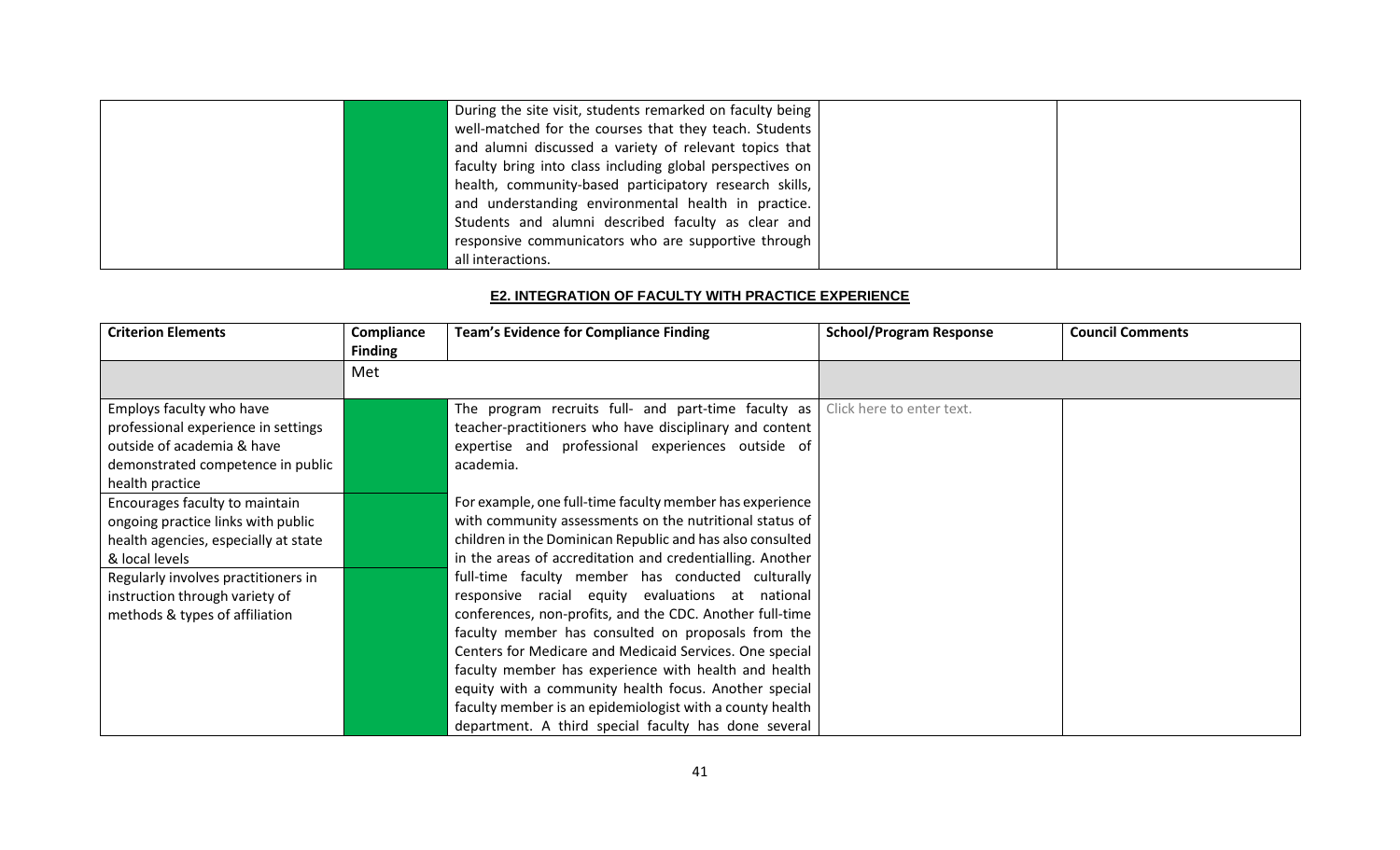| community health needs assessments for Indigenous<br>villages.                                                                                                                                                                                    |  |
|---------------------------------------------------------------------------------------------------------------------------------------------------------------------------------------------------------------------------------------------------|--|
| $'$ A survey of teaching faculty indicated that of all faculty, $ $<br>83% integrate external public health practitioners into<br>$\mathsf I$ their courses through guest lectures, student mentorship, $\mathsf I$<br>community engagement, etc. |  |

### **E3. FACULTY INSTRUCTIONAL EFFECTIVENESS**

| <b>Criterion Elements</b>                                                                                                                                                                                                                                                                                                                                                                                                           | Compliance<br><b>Finding</b> | <b>Team's Evidence for Compliance Finding</b>                                                                                                                                                                                                                                                                                                                                                                                                                                                                                                                                                                                                             | <b>School/Program Response</b> | <b>Council Comments</b> |
|-------------------------------------------------------------------------------------------------------------------------------------------------------------------------------------------------------------------------------------------------------------------------------------------------------------------------------------------------------------------------------------------------------------------------------------|------------------------------|-----------------------------------------------------------------------------------------------------------------------------------------------------------------------------------------------------------------------------------------------------------------------------------------------------------------------------------------------------------------------------------------------------------------------------------------------------------------------------------------------------------------------------------------------------------------------------------------------------------------------------------------------------------|--------------------------------|-------------------------|
|                                                                                                                                                                                                                                                                                                                                                                                                                                     | Met                          |                                                                                                                                                                                                                                                                                                                                                                                                                                                                                                                                                                                                                                                           |                                |                         |
| Systems in place to document that<br>all faculty are current in areas of<br>instructional responsibility<br>Systems in place to document that<br>all faculty are current in pedagogical<br>methods<br>Establishes & consistently applies<br>procedures for evaluating faculty<br>competence & performance in<br>instruction<br>Supports professional development<br>& advancement in instructional<br>effectiveness for all faculty |                              | Various systems are in place to document that all faculty<br>are current in the areas of instructional responsibility.<br>Within the MPH program, all faculty members are<br>expected to maintain currency in their professional<br>disciplines through participation in professional<br>organizations, appropriate research and scholarship, and<br>publication and presentation of scholarly products.<br>The university, school, and department have a wide<br>variety of seed grant, travel grant, and faculty<br>development programming to enable all full-time, special,<br>and part-time faculty members to continue professional<br>development. | Click here to enter text.      |                         |
|                                                                                                                                                                                                                                                                                                                                                                                                                                     |                              | The department's Faculty Development Committee offers<br>professional development workshops and information<br>sessions for full- and part-time faculty. The department or<br>program pays 100% of costs for faculty and staff to<br>participate in learning-focused activities offered through<br>the university. The department budgets an annual stipend                                                                                                                                                                                                                                                                                               |                                |                         |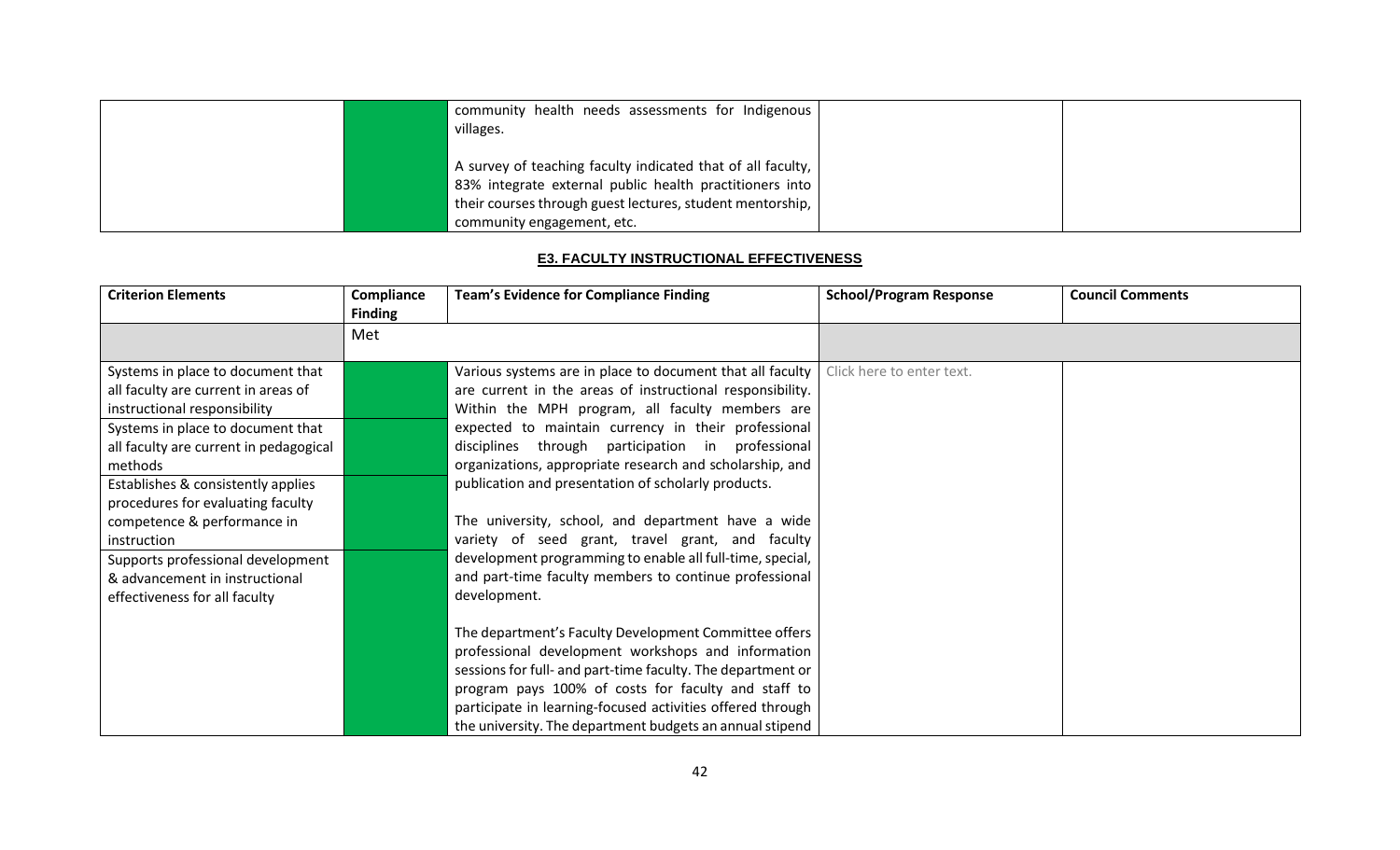| per year for faculty participation in local, regional, or   |  |
|-------------------------------------------------------------|--|
| national conferences. Faculty attend various conferences    |  |
| on a regular basis including the American Public Health     |  |
| Association Annual Meeting, Midwest Sociological Society    |  |
| Conference, American Society for Bioethics and              |  |
| Humanities Annual Conference, and Society for Applied       |  |
| Anthropology Annual Meeting. Professional development       |  |
| within a faculty member's discipline is evaluated and       |  |
| encouraged through the annual review process and the        |  |
| promotion and tenure review process.                        |  |
|                                                             |  |
| Faculty instructional effectiveness is evaluated by         |  |
| university and department-specific policies and             |  |
| procedures. Students, faculty, the program director, and    |  |
| department chair participate in these procedures, which     |  |
| are incorporated into annual performance reviews and        |  |
| evaluation of faculty candidates for tenure and             |  |
| promotion.                                                  |  |
|                                                             |  |
| The program's self-defined indicators include student       |  |
| satisfaction with instructional quality, examples of        |  |
| courses that involve community-based practitioners, and     |  |
| annual reviews of faculty productivity.                     |  |
|                                                             |  |
| Student satisfaction with instructional quality is measured |  |
| by an online course evaluation system, Campus Labs,         |  |
| using the IDEA Learning Essentials diagnostic tool to       |  |
| assess student satisfaction with instructional quality.     |  |
| Course evaluations are anonymously completed by             |  |
| students at the end of each eight-week term. The survey     |  |
| asks for students' perceptions of the faculty's             |  |
| engagement, accessibility, and ability to facilitate an     |  |
| equitable learning environment. Information in the self-    |  |
| study and supporting documents showed high student          |  |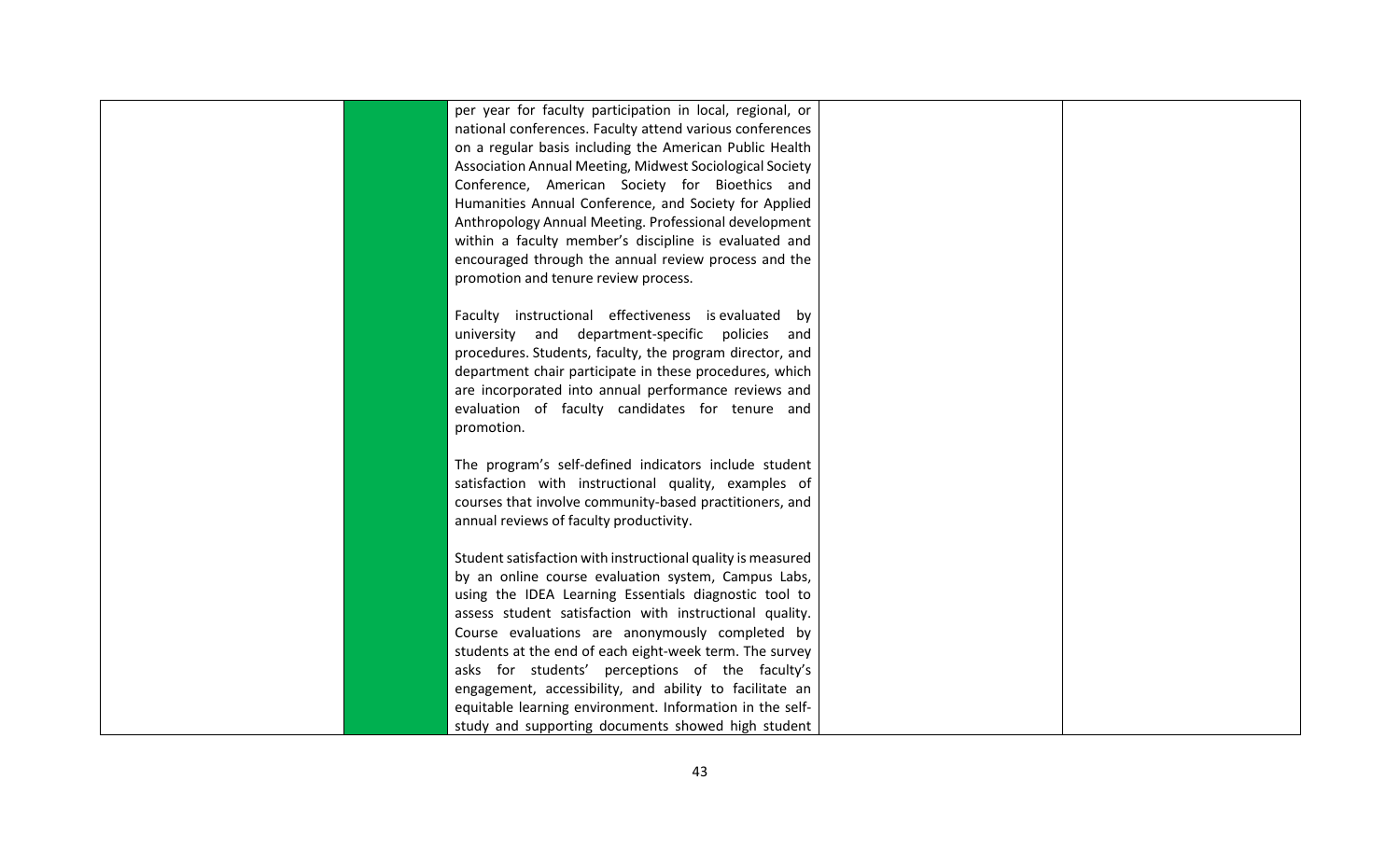| satisfaction with instructional effectiveness. Students also |  |
|--------------------------------------------------------------|--|
|                                                              |  |
| commented that the online learning environment               |  |
| contributed to their development as independent              |  |
| learners.                                                    |  |
|                                                              |  |
| Four examples of courses with community-based                |  |
| practitioners were shared to illustrate the program's        |  |
| integrating<br>community-based<br>commitment<br>to           |  |
| perspectives in courses. During the site visit, students and |  |
| alumni discussed the lasting impact of the course            |  |
| MPH 609: Community-Based Participatory Research in           |  |
| their public health careers.                                 |  |
|                                                              |  |
| An annual faculty performance review provides an             |  |
| opportunity for faculty to reflect on their work and to      |  |
| identify areas for development through a structured          |  |
| review process with the program director. The director       |  |
| reviews each faculty member's productivity and               |  |
| contribution in terms of teaching, scholarship, and          |  |
| service. The director plays a mentoring/coaching role and    |  |
| discusses how faculty activities translate into meeting      |  |
| individual and programmatic goals for the MPH program.       |  |
| During the site visit, faculty discussed appreciating the    |  |
| opportunity to discuss and reflect on their activities and   |  |
| plan for teaching and pedagogical innovations in the         |  |
| future. College and university leaders discussed the         |  |
| availability of funds to meet faculty members'               |  |
| professional development needs.                              |  |
|                                                              |  |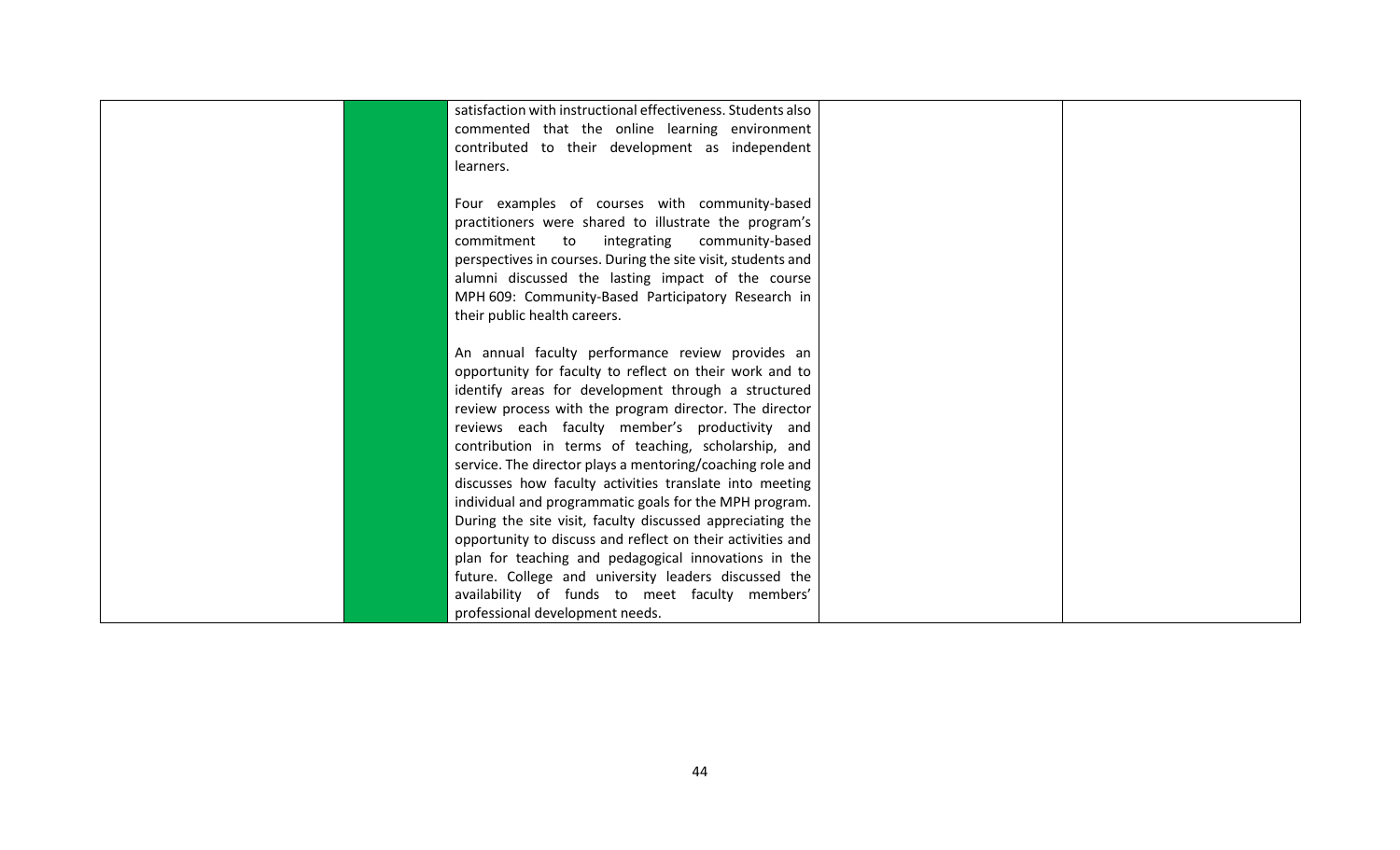## **E4. FACULTY SCHOLARSHIP**

| <b>Criterion Elements</b>                                                                                                                                                                                                                                                                                                                                                                | Compliance<br><b>Finding</b> | <b>Team's Evidence for Compliance Finding</b>                                                                                                                                                                                                                                                                                                                                                                                                                                                                                                                                                                                                                                                                                                                                                                | <b>School/Program Response</b> | <b>Council Comments</b> |
|------------------------------------------------------------------------------------------------------------------------------------------------------------------------------------------------------------------------------------------------------------------------------------------------------------------------------------------------------------------------------------------|------------------------------|--------------------------------------------------------------------------------------------------------------------------------------------------------------------------------------------------------------------------------------------------------------------------------------------------------------------------------------------------------------------------------------------------------------------------------------------------------------------------------------------------------------------------------------------------------------------------------------------------------------------------------------------------------------------------------------------------------------------------------------------------------------------------------------------------------------|--------------------------------|-------------------------|
|                                                                                                                                                                                                                                                                                                                                                                                          | Met                          |                                                                                                                                                                                                                                                                                                                                                                                                                                                                                                                                                                                                                                                                                                                                                                                                              |                                |                         |
| Policies & practices in place to<br>support faculty involvement in<br>scholarly activities<br>Faculty are involved in research &<br>scholarly activity, whether funded or<br>unfunded<br>Type & extent of faculty research<br>aligns with mission & types of<br>degrees offered<br>Faculty integrate their own<br>experiences with scholarly activities<br>into instructional activities |                              | Policies and practices are in place to support faculty  <br>involvement in scholarly activities. The MPH program<br>states that scholarship and research are critical to the<br>impact and reputation of the program and university. A<br>focus on generating new knowledge for solving real-world<br>public health problems and faculty engagement in<br>scholarship and research helps to ensure that students<br>are learning methods in contexts that are both current<br>and significant. The program adheres to Boyer's definition<br>of scholarship, which recognizes the scholarship of<br>discovery, integration, application, and teaching.<br>Scholarship and research expectations are identified in                                                                                             | Click here to enter text.      |                         |
| Students have opportunities for<br>involvement in faculty research &<br>scholarly activities                                                                                                                                                                                                                                                                                             |                              | the faculty handbook, the Graduate School's rank and<br>tenure guidelines, and standards of performance in<br>teaching, scholarship, and service for the ranks of<br>assistant professor, associate professor, and professor.<br>The Graduate School guidelines note that achievement in<br>scholarly activity is demonstrated by publication of books,<br>reviews, and articles; by delivery of scholarly papers; by<br>activity in scholarly societies; and by appointments as<br>editor, reviewer, and referee.<br>Various supports exist to promote faculty involvement in<br>scholarly activities including the Office of Sponsored<br>Programs Administration, Research Services Office,<br>University<br>Research Council,<br>and<br>Center for<br>Interprofessional Practice, Education and Research |                                |                         |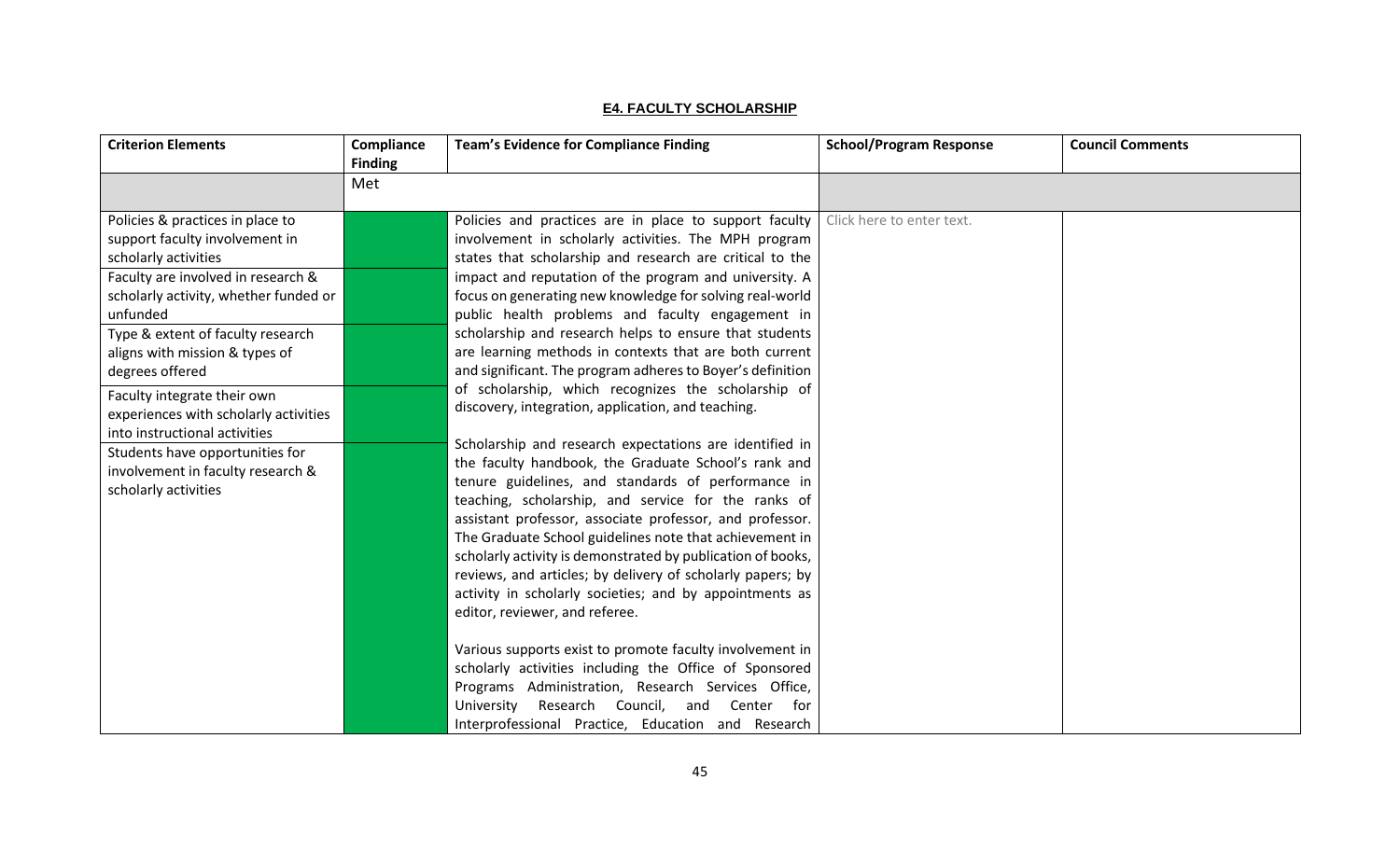| (CIPER). Internal grant opportunities are provided by the  |  |
|------------------------------------------------------------|--|
|                                                            |  |
| Dr. George F. Haddix President's Faculty Research Fund,    |  |
| Graduate School Research/Scholarships Grants, and the      |  |
| Teaching and Learning Center.                              |  |
|                                                            |  |
| Program faculty are engaged in research and integrate      |  |
| this research into instruction. Instructors teach courses  |  |
| that align with their areas of research expertise. For     |  |
| example, one faculty member integrates research focused    |  |
| on breast cancer in the Black community into the           |  |
| MPH 609: Community-Based Participatory Research            |  |
| course. This faculty member describes the process of       |  |
| recruiting study participants in diverse community         |  |
| settings, seeking out a project champion in the            |  |
| community, and revising recruitment materials to adjust    |  |
| to health literacy levels. Students in this class identify |  |
| community members to interview for their projects and      |  |
| have an assignment in which they lay out their             |  |
| communication and recruitment strategies.                  |  |
|                                                            |  |
| Another faculty member integrates research on              |  |
| technology, innovation, and public health, such as         |  |
|                                                            |  |
| shareholder anxiety and Alzheimer's and depression         |  |
| research into MHE 606: Theories of Justice and MHE 622:    |  |
| Public Health Ethics. Students in MHE 606 address          |  |
| technological issues that transform global health          |  |
| infrastructures and decision making. In MHE 622, students  |  |
| examine the most important ethical and conceptual issues   |  |
| consider when developing population-based<br>to            |  |
| approaches to health.                                      |  |
|                                                            |  |
| Another faculty member integrates research on the          |  |
| legalization of physician assistance in suicide and        |  |
| euthanasia in various countries, including the United      |  |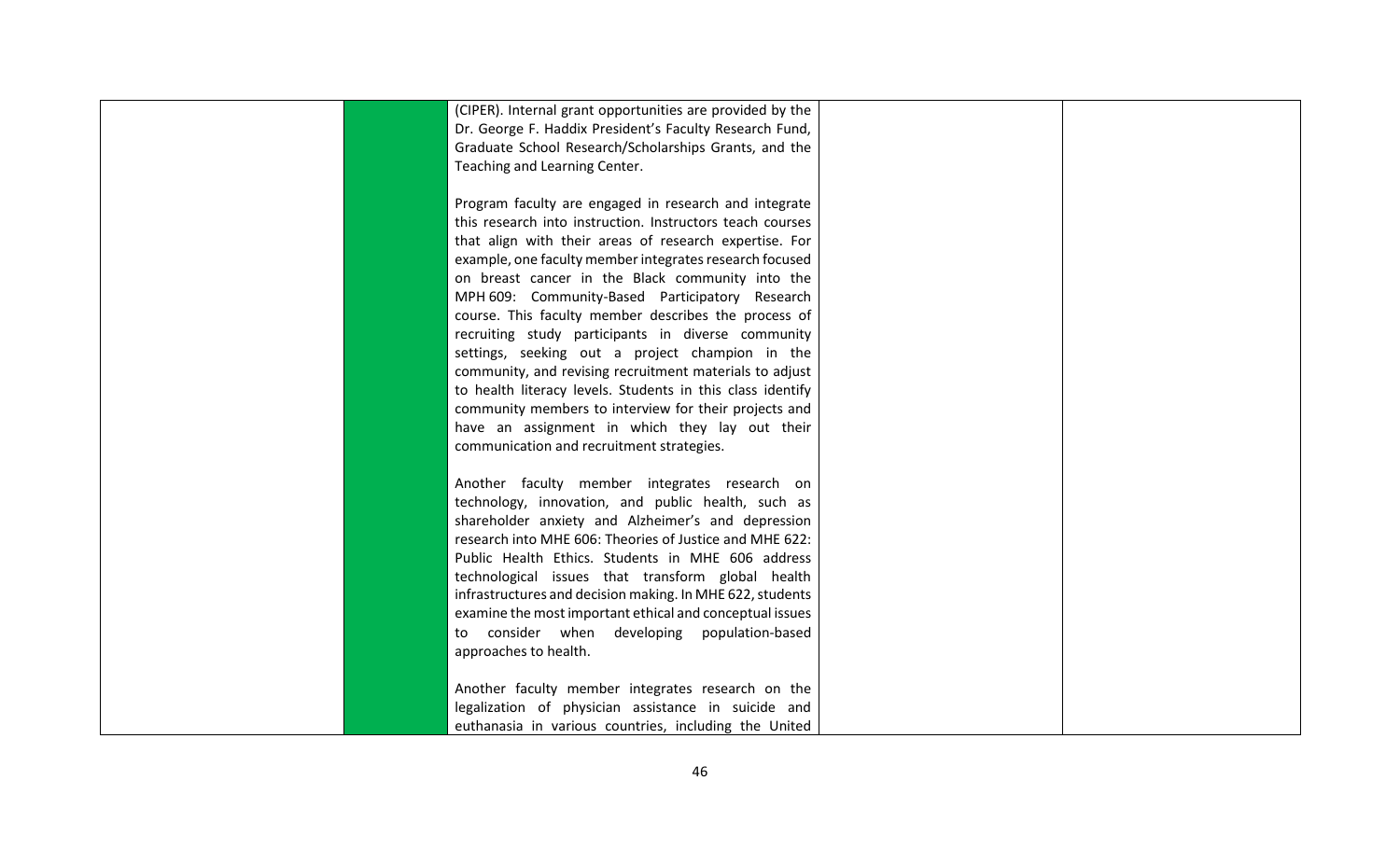| States into MHE 603: Law and Healthcare Ethics. Various<br>assignments in the course have been reshaped to address<br>the emerging lessons learned in the faculty member's<br>research.                                                                                                                                                                                                                                                                                                                                                                                                                                                                     |  |
|-------------------------------------------------------------------------------------------------------------------------------------------------------------------------------------------------------------------------------------------------------------------------------------------------------------------------------------------------------------------------------------------------------------------------------------------------------------------------------------------------------------------------------------------------------------------------------------------------------------------------------------------------------------|--|
| The program's chosen indicators include 1) peer-reviewed<br>articles with a focus on vulnerable populations to advance<br>health equity, 2) presentations at professional meetings<br>with a focus on vulnerable populations, 3) percent of total<br>faculty participating in research activities, and 4) number<br>of faculty participating in research/scholarship with a<br>focus on vulnerable populations.                                                                                                                                                                                                                                             |  |
| The program set targets for each of the outcome<br>measures and has reached at least 50% of the target for<br>some of the measures over the past three years. For<br>example, the program has a target of 20 faculty (seven PIF<br>and 13 non-PIF) presentations at professional meetings<br>with a focus on vulnerable populations each year. The<br>program reached 10 presentations in 2017-18, 12<br>presentations in 2018-19, and 19 presentations in 2019-<br>20.                                                                                                                                                                                     |  |
| As mentioned in Criterion B5, during the site visit, faculty<br>expressed concern that the first indicator (peer-reviewed<br>articles) does not meaningfully reflect the diversity of<br>scholarship produced by faculty (e.g., book chapters,<br>books). Faculty and students shared with site visitors the<br>enhanced focus on MPH student-faculty research<br>opportunities. Faculty and college leaders spoke about<br>the various professional development allocations to<br>support research including conference travel and<br>research support. One faculty member appreciated the<br>flexibility to use research support in non-traditional ways. |  |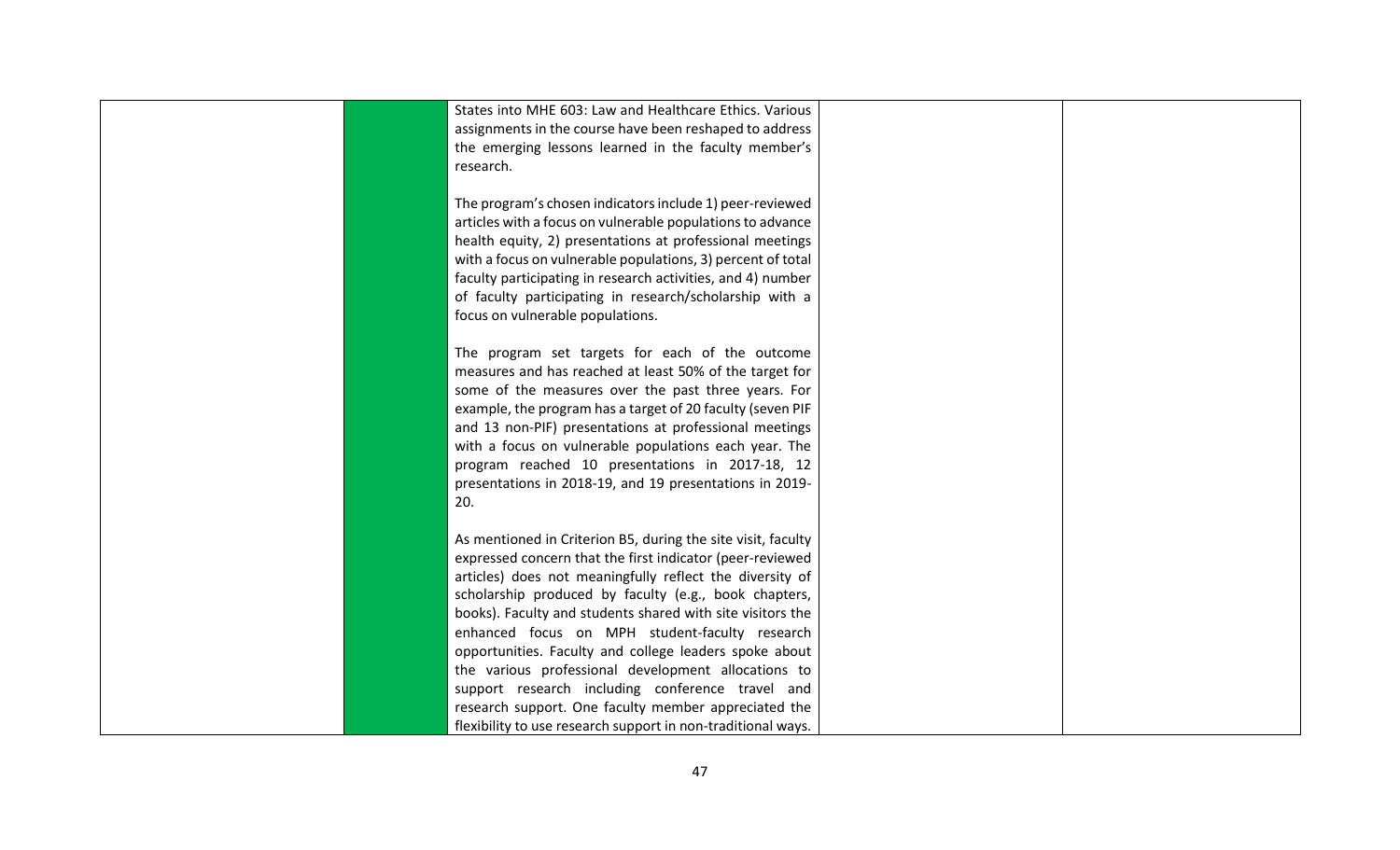|  | Students told site visitors that they appreciated the real- |  |
|--|-------------------------------------------------------------|--|
|  | world research perspectives provided by faculty and the $ $ |  |
|  | opportunities to be involved in COVID-19 research with $ $  |  |
|  | Indigenous communities.                                     |  |

# **E5. FACULTY EXTRAMURAL SERVICE**

| <b>Criterion Elements</b>                                                                                                                                                                                  | Compliance<br><b>Finding</b> | <b>Team's Evidence for Compliance Finding</b>                                                                                                                                                                                                                                                                                                                                                                                                                                                                                                                                                                                                                                                                                                                                                                                                                                                                                                                                                                                                                                                                                 | <b>School/Program Response</b> | <b>Council Comments</b> |
|------------------------------------------------------------------------------------------------------------------------------------------------------------------------------------------------------------|------------------------------|-------------------------------------------------------------------------------------------------------------------------------------------------------------------------------------------------------------------------------------------------------------------------------------------------------------------------------------------------------------------------------------------------------------------------------------------------------------------------------------------------------------------------------------------------------------------------------------------------------------------------------------------------------------------------------------------------------------------------------------------------------------------------------------------------------------------------------------------------------------------------------------------------------------------------------------------------------------------------------------------------------------------------------------------------------------------------------------------------------------------------------|--------------------------------|-------------------------|
|                                                                                                                                                                                                            | Met                          |                                                                                                                                                                                                                                                                                                                                                                                                                                                                                                                                                                                                                                                                                                                                                                                                                                                                                                                                                                                                                                                                                                                               |                                |                         |
| Defines expectations for faculty<br>extramural service<br>Faculty are actively engaged with<br>the community through<br>communication, consultation,<br>provision of technical assistance &<br>other means |                              | The program reported that 100% of primary faculty are<br>involved in community engagement through outreach,<br>education, and partnership. Extramural service is not an<br>explicit requirement for special faculty; however, the<br>program reported an expectation that at least 85% have<br>evidence of service on their CV. The self-study describes<br>several examples of faculty service including one faculty<br>member's role as assistant director of Creighton at<br>Highlander, a place-based community development<br>program; two faculty members conduct community<br>assessments for Latin American Concern in the Dominican<br>Republic; and one faculty member works with end-of-life<br>and palliative care initiatives.<br>During the site visit, faculty described the university as<br>supportive of extramural service. For example, faculty are<br>encouraged to do extramural service as allocated<br>volunteer service hours. Faculty also noted that service is<br>strongly aligned with Creighton's overarching Jesuit<br>values and goal of graduating students who are assets for<br>the world. | Click here to enter text.      |                         |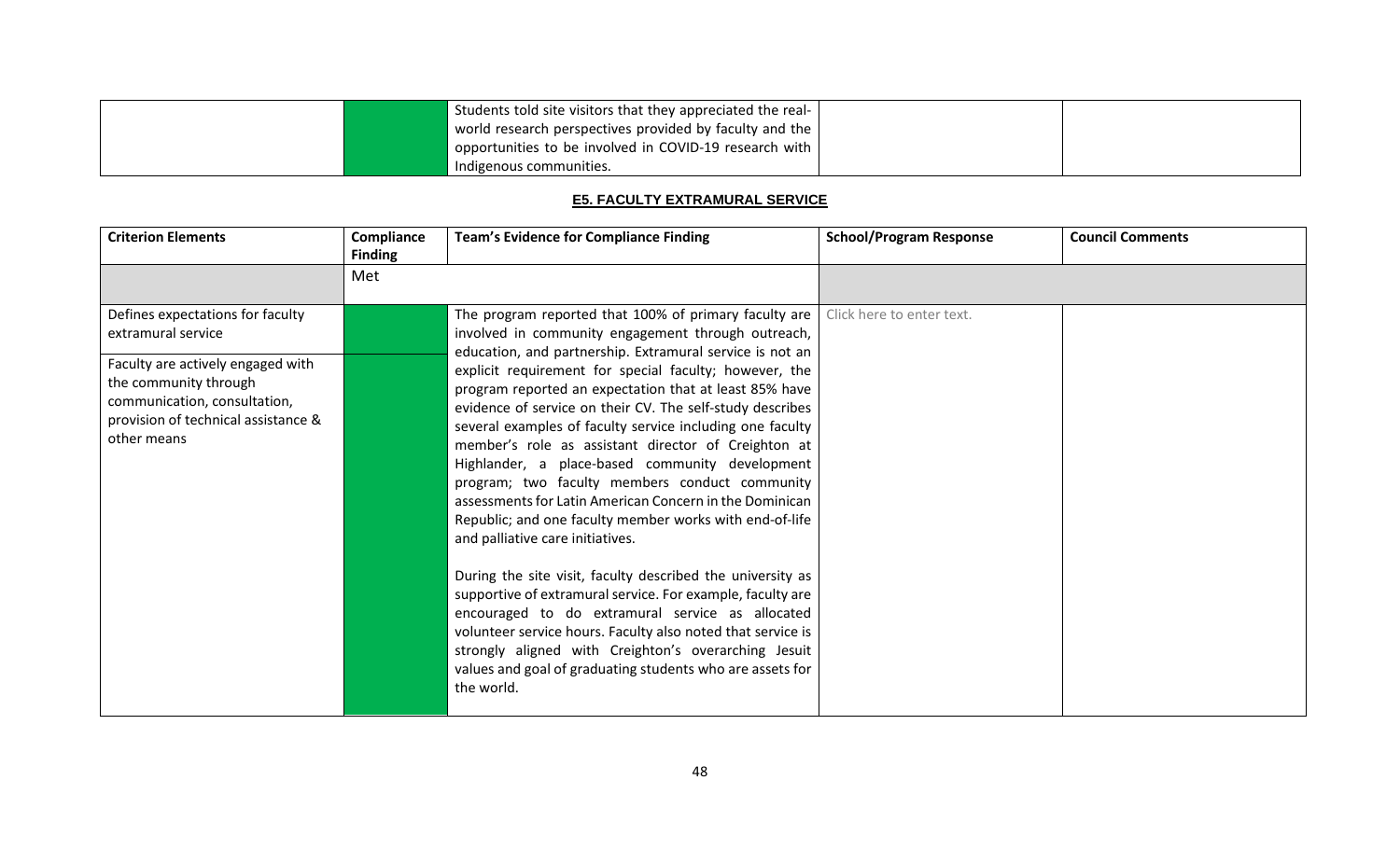| Service is also described at the university-level for tenure |  |
|--------------------------------------------------------------|--|
| and promotion purposes and this definition aligns with       |  |
| the MPH program goals. The university provides               |  |
| programmatic support for extramural service through          |  |
| access to Global Engagement Faculty Development,             |  |
| Ignatian Seminar for Faculty, and the Office of Academic     |  |
| Service-Learning.                                            |  |
|                                                              |  |
| In the self-study, the program described several examples    |  |
| of how faculty integrate extramural service into student     |  |
| instruction. For example, MPH 609 integrates community       |  |
| partnerships for health promotion activities; MPH 608        |  |
| partnered with a Catholic Charities seniors' group; MPH      |  |
| 610 integrates with an NGO focused on Haitian children       |  |
| living in underserved areas of the Dominican Republic;       |  |
| and MHE 603 engages in policy development and new            |  |
| legislative efforts at the state level.                      |  |
|                                                              |  |
| The MPH program also provides several student                |  |
| opportunities to engage in extramural service with faculty   |  |
| including the production of public service announcements     |  |
| for the ACEER Foundation, promoting National                 |  |
| Preparedness Month, serving on the planning committee        |  |
| for the Omaha chapter of the American Foundation for         |  |
| Suicide Prevention, and planning for National Public         |  |
| Health Week activities.                                      |  |
|                                                              |  |
| The self-study details the program's progress related to     |  |
| four measures for extramural service for primary and non-    |  |
| primary faculty for a three-year period. One indicator,      |  |
| number of priority community-based service projects,         |  |
| was suspended due to the COVID-19 pandemic for 2020-         |  |
| 2021. The other indicators included percentage of PIF        |  |
|                                                              |  |
| participating in culturally responsive extramural service    |  |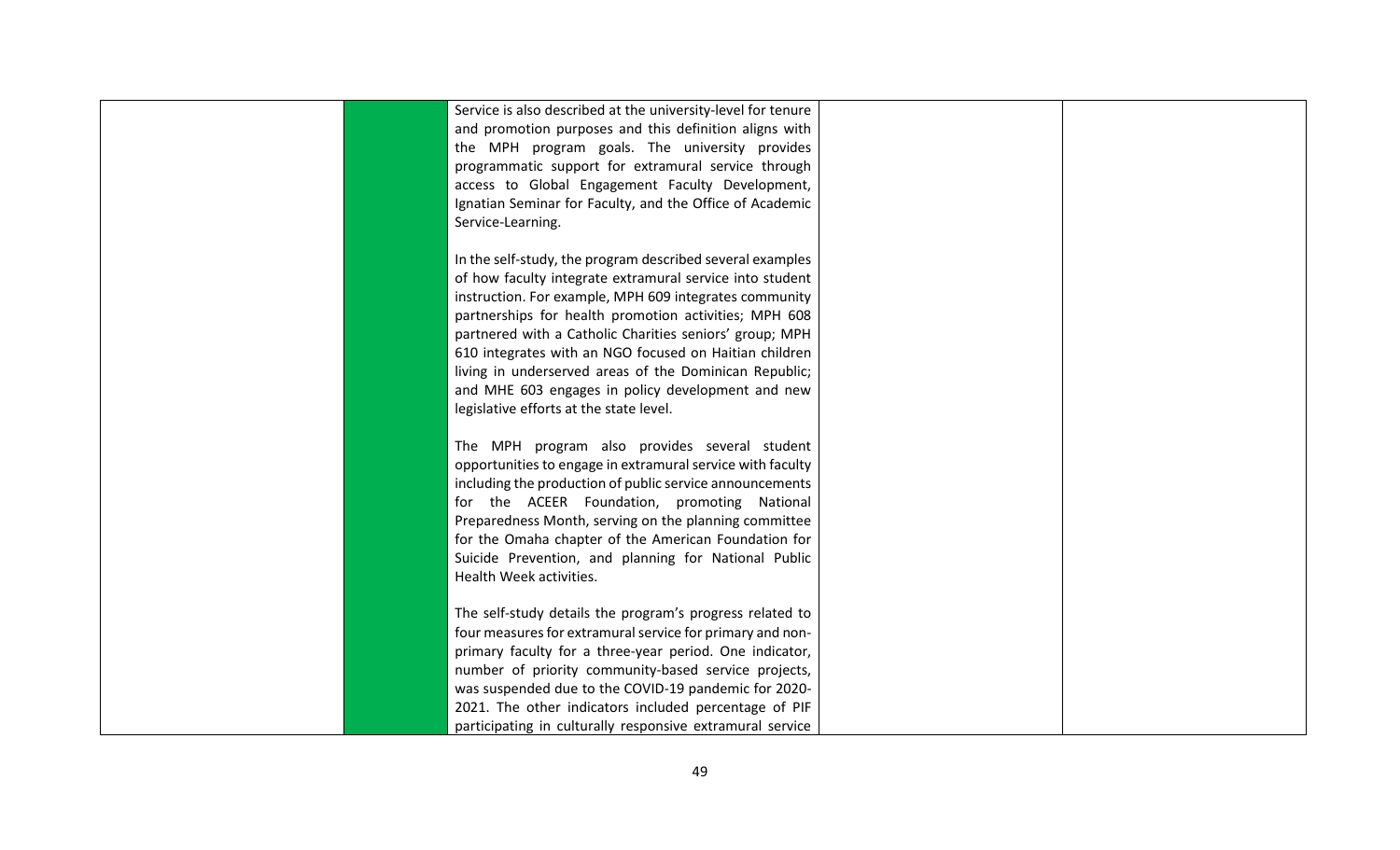|  | activities with vulnerable populations; percentage of non- |  |
|--|------------------------------------------------------------|--|
|  | PIF participating in culturally responsive extramural      |  |
|  | service activities with vulnerable populations; and        |  |
|  | number of faculty-student service collaborations with      |  |
|  | vulnerable populations.                                    |  |

### **F1. COMMUNITY INVOLVEMENT IN SCHOOL/PROGRAM EVALUATION & ASSESSMENT**

| <b>Criterion Elements</b>                                                                                                                                                                                                                                                                                                                                                                                                                                                                                         | Compliance<br><b>Finding</b> | <b>Team's Evidence for Compliance Finding</b>                                                                                                                                                                                                                                                                                                                                                                                                                                                                                                                                                                                                                                                                                                                                                                                                                                                                                                                                                                             | <b>School/Program Response</b> | <b>Council Comments</b> |
|-------------------------------------------------------------------------------------------------------------------------------------------------------------------------------------------------------------------------------------------------------------------------------------------------------------------------------------------------------------------------------------------------------------------------------------------------------------------------------------------------------------------|------------------------------|---------------------------------------------------------------------------------------------------------------------------------------------------------------------------------------------------------------------------------------------------------------------------------------------------------------------------------------------------------------------------------------------------------------------------------------------------------------------------------------------------------------------------------------------------------------------------------------------------------------------------------------------------------------------------------------------------------------------------------------------------------------------------------------------------------------------------------------------------------------------------------------------------------------------------------------------------------------------------------------------------------------------------|--------------------------------|-------------------------|
|                                                                                                                                                                                                                                                                                                                                                                                                                                                                                                                   | Met                          |                                                                                                                                                                                                                                                                                                                                                                                                                                                                                                                                                                                                                                                                                                                                                                                                                                                                                                                                                                                                                           |                                |                         |
| Engages with community<br>stakeholders, alumni, employers &<br>other relevant community partners.<br>Does not exclusively use data from<br>supervisors of student practice<br>experiences<br>Ensures that constituents provide<br>regular feedback on all of these:<br>student outcomes<br>curriculum<br>overall planning processes<br>self-study process<br>Defines methods designed to<br>provide useful information &<br>regularly examines methods<br>Regularly reviews findings from<br>constituent feedback |                              | The program engages external stakeholders primarily<br>through its External Advisory Board, which includes<br>12 members who are public health professionals,<br>academics, community members, and alumni. In 2019,<br>the program expanded the External Advisory Board to<br>include members who represent students' geographic<br>locations and demographics. The External Advisory Board<br>meets two times a year, and more frequent meetings<br>were held in preparation for the self-study process.<br>In 2018, the MPH program underwent a full program<br>review to prepare for the accreditation process. The<br>review was conducted by two external reviewers from<br>other accredited public health programs and one internal<br>reviewer from the university. The reviewers identified<br>areas of strength, such as the program's guiding<br>statements and student support resources, and also<br>identified some areas for improvement, such as faculty<br>support for research and student outcome data. | Click here to enter text.      |                         |
|                                                                                                                                                                                                                                                                                                                                                                                                                                                                                                                   |                              | The program also solicits feedback from adjunct faculty,<br>some of whom work in practice settings, through their                                                                                                                                                                                                                                                                                                                                                                                                                                                                                                                                                                                                                                                                                                                                                                                                                                                                                                         |                                |                         |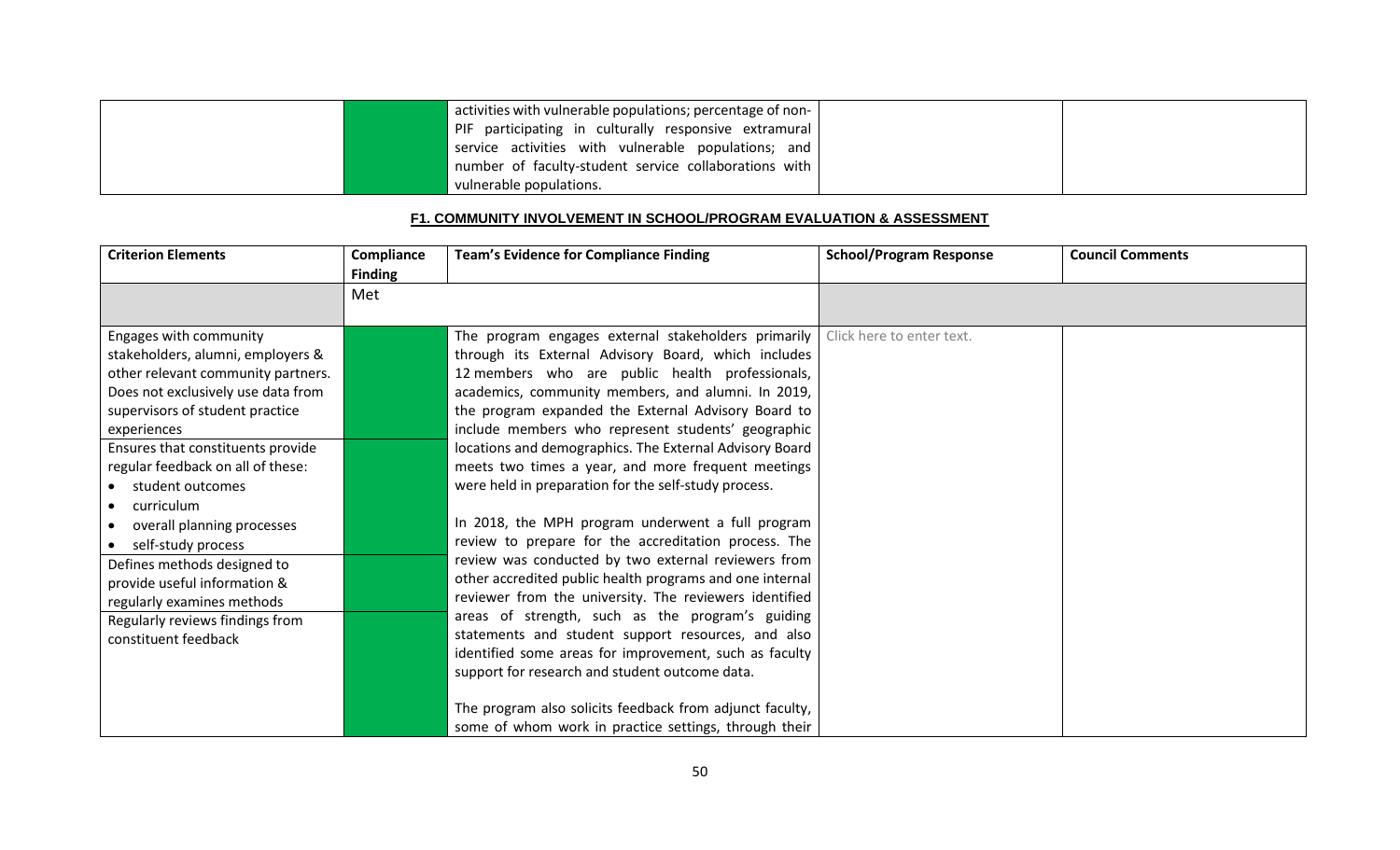| participation on the Scholarship and Service Committee       |  |
|--------------------------------------------------------------|--|
| and through an annual survey that asks for their input on    |  |
| the alignment of the curricula to current practice. The      |  |
| program also solicits feedback from preceptors               |  |
| throughout the duration of students' placements. Within      |  |
| one year of graduation, the program also surveys             |  |
| employers of program graduates.                              |  |
|                                                              |  |
| The program's external partners contribute to the            |  |
| operations of the program in various ways. For example,      |  |
| the External Advisory Board contributed to the               |  |
| development of the program's guiding statements by           |  |
| holding discussions with faculty; faculty then held follow-  |  |
| up sessions to implement the feedback from partners.         |  |
|                                                              |  |
| Members of the External Advisory Board met with              |  |
| program faculty in 2018, and again in 2019, to review and    |  |
| discuss the self-study process, make recommendations         |  |
| for board expansion, and review curricular proposals. In     |  |
| April 2020, the draft self-study was sent to all members of  |  |
| the newly expanded External Advisory Board. The board        |  |
| offered comments and advice that were then reflected in      |  |
| the preliminary self-study submitted to CEPH. All primary    |  |
| and non-primary MPH faculty also had the opportunity to      |  |
| review the draft self-study and provide comment.             |  |
|                                                              |  |
| The External Advisory Board also provides feedback on        |  |
| changing practice and research needs that can be             |  |
| addressed by the program. Each year, the program asks        |  |
| members to share practice and research areas that they       |  |
| feel are needed in the region. The program director and      |  |
| faculty liaison also interview and survey adjunct faculty to |  |
| solicit their feedback on the current practice and research  |  |
| needs in their communities. Reviewers identified             |  |
|                                                              |  |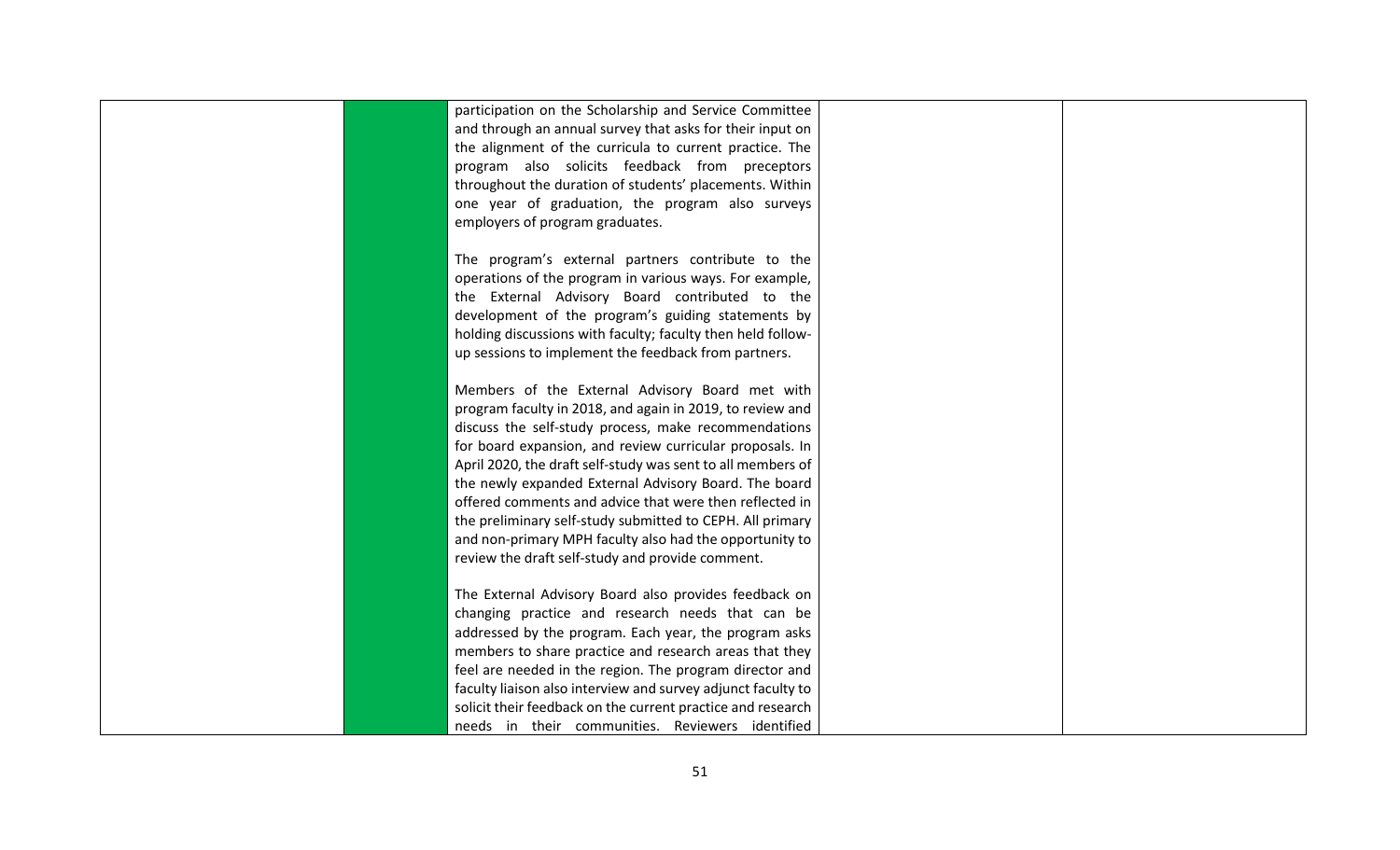| examples of such feedback in the EAB meeting minutes.         |  |
|---------------------------------------------------------------|--|
| For example, EAB members discussed the importance of          |  |
| students being exposed to both rural and urban                |  |
| communities to address current gaps in the field.             |  |
| Members also discussed the most salient areas of              |  |
| epidemiology to the current workforce and the skills they     |  |
| require.                                                      |  |
|                                                               |  |
| The program relies on employer surveys to assess              |  |
| graduates' performance of competency areas in an              |  |
| employment setting. The program administered the initial      |  |
| survey to employers in 2019 but did not receive               |  |
| meaningful data. The program changed the substance and        |  |
| process of the survey in 2020. For example, the program       |  |
| now asks its graduates to share the link with their           |  |
| employers directly to increase the response rate. The         |  |
| original and updated survey ask employers to rate             |  |
| (quantitatively) how graduates are performing in the          |  |
| different competency areas and asks them about primary        |  |
| responsibilities and what skills are needed (qualitative). In |  |
| the updated survey, the program added a qualitative           |  |
| question that asks employers how the program is doing in      |  |
| meeting the needs of their organization and whether the       |  |
| skill sets they expect are being delivered by graduates.      |  |
| The program will continue to administer this survey           |  |
| annually. Survey results are shared by the program            |  |
| director with faculty and the External Advisory Board for     |  |
| review and feedback.                                          |  |
|                                                               |  |
| Stakeholders who met with the site visit team said that       |  |
| they were very impressed with students who come to            |  |
| their organizations through the MPH program.                  |  |
| Stakeholders also shared the various opportunities they       |  |
| have to provide feedback to the program. Members of the       |  |
|                                                               |  |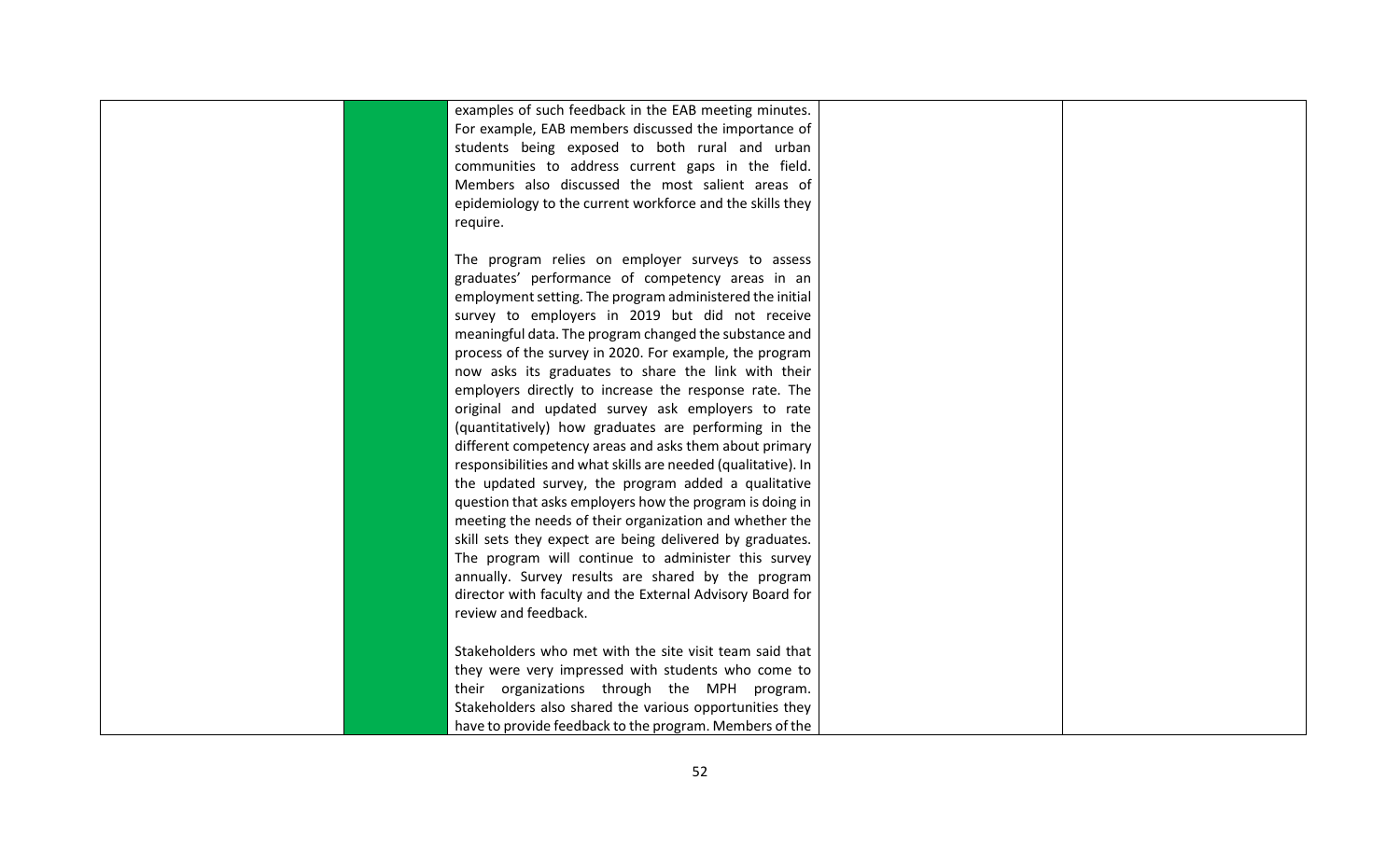|  | External Advisory Board also confirmed that they were    |  |
|--|----------------------------------------------------------|--|
|  | involved in evaluation of the program in preparation for |  |
|  | I the self-study and accreditation review.               |  |

### **F2. STUDENT INVOLVEMENT IN COMMUNITY & PROFESSIONAL SERVICE**

| <b>Criterion Elements</b>                                                                                                                                                                                                                                                                                           | Compliance<br><b>Finding</b> | <b>Team's Evidence for Compliance Finding</b>                                                                                                                                                                                                                                                                                                                                                                                                                                                                                                                                                                                             | <b>School/Program Response</b> | <b>Council Comments</b> |
|---------------------------------------------------------------------------------------------------------------------------------------------------------------------------------------------------------------------------------------------------------------------------------------------------------------------|------------------------------|-------------------------------------------------------------------------------------------------------------------------------------------------------------------------------------------------------------------------------------------------------------------------------------------------------------------------------------------------------------------------------------------------------------------------------------------------------------------------------------------------------------------------------------------------------------------------------------------------------------------------------------------|--------------------------------|-------------------------|
|                                                                                                                                                                                                                                                                                                                     | Met                          |                                                                                                                                                                                                                                                                                                                                                                                                                                                                                                                                                                                                                                           |                                |                         |
| Makes community & professional<br>service opportunities available to all<br>students<br>Opportunities expose students to<br>contexts in which public health work<br>is performed outside of an academic<br>setting &/or the importance of<br>learning & contributing to<br>professional advancement of the<br>field |                              | The program uses several platforms to notify students of<br>professional service opportunities. Opportunities are<br>primarily shared by faculty during course instruction, the<br>MPH program listserv, and the public health blog. Faculty<br>use the public health blog to share upcoming events, such<br>as National Public Health Week, information about<br>national health observances, and links to peer-reviewed<br>articles and reports. Students are also recruited to<br>participate in National Public Health Week through the<br>Student Advisory Board. Faculty share opportunities on<br>Facebook, Twitter, and LinkedIn. | Click here to enter text.      |                         |
|                                                                                                                                                                                                                                                                                                                     |                              | MPH students also have access to service activities<br>through the university's Schlegel Center for Service and<br>Justice. The center coordinates service opportunities for<br>students in the Omaha area, offers spring break service<br>and justice trips across the country, and coordinates post-<br>graduation volunteering for alumni.<br>The program provides experiential opportunities for<br>professional development through an invited speakers<br>series. Examples of such events that were attended by<br>students include the following.                                                                                  |                                |                         |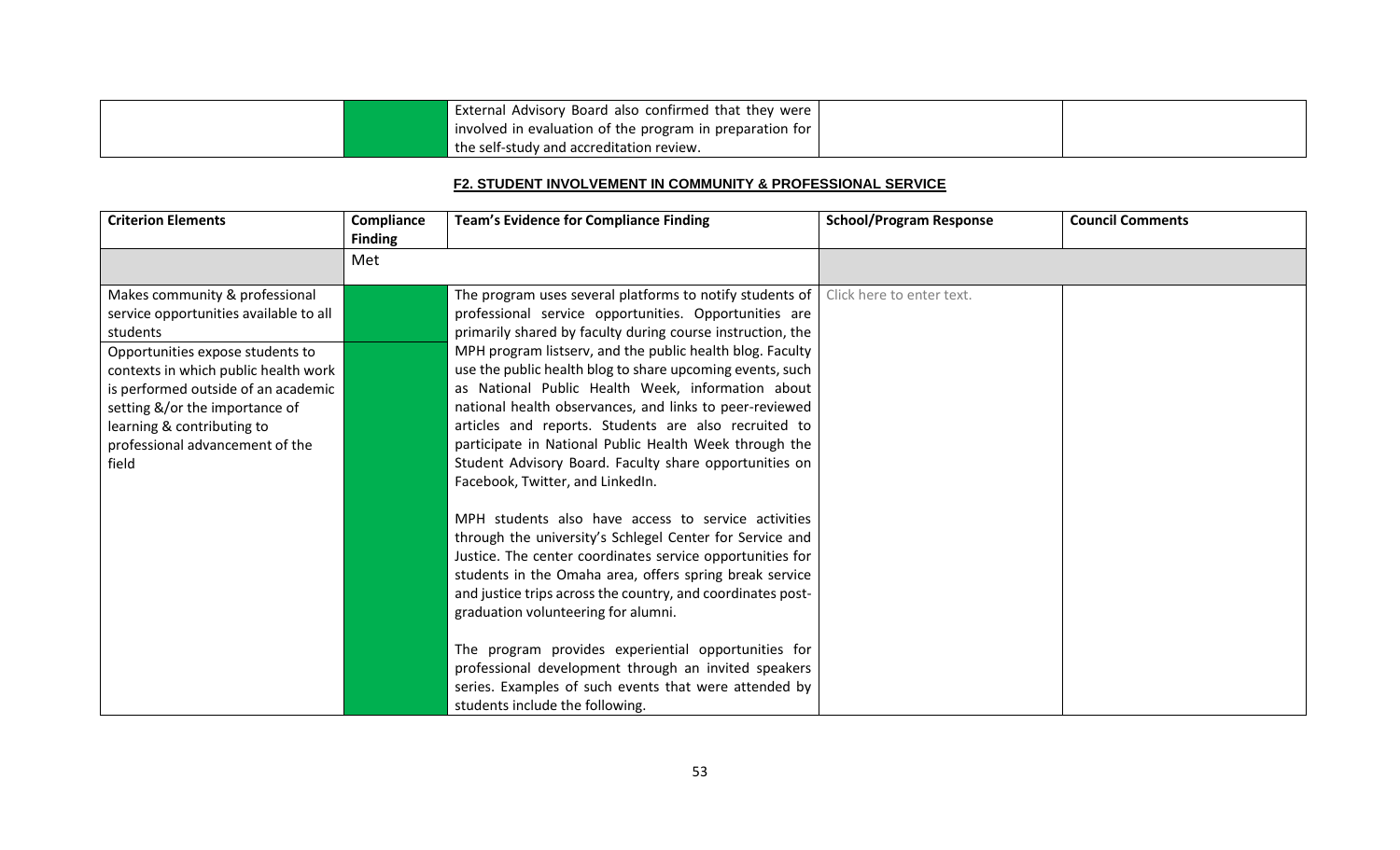| • Dr. Georges Benjamin (2016) spoke on two separate           |                                                                                                                                                                                                                                                                                                                                                                                                                                                                                                                                                                                                                                                                                                                                                                                                                               |                                                        |
|---------------------------------------------------------------|-------------------------------------------------------------------------------------------------------------------------------------------------------------------------------------------------------------------------------------------------------------------------------------------------------------------------------------------------------------------------------------------------------------------------------------------------------------------------------------------------------------------------------------------------------------------------------------------------------------------------------------------------------------------------------------------------------------------------------------------------------------------------------------------------------------------------------|--------------------------------------------------------|
|                                                               |                                                                                                                                                                                                                                                                                                                                                                                                                                                                                                                                                                                                                                                                                                                                                                                                                               |                                                        |
|                                                               |                                                                                                                                                                                                                                                                                                                                                                                                                                                                                                                                                                                                                                                                                                                                                                                                                               |                                                        |
|                                                               |                                                                                                                                                                                                                                                                                                                                                                                                                                                                                                                                                                                                                                                                                                                                                                                                                               |                                                        |
|                                                               |                                                                                                                                                                                                                                                                                                                                                                                                                                                                                                                                                                                                                                                                                                                                                                                                                               |                                                        |
|                                                               |                                                                                                                                                                                                                                                                                                                                                                                                                                                                                                                                                                                                                                                                                                                                                                                                                               |                                                        |
|                                                               |                                                                                                                                                                                                                                                                                                                                                                                                                                                                                                                                                                                                                                                                                                                                                                                                                               |                                                        |
| • National Public Health Week Initiative 2017: Black          |                                                                                                                                                                                                                                                                                                                                                                                                                                                                                                                                                                                                                                                                                                                                                                                                                               |                                                        |
| LGBT Health in the United States: A Book Launch and           |                                                                                                                                                                                                                                                                                                                                                                                                                                                                                                                                                                                                                                                                                                                                                                                                                               |                                                        |
| Community Conversation.                                       |                                                                                                                                                                                                                                                                                                                                                                                                                                                                                                                                                                                                                                                                                                                                                                                                                               |                                                        |
| • Citizens of Nowhere: A Free Public Screening and Panel      |                                                                                                                                                                                                                                                                                                                                                                                                                                                                                                                                                                                                                                                                                                                                                                                                                               |                                                        |
| Discussion (2018) - university event hosted by the            |                                                                                                                                                                                                                                                                                                                                                                                                                                                                                                                                                                                                                                                                                                                                                                                                                               |                                                        |
| Negotiation & Conflict Resolution Program. One MPH            |                                                                                                                                                                                                                                                                                                                                                                                                                                                                                                                                                                                                                                                                                                                                                                                                                               |                                                        |
| student was a panelist.                                       |                                                                                                                                                                                                                                                                                                                                                                                                                                                                                                                                                                                                                                                                                                                                                                                                                               |                                                        |
|                                                               |                                                                                                                                                                                                                                                                                                                                                                                                                                                                                                                                                                                                                                                                                                                                                                                                                               |                                                        |
|                                                               |                                                                                                                                                                                                                                                                                                                                                                                                                                                                                                                                                                                                                                                                                                                                                                                                                               |                                                        |
|                                                               |                                                                                                                                                                                                                                                                                                                                                                                                                                                                                                                                                                                                                                                                                                                                                                                                                               |                                                        |
|                                                               |                                                                                                                                                                                                                                                                                                                                                                                                                                                                                                                                                                                                                                                                                                                                                                                                                               |                                                        |
|                                                               |                                                                                                                                                                                                                                                                                                                                                                                                                                                                                                                                                                                                                                                                                                                                                                                                                               |                                                        |
|                                                               |                                                                                                                                                                                                                                                                                                                                                                                                                                                                                                                                                                                                                                                                                                                                                                                                                               |                                                        |
|                                                               |                                                                                                                                                                                                                                                                                                                                                                                                                                                                                                                                                                                                                                                                                                                                                                                                                               |                                                        |
|                                                               |                                                                                                                                                                                                                                                                                                                                                                                                                                                                                                                                                                                                                                                                                                                                                                                                                               |                                                        |
|                                                               |                                                                                                                                                                                                                                                                                                                                                                                                                                                                                                                                                                                                                                                                                                                                                                                                                               |                                                        |
|                                                               |                                                                                                                                                                                                                                                                                                                                                                                                                                                                                                                                                                                                                                                                                                                                                                                                                               |                                                        |
| During the site visit, students shared their appreciation for |                                                                                                                                                                                                                                                                                                                                                                                                                                                                                                                                                                                                                                                                                                                                                                                                                               |                                                        |
| faculty being always willing to share their insight and       |                                                                                                                                                                                                                                                                                                                                                                                                                                                                                                                                                                                                                                                                                                                                                                                                                               |                                                        |
|                                                               |                                                                                                                                                                                                                                                                                                                                                                                                                                                                                                                                                                                                                                                                                                                                                                                                                               |                                                        |
| dos and don'ts of starting a non-profit. Students also said   |                                                                                                                                                                                                                                                                                                                                                                                                                                                                                                                                                                                                                                                                                                                                                                                                                               |                                                        |
|                                                               |                                                                                                                                                                                                                                                                                                                                                                                                                                                                                                                                                                                                                                                                                                                                                                                                                               |                                                        |
|                                                               |                                                                                                                                                                                                                                                                                                                                                                                                                                                                                                                                                                                                                                                                                                                                                                                                                               |                                                        |
| them to new organizations in areas of interest.               |                                                                                                                                                                                                                                                                                                                                                                                                                                                                                                                                                                                                                                                                                                                                                                                                                               |                                                        |
|                                                               | occasions through funding provided by the School of<br>Medicine's Distinguished Lecture series. One<br>presentation was entitled "Working Together to<br>Become the Healthiest Nation" and the other was<br>"Population Health Moving Beyond<br>Clinical<br>Intervention."<br>MPH students (n=42) to see how many had participated<br>in any service opportunities; 83% had engaged in service<br>in the last three years. Students commonly reported<br>participating in community service activities within faith<br>communities, homeless shelters, minority advocacy<br>organizations, free health clinics, and community health<br>fairs.<br>knowledge about their practice experiences, such as the<br>that many opportunities are made available to them to<br>participate in service, and faculty are open to connect | In 2020, the program conducted a survey of all current |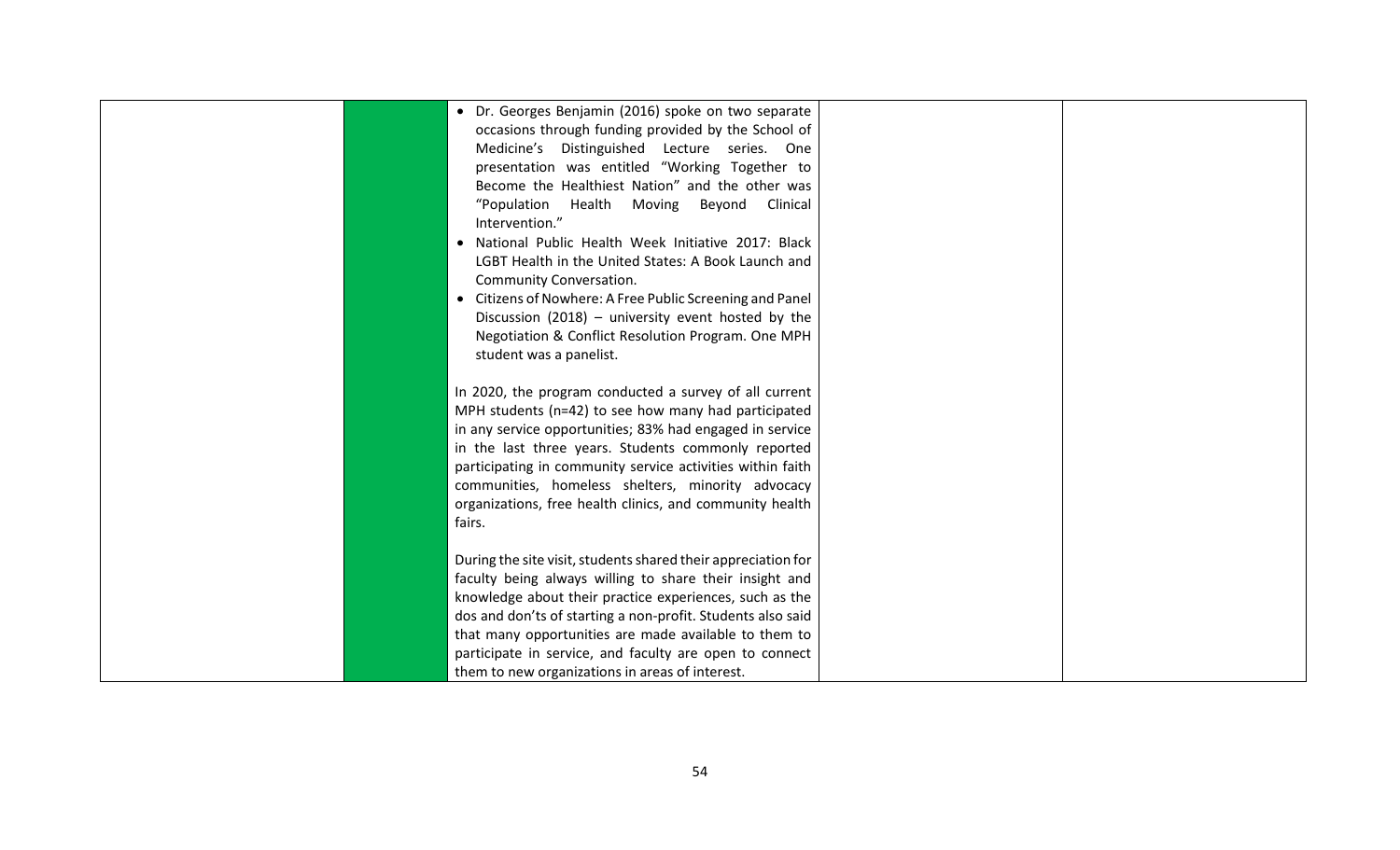#### **F3. ASSESSMENT OF THE COMMUNITY'S PROFESSIONAL DEVELOPMENT NEEDS**

| <b>Criterion Elements</b>           | Compliance<br><b>Finding</b> | <b>Team's Evidence for Compliance Finding</b>                | <b>School/Program Response</b> | <b>Council Comments</b> |
|-------------------------------------|------------------------------|--------------------------------------------------------------|--------------------------------|-------------------------|
|                                     | Met                          |                                                              |                                |                         |
|                                     |                              |                                                              |                                |                         |
| Periodically assesses, formally     |                              | The program's priority professional communities are          |                                |                         |
| and/or informally, the professional |                              | public health professionals who prioritize national and      |                                |                         |
| development needs of individuals in |                              | global populations experiencing health inequity, including   |                                |                         |
| priority community or communities   |                              | those who are vulnerable, at-risk, or marginalized. The      |                                |                         |
|                                     |                              | emphasizes<br>identifying<br>professional<br>program         |                                |                         |
|                                     |                              | development needs of community practitioners as a            |                                |                         |
|                                     |                              | function of where its students come from, where its          |                                |                         |
|                                     |                              | external advisors' practice, and where its faculty engage in |                                |                         |
|                                     |                              | scholarship and service.                                     |                                |                         |
|                                     |                              | Assessment of professional development needs within the      |                                |                         |
|                                     |                              | program's priority communities is an ongoing process,        |                                |                         |
|                                     |                              | rather than a specific action conducted at a specific time.  |                                |                         |
|                                     |                              | Full-time and adjunct faculty regularly engage in formal     |                                |                         |
|                                     |                              | and informal conversations among themselves and with         |                                |                         |
|                                     |                              | other practitioners to identify professional development     |                                |                         |
|                                     |                              | needs.                                                       |                                |                         |
|                                     |                              | The program also assesses needs through organizations        |                                |                         |
|                                     |                              | with which it has relationships. For example, the program    |                                |                         |
|                                     |                              | has had a long relationship with the Institute for Latin     |                                |                         |
|                                     |                              | American Concern (ILAC). Following a collaboration           |                                |                         |
|                                     |                              | between ILAC and the MPH program in the Dominican            |                                |                         |
|                                     |                              | Republic, ILAC staff identified a future need for staff      |                                |                         |
|                                     |                              | training in best practices regarding designing and           |                                |                         |
|                                     |                              | conducting community health needs assessments; local         |                                |                         |
|                                     |                              | community health workers were identified as the likely       |                                |                         |
|                                     |                              | implementers of the assessments. The MPH program then        |                                |                         |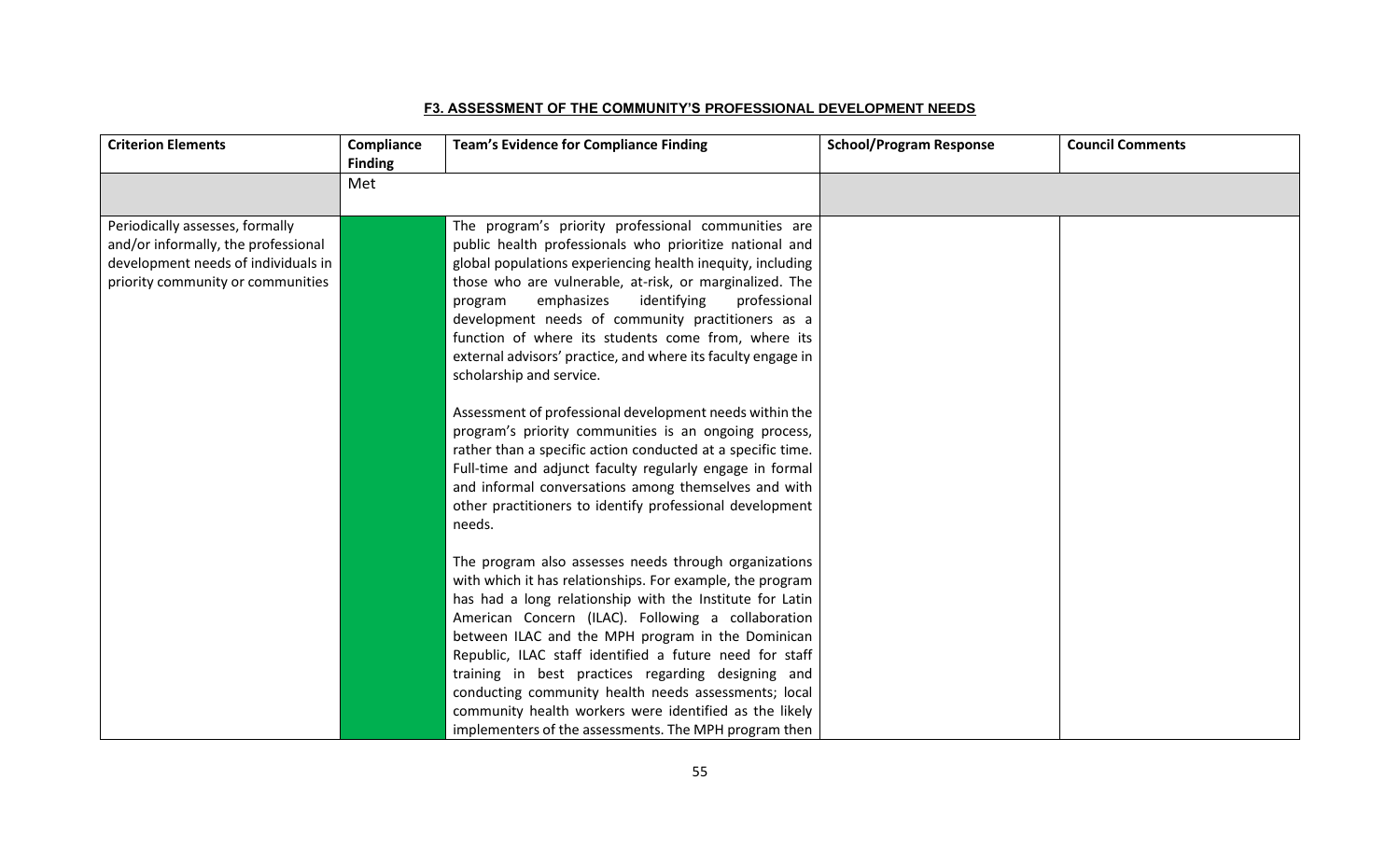| worked with ILAC staff on the development of a new<br>training program that was conducted in 2019 for ILAC<br>staff. |  |
|----------------------------------------------------------------------------------------------------------------------|--|
|                                                                                                                      |  |
| The program also identifies needs through the workplaces                                                             |  |
| of the adjunct faculty. This includes agency-identified                                                              |  |
| needs; state mandates for workforce training; and sudden                                                             |  |
| needs caused by events such as the COVID-19 outbreak.                                                                |  |
| Some of the training needs identified include the                                                                    |  |
| following:                                                                                                           |  |
| • Best practices in community health needs assessments                                                               |  |
| • Culturally responsive evaluation training                                                                          |  |
| • How to foster community engagement around health                                                                   |  |
| equity                                                                                                               |  |
| • How to implement evidence-based programs with                                                                      |  |
| fidelity                                                                                                             |  |
| • Racial equity and culturally responsive health                                                                     |  |
| education for advocates and researchers                                                                              |  |
|                                                                                                                      |  |
| The program has also begun to survey members of its                                                                  |  |
| External Advisory Board to identify additional workforce                                                             |  |
| needs. The 2020 survey results indicated needs specific to                                                           |  |
| the COVID-19 pandemic, such as the following:                                                                        |  |
| • Comprehensive health data analysis                                                                                 |  |
| • How to address anxiety during an epidemic/pandemic                                                                 |  |
| • Food and housing security during a health crisis                                                                   |  |
| • Public health preparedness and priority setting                                                                    |  |
| • Disease surveillance in the time of a pandemic                                                                     |  |
|                                                                                                                      |  |
| During the site visit, community partners shared that the                                                            |  |
| program's faculty are always reaching out to ask what                                                                |  |
| areas they need support in. One community partner said                                                               |  |
| that program faculty worked with agency staff to provide                                                             |  |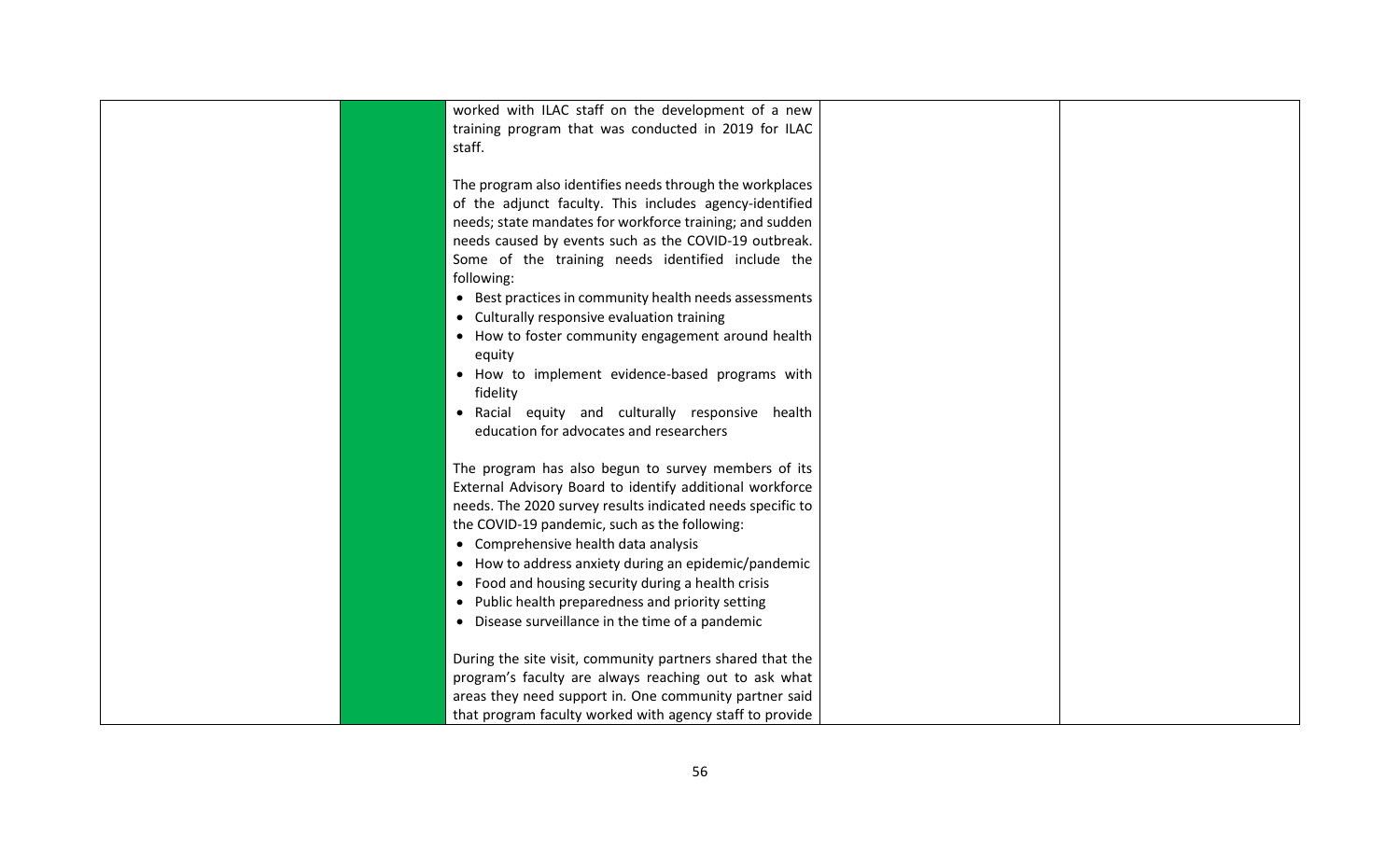|  | training in research and scientific writing, which was |  |
|--|--------------------------------------------------------|--|
|  | appreciated.                                           |  |
|  |                                                        |  |

### **F4. DELIVERY OF PROFESSIONAL DEVELOPMENT OPPORTUNITIES FOR THE WORKFORCE**

| <b>Criterion Elements</b>                                                                                                            | Compliance<br><b>Finding</b> | <b>Team's Evidence for Compliance Finding</b>                                                                                                                                                                                                                                                                                                                                                                                                                                                            | <b>School/Program Response</b> | <b>Council Comments</b> |
|--------------------------------------------------------------------------------------------------------------------------------------|------------------------------|----------------------------------------------------------------------------------------------------------------------------------------------------------------------------------------------------------------------------------------------------------------------------------------------------------------------------------------------------------------------------------------------------------------------------------------------------------------------------------------------------------|--------------------------------|-------------------------|
|                                                                                                                                      | Met                          |                                                                                                                                                                                                                                                                                                                                                                                                                                                                                                          |                                |                         |
| Provides activities that address<br>professional development needs &<br>are based on assessment results<br>described in Criterion F3 |                              | The professional development opportunities delivered by<br>the program are aligned with the assessed needs of the<br>communities of interest. The professional development<br>activities delivered by the program include preparation of<br>training materials, workshops, and seminars.                                                                                                                                                                                                                 | Click here to enter text.      |                         |
|                                                                                                                                      |                              | In partnership with the American University and Public<br>Policy Associates, faculty delivered workshops on how to<br>conduct culturally responsive evaluation and assessment<br>of public health programs in communities that are<br>marginalized and at-risk.                                                                                                                                                                                                                                          |                                |                         |
|                                                                                                                                      |                              | In 2019, the program faculty identified the needs and then<br>co-facilitated an equity evaluation training workshop for<br>one of the working groups at CDC in Atlanta<br>(50 participants). Also in 2019, faculty gave an equity<br>evaluation training workshop for cohorts of Robert Wood<br>Johnson Clinical Scholars grant recipients in Durham, NC.<br>Recipients were in the second or third year of their grants<br>needed<br>to<br>begin<br>evaluating<br>and<br>outcomes<br>(30 participants). |                                |                         |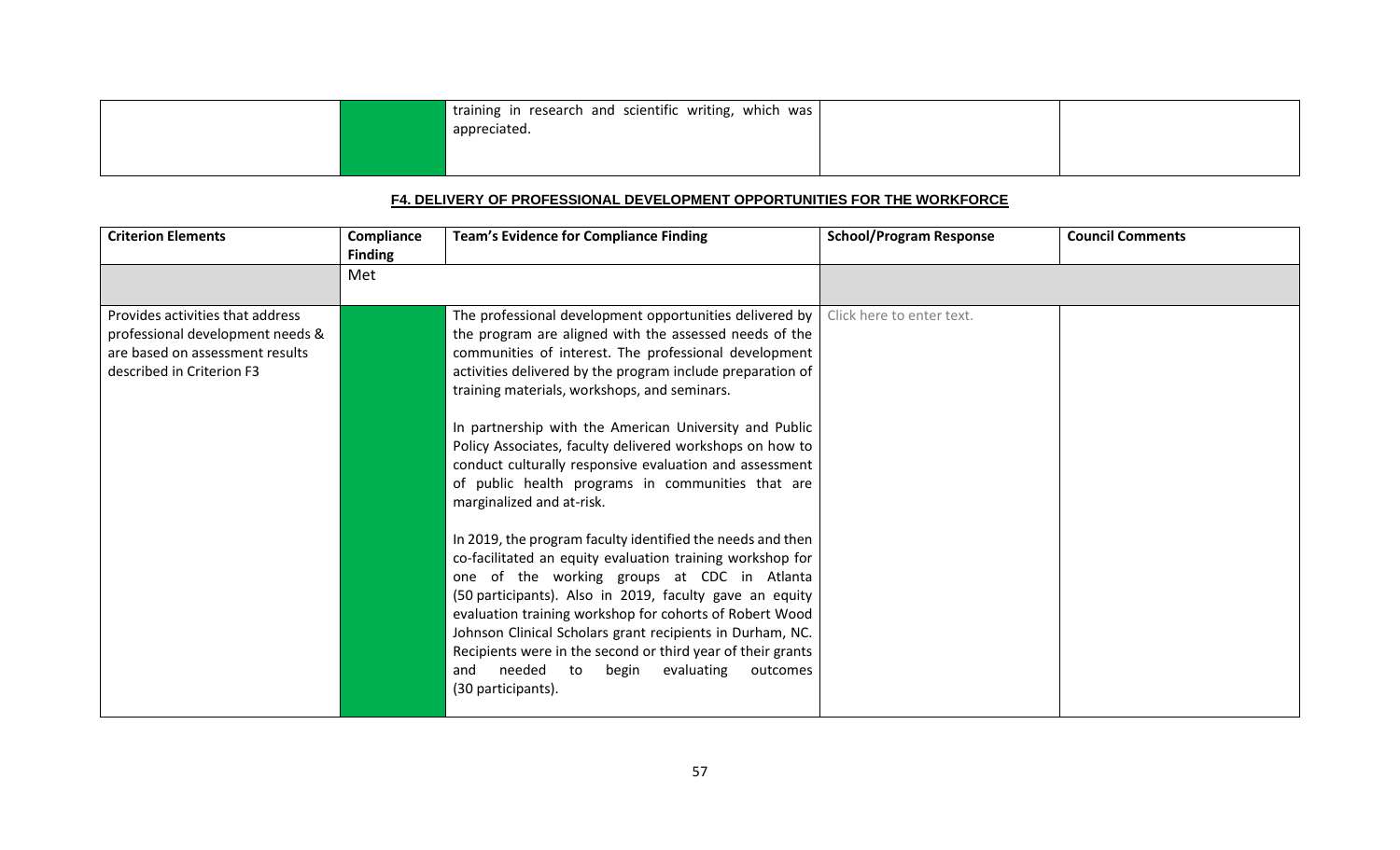| In April 2020, one faculty member, in association with the   |  |
|--------------------------------------------------------------|--|
| university's Center for Promoting Health and Health Equity   |  |
| staff, identified the need to develop and conduct a training |  |
| program for Community Health Advocates (CHA) in North        |  |
| and South Omaha on how to address COVID-19, social           |  |
| distancing, environmental cleaning, and resources            |  |
| available for various services to these vulnerable and       |  |
| marginalized communities (13 attendees).                     |  |
|                                                              |  |
| November 2019, program faculty and an<br>-In                 |  |
| interprofessional team from the School of Medicine and       |  |
| the Department of Theology conducted a training program      |  |
| for health promoters, ILAC staff and administrators, and     |  |
| volunteer students from a local college in the Dominican     |  |
| Republic. The capacity development training was to build     |  |
| skills on how to conduct a community health needs            |  |
| assessment. Funded by an internal grant, program faculty     |  |
| developed and facilitated a training program for             |  |
| 15 attendees that included how to conduct a community        |  |
| health needs assessment using tablet technology for          |  |
| environmental scans and surveying technique.                 |  |

### **G1. DIVERSITY & CULTURAL COMPETENCE**

| <b>Criterion Elements</b>             | Compliance          | <b>Team's Evidence for Compliance Finding</b>                                 | <b>School/Program Response</b> | <b>Council Comments</b> |
|---------------------------------------|---------------------|-------------------------------------------------------------------------------|--------------------------------|-------------------------|
|                                       | <b>Finding</b>      |                                                                               |                                |                         |
|                                       | Met with Commentary |                                                                               |                                |                         |
|                                       |                     |                                                                               |                                |                         |
| Defines appropriate priority          |                     | The program has defined priority underrepresented   Click here to enter text. |                                |                         |
| population(s)                         |                     | populations among its students (male students of color,                       |                                |                         |
| Identifies goals to advance diversity |                     | with a particular focus on Latino students) and faculty                       |                                |                         |
| & cultural competence, as well as     |                     | (regular, special, full-time, and/or part-time faculty of                     |                                |                         |
| strategies to achieve goals           |                     | color, with initial focus on Latino and Asian individuals).                   |                                |                         |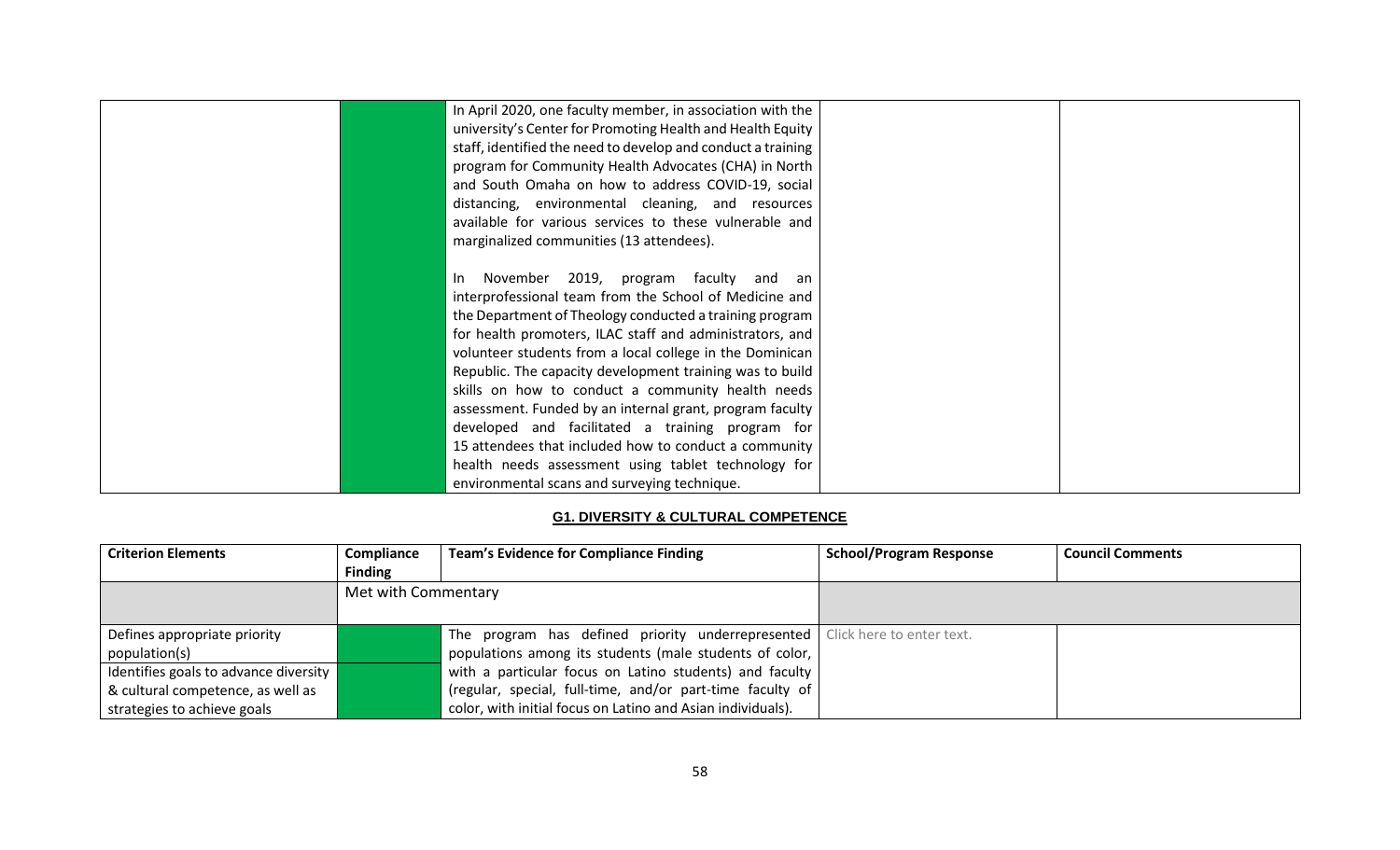| Learning environment prepares        |                                                                |  |
|--------------------------------------|----------------------------------------------------------------|--|
| students with broad competencies     | The program has developed goals to advance diversity and       |  |
| regarding diversity & cultural       | cultural competence.                                           |  |
| competence                           |                                                                |  |
| Identifies strategies and actions    | The faculty goals are to maintain the current gender parity    |  |
| that create and maintain a           | within the faculty; recruit and hire faculty of color, with an |  |
| culturally competent environment     | initial focus on Latino and Asian individuals; and proactively |  |
| Practices support recruitment,       | mentor and support existing diverse faculty to assure          |  |
| retention, promotion of faculty      | retention.                                                     |  |
| (and staff, if applicable), with     |                                                                |  |
| attention to priority population(s)  | The student goals are to focus increased attention on          |  |
| Practices support recruitment,       | student success to maintain/increase retention and             |  |
| retention, graduation of diverse     | graduation rates; increase Hispanic representation in the      |  |
| students, with attention to priority | student body to 15% within five years through targeted         |  |
| population(s)                        | recruitment; and reduce the gender ratio to at least 60%       |  |
| Regularly collects & reviews         | female/40% male within five years, with a focus on             |  |
| quantitative & qualitative data &    | targeted recruitment of males of color.                        |  |
| uses data to inform & adjust         |                                                                |  |
| strategies                           | Site visitors determined that the program's goals and          |  |
| Perceptions of climate regarding     | strategies are appropriate and aligned to policies and         |  |
| diversity & cultural competence are  | practices that attend to faculty and students. Practices       |  |
| positive                             | support recruitment, retention, and promotion of faculty       |  |
|                                      | and recruitment, retention, and graduation of diverse          |  |
|                                      | students, with attention to the priority faculty and student   |  |
|                                      | populations.                                                   |  |
|                                      |                                                                |  |
|                                      | Various strategies and actions create and maintain a           |  |
|                                      | culturally competent environment. The university has an        |  |
|                                      | infrastructure to support a diverse and inclusive              |  |
|                                      | environment for the campus community that includes             |  |
|                                      | various offices (e.g., Equity and Inclusion), centers (e.g.,   |  |
|                                      | Educational Opportunity Programs), and committees (e.g.,       |  |
|                                      | Committee on Status of Women). The university ensures          |  |
|                                      | that the faculty, staff, and student communities represent     |  |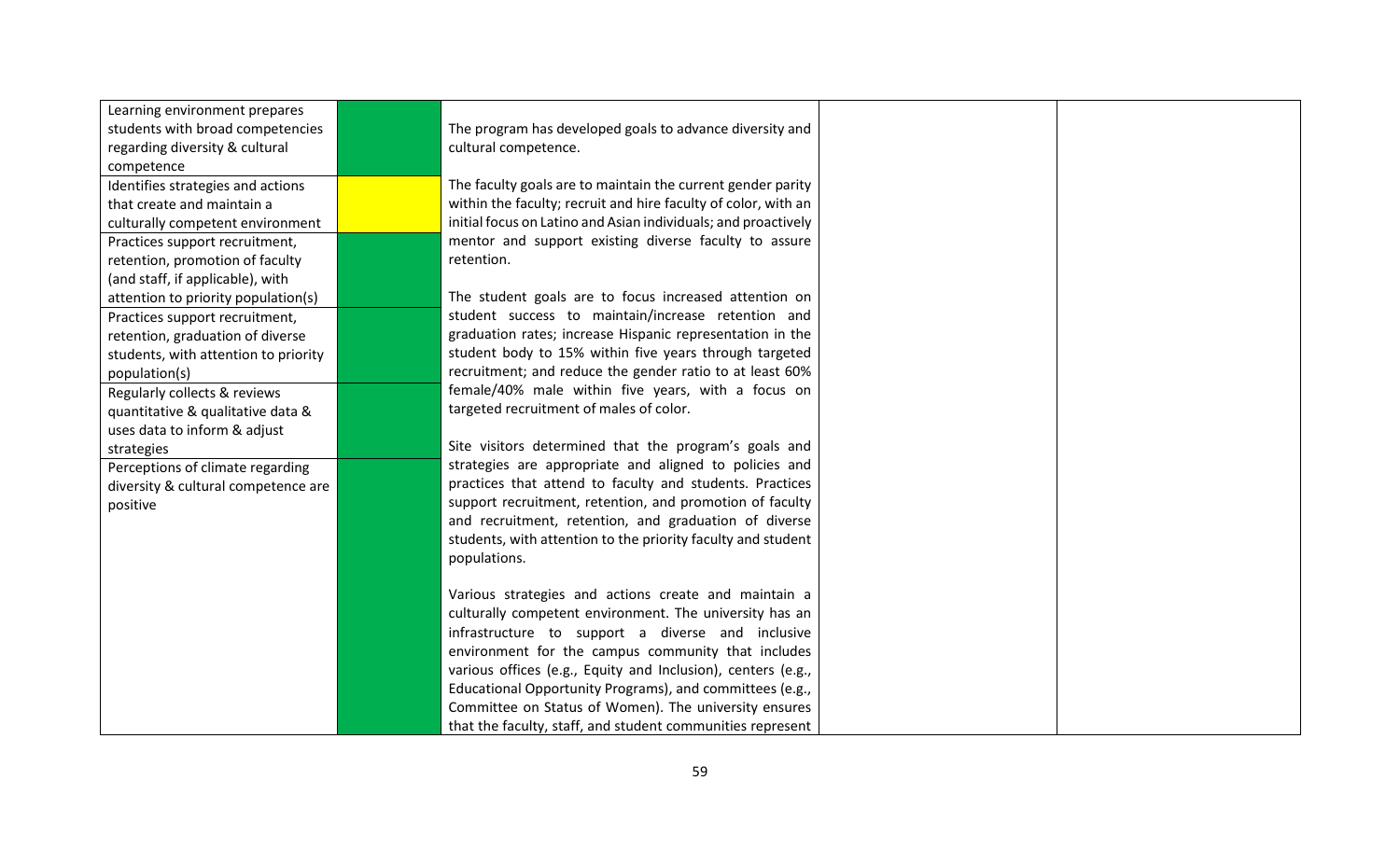| diverse gender, racial/ethnic, and culturally diverse        |  |
|--------------------------------------------------------------|--|
| populations. These efforts reflect a shared sense of         |  |
| responsibility for fostering diversity on the campus.        |  |
|                                                              |  |
| Since the inception of the MPH program, ongoing efforts to   |  |
| create a community that welcomes diversity and               |  |
| encourages cultural competence include a health              |  |
| disparities art contest, panel about Black LGBT health,      |  |
| School of Medicine Distinguished Lecture series, diversity-  |  |
| and cultural competence-related curriculum integration,      |  |
| and culturally competent engagement with community           |  |
| partners.                                                    |  |
|                                                              |  |
| Several courses in the MPH curriculum explicitly address     |  |
| diversity and cultural competence including MPH 604,         |  |
| MPH 606, MPH 609, MPH 601, and MPH 603.                      |  |
|                                                              |  |
| The program regularly collects and reviews quantitative      |  |
| and qualitative data about the program's climate. These      |  |
| data are used to inform and adjust strategies. The program   |  |
| noted success and challenges in executing goals and          |  |
| strategies with relation to the priority faculty and student |  |
| populations. The program collected student, faculty, and     |  |
| staff perceptions relating to the MPH program's climate of   |  |
| diversity and cultural competence through an online          |  |
| survey in summer and fall 2020. Mean scores ranged from      |  |
| 4.33-4.58 out of 5.00. The average was 4.42, indicating      |  |
| there was strong student perceptions of a positive program   |  |
| climate relating to diversity and cultural competence.       |  |
|                                                              |  |
| Quantitative and qualitative data on student, faculty, and   |  |
| staff perceptions relating to the MPH program's climate of   |  |
| diversity and cultural competence were collected through     |  |
| an online survey in summer and fall 2020. While student      |  |
|                                                              |  |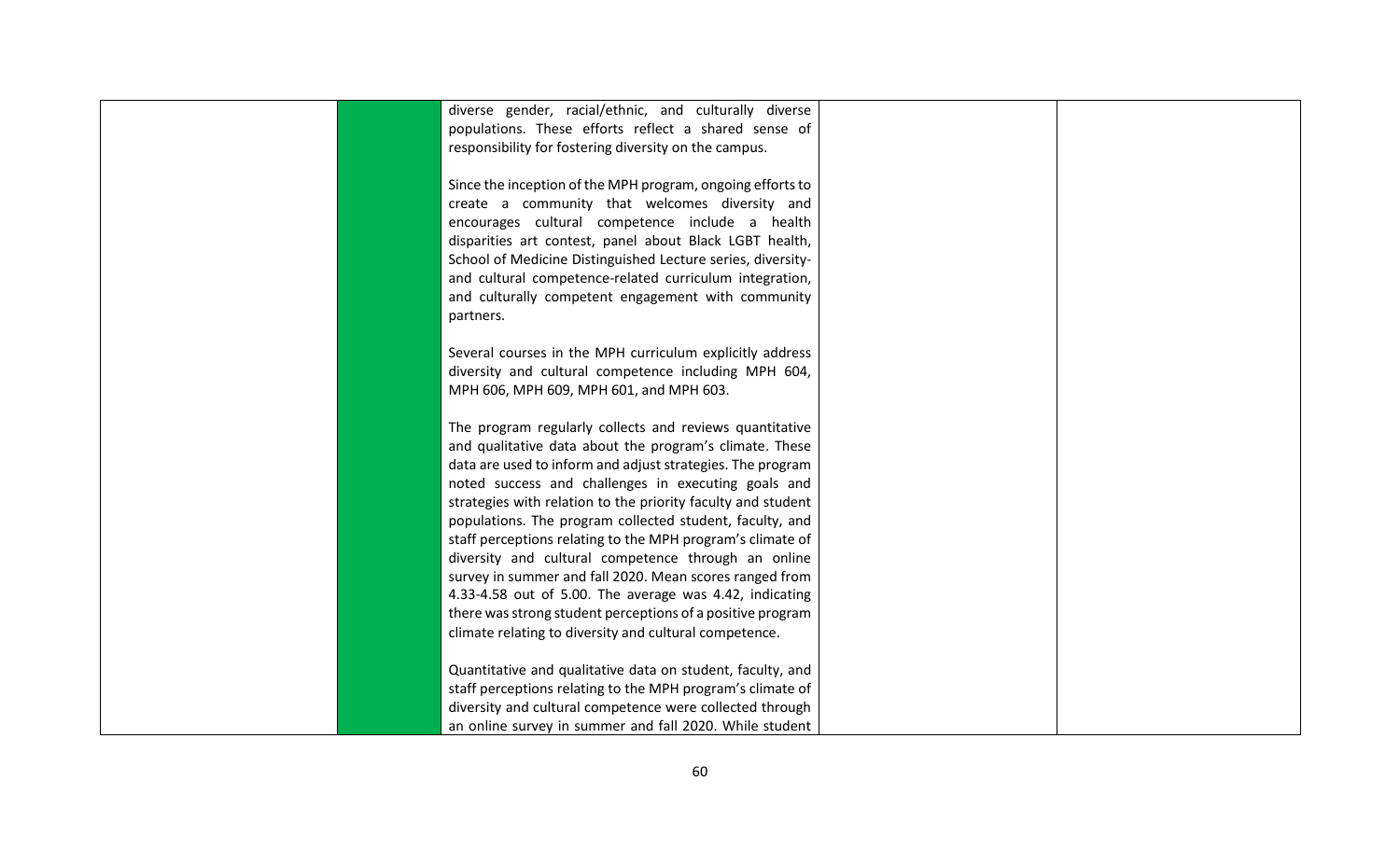| responses were favorable, findings from the faculty and        |  |
|----------------------------------------------------------------|--|
| staff survey on the program's climate of diversity and         |  |
| cultural competence documented that more work needs to         |  |
| be done, especially regarding fostering a climate that         |  |
| respects diversity, demonstrating the concepts of diversity    |  |
| and inclusion, and creating an inclusive work environment.     |  |
|                                                                |  |
| The commentary relates to the program's current efforts        |  |
| to identify strategies and actions that create and maintain    |  |
| a culturally competent environment for faculty and staff.      |  |
| During the site visit, faculty were asked about the current    |  |
| plans to address the self-identified weakness that more        |  |
| needs to be done to improve the climate for faculty and        |  |
| staff. While regular, ongoing collaborations with the Office   |  |
| of Diversity and Inclusion were noted, the program could       |  |
| not identify explicit plans or approaches for improving the    |  |
| climate for faculty and staff.                                 |  |
|                                                                |  |
| During the site visit, students and alumni remarked on the     |  |
| strength of diversity in the curriculum. One student said      |  |
| that every course had addressed diversity and cultural         |  |
| competence. University leaders discussed the university        |  |
| and college commitments to diversity including focused         |  |
| plans for recruiting a new university-level diversity leader,  |  |
| requiring diversity plans for new hires, diversifying faculty, |  |
| enhanced pathway programs in the Southwest, and a new          |  |
| university-level climate survey.                               |  |
|                                                                |  |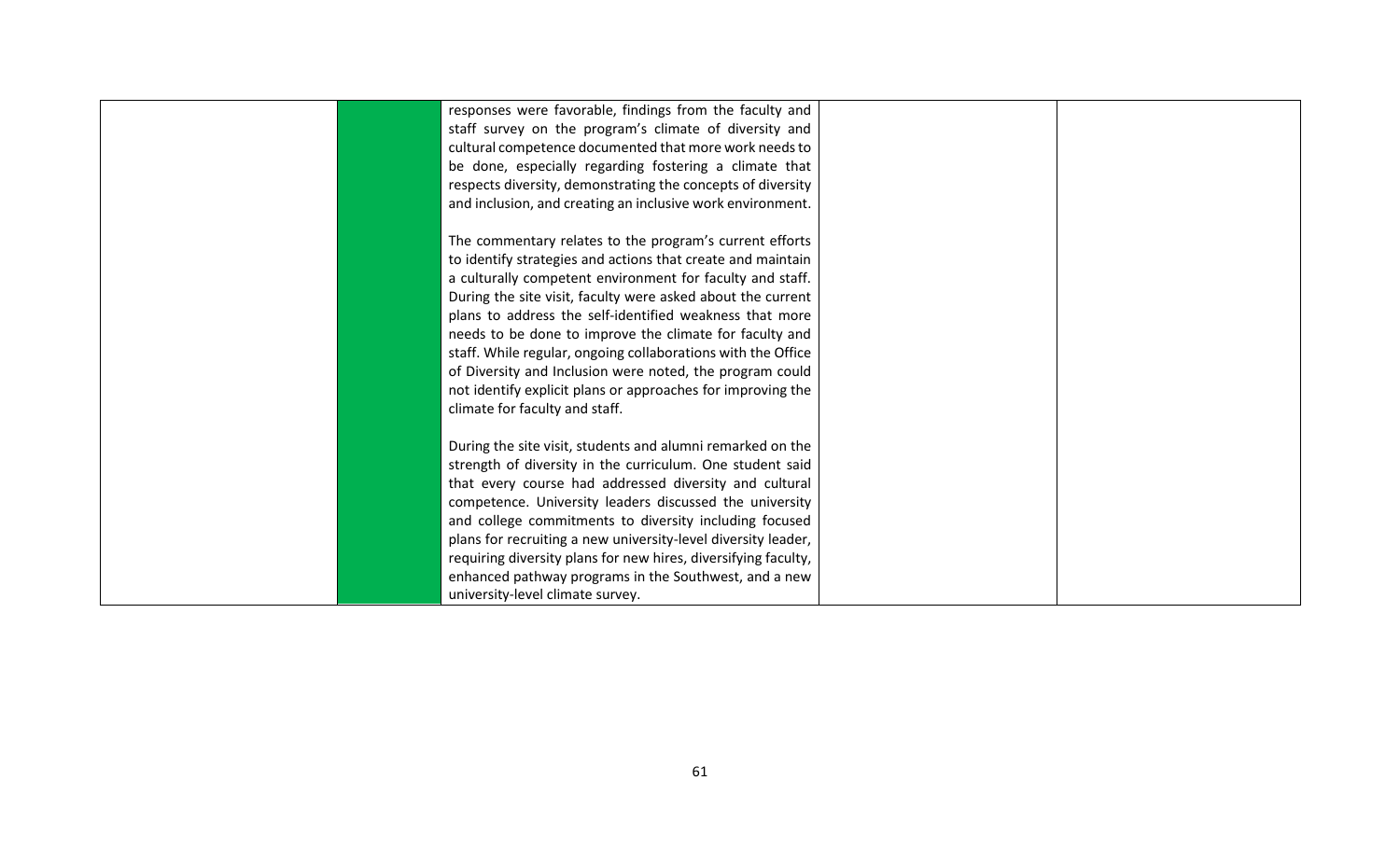|--|

| <b>Criterion Elements</b>             | Compliance<br><b>Finding</b> | <b>Team's Evidence for Compliance Finding</b>                                                             | <b>School/Program Response</b> | <b>Council Comments</b> |
|---------------------------------------|------------------------------|-----------------------------------------------------------------------------------------------------------|--------------------------------|-------------------------|
|                                       | Met                          |                                                                                                           |                                |                         |
|                                       |                              |                                                                                                           |                                |                         |
| Students have ready access to         |                              | The program provides a three-tiered approach to $\vert$ Click here to enter text.                         |                                |                         |
| advisors from the time of             |                              | academic advising from the time a student is admitted                                                     |                                |                         |
| enrollment                            |                              | through graduation. The first tier includes faculty advisors                                              |                                |                         |
| Advisors are actively engaged &       |                              | who are full-time regular faculty with expertise, teaching                                                |                                |                         |
| knowledgeable about the curricula     |                              | roles, and scholarship and community engagement in                                                        |                                |                         |
| & about specific courses & programs   |                              | healthcare ethics or healthcare management. The next                                                      |                                |                         |
| of study                              |                              | tier is a program-provided academic coach who functions                                                   |                                |                         |
| Qualified individuals monitor         |                              | as an academic navigator for all MPH students. The final                                                  |                                |                         |
| student progress & identify and       |                              | tier is informal and includes individual faculty and                                                      |                                |                         |
| support those who may experience      |                              | practicum instructors.                                                                                    |                                |                         |
| difficulty                            |                              |                                                                                                           |                                |                         |
| Orientation, including written        |                              | During the site visit, MPH faculty described each of the                                                  |                                |                         |
| guidance, is provided to all entering |                              | tiers and elaborated on the academic coach and the tools                                                  |                                |                         |
| students                              |                              | available. For example, the academic coach provides                                                       |                                |                         |
|                                       |                              | students with information on the following advisement                                                     |                                |                         |
|                                       |                              | tools: Degree Works, which is the degree management                                                       |                                |                         |
|                                       |                              | system; Creighton Connect, which is a communication                                                       |                                |                         |
|                                       |                              | tool between students, instructors, advisors, and other                                                   |                                |                         |
|                                       |                              | resources; and the Student Resource Center, which                                                         |                                |                         |
|                                       |                              | provides comprehensive resource information for                                                           |                                |                         |
|                                       |                              | students. The academic coach receives extensive training                                                  |                                |                         |
|                                       |                              | regarding orienting or onboarding new students,                                                           |                                |                         |
|                                       |                              | enrollment and registration, plans of study, and best                                                     |                                |                         |
|                                       |                              | practices in academic advising.                                                                           |                                |                         |
|                                       |                              |                                                                                                           |                                |                         |
|                                       |                              | Faculty advisors are matched to advisees based on the<br>advisee's concentration and stated career goals. |                                |                         |
|                                       |                              |                                                                                                           |                                |                         |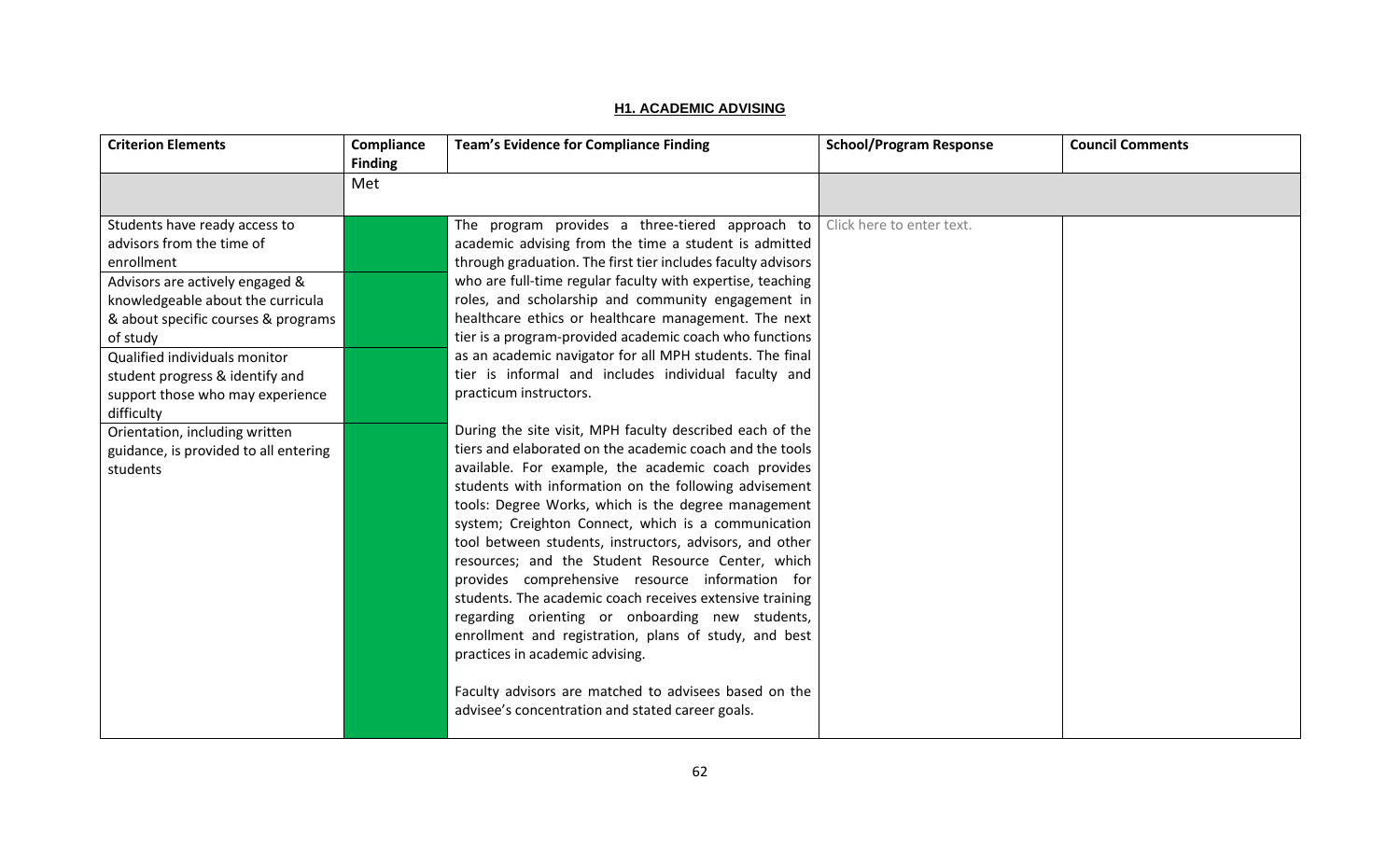| Samples of advising materials and resources available                                                   |  |
|---------------------------------------------------------------------------------------------------------|--|
| include the student handbook, student advising and                                                      |  |
| support staff manual, advising communications roadmap,                                                  |  |
| and plan of study by concentration.                                                                     |  |
| Overall, students rate their satisfaction with academic                                                 |  |
| advising as good. To obtain more specific information, the                                              |  |
| program has added additional survey items to seek                                                       |  |
|                                                                                                         |  |
| feedback through the midpoint survey and exit survey,<br>which is completed during the capstone course. |  |
|                                                                                                         |  |
| The program has a systematic orientation process. All                                                   |  |
| online students in the Graduate School complete GRD                                                     |  |
| 600: Orientation to Creighton, which covers policies and                                                |  |
| support for technology, student health and well-being,                                                  |  |
| library policies and services, and an introduction to the                                               |  |
| university's Jesuit/Ignatian mission and tradition. MPH                                                 |  |
| students are also required to complete GRD 601: Writing                                                 |  |
| for Graduate Students.                                                                                  |  |
|                                                                                                         |  |
| The MPH program has continued improvement plans for                                                     |  |
| academic advising that include outreach each term by                                                    |  |
| faculty advisors, continued conversations between the                                                   |  |
| faculty advisors and academic coach, and a refresher for                                                |  |
| faculty on optimizing informal advising roles.                                                          |  |
|                                                                                                         |  |
| During the site visit, students shared that faculty and staff                                           |  |
| are proactive with advising. For example, they specifically                                             |  |
| described faculty and staff putting out resources,                                                      |  |
| engaging students in research and other activities, having                                              |  |
| quarterly academic advising sessions by Zoom and                                                        |  |
| generally "motivating and inspiring" students. Alumni also                                              |  |
| indicated the ease of being able to connect with faculty                                                |  |
| for advisement due to the small student-faculty ratio.                                                  |  |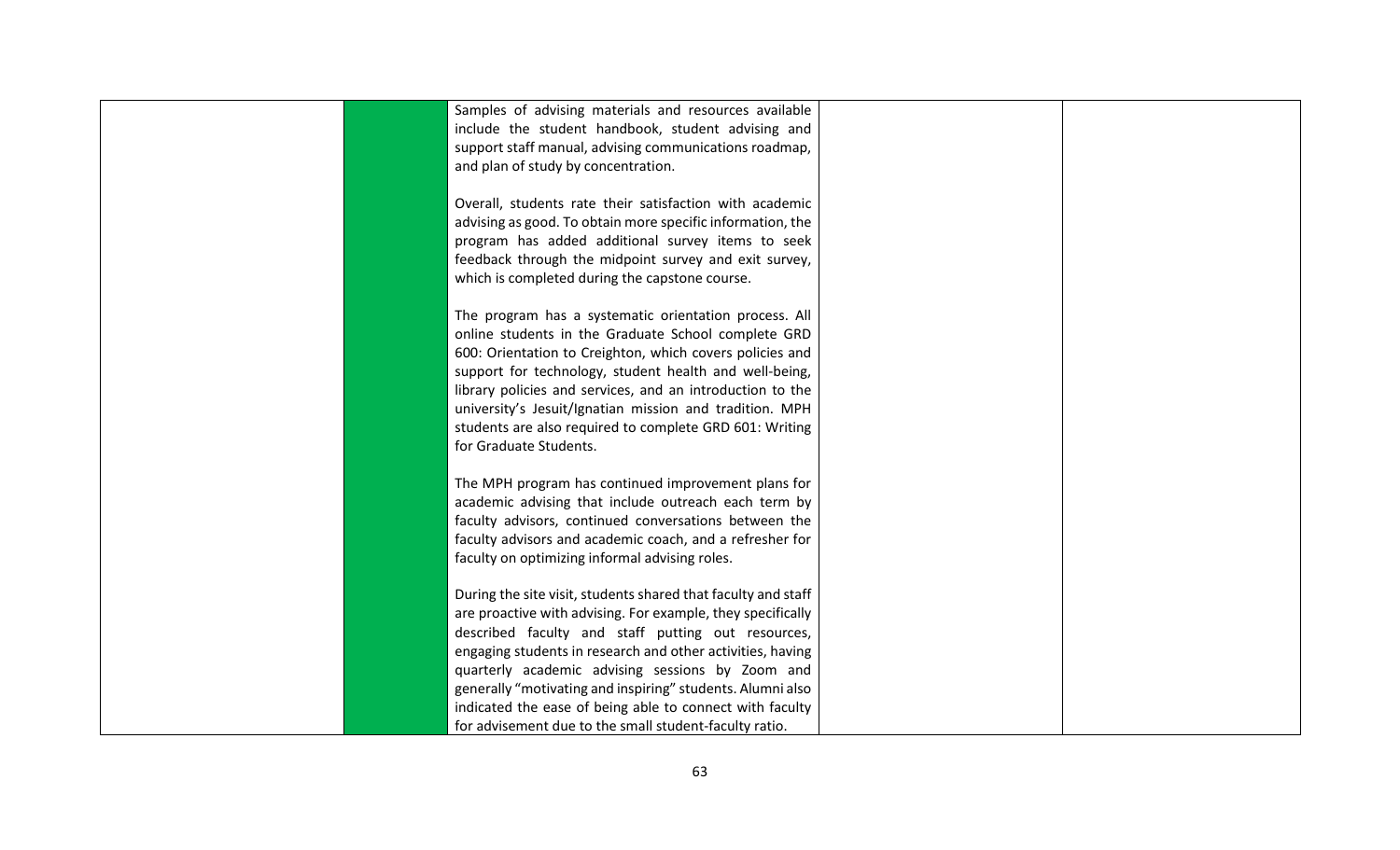## **H2. CAREER ADVISING**

| <b>Criterion Elements</b>                                                                                                                                                                                                         | Compliance<br><b>Finding</b> | <b>Team's Evidence for Compliance Finding</b>                                                                                                                                                                                                                                                                                                                                                                     | <b>School/Program Response</b> | <b>Council Comments</b> |
|-----------------------------------------------------------------------------------------------------------------------------------------------------------------------------------------------------------------------------------|------------------------------|-------------------------------------------------------------------------------------------------------------------------------------------------------------------------------------------------------------------------------------------------------------------------------------------------------------------------------------------------------------------------------------------------------------------|--------------------------------|-------------------------|
|                                                                                                                                                                                                                                   | Met                          |                                                                                                                                                                                                                                                                                                                                                                                                                   |                                |                         |
| Students have access to qualified<br>advisors who are actively engaged &<br>knowledgeable about the workforce<br>& can provide career placement<br>advice<br>Variety of resources & services are<br>available to current students |                              | The MPH program provides career advising in several<br>formats for students and alumni. The primary career<br>advisor for all students is the faculty advisor. In a 2019<br>survey of faculty, 100% reported providing career<br>planning, networking, and job seeking advice to students.<br>All faculty advisors provide one-on-one career counseling<br>and planning to students. Several courses also provide | Click here to enter text.      |                         |
| Variety of resources & services are<br>available to alumni                                                                                                                                                                        |                              | students with the opportunity to learn about career<br>paths, agencies, advocacy organizations, and professional<br>networks. The program also encourages students to be<br>involved in professional organizations such as APHA,<br>SOPHE, and state public health organizations, to grow<br>their professional networks.                                                                                         |                                |                         |
|                                                                                                                                                                                                                                   |                              | The university's John P. Fahey Career Center also provides<br>comprehensive career guidance services, and a career<br>center advisor is specifically dedicated to graduate<br>students to provide resume and cover letter reviews,<br>mock interviews, and job search support. Career webinars<br>are also available to all students.                                                                             |                                |                         |
|                                                                                                                                                                                                                                   |                              | Examples of career advisement services provided to<br>students and alumni include the MPH student and alumni<br>listserv and a videotaped professional development<br>webinar. Examples specific to students include a Career                                                                                                                                                                                     |                                |                         |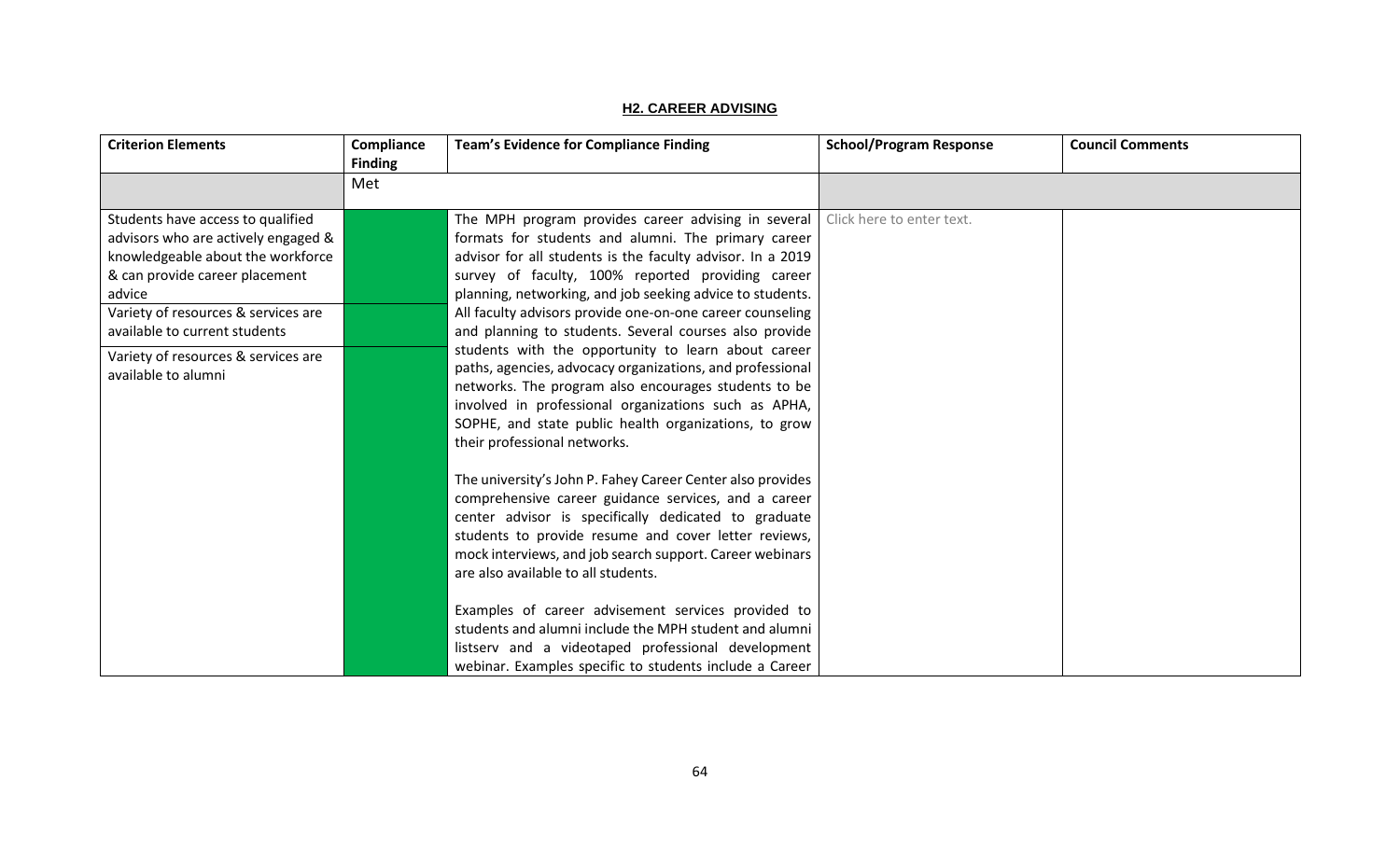| Center-hosted orientation webinar and recorded webinar      |  |
|-------------------------------------------------------------|--|
| on negotiating salary and job benefits.                     |  |
|                                                             |  |
| Questions regarding career advising are included midway     |  |
| through the program and during the MPH exit survey. The     |  |
| program made improvements in career advising based on       |  |
| 2018-2019 data, resulting in significant improvements in    |  |
| satisfaction ratings for 2019-2020.                         |  |
|                                                             |  |
| Additional efforts reported by the MPH program include      |  |
| engagement with students each semester by the faculty       |  |
| advisor, an enhanced orientation in partnership with the    |  |
| Career Center staff, informing adjunct faculty of available |  |
| services, and expanded outreach on career information.      |  |
|                                                             |  |
| During the site visit, students described faculty and staff |  |
| at the Career Center as being helpful and proactive with    |  |
| career counseling. Students specifically mentioned          |  |
| support and encouragement from the program to join          |  |
| relevant professional organizations that serve as career    |  |
| resources and networking venues. Alumni also described      |  |
| receiving digital and print information from the program    |  |
| related to career information.                              |  |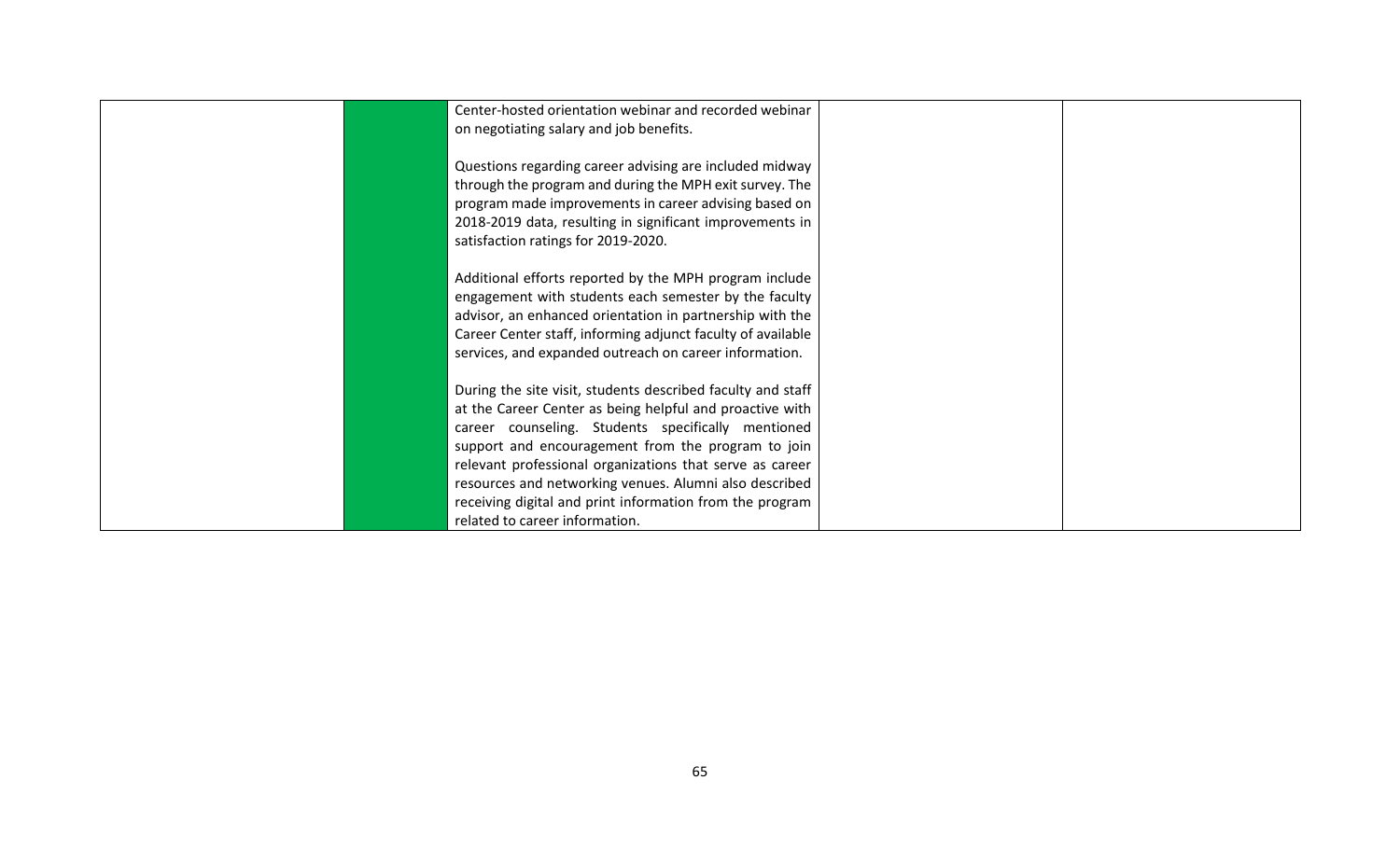### **H3. STUDENT COMPLAINT PROCEDURES**

| <b>Criterion Elements</b>                                                                                                                                    | Compliance<br><b>Finding</b> | <b>Team's Evidence for Compliance Finding</b>                                                                                                                                                                                                                                                                                                                                                                                                                                                                                                                                                                                                                                                                                         | <b>School/Program Response</b> | <b>Council Comments</b> |
|--------------------------------------------------------------------------------------------------------------------------------------------------------------|------------------------------|---------------------------------------------------------------------------------------------------------------------------------------------------------------------------------------------------------------------------------------------------------------------------------------------------------------------------------------------------------------------------------------------------------------------------------------------------------------------------------------------------------------------------------------------------------------------------------------------------------------------------------------------------------------------------------------------------------------------------------------|--------------------------------|-------------------------|
|                                                                                                                                                              | Met                          |                                                                                                                                                                                                                                                                                                                                                                                                                                                                                                                                                                                                                                                                                                                                       |                                |                         |
| Defined set of policies & procedures<br>govern formal student complaints &<br>grievances<br>Procedures are clearly articulated &<br>communicated to students |                              | Student complaint procedures are outlined in the<br>Graduate School catalog. The Division of Student Life has<br>a Center for Student Integrity that provides online<br>resources including a code of conduct, student credo,<br>student handbook, and student conduct policies.                                                                                                                                                                                                                                                                                                                                                                                                                                                      | Click here to enter text.      |                         |
| Depending on the nature & level of<br>each complaint, students are<br>encouraged to voice concerns to<br>unit officials or other appropriate<br>personnel    |                              | MPH student complaint procedures are governed by the<br>university's Student Complaint Policy. Exclusions to this<br>policy include academic grade complaints, academic<br>non-academic<br>integrity,<br>misconduct,<br>disability,<br>affirmative action, sexual violence, harassment, and                                                                                                                                                                                                                                                                                                                                                                                                                                           |                                |                         |
| Designated administrators are<br>charged with reviewing & resolving<br>formal complaints                                                                     |                              | discrimination. These exclusionary areas have separate<br>policies and complaint processes.                                                                                                                                                                                                                                                                                                                                                                                                                                                                                                                                                                                                                                           |                                |                         |
| All complaints are processed &<br>documented                                                                                                                 |                              | Complaints from MPH students follow a four-step<br>process. The first step is informal and includes the<br>involved staff, faculty, or department personnel. If a<br>resolution is not reached, the second step initiates a<br>formal complaint process with the submission of a<br>student complaint form. At the third step, the Office of the<br>Vice Provost for Student Life investigates complaint<br>submissions. The final step is an appeal to the provost.<br>In the last three years, two complaints from MPH students<br>were made in 2017-2018. Both involved students<br>dismissed from the program for academic reasons. In the<br>first complaint the student was reinstated, and the second<br>dismissal was upheld. |                                |                         |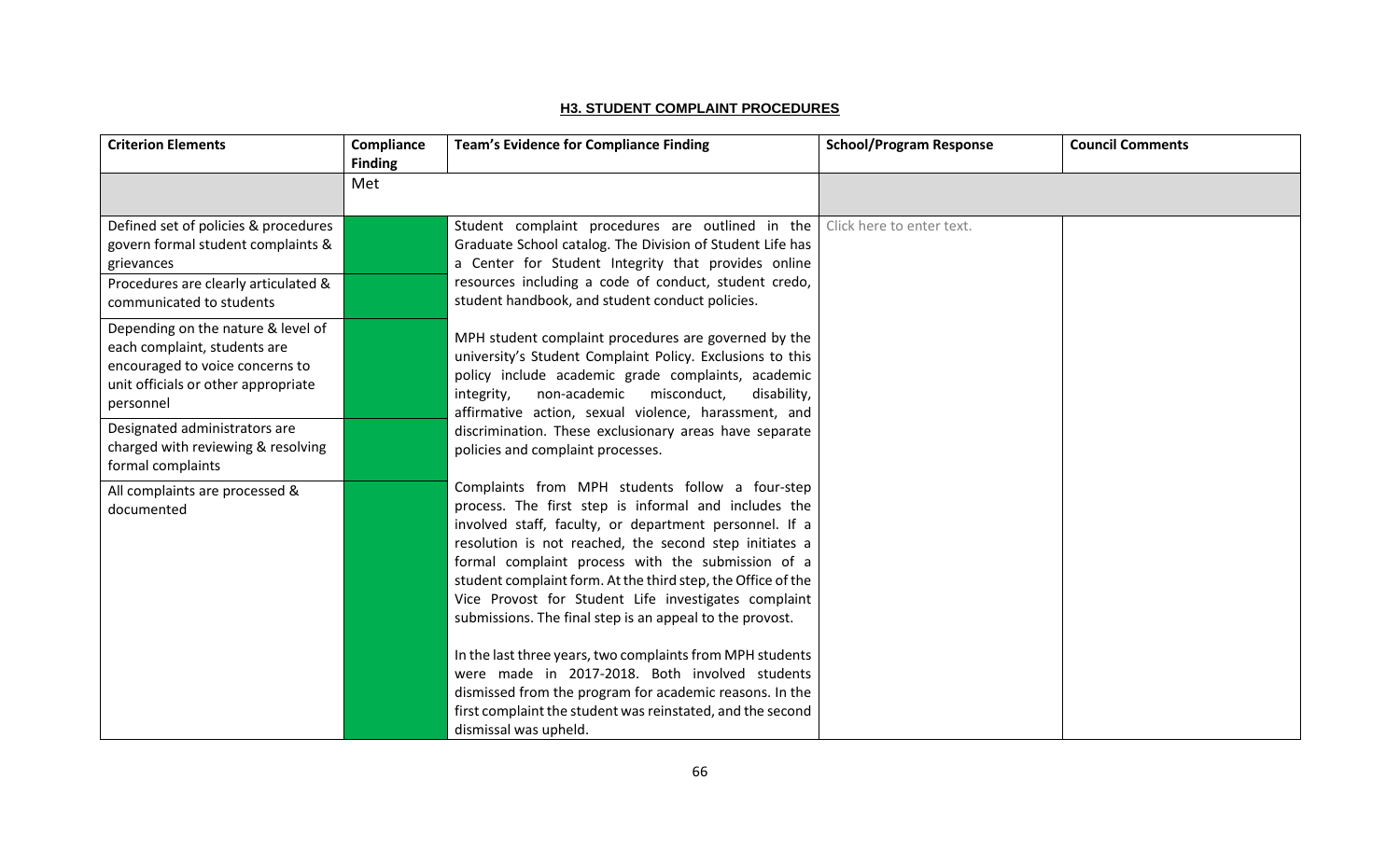### **H4. STUDENT RECRUITMENT & ADMISSIONS**

| <b>Criterion Elements</b>                                                                                                                                                                                                                                                                                                                | Compliance<br><b>Finding</b> | <b>Team's Evidence for Compliance Finding</b>                                                                                                                                                                                                                                                                                                                                                                                                                                                                                                                                             | <b>School/Program Response</b> | <b>Council Comments</b> |
|------------------------------------------------------------------------------------------------------------------------------------------------------------------------------------------------------------------------------------------------------------------------------------------------------------------------------------------|------------------------------|-------------------------------------------------------------------------------------------------------------------------------------------------------------------------------------------------------------------------------------------------------------------------------------------------------------------------------------------------------------------------------------------------------------------------------------------------------------------------------------------------------------------------------------------------------------------------------------------|--------------------------------|-------------------------|
|                                                                                                                                                                                                                                                                                                                                          | Met                          |                                                                                                                                                                                                                                                                                                                                                                                                                                                                                                                                                                                           |                                |                         |
| Implements recruitment policies<br>designed to locate qualified<br>individuals capable of taking<br>advantage of program of study &<br>developing competence for public<br>health careers<br>Implements admissions policies<br>designed to select & enroll qualified<br>individuals capable of taking<br>advantage of program of study & |                              | The MPH program uses three primary formats for $\vert$<br>recruitment. The first is paid digital advertisements, such<br>as Google, Facebook, Instagram, and LinkedIn, and<br>recruitment events such as career and graduate fairs. The<br>second modality uses resources owned by the university,<br>which include the Graduate School and MPH program<br>webpages, social media channels, program listserv, email,<br>webinars, and campus information sessions. The third<br>modality involves articles written in partnership between<br>Graduate Marketing and Recruitment and local | Click here to enter text.      |                         |
| developing competence for public<br>health careers                                                                                                                                                                                                                                                                                       |                              | newspapers.<br>The MPH program has policies and standards required for<br>admission including a minimum GPA of 3.0, resume or CV,<br>personal essay, three letters of recommendation,<br>transcripts, and English proficiency and certificate of<br>available finances for international applicants.                                                                                                                                                                                                                                                                                      |                                |                         |
|                                                                                                                                                                                                                                                                                                                                          |                              | The program selected mean GPA for newly matriculating<br>MPH students as a meaningful measure to demonstrate its<br>success in enrolling a qualified student body. For the three<br>years reported (2017-2019), the target of 3.0 was reached<br>in each year (3.1, 3.2, 3.3).                                                                                                                                                                                                                                                                                                            |                                |                         |
|                                                                                                                                                                                                                                                                                                                                          |                              | During the site visit, program faculty shared plans for<br>improving its recruitment efforts, which include working<br>collaboratively with the Academic Marketing and<br>Enrollment Management team, increasing promotion of                                                                                                                                                                                                                                                                                                                                                             |                                |                         |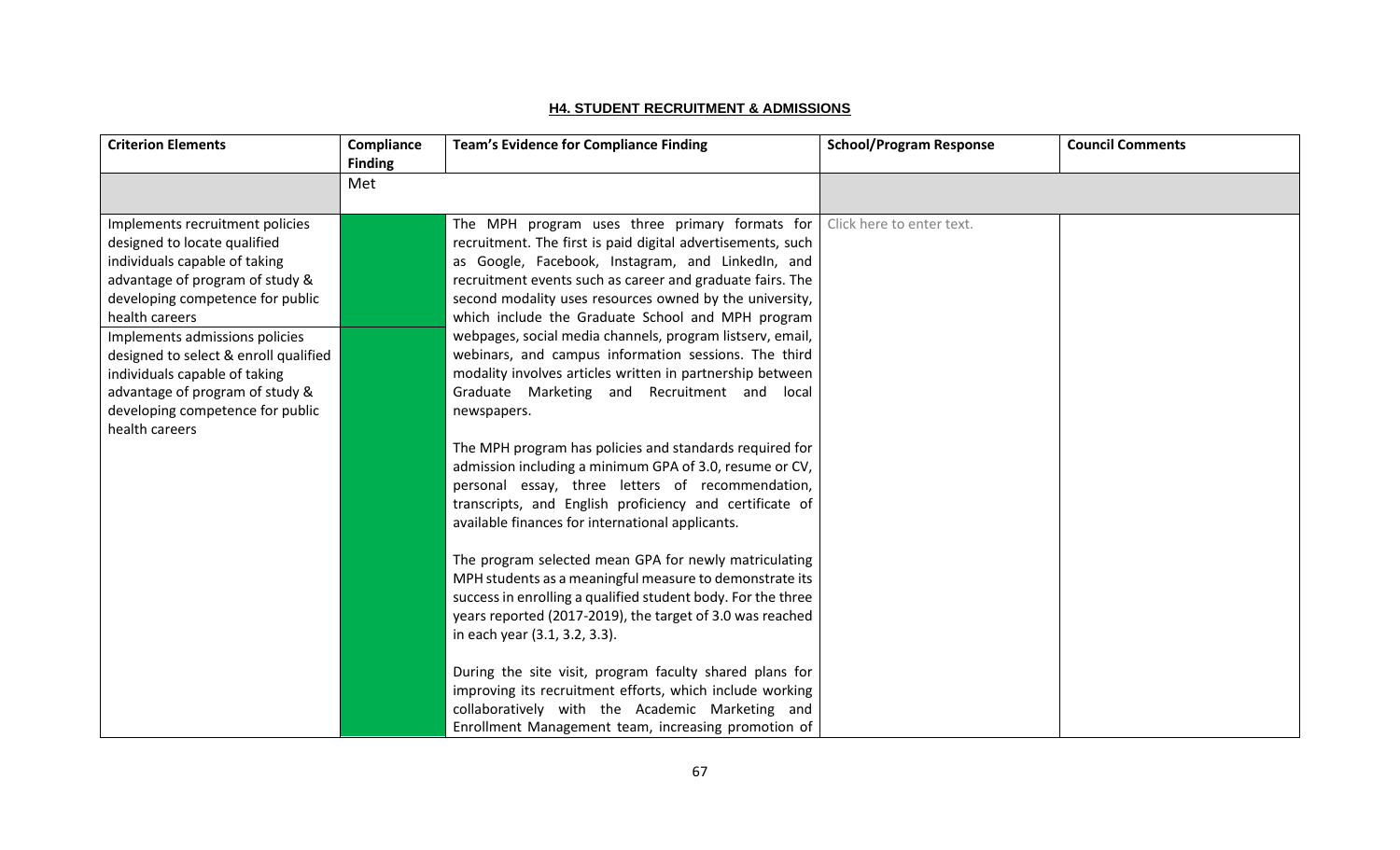| the program to undergraduate health sciences students,<br>implementing new targeted recruitment efforts, building<br>collaborative relations with other Jesuit universities, and<br>achieving CEPH accreditation.                                               |  |
|-----------------------------------------------------------------------------------------------------------------------------------------------------------------------------------------------------------------------------------------------------------------|--|
| Program and university administrators who met with the<br>site visit team described improving the process to engage<br>prospective students more promptly by recruitment staff<br>and improving marketing materials such as university and<br>program websites. |  |

### **H5. PUBLICATION OF EDUCATIONAL OFFERINGS**

| <b>Criterion Elements</b>                                                                                                                                                           | Compliance<br><b>Finding</b> | <b>Team's Evidence for Compliance Finding</b>                                                                                                                                                                                               | <b>School/Program Response</b> | <b>Council Comments</b> |
|-------------------------------------------------------------------------------------------------------------------------------------------------------------------------------------|------------------------------|---------------------------------------------------------------------------------------------------------------------------------------------------------------------------------------------------------------------------------------------|--------------------------------|-------------------------|
|                                                                                                                                                                                     | Met                          |                                                                                                                                                                                                                                             |                                |                         |
| Catalogs & bulletins used to<br>describe educational offerings are<br>publicly available                                                                                            |                              | All resources used to describe the educational offerings<br>are publicly available on the Creighton University Public<br>Health website. Students can access the academic                                                                   | Click here to enter text.      |                         |
| Catalogs & bulletins accurately<br>describe the academic calendar,<br>admissions policies, grading<br>policies, academic integrity<br>standards & degree completion<br>requirements |                              | calendar, admissions policies, grading policies, academic<br>integrity standards, and degree completion requirements<br>through online resources.<br>Site visitors determined that all resources available<br>provide accurate information. |                                |                         |
| Advertising, promotional &<br>recruitment materials contain<br>accurate information                                                                                                 |                              |                                                                                                                                                                                                                                             |                                |                         |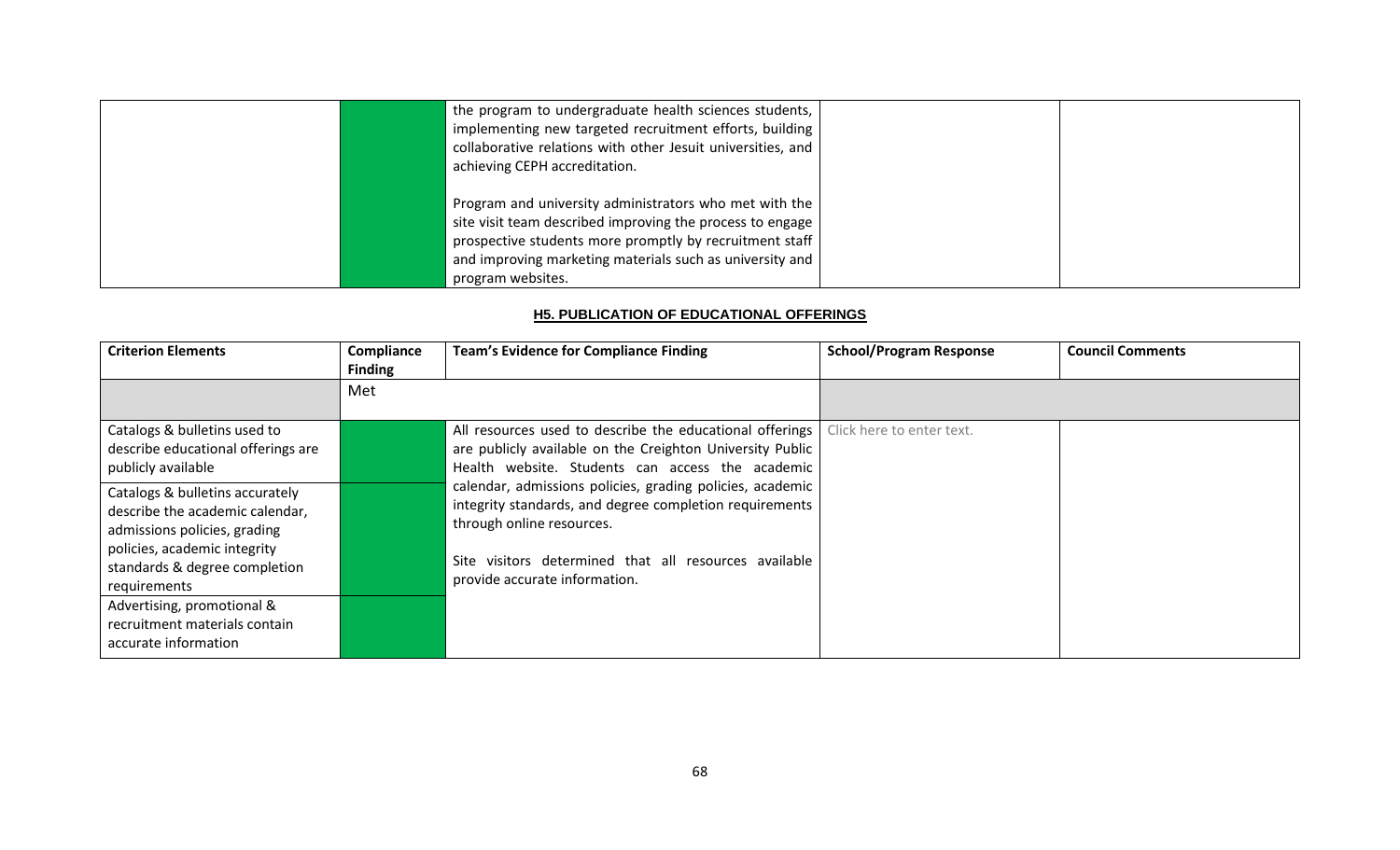### **AGENDA**

# **Council on Education for Public Health Site Visit Creighton University, Master of Public Health Program**

# **Wednesday, March 10, 2021**

5:00 pm EST / 4:00 pm CST / 3:00 pm MST / 2:00 pm PST **Site Visit Team Executive Session 1**

# **Thursday, March 11, 2021**

9:45 am EST / 8:45 am CST / 7:45 am MST / 6:45 am PST **Site Visit Team Executive Session 2**

| 10:15 am EST / 9:15 am CST / 8:15 am MST / 7:15 am PST                                                                  |                                                                     |  |  |
|-------------------------------------------------------------------------------------------------------------------------|---------------------------------------------------------------------|--|--|
| <b>Program Evaluation</b>                                                                                               |                                                                     |  |  |
| <b>Participants</b>                                                                                                     | Topics on which participants are prepared to answer team questions  |  |  |
| DT Ratnapradipa, PhD, Professor, MPH Program Director<br>Cindy Costanzo, PhD, RN, FNAP, Senior Associate Dean, Graduate | Guiding statements – process of development and review?             |  |  |
| School, Chair, Department of Interdisciplinary Studies                                                                  |                                                                     |  |  |
| Sarah Lux, PhD, Program Director, Bioethics, Department                                                                 |                                                                     |  |  |
| Associate Director                                                                                                      |                                                                     |  |  |
| *Roger Mustalish, PhD, Special Faculty, 2019-2020 CEPH                                                                  |                                                                     |  |  |
| <b>Accreditation Consultant</b>                                                                                         |                                                                     |  |  |
| DT Ratnapradipa, PhD, Professor, MPH Program Director                                                                   | Evaluation processes - how does program collect and use input/data? |  |  |
| Cindy Costanzo, PhD, RN, FNAP, Senior Associate Dean, Graduate                                                          |                                                                     |  |  |
| School, Chair, Department of Interdisciplinary Studies                                                                  |                                                                     |  |  |
| LuAnn Schwery, MS, Assistant Dean, Graduate School                                                                      |                                                                     |  |  |
| Sarah Lux, PhD, Program Director, Bioethics, Department                                                                 |                                                                     |  |  |
| Associate Director                                                                                                      |                                                                     |  |  |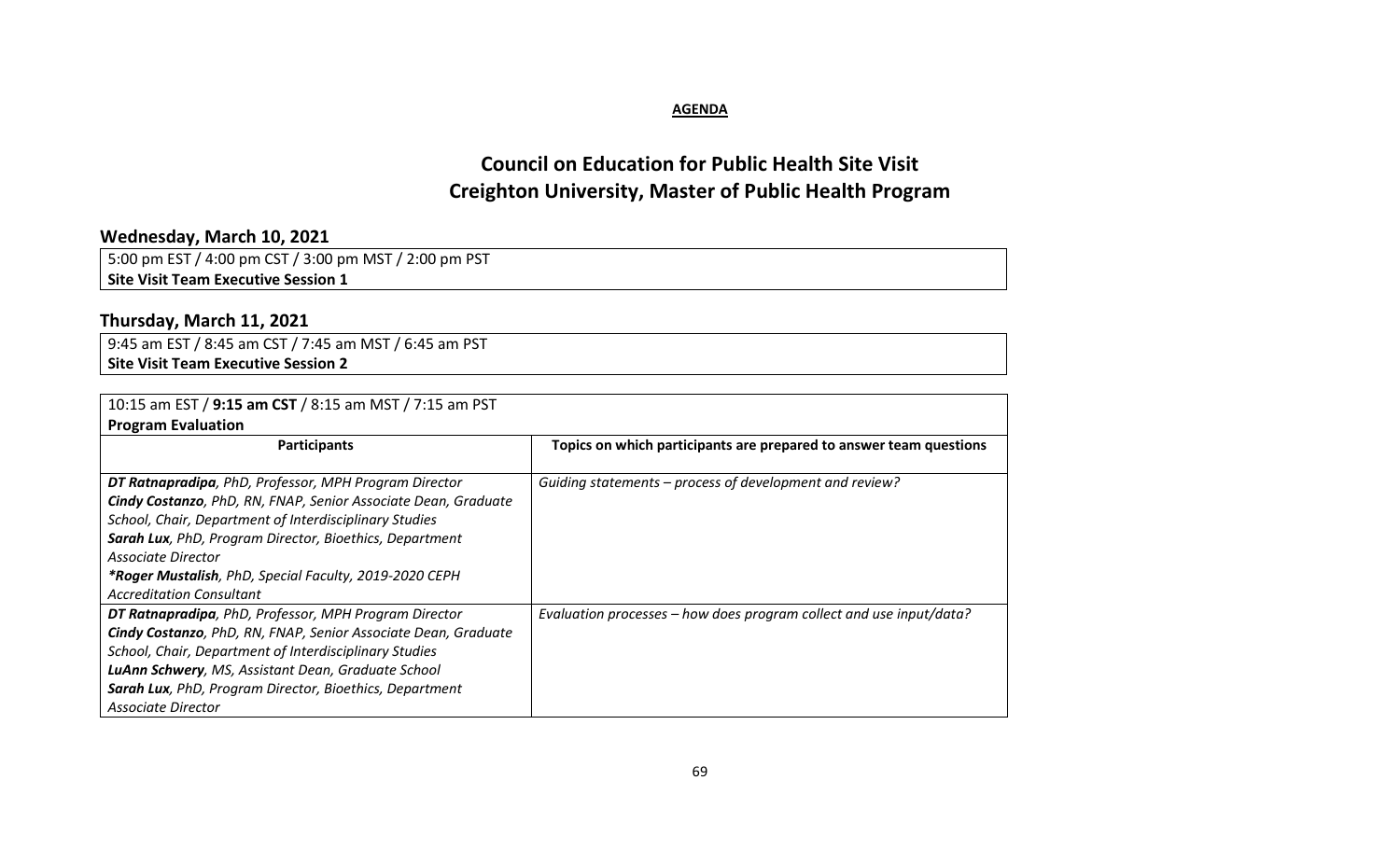| *Roger Mustalish, PhD, Special Faculty, 2019-2020 CEPH                 |                                                                        |
|------------------------------------------------------------------------|------------------------------------------------------------------------|
| <b>Accreditation Consultant</b>                                        |                                                                        |
| DT Ratnapradipa, PhD, Professor, MPH Program Director                  | Resources (personnel, physical, IT) - who determines sufficiency? Acts |
| <b>Cindy Costanzo</b> , PhD, RN, FNAP, Senior Associate Dean, Graduate | when additional resources are needed?                                  |
| School, Chair, Department of Interdisciplinary Studies                 |                                                                        |
| LuAnn Schwery, MS, Assistant Dean, Graduate School                     |                                                                        |
| Sarah Lux, PhD, Program Director, Bioethics, Department                |                                                                        |
| Associate Director                                                     |                                                                        |
| <b>Courtney Bird, Senior Director, Finance</b>                         |                                                                        |
| Monica Chapeau, MS, Administrative Assistant                           |                                                                        |
| DT Ratnapradipa, PhD, Professor, MPH Program Director                  | Budget - who develops and makes decisions?                             |
| Cindy Costanzo, PhD, RN, FNAP, Senior Associate Dean, Graduate         |                                                                        |
| School, Chair, Department of Interdisciplinary Studies                 |                                                                        |
| Sarah Lux, PhD, Program Director, Bioethics, Department                |                                                                        |
| <b>Associate Director</b>                                              |                                                                        |
| <b>Courtney Bird, Senior Director, Finance</b>                         |                                                                        |
| Terri Mahaffey, Program Coordinator                                    |                                                                        |
| <b>Renee Mixan, Executive Assistant</b>                                |                                                                        |
| <b>Monica Chapeau</b> , MS, Administrative Assistant                   |                                                                        |
| <b>Total participants: 9</b>                                           |                                                                        |

11:15 am EST/ **10:15 am CST** / 9:15 am MST / 8:15 am PST **Break**

11:30 am EST / **10:30 am CST** / 9:30 am MST / 8:30 am PST **Curriculum 1 Participants Topics on which participants are prepared to answer team questions** *DT Ratnapradipa, PhD, Professor, MPH Program Director Cindy Costanzo, PhD, RN, FNAP, Senior Associate Dean, Graduate School, Chair, Department of Interdisciplinary Studies Sarah Lux, PhD, Program Director, Bioethics, Department Associate Director \*Tanya Benedict, PhD, CPH, Professor Foundational knowledge*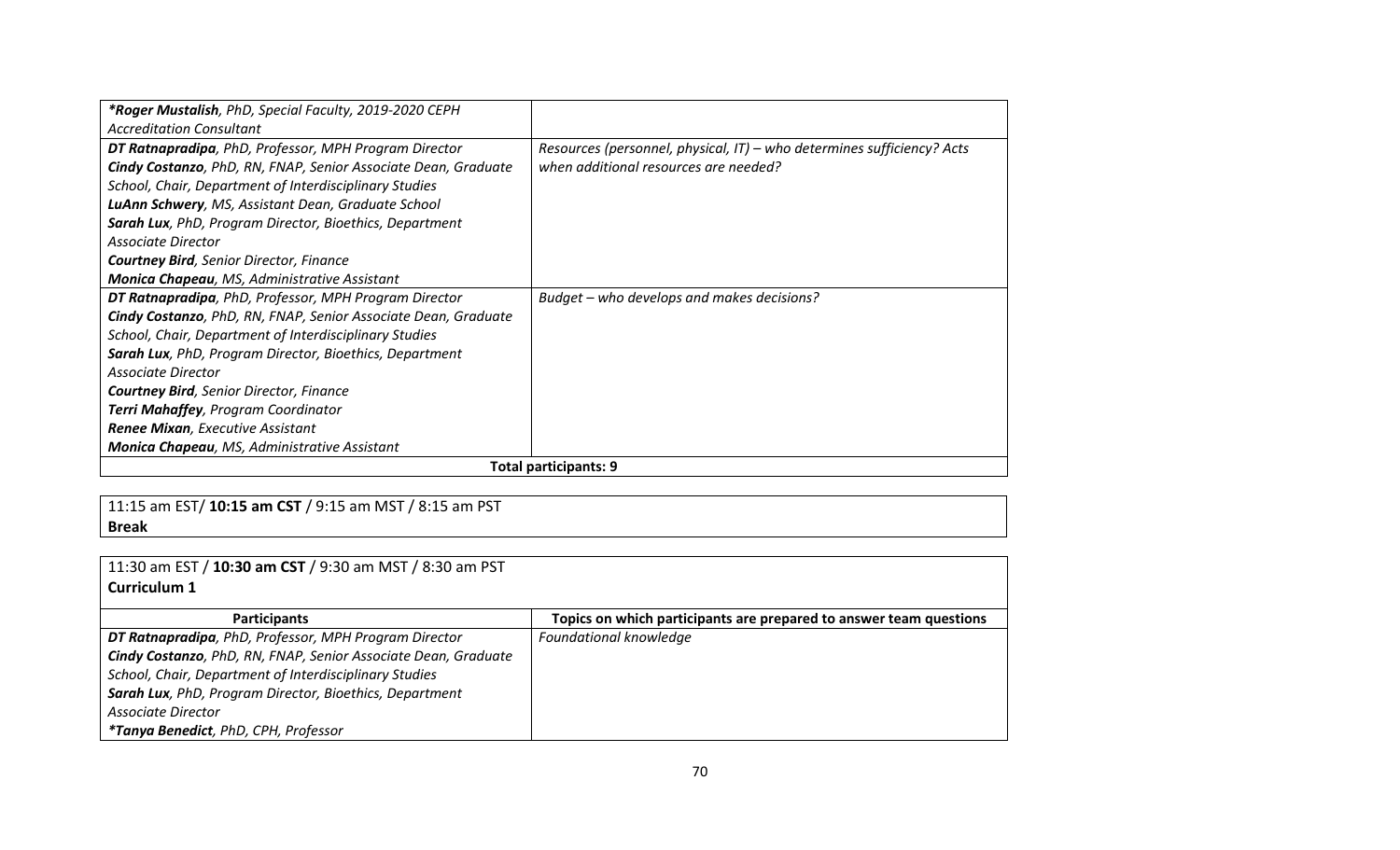| LaShaune Johnson, PhD, Associate Professor                     |                                                                  |
|----------------------------------------------------------------|------------------------------------------------------------------|
| *Kate Nolt, MPH, PhD, Assistant Professor, Practicum Program   |                                                                  |
| Coordinator                                                    |                                                                  |
| *Helen Chapple, PhD, RN, Professor                             |                                                                  |
| *Mark Robinson, PhD, Assistant Professor                       |                                                                  |
| *Roger Mustalish, PhD, Special Faculty, 2019-2020 CEPH         |                                                                  |
| <b>Accreditation Consultant</b>                                |                                                                  |
| DT Ratnapradipa, PhD, Professor, MPH Program Director          | Foundational competencies - didactic coverage and assessment     |
| Cindy Costanzo, PhD, RN, FNAP, Senior Associate Dean, Graduate |                                                                  |
| School, Chair, Department of Interdisciplinary Studies         |                                                                  |
| Sarah Lux, PhD, Program Director, Bioethics, Department        |                                                                  |
| <b>Associate Director</b>                                      |                                                                  |
| *Tanya Benedict, PhD, CPH, Professor                           |                                                                  |
| LaShaune Johnson, PhD, Associate Professor                     |                                                                  |
| *Kate Nolt, MPH, PhD, Assistant Professor, Practicum Program   |                                                                  |
| Coordinator                                                    |                                                                  |
| *Helen Chapple, PhD, RN, Professor                             |                                                                  |
| *Mark Robinson, PhD, Assistant Professor                       |                                                                  |
| Leah Casanave, DrPH, Special Faculty - Tentative               |                                                                  |
| Tim Guetterman, PhD, Special Faculty                           |                                                                  |
| *Roger Mustalish, PhD, Special Faculty, 2019-2020 CEPH         |                                                                  |
| <b>Accreditation Consultant</b>                                |                                                                  |
| Sarah Meisinger, Academic Coach                                |                                                                  |
| DT Ratnapradipa, PhD, Professor, MPH Program Director          | Concentration competencies - development, didactic coverage, and |
| Cindy Costanzo, PhD, RN, FNAP, Senior Associate Dean, Graduate | assessment                                                       |
| School, Chair, Department of Interdisciplinary Studies         |                                                                  |
| Sarah Lux, PhD, Program Director, Bioethics, Department        |                                                                  |
| Associate Director                                             |                                                                  |
| *Tanya Benedict, PhD, CPH, Professor                           |                                                                  |
| LaShaune Johnson, PhD, Associate Professor                     |                                                                  |
| *Kate Nolt, MPH, PhD, Assistant Professor, Practicum Program   |                                                                  |
| Coordinator                                                    |                                                                  |
| *Helen Chapple, PhD, RN, Professor                             |                                                                  |
| *Mark Robinson, PhD, Assistant Professor                       |                                                                  |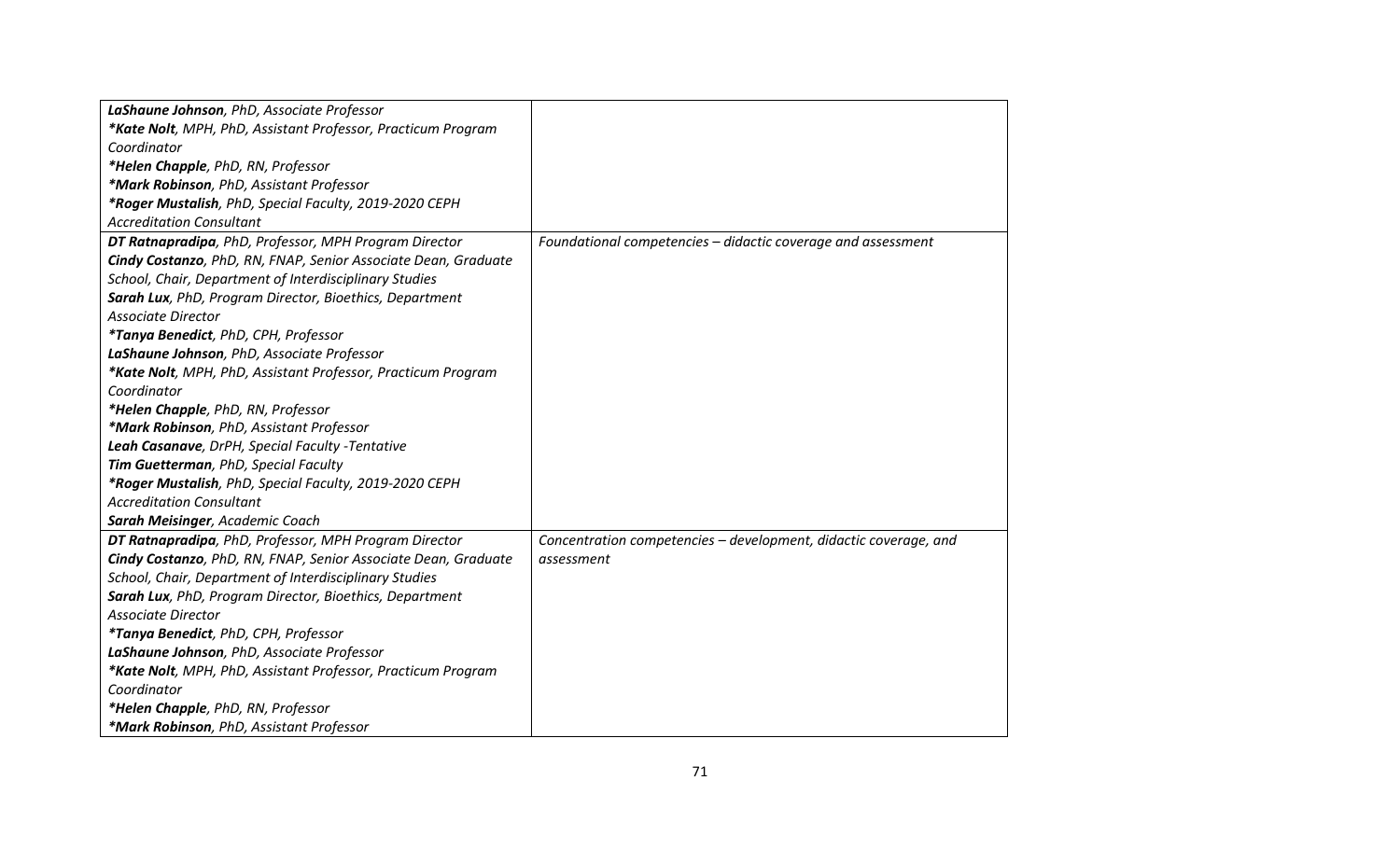| Leah Casanave, DrPH, Special Faculty - Tentative       |  |
|--------------------------------------------------------|--|
| Tim Guetterman, PhD, Special Faculty                   |  |
| *Roger Mustalish, PhD, Special Faculty, 2019-2020 CEPH |  |
| <b>Accreditation Consultant</b>                        |  |
| <b>Sarah Meisinger, Academic Coach</b>                 |  |
| <b>Total participants: 12</b>                          |  |

12:45 pm EST / **11:45 am CST** / 10:45 am MST / 9:45 am PST **Break**

| 1:30 pm EST / 12:30 pm CST / 11:30 am MST / 10:30 am PST<br><b>Students</b> |                                                                    |
|-----------------------------------------------------------------------------|--------------------------------------------------------------------|
| <b>Participants</b>                                                         | Topics on which participants are prepared to answer team questions |
| <b>Melyna Avalos</b>                                                        | Student engagement in program operations                           |
| <b>Kevin Boes</b>                                                           | Curriculum                                                         |
| Lindsay deBorba                                                             | Resources (physical, faculty/staff, IT)                            |
| <b>Tricia Griffin</b>                                                       | Involvement in scholarship and service                             |
| <b>Yolanda Reynolds</b>                                                     | Academic and career advising                                       |
|                                                                             | Diversity and cultural competence                                  |
|                                                                             | Complaint procedures                                               |
| <b>Total participants: 5</b>                                                |                                                                    |

| 2:30 pm EST / 1:30 pm CST / 12:30 pm MST / 11:30 am PST<br><b>Break</b> |                                                                    |
|-------------------------------------------------------------------------|--------------------------------------------------------------------|
| 2:45 pm EST / 1:45 pm CST / 12:45 pm MST / 11:45 am PST                 |                                                                    |
| <b>Curriculum 2</b>                                                     |                                                                    |
| <b>Participants</b>                                                     | Topics on which participants are prepared to answer team questions |
| DT Ratnapradipa, PhD, Professor, MPH Program Director                   | Applied practice experiences                                       |
| Kate Nolt, MPH, PhD, Assistant Professor, Practicum Program             |                                                                    |
| Coordinator                                                             |                                                                    |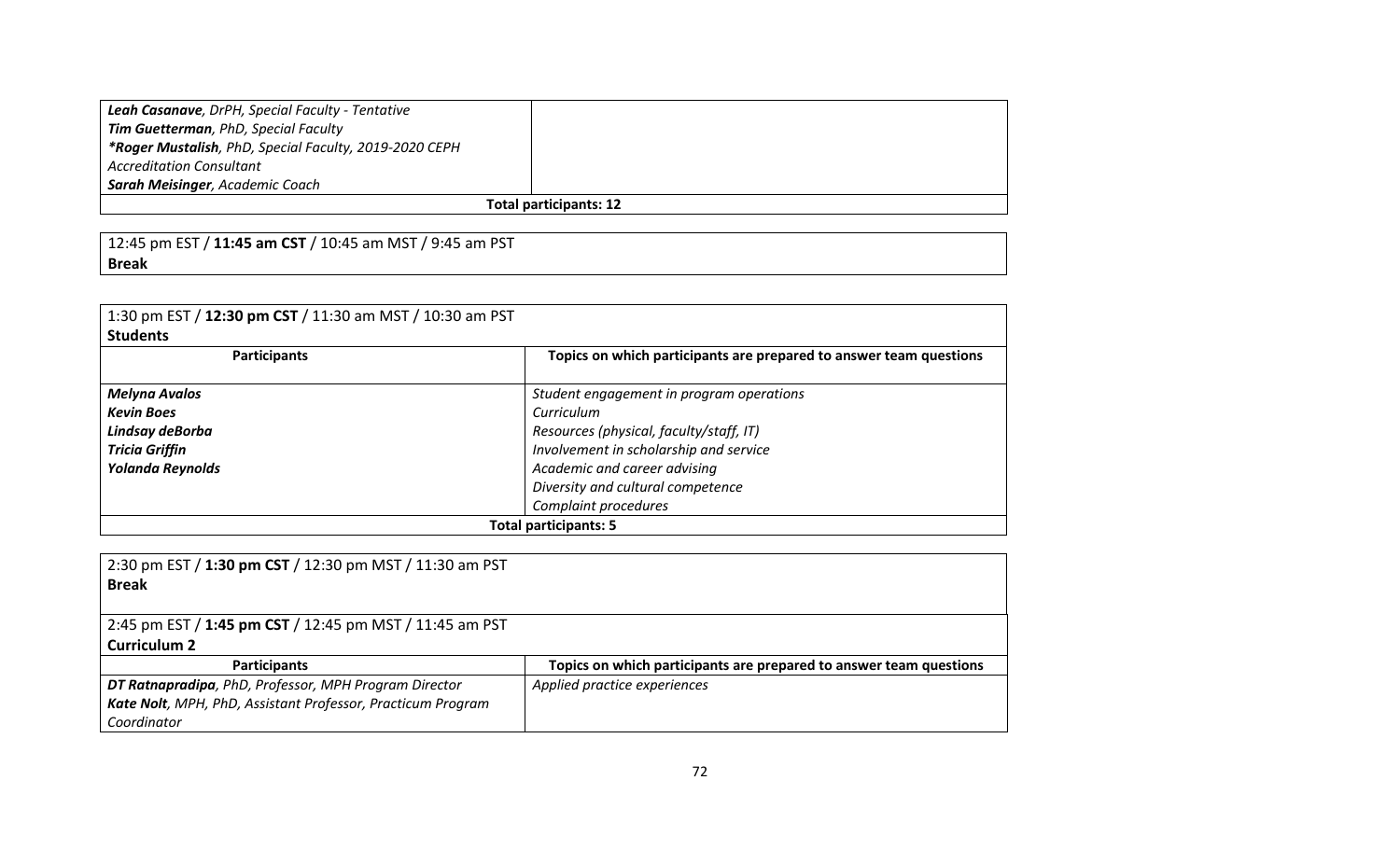| Tanya Benedict, PhD, CPH, Professor                             |                                  |
|-----------------------------------------------------------------|----------------------------------|
| LaShaune Johnson, PhD, Associate Professor                      |                                  |
| Sarah Lux, PhD, Program Director, Bioethics, Department         |                                  |
| Associate Director                                              |                                  |
| Roger Mustalish, PhD, Special Faculty, 2019-2020 CEPH           |                                  |
| <b>Accreditation Consultant</b>                                 |                                  |
| Terri Mahaffey, Program Coordinator                             |                                  |
| Kate Nolt, MPH, PhD, Assistant Professor, Practicum Program     | Integrative learning experiences |
| Coordinator                                                     |                                  |
| Tanya Benedict, PhD, CPH, Professor                             |                                  |
| LaShaune Johnson, PhD, Associate Professor                      |                                  |
| Roger Mustalish, PhD, Special Faculty, 2019-2020 CEPH           |                                  |
| <b>Accreditation Consultant</b>                                 |                                  |
| Kate Nolt, MPH, PhD, Assistant Professor, Practicum Program     | Distance education               |
| Coordinator                                                     |                                  |
| LaShaune Johnson, PhD, Associate Professor                      |                                  |
| Sarah Lux, PhD, Program Director, Bioethics, Department         |                                  |
| Associate Director                                              |                                  |
| <b>Andrew Bunton, M.Ed., Director of eLearning</b>              |                                  |
| <b>Sarah Olive</b> r, M.Ed., MBA, Program Manager of Assessment |                                  |
| <b>Total participants: 9</b>                                    |                                  |

4:00 pm EST / **3:00 pm CST** / 2:00 pm MST / 1:00 pm PST **Break**

| 4:15 pm EST / 3:15 pm CST / 2:15 pm MST / 1:15 pm PST   |                                                                    |
|---------------------------------------------------------|--------------------------------------------------------------------|
| <b>Instructional Effectiveness</b>                      |                                                                    |
| <b>Participants</b>                                     | Topics on which participants are prepared to answer team questions |
| Sarah Lux, PhD, Program Director, Bioethics, Department | Currency in areas of instruction & pedagogical methods             |
| Associate Director                                      | Scholarship and integration in instruction                         |
| Tanya Benedict, PhD, CPH, Professor                     | Extramural service and integration in instruction                  |
| LaShaune Johnson, PhD, Associate Professor              | Integration of practice perspectives                               |
|                                                         | Professional development of community                              |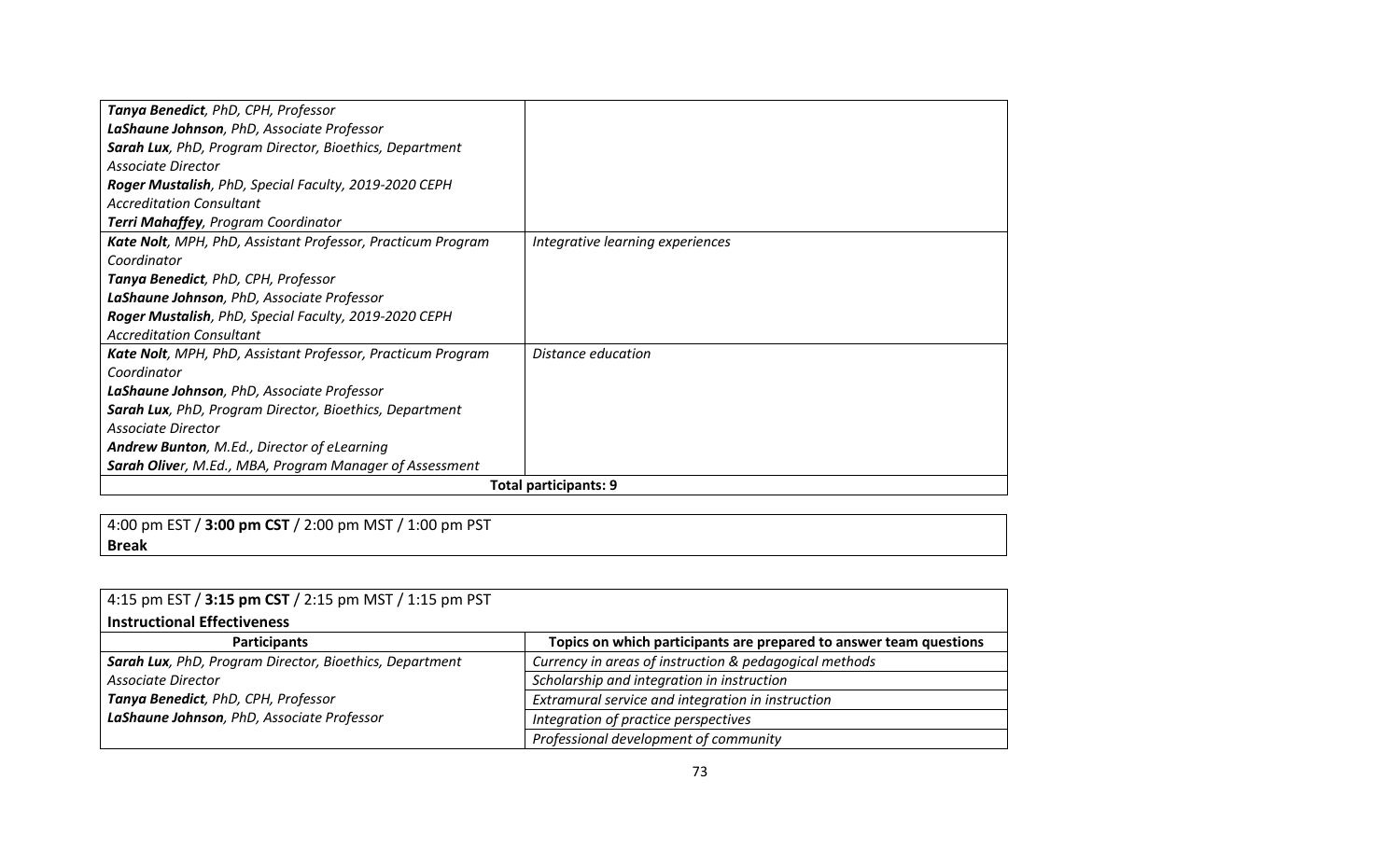| Kate Nolt, MPH, PhD, Assistant Professor, Practicum Program |  |
|-------------------------------------------------------------|--|
| Coordinator                                                 |  |
| Helen Chapple, PhD, RN, Professor                           |  |
| Mark Robinson, PhD, Assistant Professor                     |  |
| Kate Johansen, MS, Instructional Designer                   |  |
| <b>Total participants: 7</b>                                |  |

5:15 pm EST / **4:15 pm CST** / 3:15 pm MST / 2:15 pm PST **Break**

| 5:30 pm EST / 4:30 pm CST / 3:30 pm MST / 2:30 pm PST             |                                                                    |
|-------------------------------------------------------------------|--------------------------------------------------------------------|
| Stakeholder/ Alumni Feedback/ Input                               |                                                                    |
| <b>Participants</b>                                               | Topics on which participants are prepared to answer team questions |
| <b>External Advisory Board Members:</b>                           | Involvement in program evaluation & assessment                     |
| Nick Baldetti, DBA, MBA, MS, Assistant Professor and Executive    | Perceptions of current students & program graduates                |
| Director, Healthcare Initiative, McPherson College                | Perceptions of curricular effectiveness                            |
| Dina Becirovic, MPH, Chief Operating Officer, The Bloc, Inc.      | Applied practice experiences                                       |
| Angela Lopez, MPH, Manager II, Medical Management, National       | Integration of practice perspectives                               |
| Government Services, Anthem                                       | Program delivery of professional development opportunities         |
| Anthony Robins, PhD, Director, Diversity and Inclusion; Associate |                                                                    |
| Professor of Biology, Robert Morris University-Pittsburgh         |                                                                    |
| John Stone, MD, PhD, Professor Emeritus, Creighton University     |                                                                    |
| John Weston, Retired, Emergency Response Coordinator, Douglas     |                                                                    |
| <b>County Health Department</b>                                   |                                                                    |
|                                                                   |                                                                    |
| Alumni (last 3-5 years) & Preceptor:                              |                                                                    |
| Dina Becirovic, MPH, Chief Operating Officer, The Bloc, Inc.      |                                                                    |
| Rachel Brandenburg, MPH, Cass County Coordinator, Tobacco         |                                                                    |
| Education & Advocacy of the Midlands (T.E.A.M.)                   |                                                                    |
| April Dixon, MPH, Health Educator, Tobacco Prevention and         |                                                                    |
| Community Outreach, Creighton University, School of Medicine      |                                                                    |
| Kelly Gould, MPH, RDH, Assistant Professor, School of Dentistry   |                                                                    |
| Angela Lopez, MPH, Manager II, Medical Management, National       |                                                                    |
| Government Services, Anthem                                       |                                                                    |